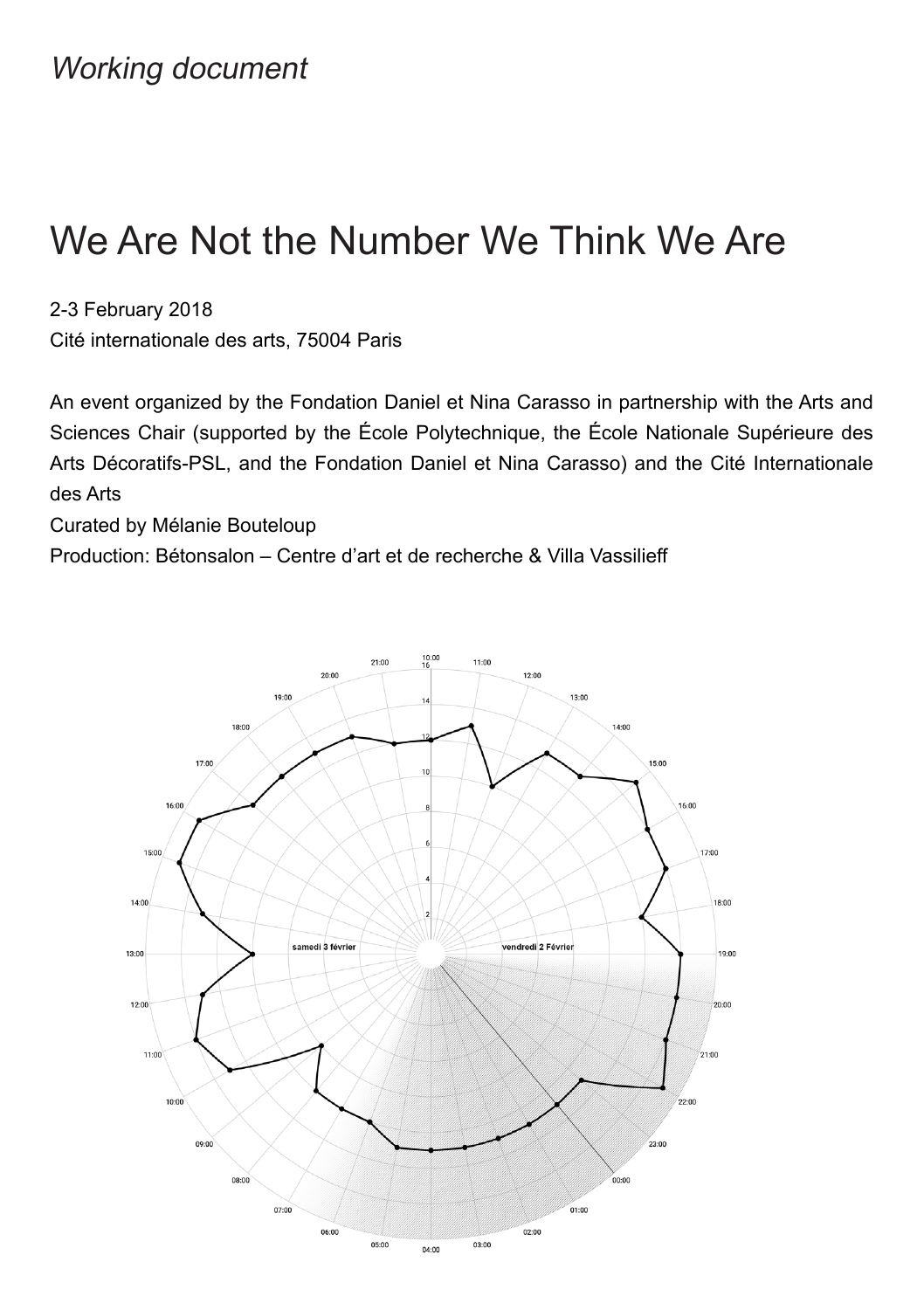# DETAILED PROGRAM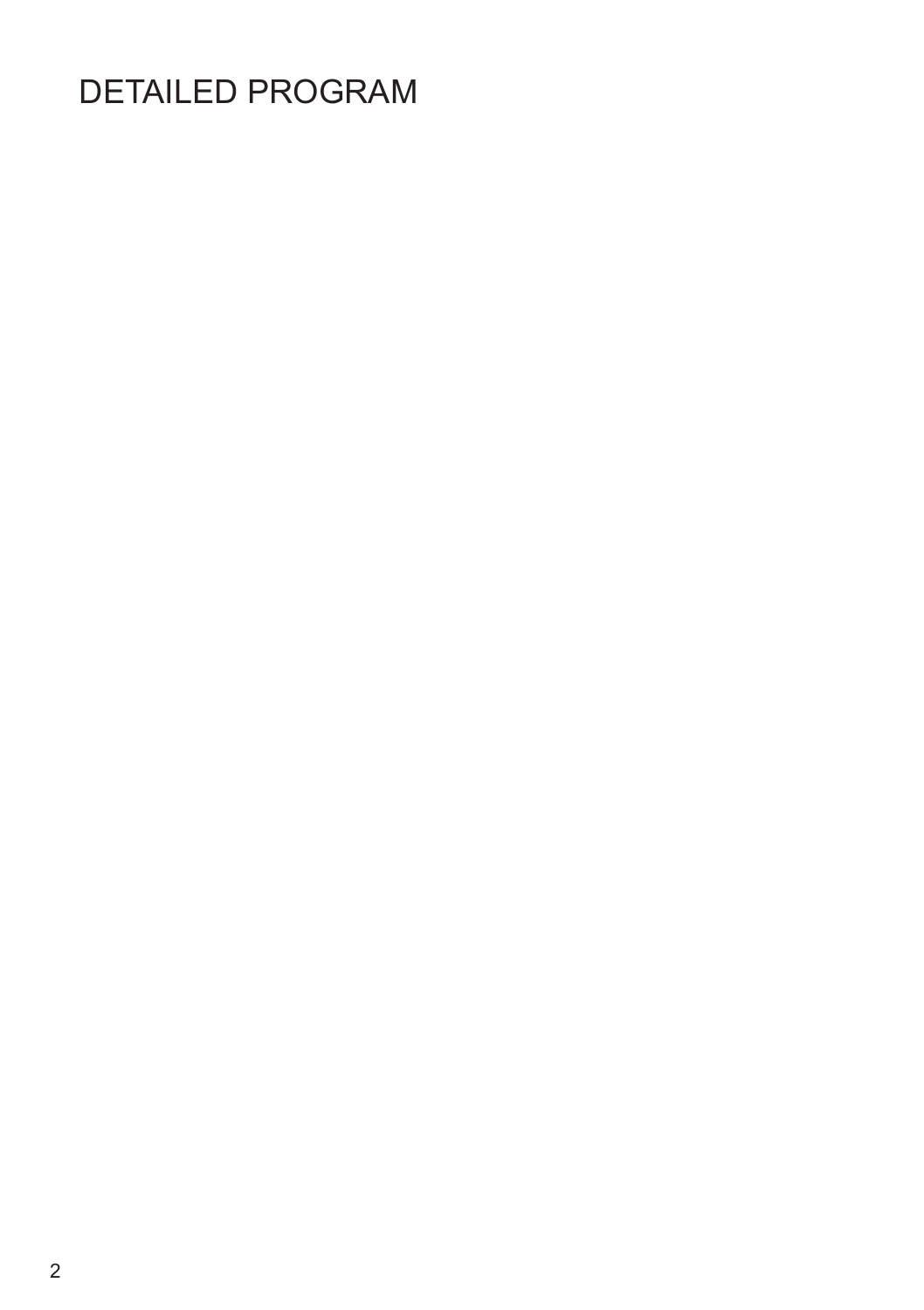# **WORKSHOPS**

36h non-stop

.

For 36 hours, different groups will take up residence in studios and collective areas spread across a number of floors and buildings. Composed of researchers, creators, activists and members of civil society, these groups have joined forces in line with their respective fields of investigation.

Each workshop has been named after one of Ursula K. Le Guin's short stories from *The Compass Rose* (1982) and offers a program of events and encounters.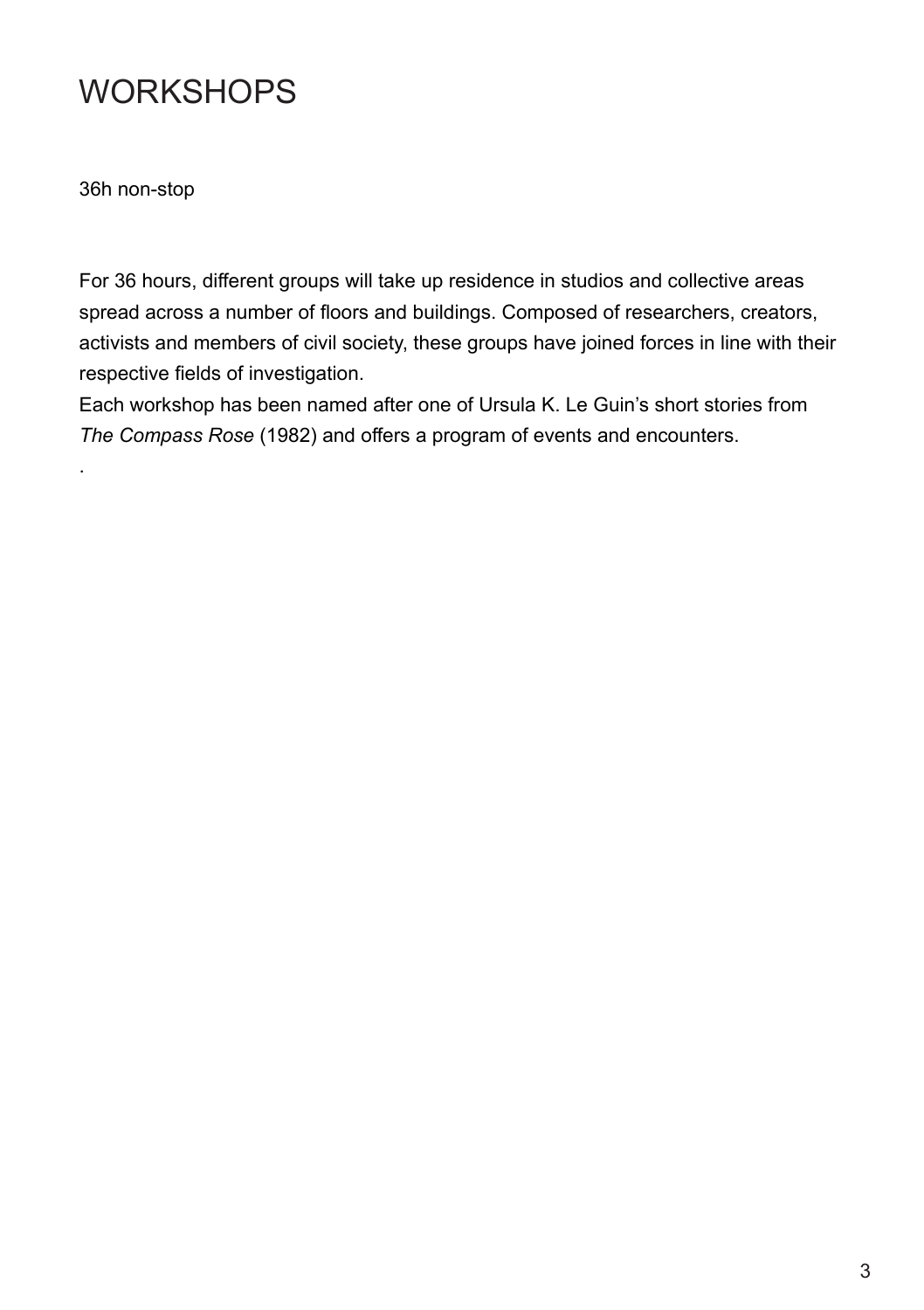# FRIDAY, FEBRUARY 2nd

Studio 1

CONTINUOUSLY: Exhibition of Behavioural Objects

PROGRAM: 10am – noon Test exhibition, 1st part Hors Cadre [Out of Frame], by Samuel Bianchini and Didier Bouchon

#### 1pm – 3.30pm

# Workshop: The Behavior of Things

A research practice and creation workshop dedicated to the young public, based on the MisB Kit, a modular robotic kit. The participants are invited to develop the behavioral objects starting from found objects and waste.

#### $4$ pm – 6pm

#### Combat d'expressivité

During this fght organized by Florent Levillain, the participants are asked to use the MisB Kit, a modular robotic kit, to develop the behavioral objects. The participants are challenged to create the most expressive object, by resorting to materials and taking advantage of the movement that liven them up. The most expressive object will win this fght.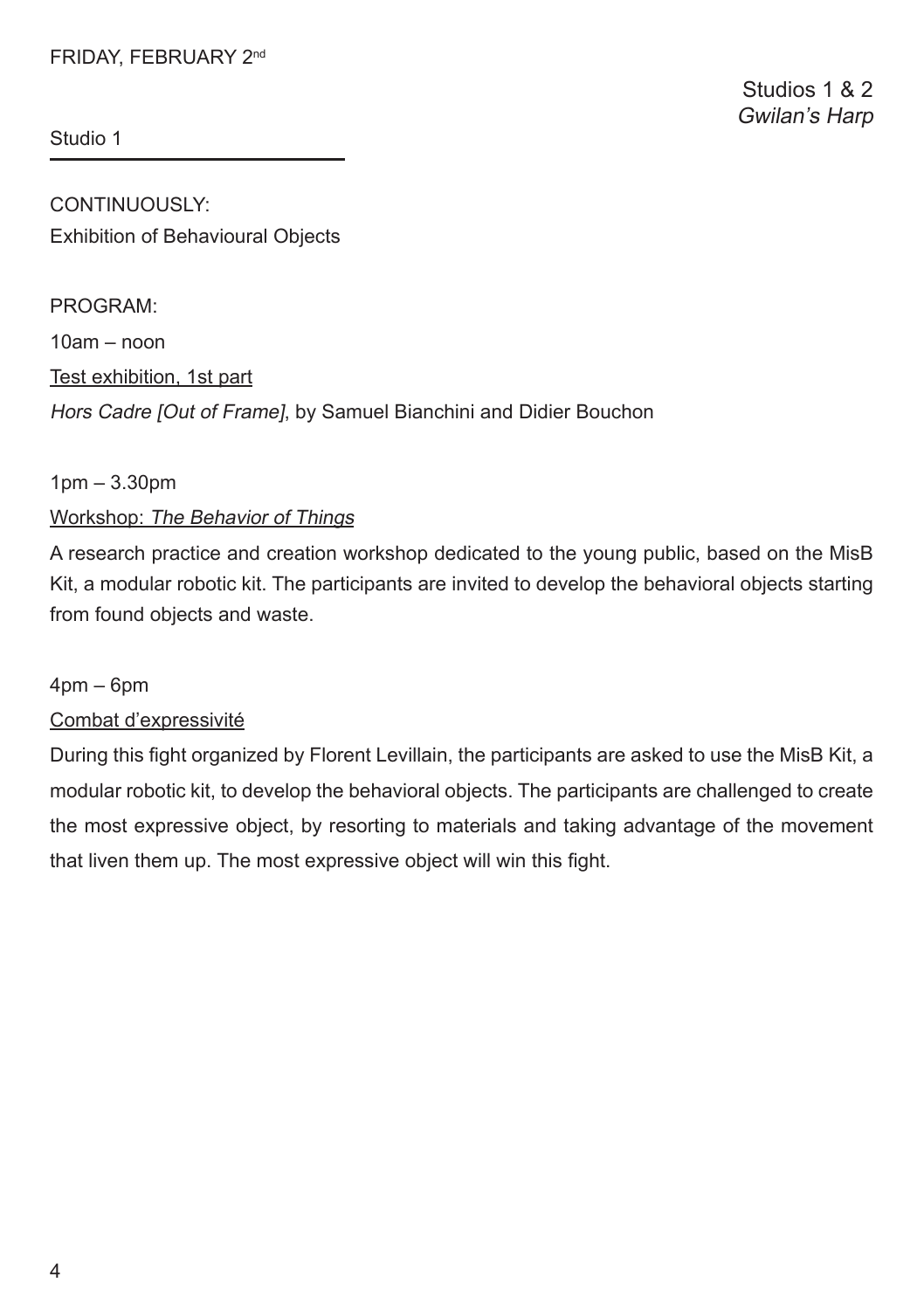# FRIDAY, FEBRUARY 2nd

Studio 1

CONTINUOUSLY: Exhibition of Behavioural Objects

PROGRAM:

6pm – midnight

Test exhibition, 2nd part

Bug Antenna by Raphaëlle Kerbra

Fauteuil handicapé / Disabled Chair by Samuel Bianchini

GOR (Groupe des objets révolutionnaires) [Revolutionnary Objects Group] by Filipe Pais,

Julie Brugier and Olivain Porry

Hors Cadre [Off Screen / Out of Frame] by Samuel Bianchini and Didier Bouchon,

Ma tête est ensanglantée mais insoumise [My head is bloody yet disobedient] by Selma Lepart

Toasters by Olivain Porry, To be not perfect by Cécile Bucher

Unidentifed 001 by Aurélie Hoegy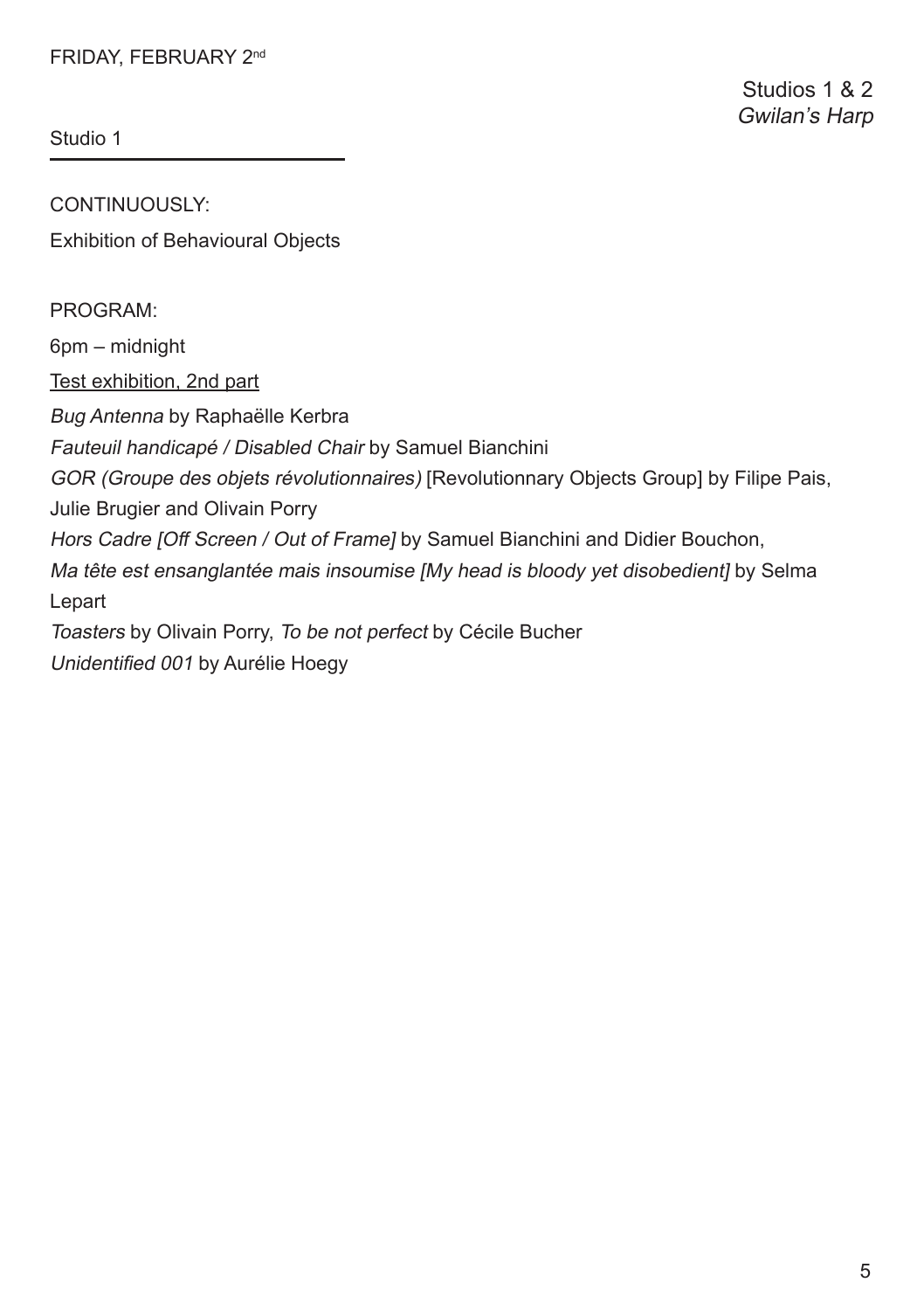CONTINUOUSLY: Exhibition of Behavioural Objects

PROGRAM: 10am – noon Test exhibition, 1st part Unidentifed 001, d'Aurélie Hoegy (designeuse et étudiante-chercheuse, EnsadLab)

# 1pm – 3.30pm

# Workshop: The Behavior of Things

A research practice and creation workshop dedicated to the young public, based on the MisB Kit, a modular robotic kit. The participants are invited to develop the behavioral objects starting from found objects and waste.

4pm – midnight Test exhibition, 2nd part Bug Antenna by Raphaëlle Kerbra Fauteuil handicapé / Disabled Chair by Samuel Bianchini GOR (Groupe des objets révolutionnaires) [Revolutionnary Objects Group] by Filipe Pais, Julie Brugier and Olivain Porry Hors Cadre [Off Screen / Out of Frame] by Samuel Bianchini and Didier Bouchon, Ma tête est ensanglantée mais insoumise [My head is bloody yet disobedient] by Selma Lepart Toasters by Olivain Porry, To be not perfect by Cécile Bucher Unidentifed 001 by Aurélie Hoegy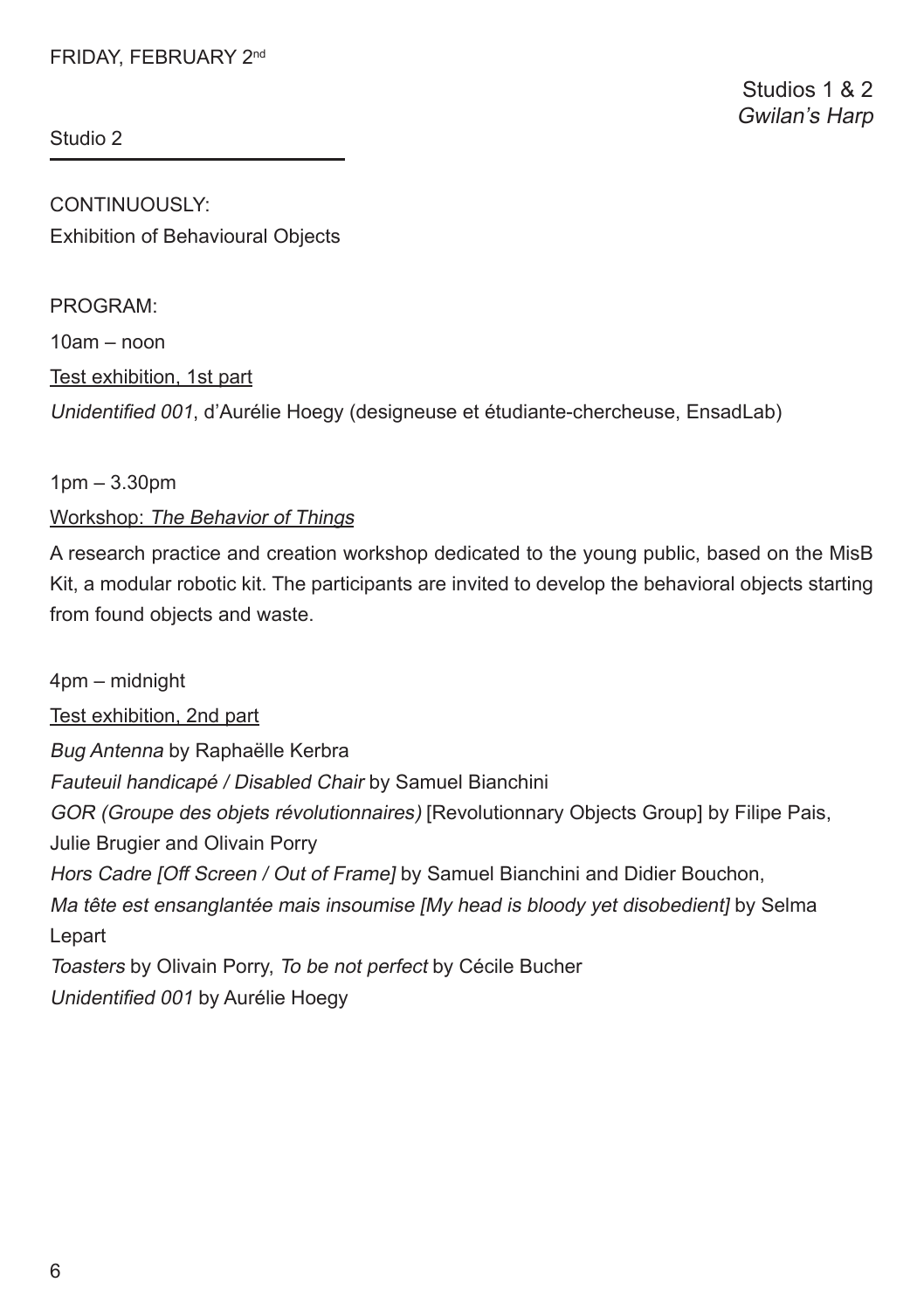# NIGHT FROM FRIDAY, FEBRUARY 2<sup>nd</sup> TO SATURDAY, FEBRUARY 3<sup>rd</sup>

Studios 1 & 2 Gwilan's Harp

Studio 1

CONTINUOUSLY: Exhibition of Behavioural Objects

PROGRAM:

midnight – 10am

Test exhibition, 3rd part

Bug Antenna by Raphaëlle Kerbra

Fauteuil handicapé / Disabled Chair by Samuel Bianchini

GOR (Groupe des objets révolutionnaires) [Revolutionnary Objects Group] by Filipe Pais,

Julie Brugier and Olivain Porry

Hors Cadre [Off Screen / Out of Frame] by Samuel Bianchini and Didier Bouchon,

Ma tête est ensanglantée mais insoumise IMy head is bloody vet disobedientl by Selma Lepart

Toasters by Olivain Porry, To be not perfect by Cécile Bucher

Unidentifed 001 by Aurélie Hoegy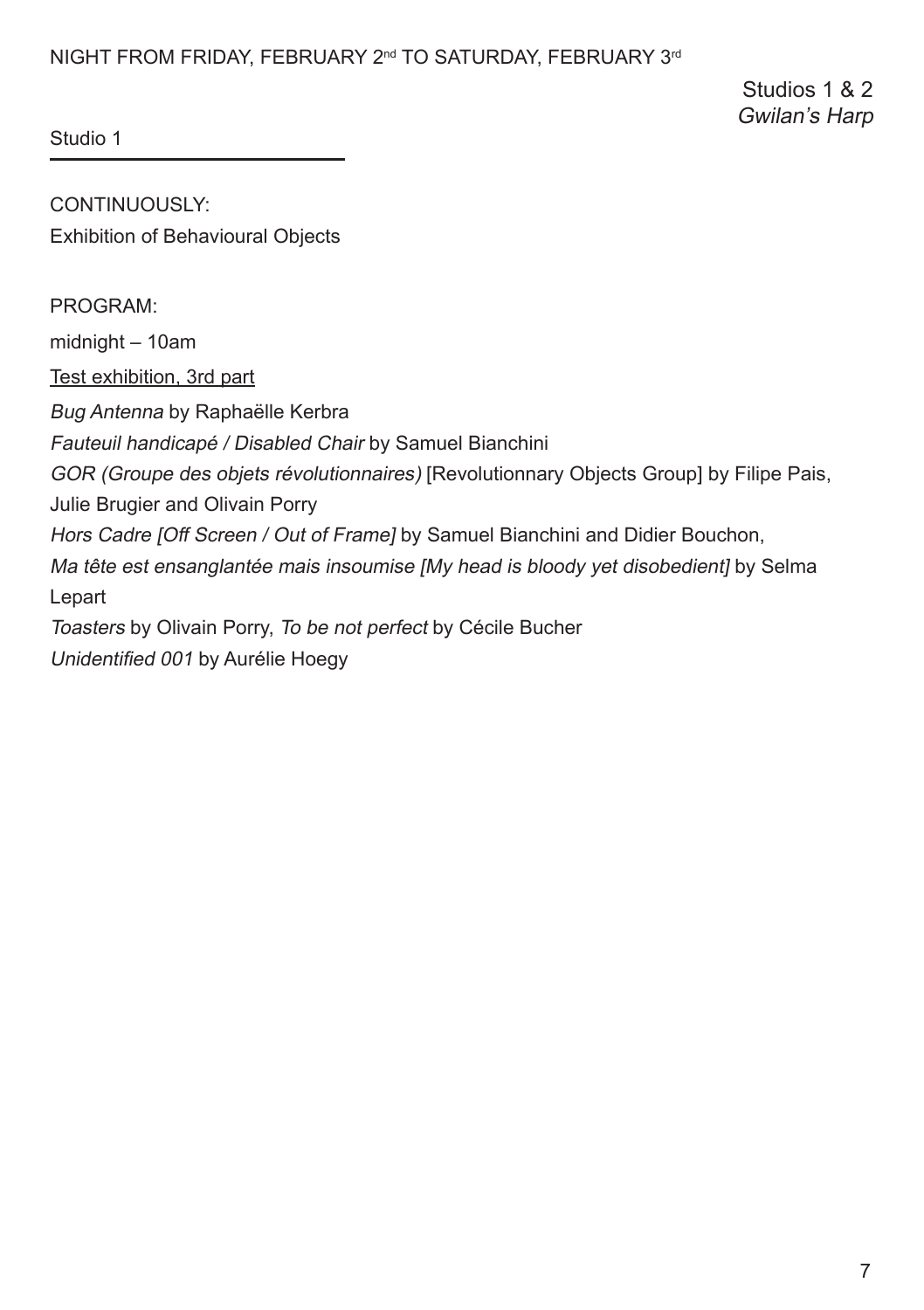# NIGHT FROM FRIDAY, FEBRUARY 2<sup>nd</sup> TO SATURDAY, FEBRUARY 3<sup>rd</sup>

Studios 1 & 2 Gwilan's Harp

Studio 2

CONTINUOUSLY: Exhibition of Behavioural Objects

PROGRAM:

midnight – 10am

Test exhibition, 3rd part

Bug Antenna by Raphaëlle Kerbra

Fauteuil handicapé / Disabled Chair by Samuel Bianchini

GOR (Groupe des objets révolutionnaires) [Revolutionnary Objects Group] by Filipe Pais,

Julie Brugier and Olivain Porry

Hors Cadre [Off Screen / Out of Frame] by Samuel Bianchini and Didier Bouchon,

Ma tête est ensanglantée mais insoumise IMy head is bloody vet disobedientl by Selma Lepart

Toasters by Olivain Porry, To be not perfect by Cécile Bucher

Unidentifed 001 by Aurélie Hoegy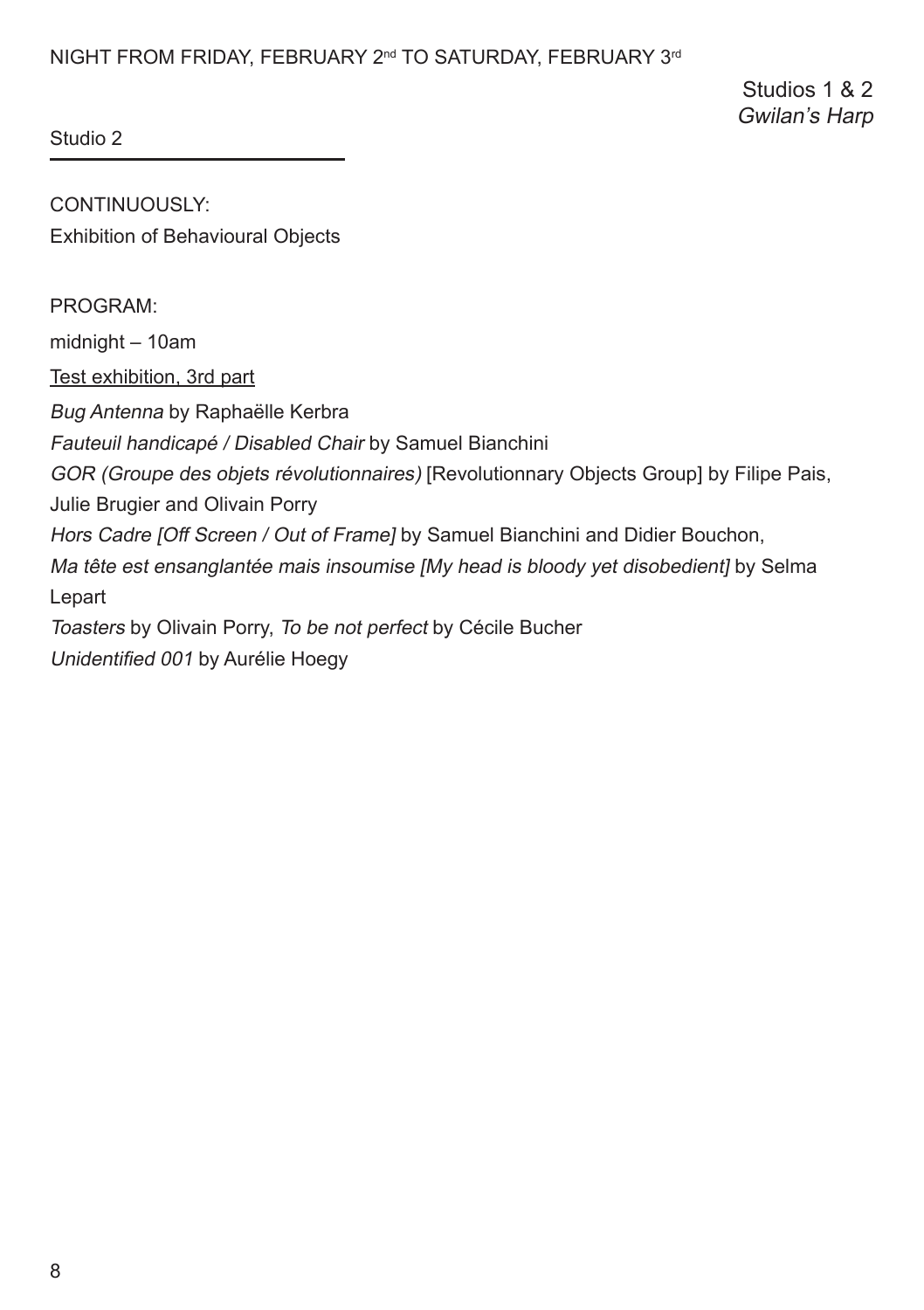CONTINUOUSLY: Exhibition of Behavioural Objects

PROGRAM:

10am – 5pm

Test exhibition, 3rd part

Bug Antenna by Raphaëlle Kerbra Fauteuil handicapé / Disabled Chair by Samuel Bianchini GOR (Groupe des objets révolutionnaires) [Revolutionnary Objects Group] by Filipe Pais, Julie Brugier and Olivain Porry Hors Cadre [Off Screen / Out of Frame] by Samuel Bianchini and Didier Bouchon, Ma tête est ensanglantée mais insoumise [My head is bloody vet disobedient] bv Selma Lepart Toasters by Olivain Porry, To be not perfect by Cécile Bucher Unidentifed 001 by Aurélie Hoegy

6pm – 8pm Public Discussion

Around the test exhibition and facing active objects, a public discussion will be presented and moderated by Emanuele Quinz and Rahma Khazam, with the participation of Pierre Cassou-Noguès (philosopher, University of Paris 8), Élie During (philosopher, Paris Nanterre University), Anna Longo (philosopher, ENS) and Alexandre Pitti (CNRS, Cergy-Pontoise University).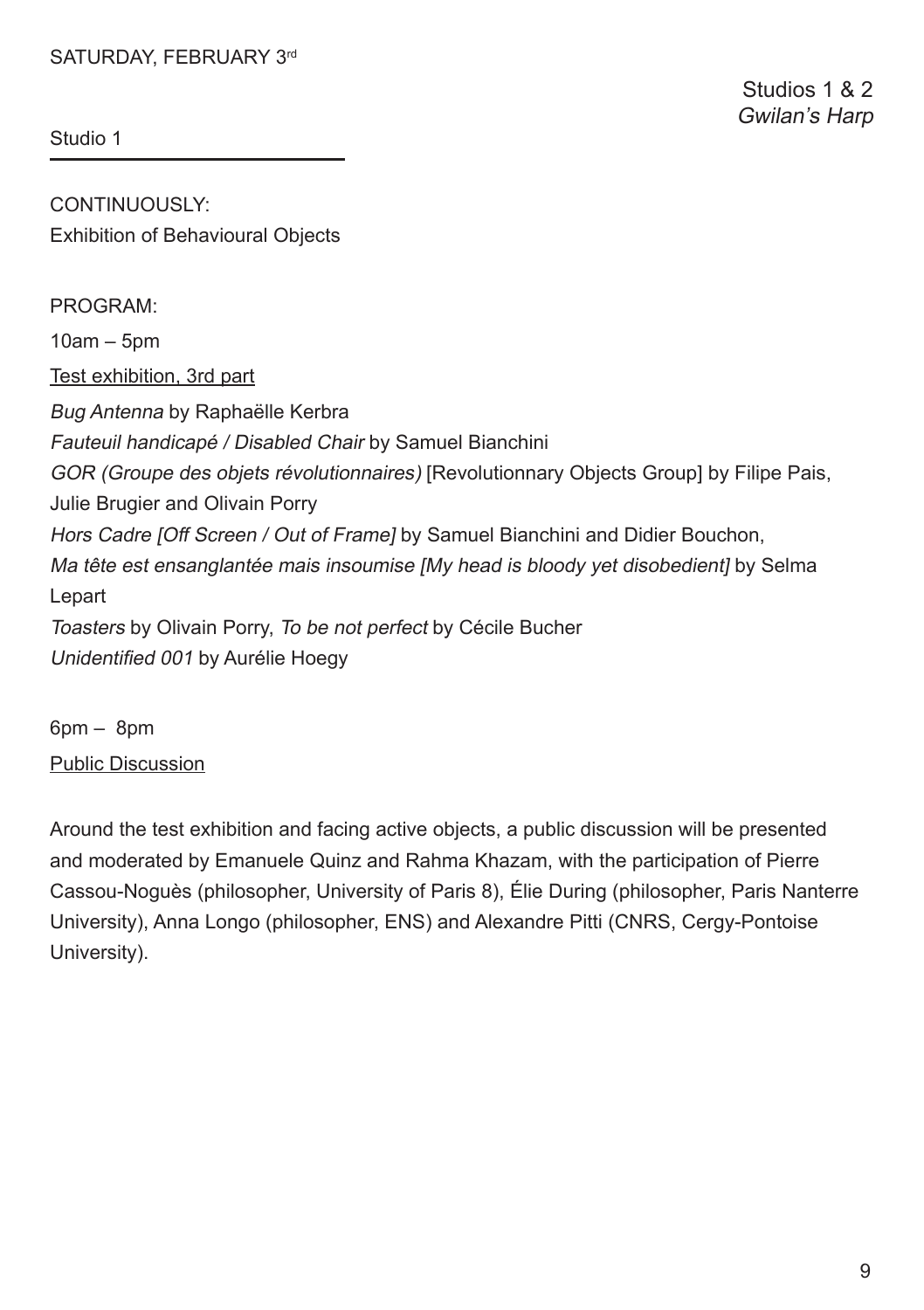CONTINUOUSLY: Exhibition of Behavioural Objects

PROGRAM:

8pm – 10pm

Test exhibition, 4th part

Bug Antenna by Raphaëlle Kerbra

Fauteuil handicapé / Disabled Chair by Samuel Bianchini

GOR (Groupe des objets révolutionnaires) [Revolutionnary Objects Group] by Filipe Pais,

Julie Brugier and Olivain Porry

Hors Cadre [Off Screen / Out of Frame] by Samuel Bianchini and Didier Bouchon,

Ma tête est ensanglantée mais insoumise IMy head is bloody vet disobedientl by Selma Lepart

Toasters by Olivain Porry, To be not perfect by Cécile Bucher

Unidentifed 001 by Aurélie Hoegy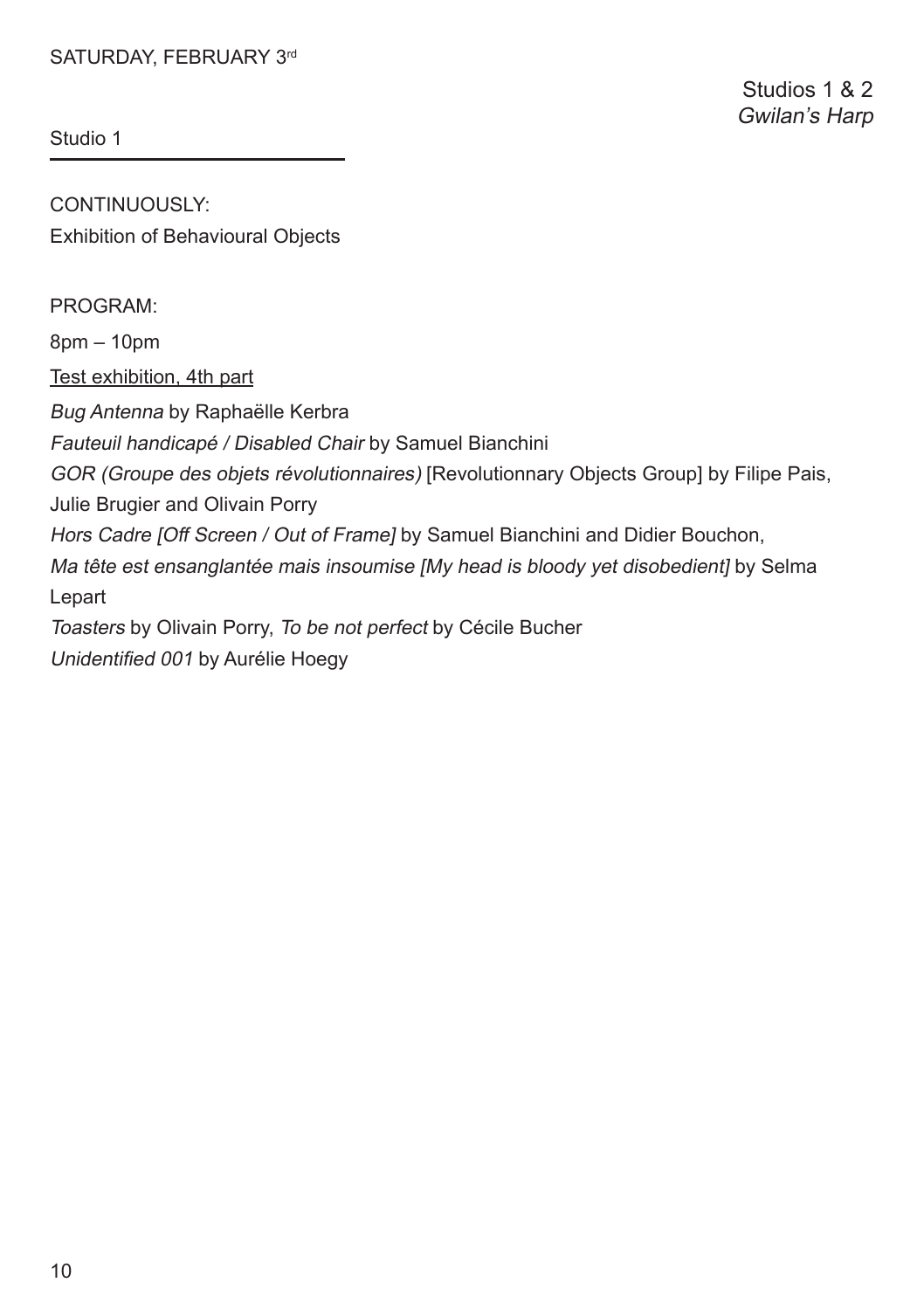CONTINUOUSLY: Exhibition of Behavioural Objects

PROGRAM:

 $10am - 1nm$ 

Test exhibition, 3rd part

Bug Antenna by Raphaëlle Kerbra

Fauteuil handicapé / Disabled Chair by Samuel Bianchini

GOR (Groupe des objets révolutionnaires) [Revolutionnary Objects Group] by Filipe Pais,

Julie Brugier and Olivain Porry

Hors Cadre [Off Screen / Out of Frame] by Samuel Bianchini and Didier Bouchon,

Ma tête est ensanglantée mais insoumise [My head is bloody yet disobedient] by Selma Lepart

Toasters by Olivain Porry, To be not perfect by Cécile Bucher Unidentifed 001 by Aurélie Hoegy

 $2:30$ pm – 5pm

# Workshop: The Behavior of Things

A research practice and creation workshop dedicated to the young public, based on the MisB Kit, a modular robotic kit. The participants are invited to develop the behavioral objects starting from found objects and waste.

6pm – 10pm Test exhibition, 4th part Bug Antenna by Raphaëlle Kerbra Fauteuil handicapé / Disabled Chair by Samuel Bianchini GOR (Groupe des objets révolutionnaires) [Revolutionnary Objects Group] by Filipe Pais, Julie Brugier and Olivain Porry Hors Cadre [Off Screen / Out of Frame] by Samuel Bianchini and Didier Bouchon, Ma tête est ensanglantée mais insoumise IMy head is bloody vet disobedienti by Selma Lepart Toasters by Olivain Porry, To be not perfect by Cécile Bucher Unidentifed 001 by Aurélie Hoegy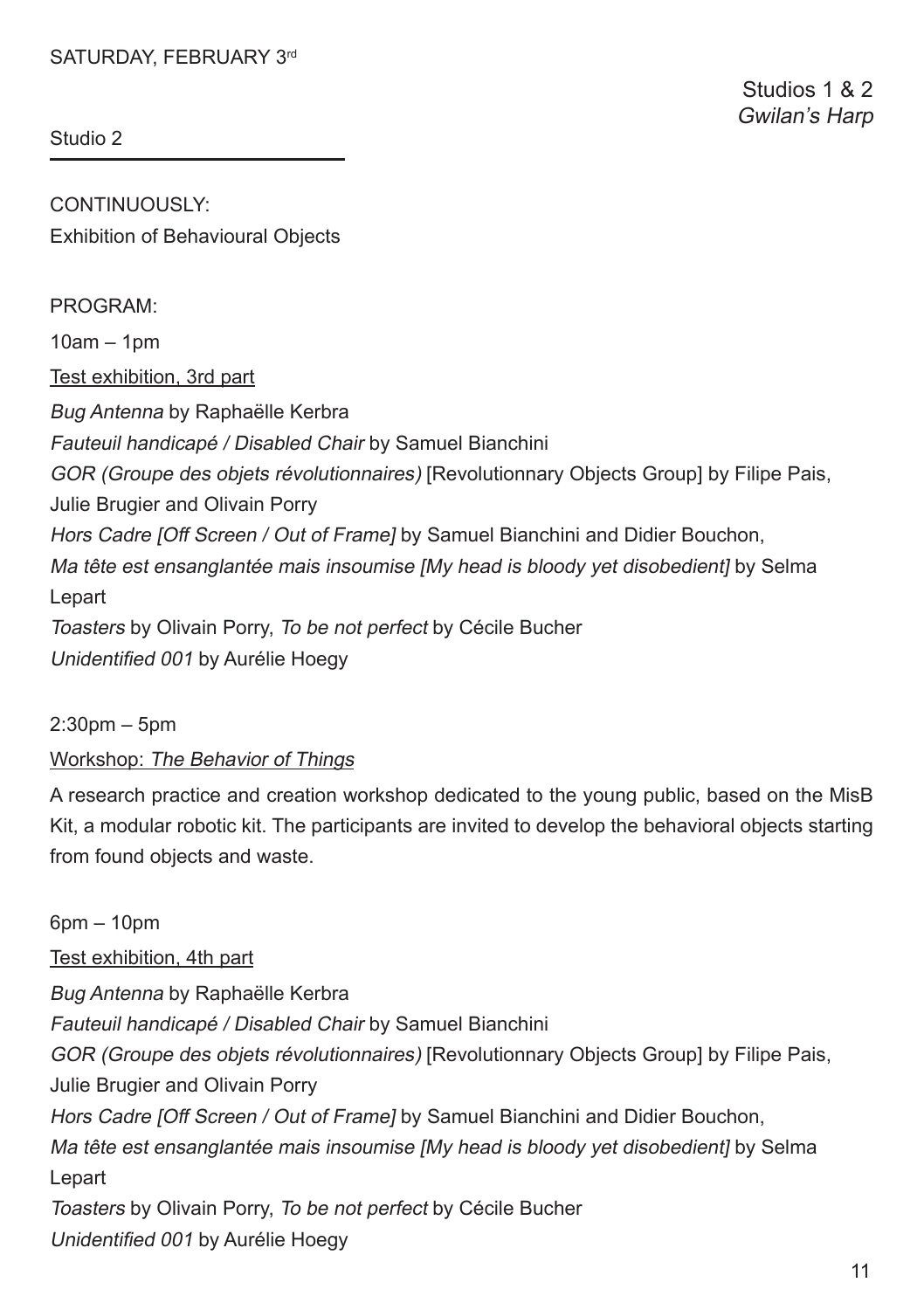Bondy Blog HQ

## PROGRAM:

 $10am - non$ 

# Workshop: how does the Bondy Blog relate political engagements?

With five reporters from the Bondy Blog.

How to bring forward various initiatives on the engagement of underprivileged neighborhoods in particular? How to use the range of media/tools that are available to us?

How to navigate between being a force of disruption while maintaining a dialogue with the most movements?

Focus on the work of the Bondy Blog through, in particular, the section of the Bâtisseurs, portraits of those who move the lines.

noon – 2pm Bondy Blog HQ

# $2$ pm – 4pm

# Masterclass: is politically engaged journalism still relevant?

With Leila Khouiel (deputy editor in chief of the Bondy Blog) and Rokhaya Diallo (journalist, flmmaker, writer and anti-racism activist)

# 4:30pm – 6:30pm

# Discussion: when art highlights those we don't want to see

With Nassira El Moaddem (director of the Bondy Blog), Rocé (rapper) and Monsieur Bonheur (photographer)

The idea is to have a discussion between various figures who, in their own fields, contribute in making various people and realities visible through non-mainstream means. Through rap lyrics, painting or photography, each of the present artists allows the viewer or listener to become familiar with situations that are either unknown or too often caricatured. Screenings, text readings, freestyle rap and presentations will be made as well as a Q&A session with the audience.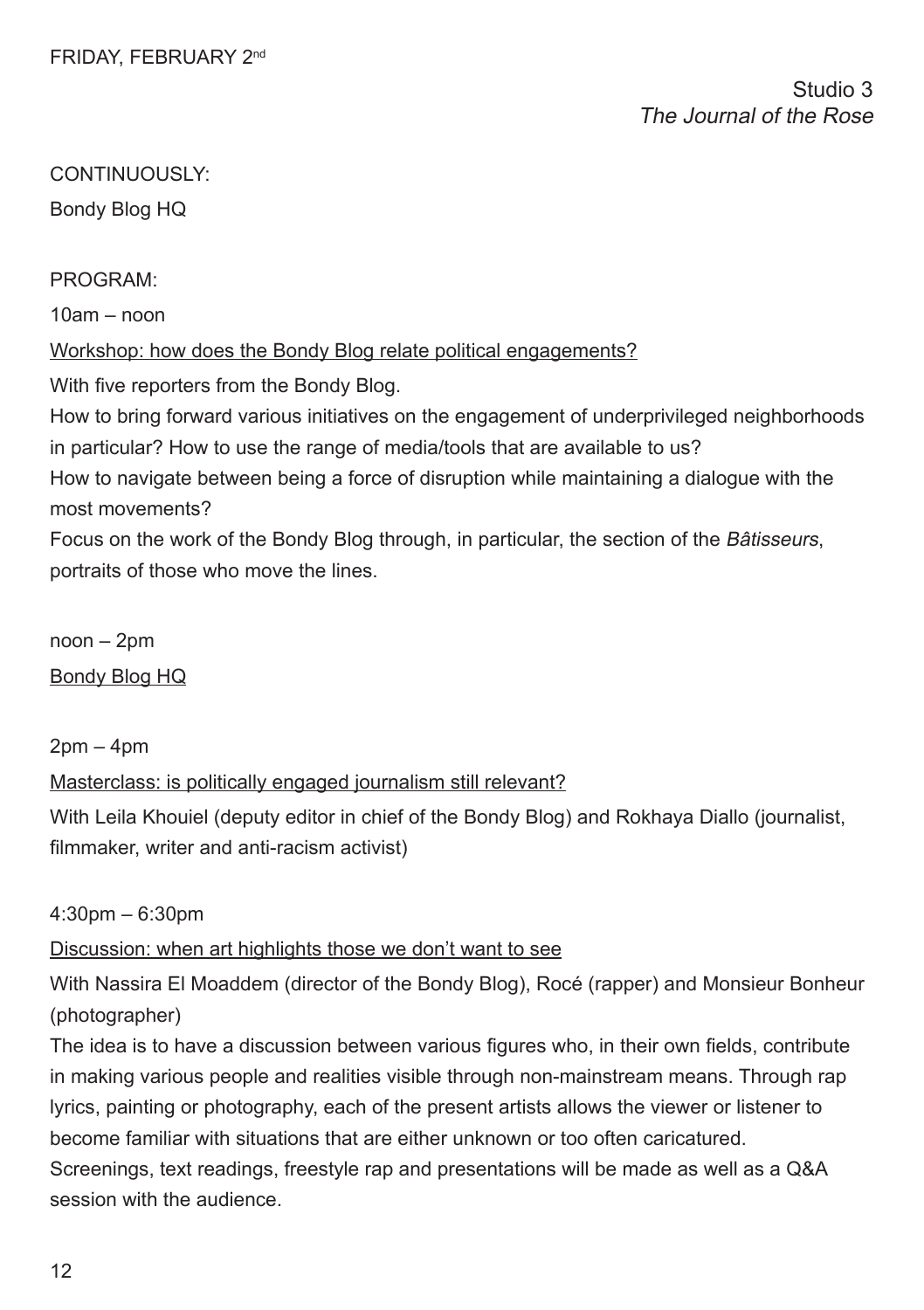Studio 3 The Journal of the Rose

# CONTINUOUSLY:

Bondy Blog HQ

PROGRAM:

7pm – 9:30pm

Screening of the documentary Nos plumes, directed by Keira Maameri, followed by a debate This documentary tells the story of fve writers and comic artists (Faïza Guène, Rachid Santali, Rachid Djaïdani, Berthe One and El Diablo) who all come from underprivileged neighborhoods. This documentary gives an understanding of the diffculties and even the impossibility they experience on a daily basis in order to legitimize their art, and relates how these artists are put in "suburban art and writing" boxes even though they are all trying to tell universal stories in their own way...

Screening in the presence of Faïza Guène (writer) and, to be confrmed, of Rachid Djaïdani (writer).

10pm – midnight "The Bondy Blog after party"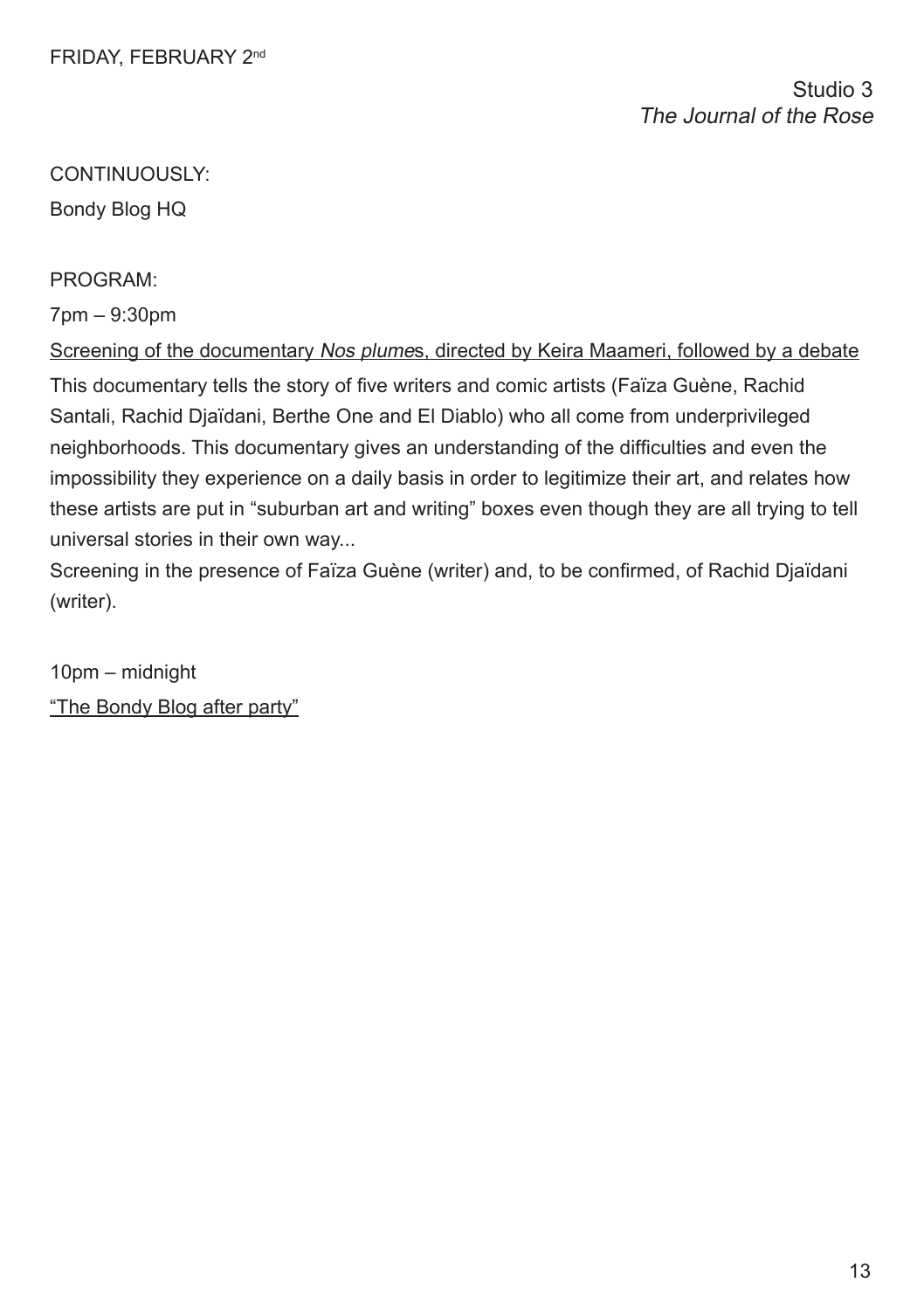# NIGHT FROM FRIDAY, FEBRUARY 2<sup>nd</sup> TO SATURDAY, FEBRUARY 3<sup>rd</sup>

Studio 3 The Journal of the Rose

CONTINUOUSLY: Bondy Blog HQ

PROGRAM: midnight – 10am Presentation of the results of the working day and events of the Bondy Blog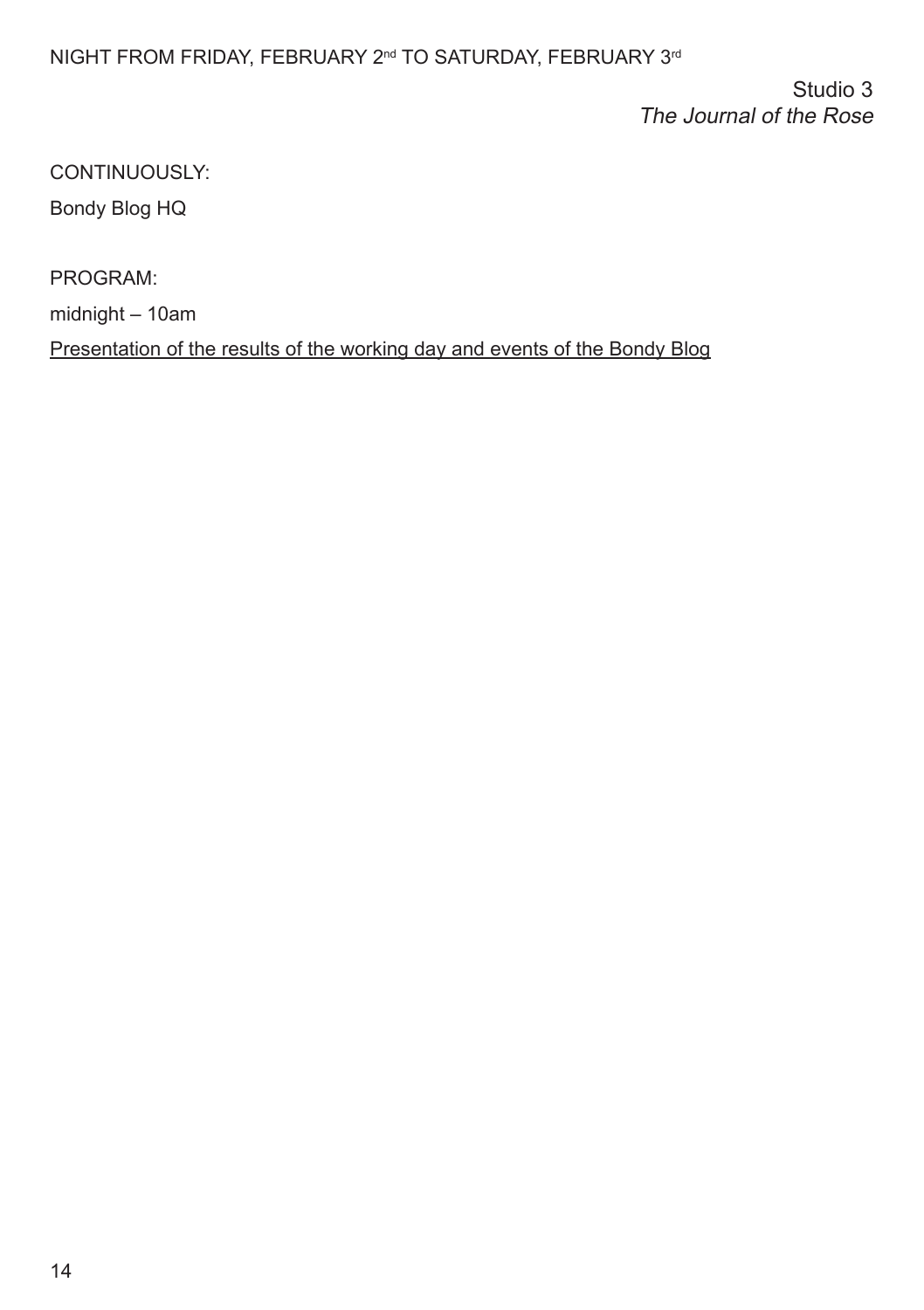Bondy Blog HQ

#### PROGRAM:

 $10am - non$ 

The Kahina et Cie theatre company has been democratizing theatrical art for several decades working with amateurs from underprivileged neighbourhoods. This troupe, born in 1975, is made up of eleven women, most of them from so-called popular neighbourhoods, especially the 93 and 94 departments. Three participants from this company including Salika Amara, Aïcha Omrane and Sabira Boukhalfa intend frst to discuss the necessity for a troupe of women from social housing (cité), the writing of the play and answer questions from the public.

In a second part, the company will set up, from improvisation or through a writing workshop, some interactive theatre scenes with the public.

noon – 2pm Break

2pm – 6pm "Hear what you can't see"

Exchange of testimonies and analyses by citizens confned to the margins of our societies. With Alexandra Dols (flmmaker), Mohamed El Marbati (writer), Mossab Gobarah (Sudanese writer, refugee in France) and Mohamad Taha (archaeologist and director of the Palmyra House, refugee in France)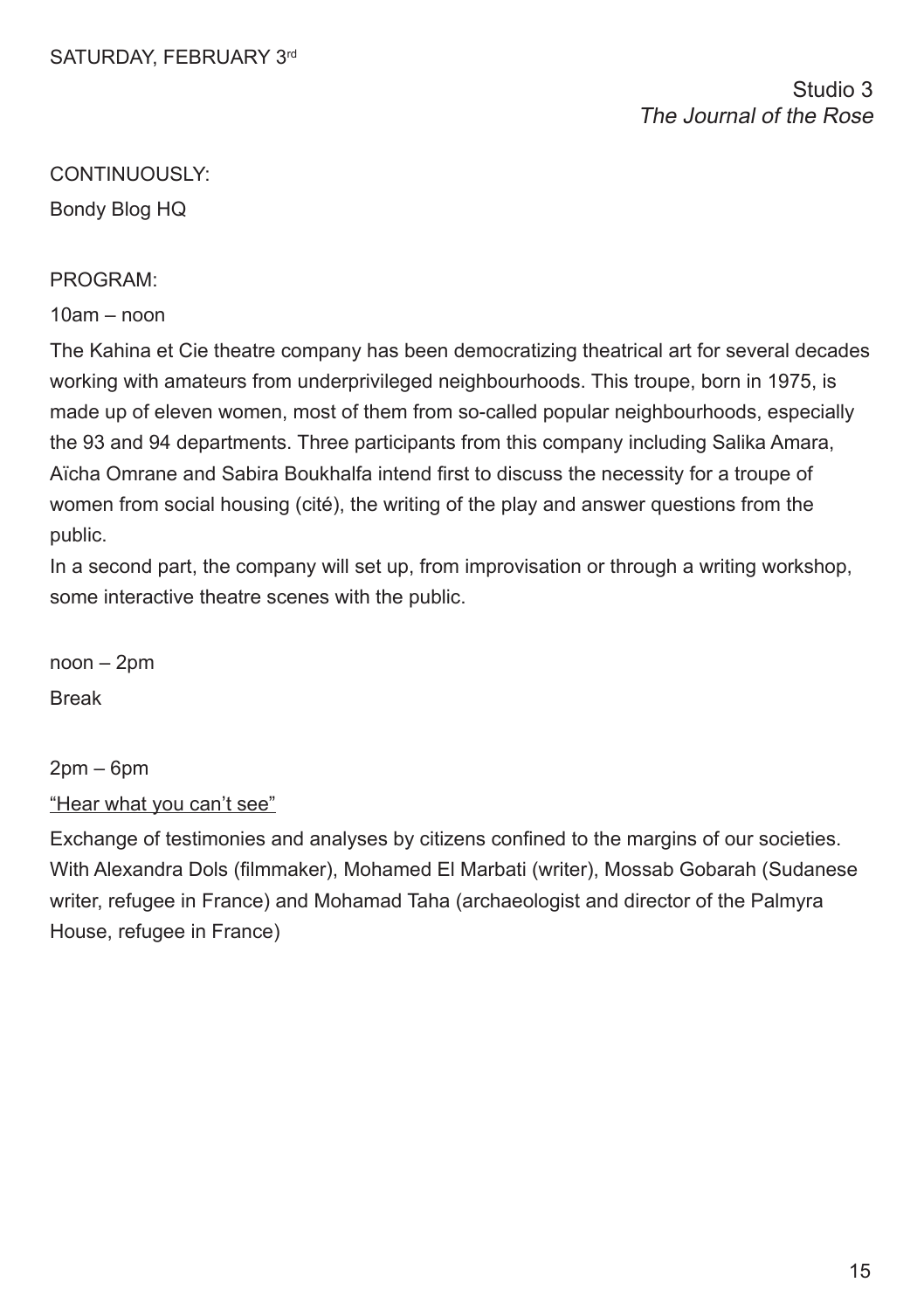Bondy Blog HQ

## PROGRAM:

6 pm – 10 pm

# "Decolonizing science fiction and imagining potential realities"

With Mehdi Derfoufi (teacher-researcher in gender studies and postcolonial studies) The idea of future obviously exists only in the present. As a genre categorically born from fantasy, science fiction has invested popular culture by supporting utopian aspirations for a (different) better world and by nourishing criticisms and satires of modern societies. Structured by the challenges of an era, science fction is also a colonial genre. The innumerable stories of space exploration, encounters with alien races, galactic empires and conquest, or enslavement and eugenic management of human populations reproduce representations and modalities of Western modernist thought. Codifed in the West, in the light of the progress of capitalist and techno-scientifc rationality, science-fction is nevertheless rich of stories coming from dominated sectors and cultural peripheries.

This conference does not pretend to be exhaustive, but follows the various paths of the genre by drawing on literature, comics, cinema, video games... to question on the one hand the dominant representations and on the other hand present the establishment of a new postcolonial science fiction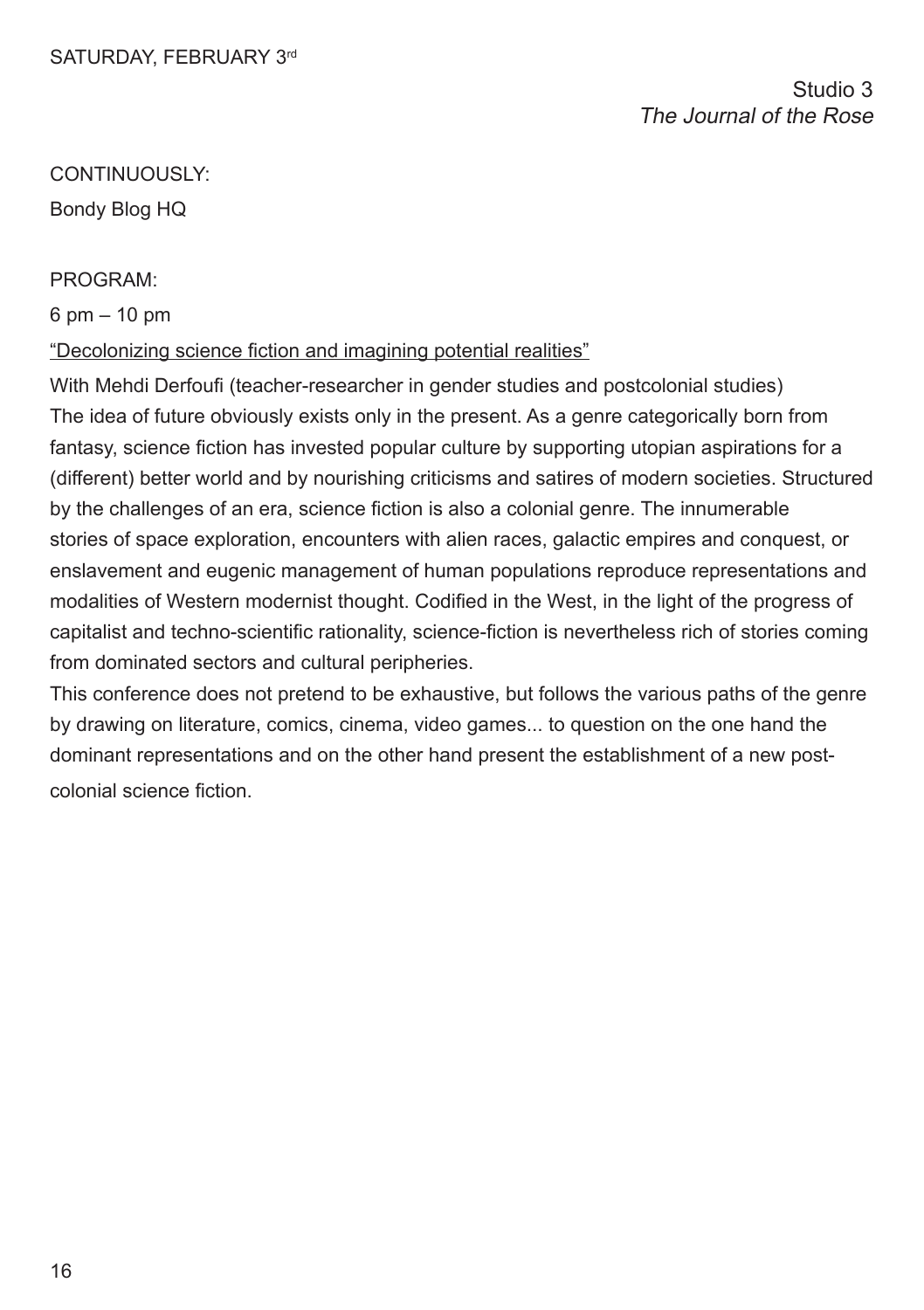Queer and feminist video games, cats, tigers and other felines, a library, singing plants and charming vampires in a domestic oasis.

## PROGRAM:

10am – 11am

# Opening of the workshop The Paths of Desire

Watering of plants, discussion on each plant, one after another, and on the care they need. Preparation of the dance for plants workshop.

 $11am - 1pm$ 

# Workshop – Listen, the world is speaking to you

By Stéphane Gérard (flmmaker)

In front of a television screen, the participants will question together moving image and archival material during a collective and political session of flm analysis.

2pm – 5pm Embroidery workshop By Sido Lansari (artist) Sido Lansari offers to reappropriate domesticity through a subversive textile workshop.

6pm – 8pm

# Photobooth - Science-fiction & utopias

By Alice Carabédian (PhD in Political Philosophy, Paris Diderot University)

No more so-called supermen! No more vulnerable-young-female-abducting aliens! The utopian photo booth will give you an opportunity to fnally tell different stories while getting your picture taken in a DIY sci-fi environment.

Far away from the usual "dystopian" stories of colonization, sexism, racism or extermination that are widespread in conventional sci-fi, this photo booth is an opportunity to open up our imagination, take part, and reappropriate space opera in a utopian manner, following the path traced by Ursula Le Guin.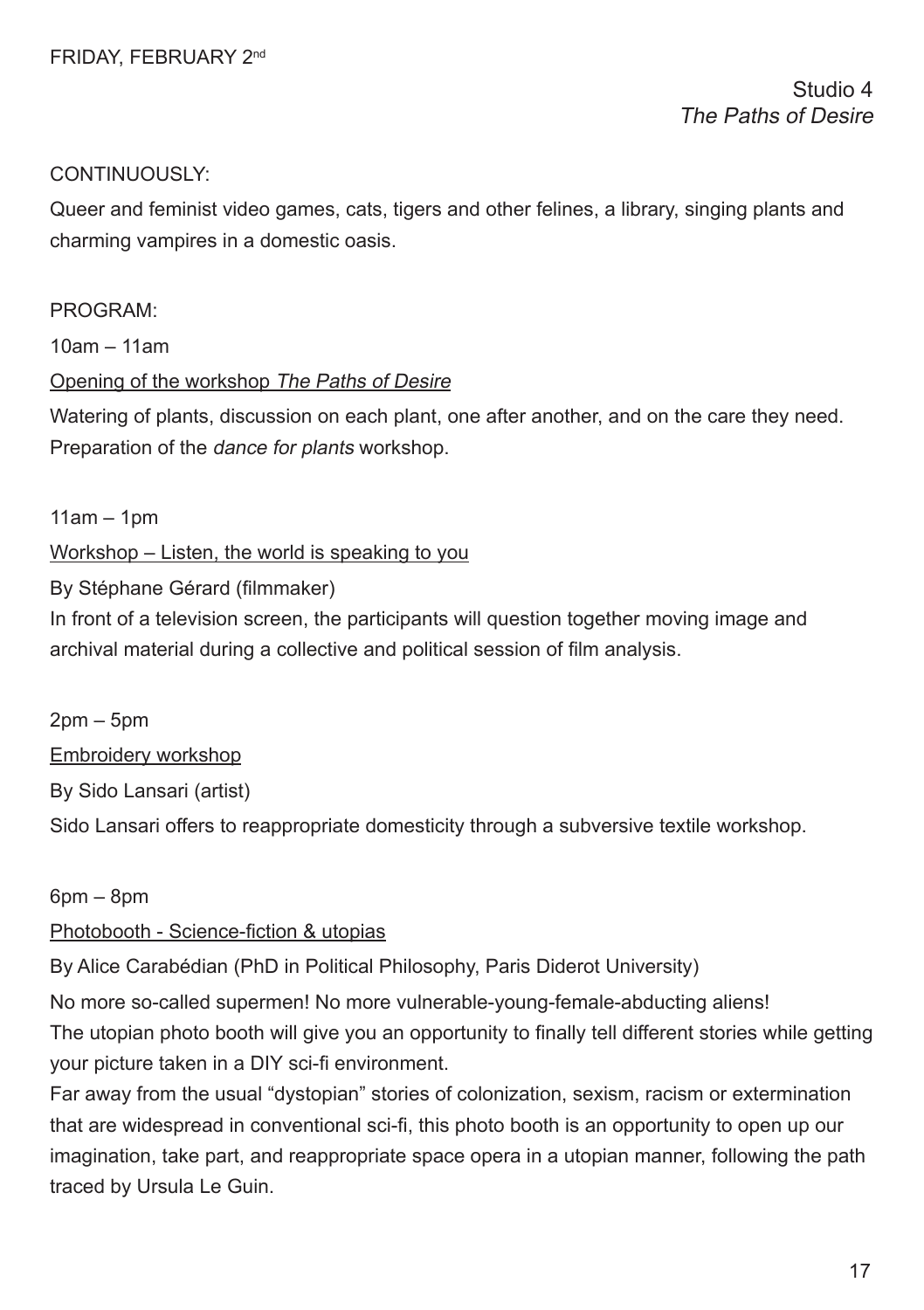Studio 4 The Paths of Desire

#### CONTINUOUSLY:

Queer and feminist video games, cats, tigers and other felines, a library, singing plants and charming vampires in a domestic oasis.

#### PROGRAM:

9pm – 11pm

#### Workshop - Plants and revolts

# By Josèfa Ntjam (artist)

This intervention consists in the creation of a fictional herbarium made of plants having been used during uprisings, struggles for independence, and revolutions. This herbarium will consist in around thirty plants, the image of which will be printed on cards (similar to playing cards): each of these cards will be placed in a small packet with a seed. These packets will be fxed to a board and will remain at the disposal of the public. After grabbing one of the packets, the visitor will be allowed to enter the cabinet, where the defnition, that is to say the oral and narrative part of this intervention, will be told. Josèfa Ntjam will then tell the story of this plant, of the fghts in which it has served, who used it and so forth, by creating fctional characters and landscapes.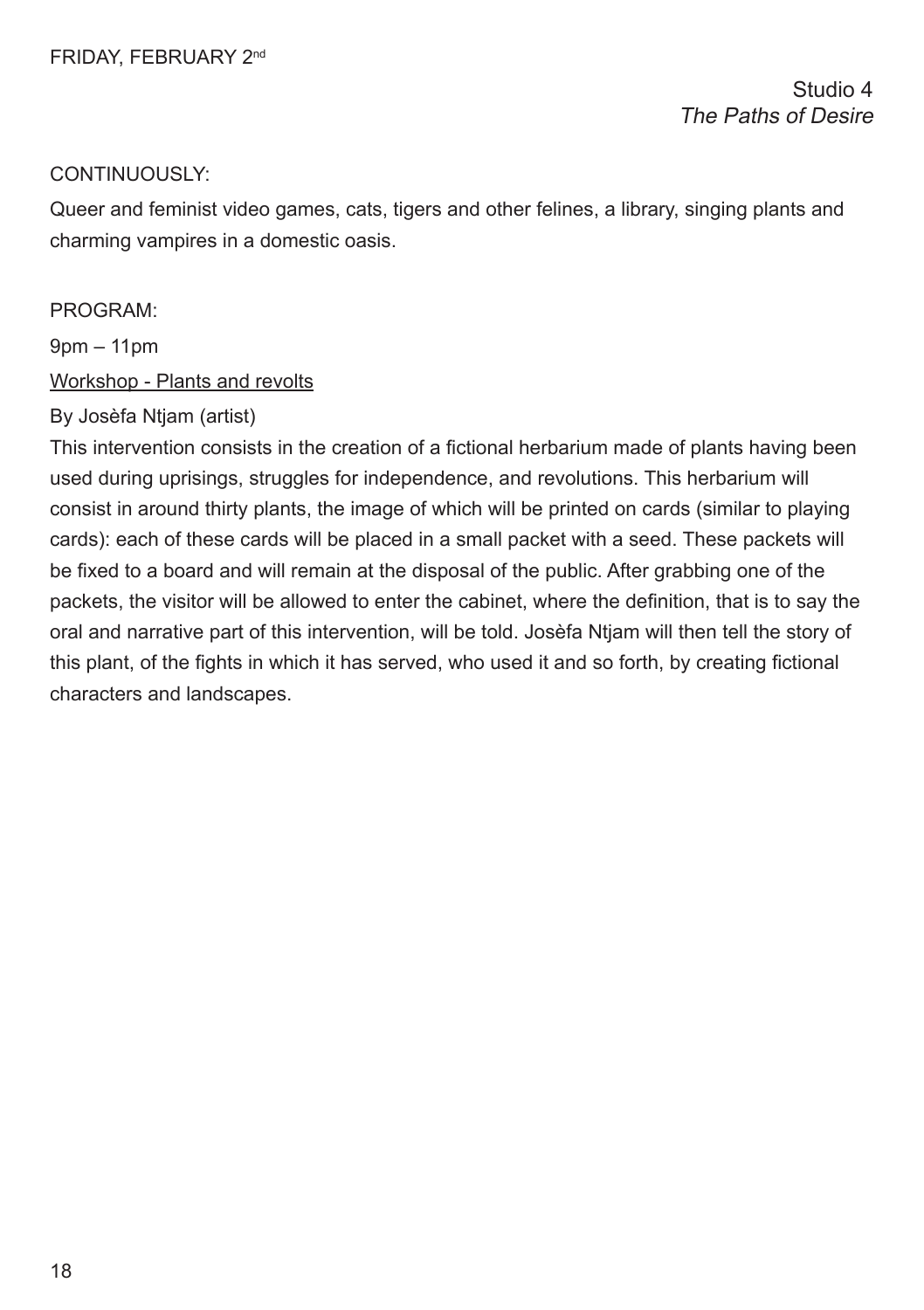Studio 4 The Paths of Desire

# CONTINUOUSLY:

Queer and feminist video games, cats, tigers and other felines, a library, singing plants and charming vampires in a domestic oasis.

# PROGRAM:

midnight – 2am

# Workshop - Queer video gaming and programming

By Guy Mark Lifshitz (data scientist)

In a dreamy nighttime environment, Guy Mark Lifshitz will offer a playful yet technical workshop about videogames and programming. He will highlight characters, his/herstories and love stories far from the heteronormative narratives that are widespread in the videogame industry.

2am – 8am

Film screenings

By Lucas Morin (Bétonsalon – Center for Art and Research) and Tarek Lakhrissi (artist, librarian)

Artist flms dealing with complex diasporic trajectories, flms that fell under public domain, flowers, hybrid beings, and sexual panics.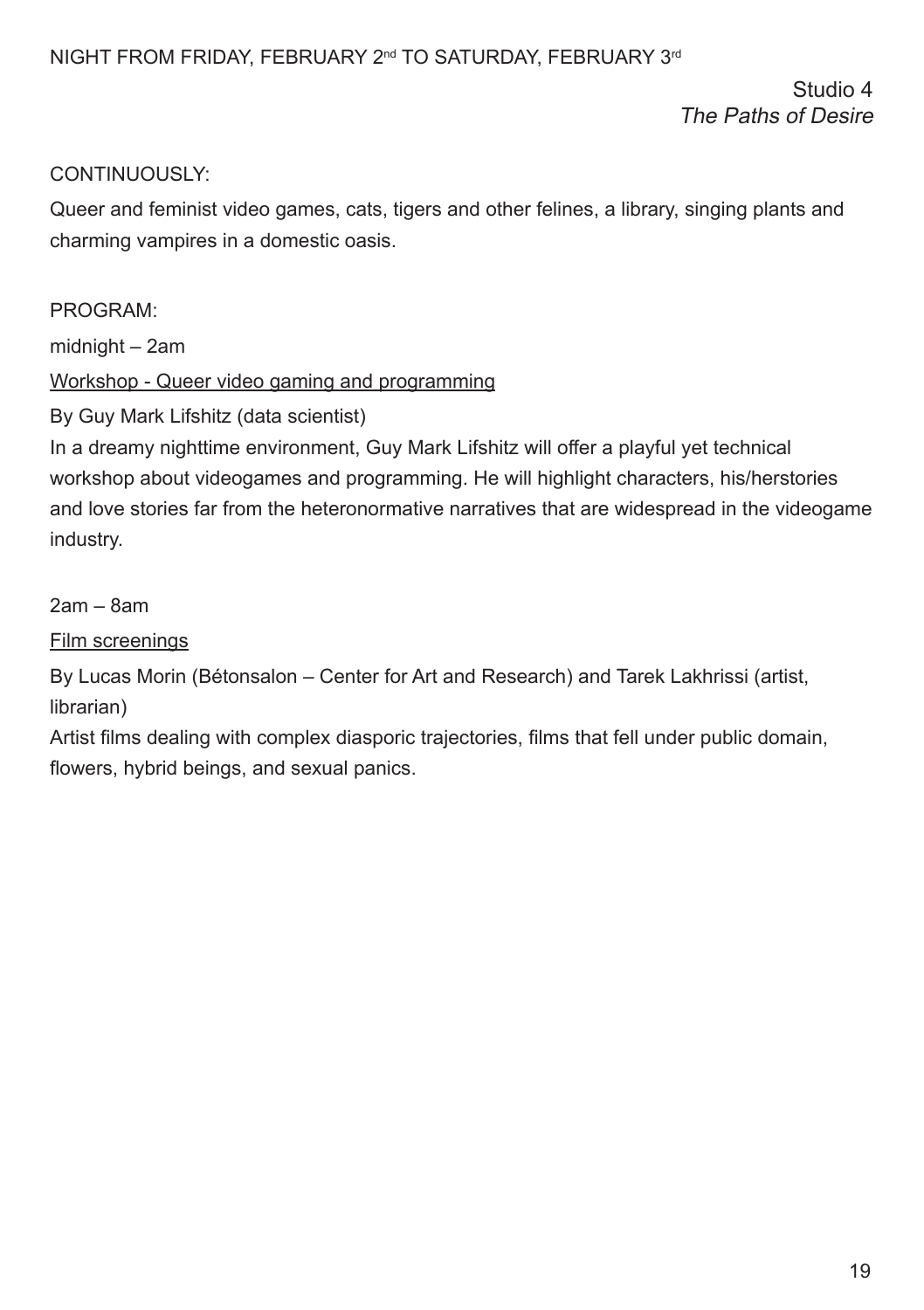Queer and feminist video games, cats, tigers and other felines, a library, singing plants and charming vampires in a domestic oasis.

PROGRAM: 8am – 9am Early morning yoga, for every body By Mohammed Ismail (yoga instructor, YogainParis)

10am – 1pm

Workshop – dance for plants

By dance for plants (art collective)

Dancing for plants is a risky practice. It's performing more-than-human conspiracies that can, in the same movement, re-pattern identities, ontologies and collectives. We invite you to foment new stories together, of care, magic, photosynthesis and many other things. And we'll mostly dance! For ourselves, for the plants, for ourselves and the plants, to make (our) leaves waggle kindly.

Open to everyone.

 $2$ pm – 6pm

Workshop - Creative writing

By Emilie Notéris (text worker)

This queer writing workshop will undo the nature/culture binary by changing outlooks and questioning the human/animal and animate/inanimate divides, between theoretical and (science-)fictional writing.

To do so, participants will bring four of their own books: two fctional ones, and two theoretical ones – they can also borrow from Katinka Bock's library-artwork, Shared Letters.

In response to Ursula K. Le Guin's texts, we will mobilize critical and technical skills thought to be in adequacy with the study of the murderous history of weasels, of batrachian erotism, of the epic of worm tunnels and to devote ourselves to the art of sequoia or of zucchini.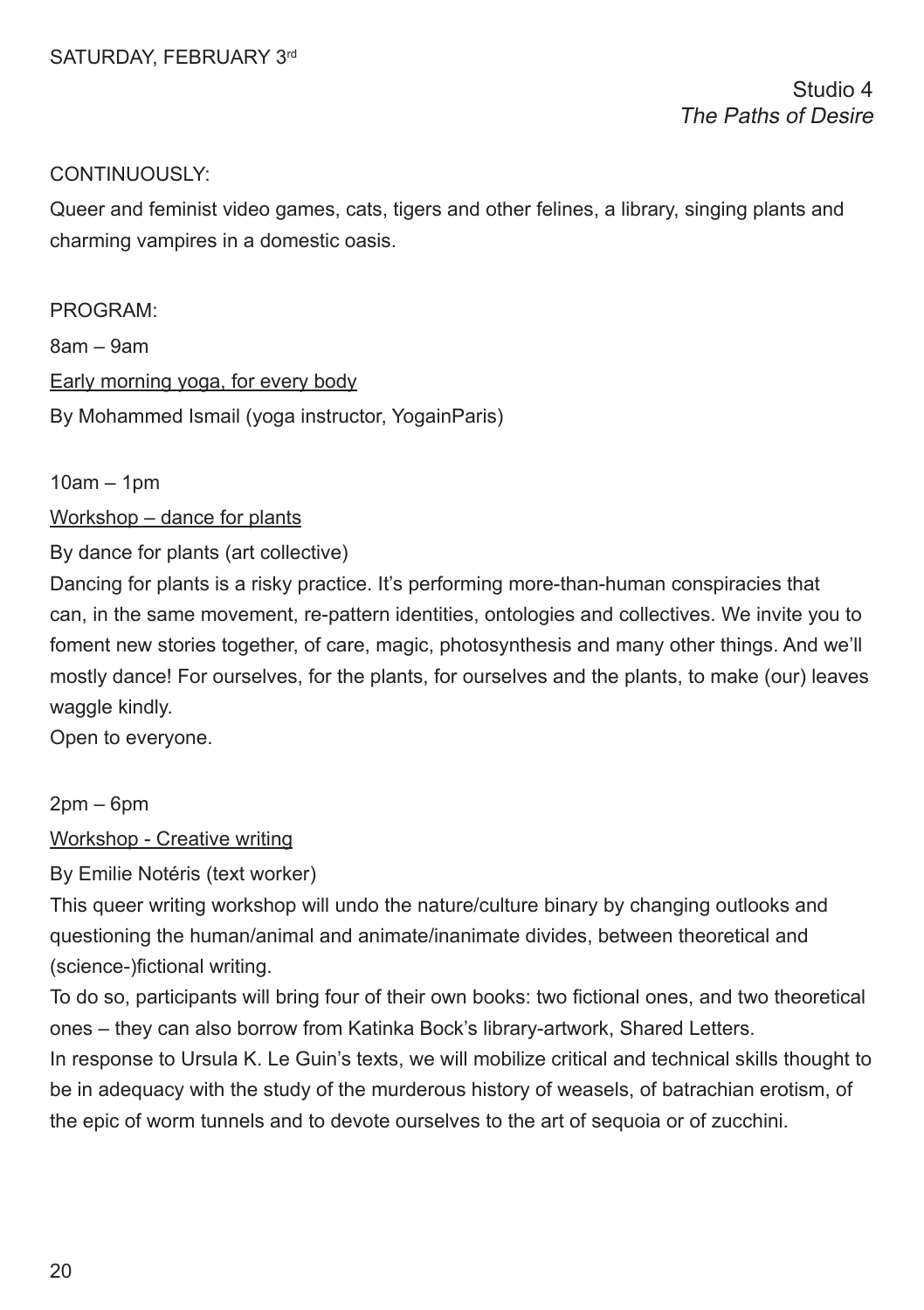Studio 4 The Paths of Desire

#### CONTINUOUSLY:

Queer and feminist video games, cats, tigers and other felines, a library, singing plants and charming vampires in a domestic oasis.

#### PROGRAM:

7pm – 10pm

#### Workshop – Zine, the living room

Facial/ is an intersubjective and impertinent zine, which creates connections and offers to face rather than to front. It is a position as aesthetic as political. A radical and queer position. After having exhibited a teenager room, facial/ now wishes to have a conversation in the living room. R'n'b music, conversations about being face to face, conversations that will drift away and give birth to a micro-zine made of images and discussion pieces. We will facially discuss the idea that "we are not the number we think we are", and at the very least that we have several faces.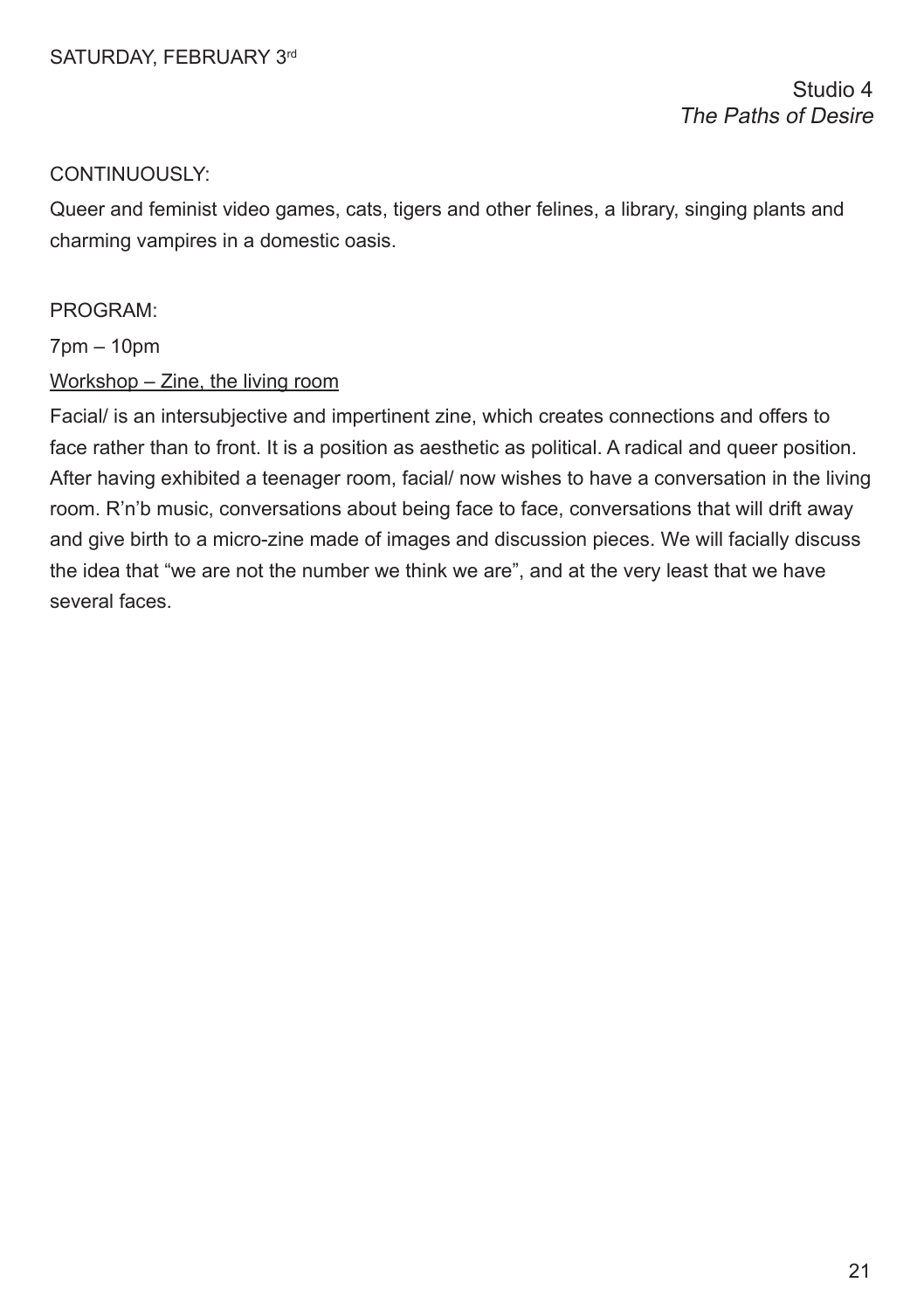Studio 5 **Mazes** 

## CONTINUOUSLY:

Collage workshop and display of the collages created during the Académie Vivante workshops led by Thomas Hirschhorn.

PROGRAM:

Several participants having taken part to the Académie Vivante will report on their researches and interests.

With:

Ali Cherri (artist), Julie Ramage (artist, researcher, Paris Diderot University), Jonathan Weitzman (professor of genetics at the Paris Diderot University, director of the Centre for Epigenetics and Cell Fate, CNRS/Paris Diderot)

 $1pm - 4pm$ Workshop to build eyesight glasses By Elen Hallégoët (artist)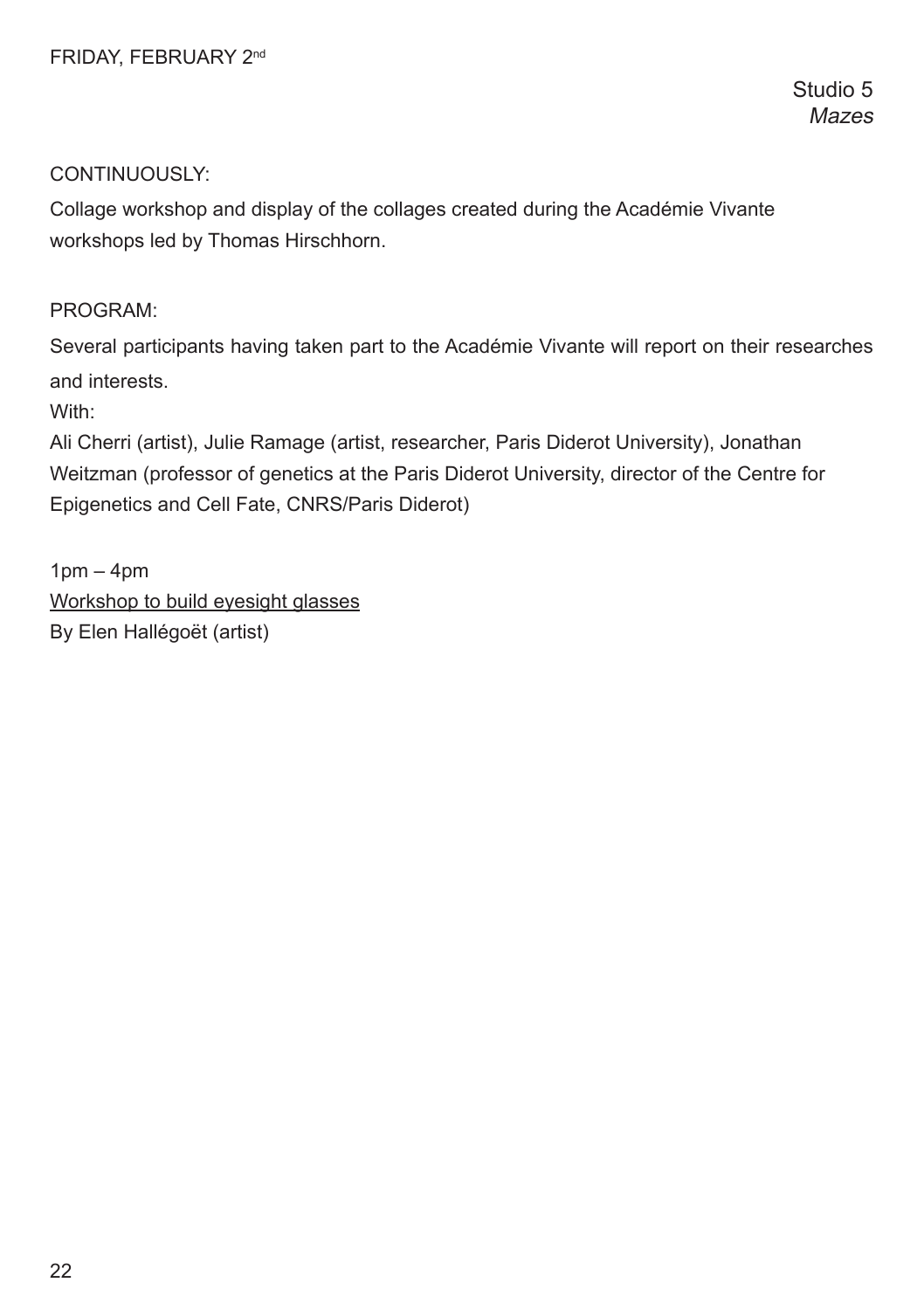Studio 5 Mazes

# CONTINUOUSLY:

Collage workshop and display of the collages created during the Académie Vivante workshops led by Thomas Hirschhorn.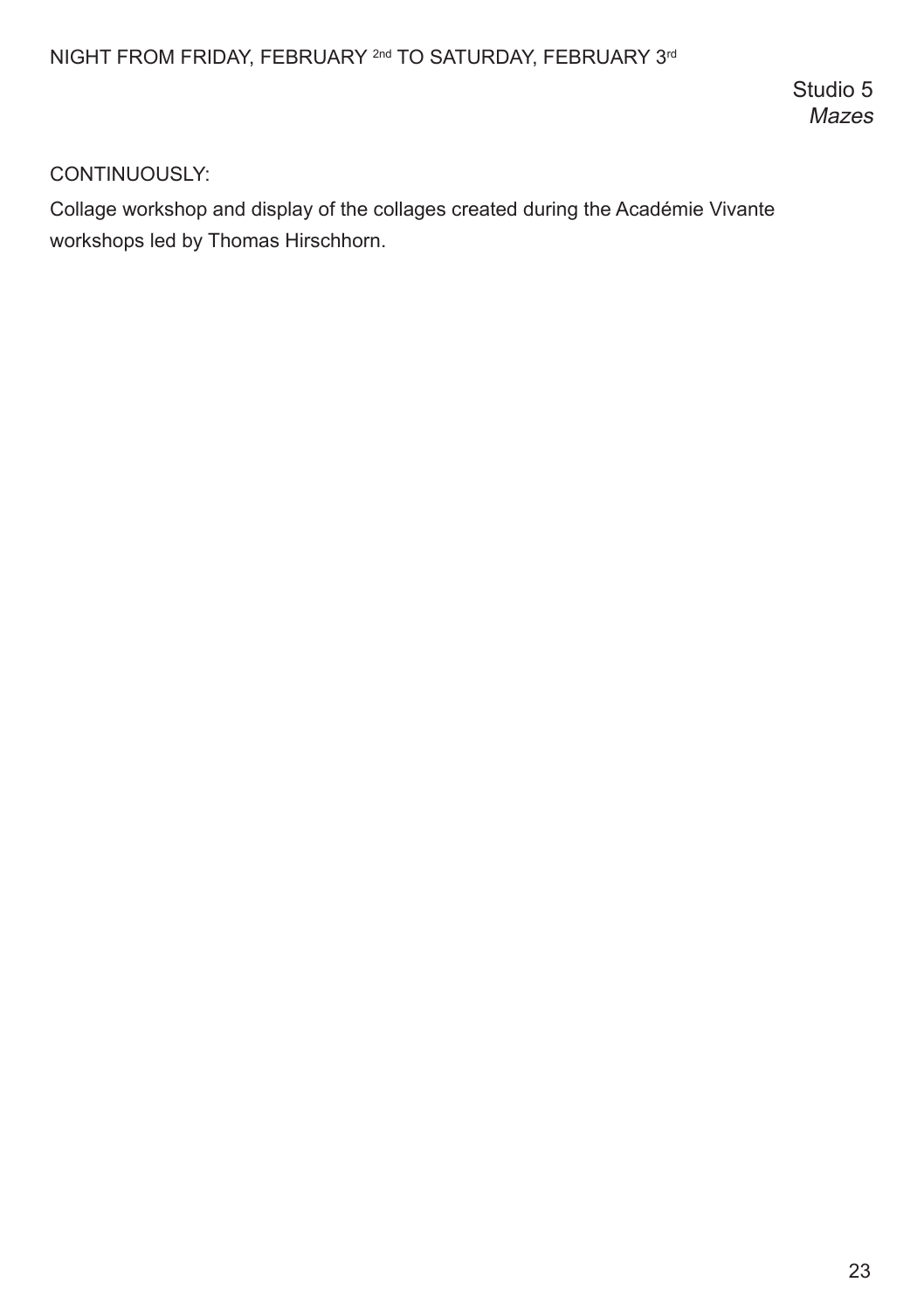Studio 5 **Mazes** 

#### CONTINUOUSLY:

Collage workshop and display of the collages created during the Académie Vivante workshops led by Thomas Hirschhorn.

#### PROGRAM:

Several participants having taken part to the Académie Vivante will report on their researches and interests.

With:

Ali Cherri (artist), Julie Ramage (artist, researcher, Paris Diderot University), Jonathan Weitzman (professor of genetics at the Paris Diderot University, director of the Centre for Epigenetics and Cell Fate, CNRS/Paris Diderot)

5pm – 7pm Workshop to build eyesight glasses

5pm – 7pm

Julie Ramage presents the research and creation program run at the Paris Diderot University and at the Maison centrale de Poissy, in collaboration with Bétonsalon – Center for Art and Research in the framework of the Académie Vivante.

The program gathers approximately thirty students divided in two working groups on two sites. One is present on the Paris Diderot University campus while the other one is constituted of students detained at the Maison centrale de Poissy.

Both groups will colaborate remotely in preparation for a research and creation process, which will led to a publication and a restitution in Bétonsalon – Center for Art and Research at the end of the project.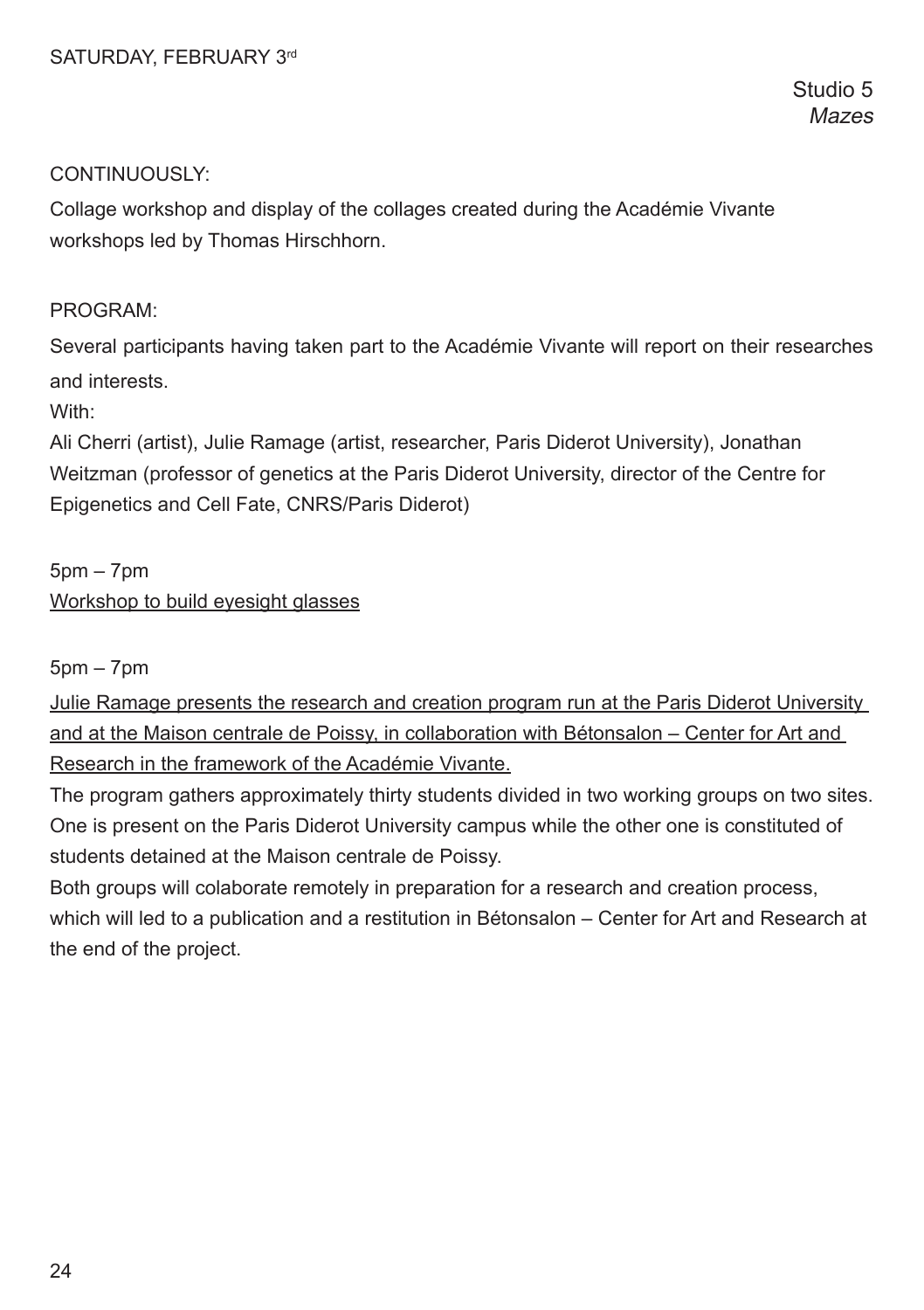Studio 6 Malheur County

#### PROGRAM:

With washing-up liquid, Elisabeth Claverie, rice from Mr Ohno, olive oil, Patricia Falguières, videoprojector and speakers, Sophie Houdart, Vinciane Despret, a Geiger counter, photos from our last walk, Mélanie Pavy, post-it notes, the flm Ah humanity! (Castaing-Taylor / Paravel / Karel), Myriam Lefkowitz, Roland Desbordes, cereal and milk, Natasa Petresin, toilet paper, computers with Skype and an Internet connection, Marc Boissonnade, fresh fruit and vegetables, beer, wine, mineral water, Stéphane Sautour, teapot and coffeepot, The Mushroom at the End of the World (Anna Tsing), Alexandre Schubnel, Nausicaä (Hayao Miyazaki), Ce que le sida m'a fait (What AIDS Has Done to Me) (Elisabeth Lebovici), the videos of Hikaru Fuji and the ChimPom collective, dykes, The Nuclear Borderlands by Joseph Masco, the separation wall by Gaël Turine, dozens of atomic explosions, a bit of denial and a little resilience, emergency or danger signs, shower gel, a French graphic designer, anticipated ruins, John Soane and the Bank of England, Nathan Schlanger, Robert Smithson, the reading of Horses, Horses, in the Innocence of Light (selected excerpts), students, trees (standing, cut, shavings), frefies, Naples, water, a little causality and fnely chopped linearity, French soldiers requesting reparation after nuclear testing (long afterwards), geological maps…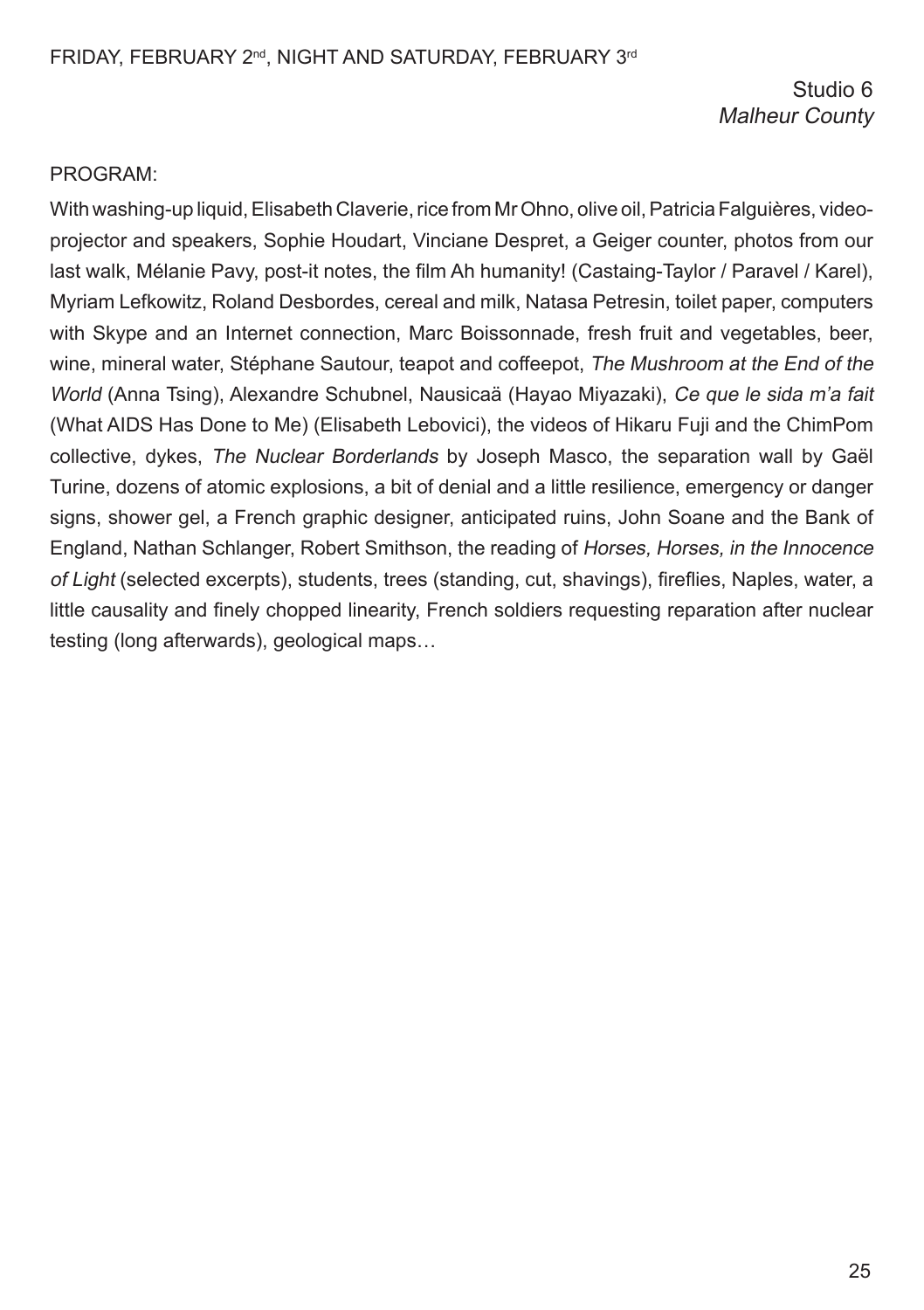# CONTINUOUSLY:

Achim Lengerer/Scriptings (artist and editor) produces in real time a series of posters that trace and accompany the various activities of the workshop.

These posters, and the materials used for their production, will be gradually displayed in the studio space.

# PROGRAM:

 $11am - 12:30nm$ 

Marie Preston – Collective description exercise

Artist Marie Preston believes that bread, its ingredients and its manufacture, say a lot about our practices and is best when shared. She will present the research started for her residency "The Common Bread" (Synesthesia), in the company of the people participating.

# 12:30pm – 1pm

# Marie Preston, Des pains abracadabrants – Bread making

Presented by Marie Preston, "Les pains abracadabrants" consists of a cooking workshop and sharing our ways of doing things. Making, rising, cooking and tasting follow one another continuously during the 36 hours of the workshop. The public is invited to participate.

# $1$ pm  $-3$ pm

# Coopérative Cuesta – Collective description exercise

Cuesta is a cultural cooperative that mobilizes the arts as a mode of operation to intervene on marginal and changing territories. With Alexandra Cohen & Agathe Ottavi (Cuesta)

# 3pm – 3:30pm Marie Preston & Coopérative Cuesta, Des pains abracadabrants – Bread making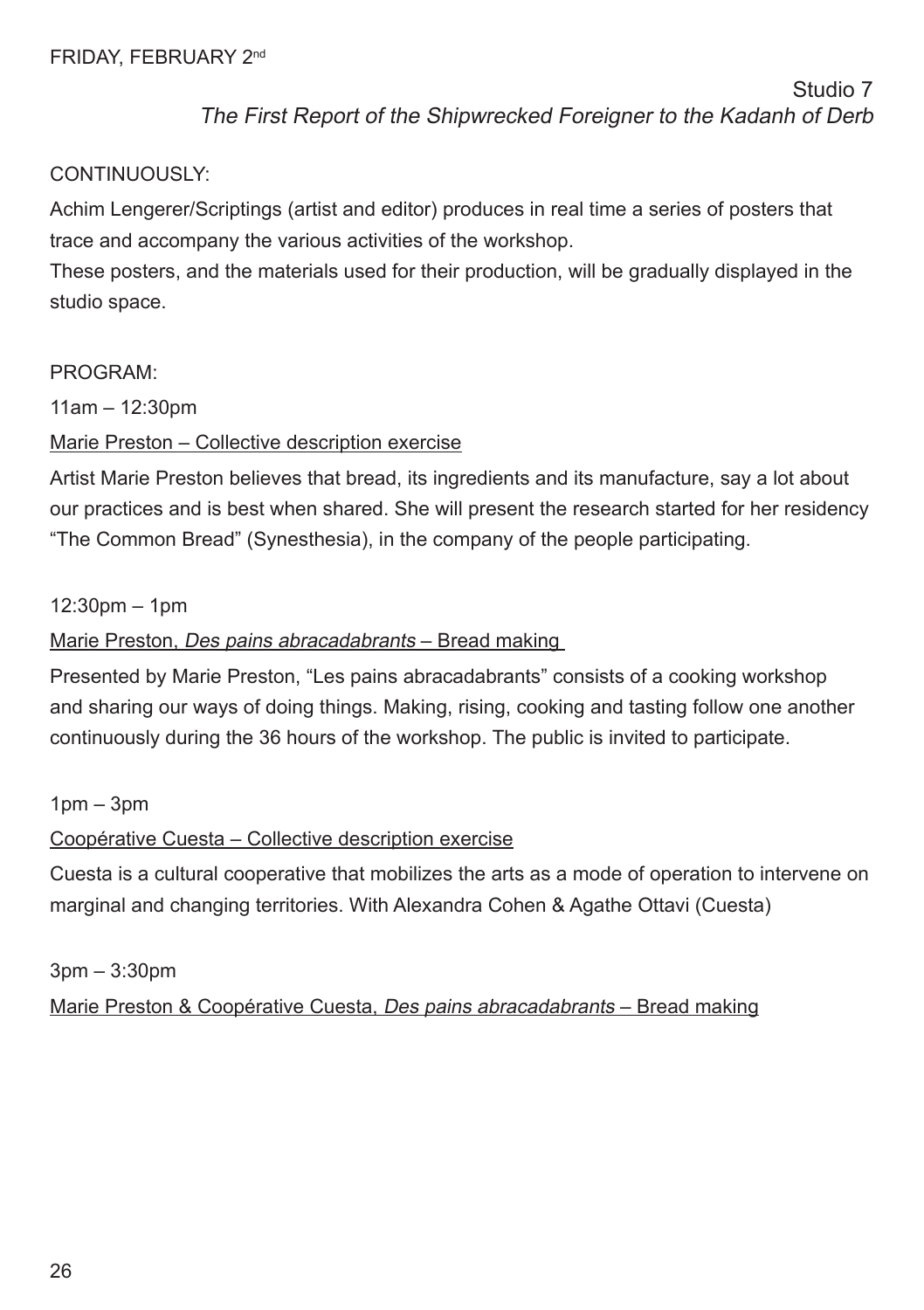# CONTINUOUSLY:

Achim Lengerer (artist and editor) produces in real time a series of posters that trace and accompany the various activities of the workshop.

These posters, and the materials used for their production, will be gradually displayed in the studio space.

# PROGRAM:

4pm – 5:30pm

# Marianne Lanavère, Elke Roloff & Alexis Zimmer, Des histoires naturelles – Collective description exercise

Landscapes and territories make up a tangle of human and non-human stories, interspersed with matters of preservation and interdependence. This is the starting point of the residency project developed by the researcher in science studies and environmental history Alexis Zimmer with the visual artist François Génot for the CIAP in Vassivière and NEKaTOENEa in Hendaye. With Marianne Lanavère, director of CIAP Vassivière and Elke Roloff, head of the artist residency program NEKaTOENEa and the cultural development of CPIE Littoral Basque.

# 5:30pm – 6pm

Marie Preston & Marianne Lanavère, Elke Roloff, Alexis Zimmer, Des pains abracadabrants – Bread making

# 6:30pm – 8pm

# Thierry Botti, Julie Chenot & Julien Clauss, Les boues rouges – Collective description exercise

The Calanques National Park, the Institut Pythéas and the Camargo Foundation have joined forces to invite eight international artists for a residency. With Les boues rouges, the artist Julien Clauss discusses the proposal to globally individualize the storage of waste to give responsibility to people. With Thierry Botti (Head of communications, heritage and resource center of the l'Observatoire des Sciences de l'Univers Institut Pythéas) and Julie Chénot (Director of the Camargo Foundation).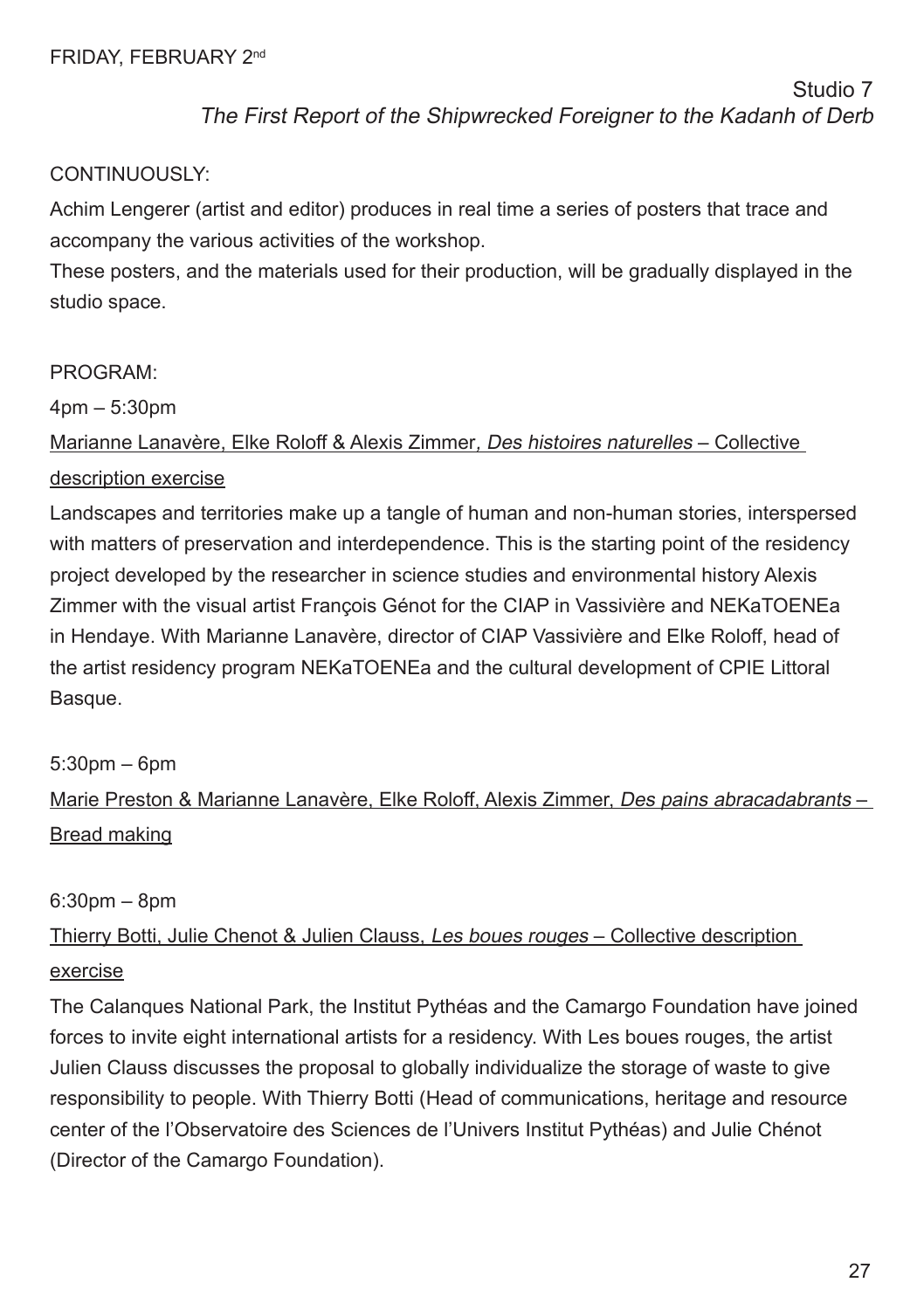# CONTINUOUSLY:

Achim Lengerer (artist and editor) produces in real time a series of posters that trace and accompany the various activities of the workshop.

These posters, and the materials used for their production, will be gradually displayed in the studio space.

PROGRAM:

8pm – 8:30pm

Marie Preston & Thierry Botti, Julie Chenot, Julien Clauss, Des pains abracadabrants – Bread making

8:30pm – midnight

Slide show of the different pictures used during the collective description exercises and various workshops and tasting of the bread made during the day.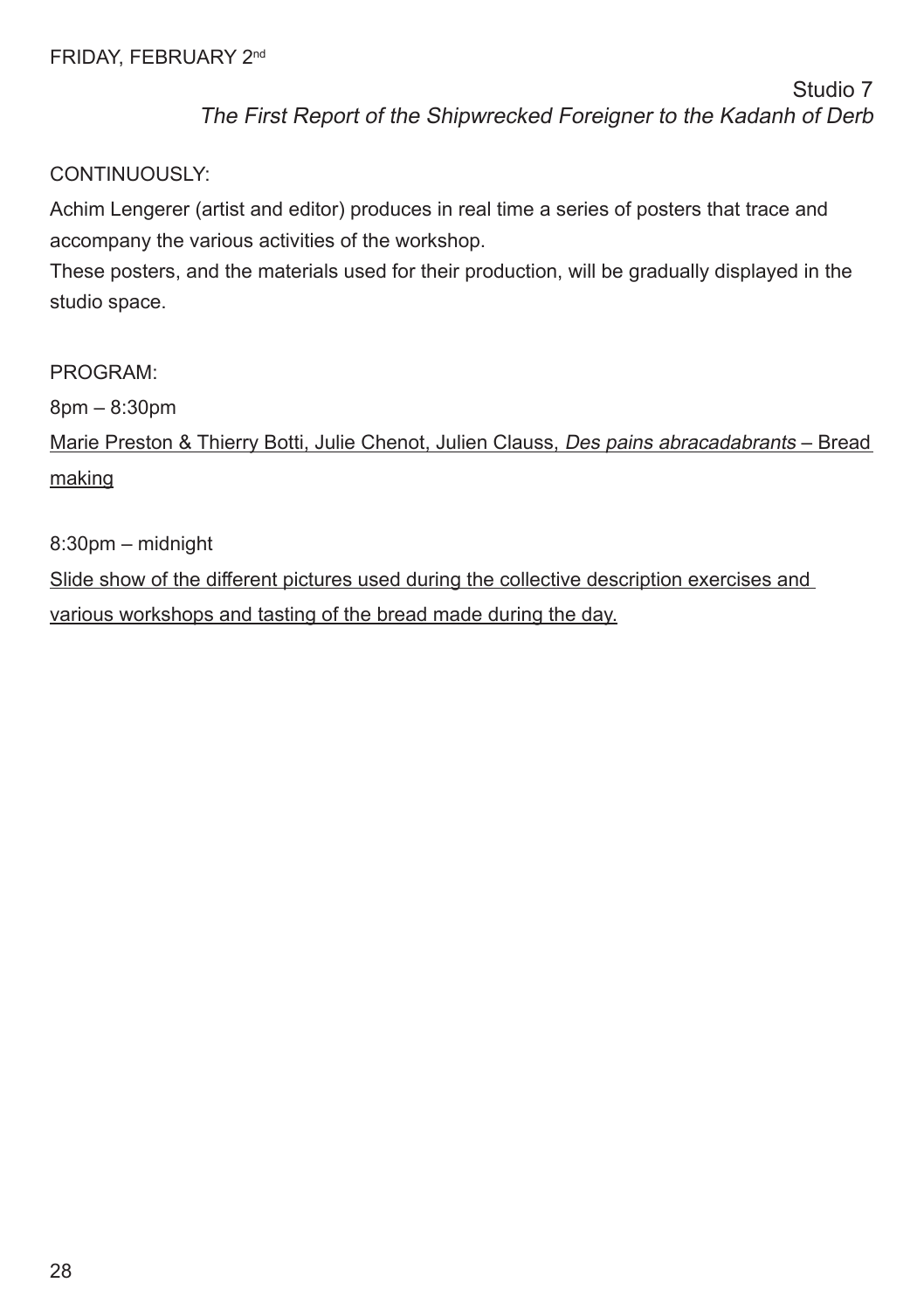# NIGHT FROM FRIDAY, FEBRUARY 2<sup>nd</sup> TO SATURDAY, FEBRUARY 3<sup>rd</sup>

Studio 7

The First Report of the Shipwrecked Foreigner to the Kadanh of Derb

# PROGRAM:

midnight – 10am

Tasting of the bread made during the day.

/

The posters created by Achim Lengerer/Scriptings (artist and editor) and the materials used for their producton, will be gradually displayed in the studio space. The posters trace and accompany the various activities of the workshop.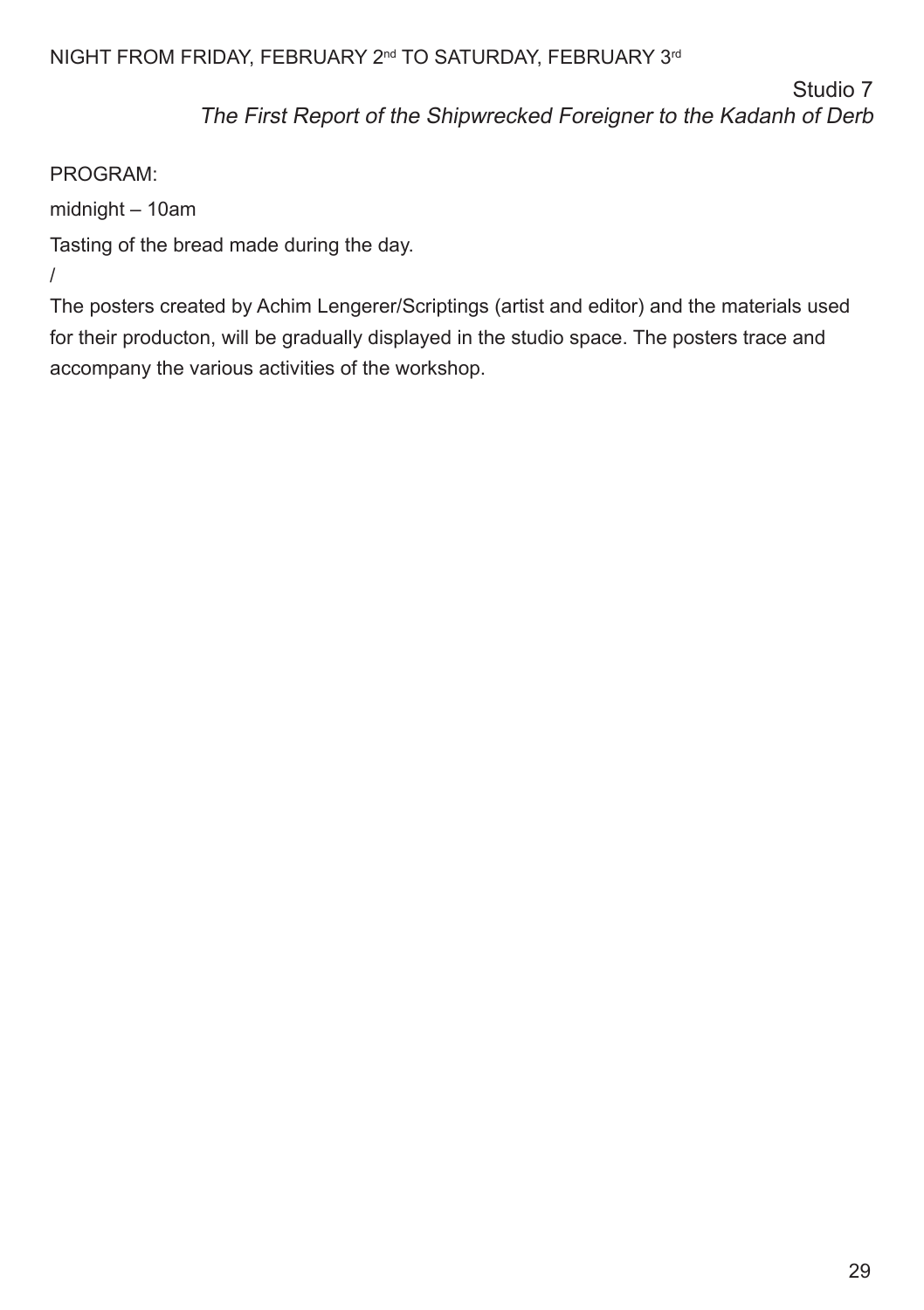# CONTINUOUSLY:

Achim Lengerer (artist and editor) produces in real time a series of posters that trace and accompany the various activities of the workshop.

These posters, and the materials used for their production, will be gradually displayed in the studio space.

# PROGRAM:

10:30am – 11am

# Achim Lengerer, Scriptings #49 La Presse – Collective description exercise

Through performances, radio programs, installations and publications, the artist and publisher Achim Lengerer focuses on political issues related to speech and language. His project Scriptings questions collective production processes, in collaboration with artists, authors, graphic designers, performers and publishers. Lengerer will introduce Scriptings # 49 La Presse, a research project on institutional pedagogy in the Parisian suburbs, conducted with the team of la Galerie, contemporary art center of Noisy-le-Sec, as well as Vanessa Desclaux, Hélène Delean and Catalina Rugeles.

#### 11am – 11:30am

# Marie Preston & Achim Lengerer, Des pains abracadabrants – Bread making

Presented by Marie Preston, "Les pains abracadabrants" consists of a cooking workshop and sharing our ways of doing things. Making, rising, cooking and tasting follow one another continuously during the 36 hours of the workshop. The public is invited to participate.

#### 12:30am – 2pm

Amelie Aranguren, Fernando Garcia Dory & Stephane Verlet-Bottero (INLAND), New Curriculum – Collective description exercise

The INLAND project was initiated in 2009 by the artist Fernando Garcia Dory, around issues related to the territory, agriculture and social change.

#### 2:30pm – 3:30pm

KIDS WORKSHOP / Marie Preston & Paul Pastor & Cuesta, Des pains abracadabrants – Bread making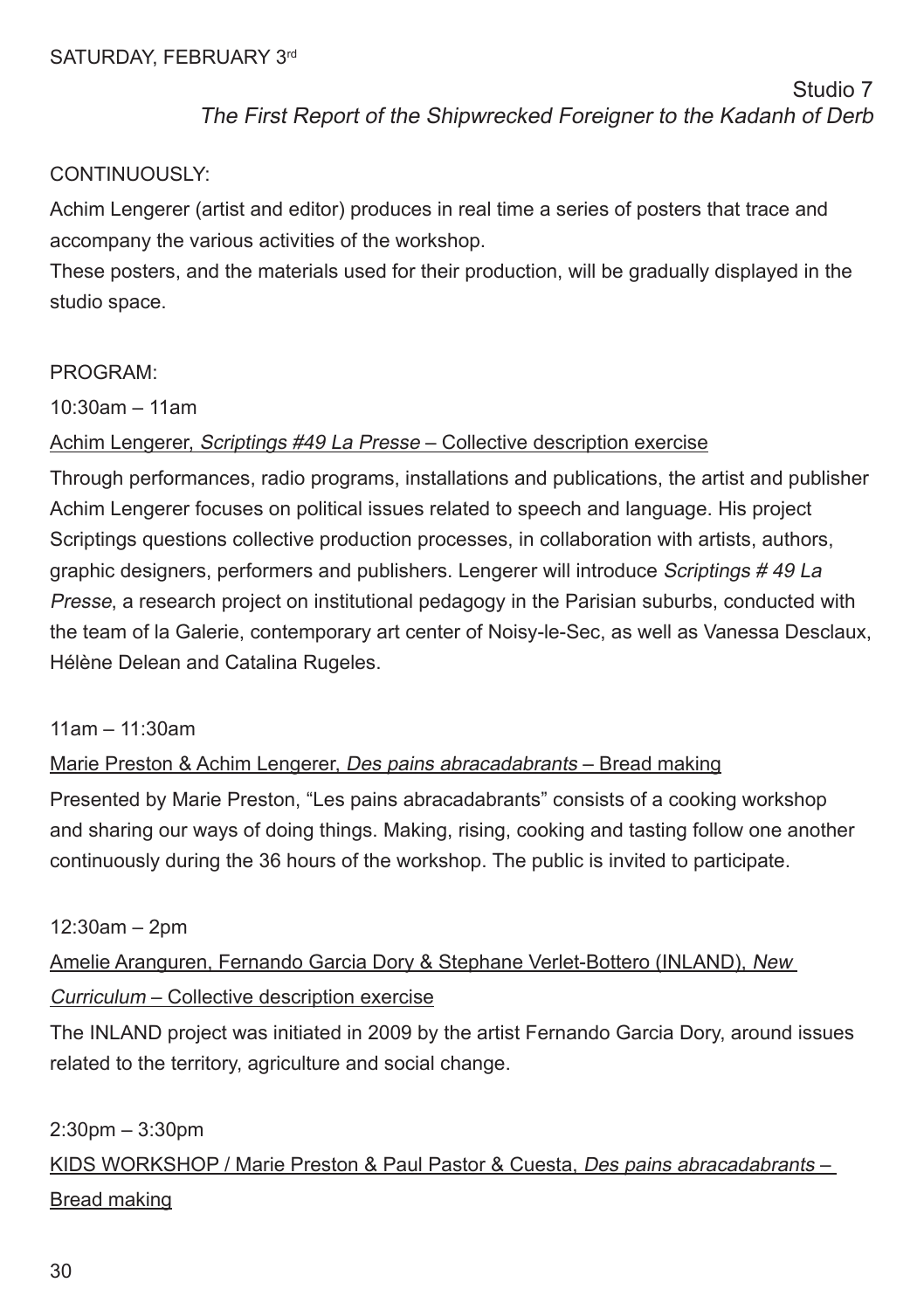# CONTINUOUSLY:

Achim Lengerer (artist and editor) produces in real time a series of posters that trace and accompany the various activities of the workshop.

These posters, and the materials used for their production, will be gradually displayed in the studio space.

# PROGRAM:

4pm – 5:30pm

# Catherine Rannou & invité.e.s, St-Pol-sur-Mer – La cité radieuse, épisode 1 – Collective description exercise

Artist and architect Catherine Rannou presents a fction flm about an adventure for the reappropriation of public spaces by a community of self-builders inhabitants of St-Pol-sur-Mer in Dunkerquois.

With the self-builders of the Jean Bart-Guynemer residences in the city of St-Pol-sur-Mer and other participants in the project.

6pm – 6:30pm Marie Preston & Catherine Rannou, Des pains abracadabrants – Bread making

6:30pm – 8pm

# Sylvain Gouraud, Emilie Hache & Frédéric Chaize, La dynamique de la corne – Collective description exercise

Artist Sylvain Gouraud attempts to sensitize us to human/nature co-construction practices through biodynamic agriculture. With philosopher and writer Emilie Hache and a biodynamic farmer, they will explore the power of analog forms on agricultural practices.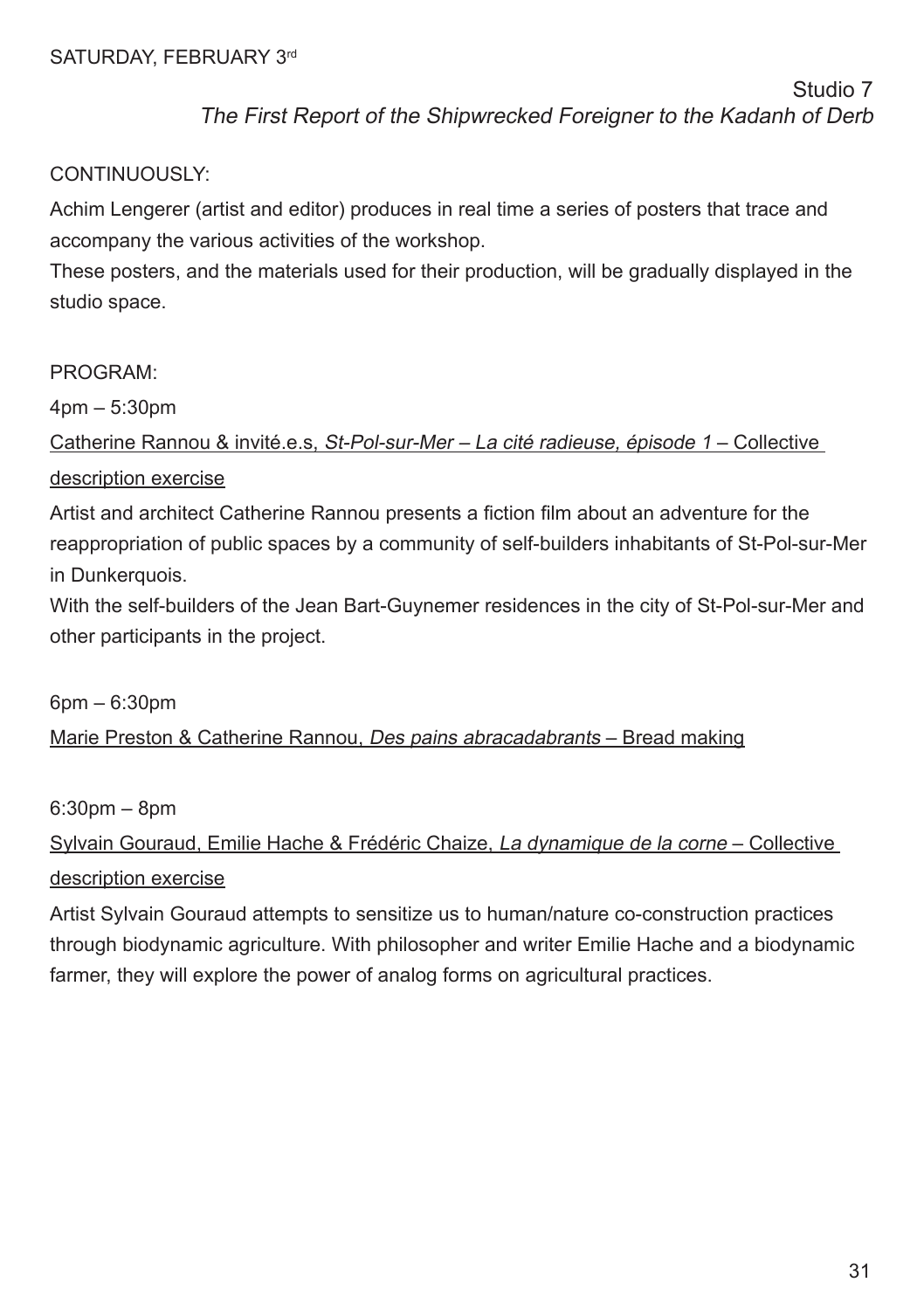10am – 1pm

Intervention of Poussy Draama aka DocteurE C.Duchesne / Pauline Simon & Thibaut **Gauthier** 

Pauline Simon (choreographer) and Thibaut Gauthier (artist, volunteer for the qrtistc collective les moyens habiles) are conducting research on so-called alternative and minor contraceptions including male contraceptives. On this frst day they have invited Poussy Draama aka DocteurE C.Duschense, witch and alter-gynecologist, to lead a workshop on DIY/autonomous gynecological practices. This workshop will be elaborated on an alternative/ witch's materia medica and on knowledge sharing about the anatomy. DocteurE C. Duschesne will also schedule consultations hours on the afternoon the same day.

 $1$ pm –  $5$ pm

Vocal exercices with Mercedes Azpilicueta

 $5$ pm –  $6$ pm

Singing exercices for kids with Mercedes Azpilicueta

6pm - 8pm

# Vocal exercices with Mercedes Azpilicueta

8pm – midnight

exerce: Du manifeste à la perception, en passant par la décharge et le mouvement jusqu'aux animaux! [From manifest to perception, passing by the rubbish dump and movement all the way to animals!]

With Eve Chariatte, Judit Dömötör, Laura Kirshenbaum, Catarina Miranda, Dimitrios Mytilinaios (membrers exerce master degree, CCN Montpellier)

The members of exerce will be present, in order to share various practices. The overarching theme is the transformation of the space, which will be autonomously evolving thanks to the participants and their interventions.

This time/moment will be dedicated to the exploration of the way through which fiction can be articulated and shared through our practices in a common apartment.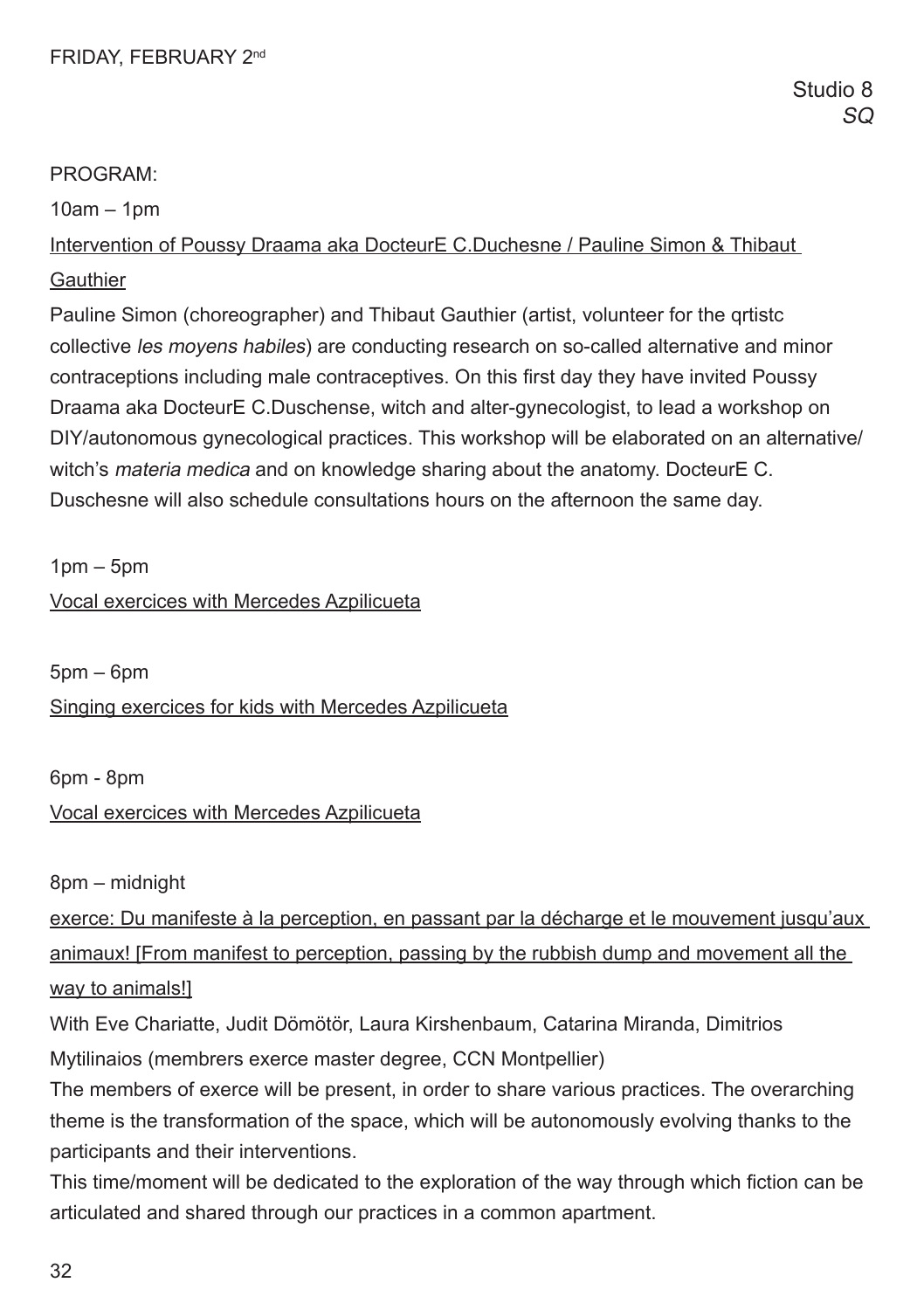midnight – 10am

# Anne Le Troter (artist), The four Fs: Family, Finances, Faith and Friends

The sound installation The four Fs: Family, Finances, Faith and Friends (10min, 2018) is made up of audio samples recorded in a sperm bank where the employees are commenting out loud about the donors they have met, in order to guide their customers fnding what they are looking for. To be heard here and thanks to the editing, a preteen nursery rhyme with a quasi-mecanichal voice, gathering around a hundred comments about the donors, a tune in which chains up the rhythmic of multiplying adjectives, each seeking an hypnotic ideal.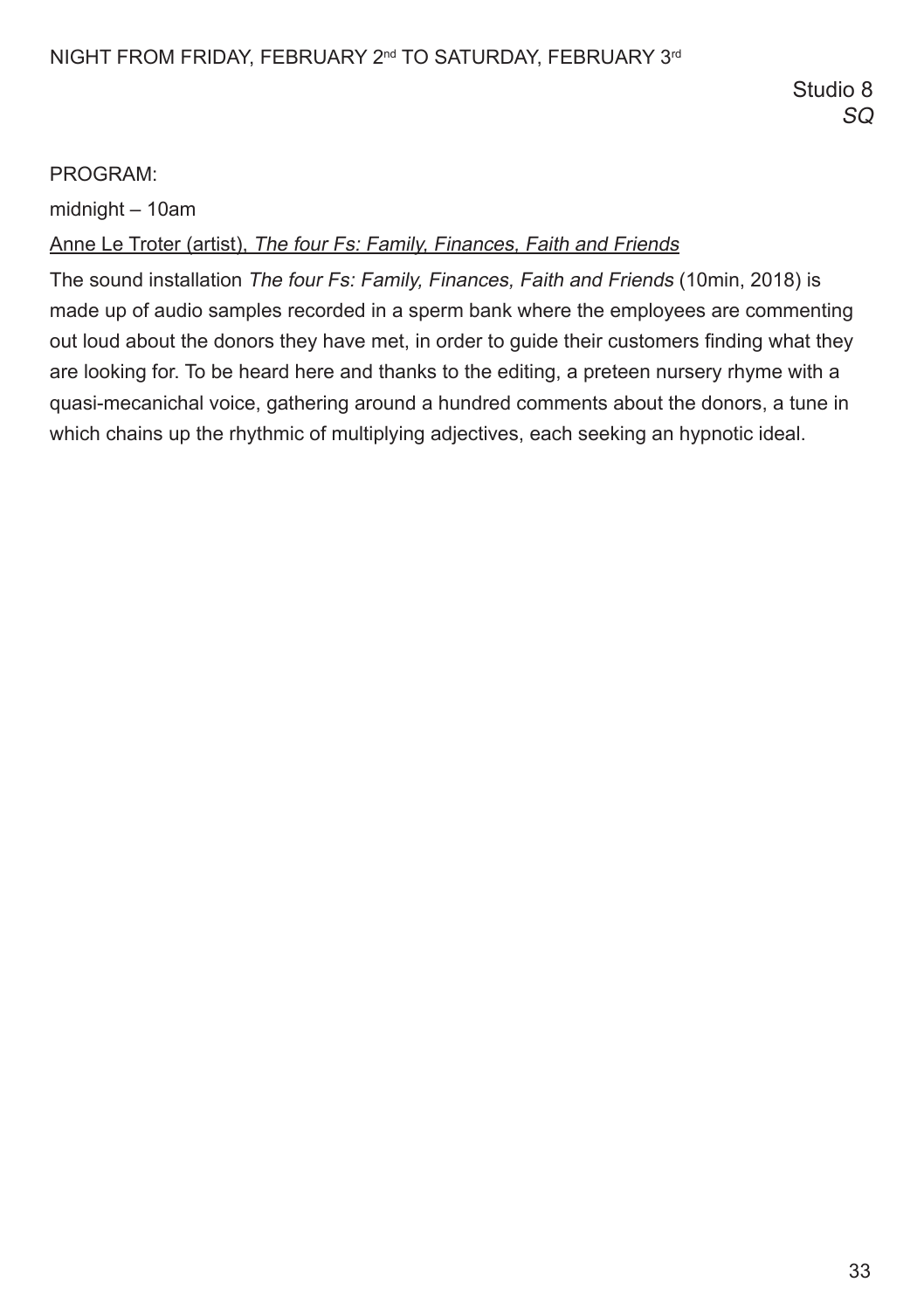10am – 3pm

# Ateliers des horizons: materials

The participants to the Ateliers des horizons present a group of materials (documents, videos…) evoking the tools and practices collectively developped within this multidisciplinary and experimental professional training. In parallel, a workshop on feminist self-defense (sign-up is necessary within the limit of availability) takes place in an eclosed space: Vanina Géré, Sarah Fernandez and Ornella Galvani were invited to share their knowledge and experiences related to the representation of women and to the practice of self-defense taught by women and for women, with a feminist and anti-discriminatory perspective. This work session is a space for dialogue and learning focused on these themes (representation of women, violence and self-defence), making the group into a space of transmission. With Pascale Cholette, Charlotte Elfrieda, Charlotte Lejeune, Yves Monnier, Paloma Mouillon, Hélène Mourrier, Elodie Petit, Peggy Pierrot, Lise Sauvée, Margot Videcoq (Ateliers des Horizons), Sarah Fernandez (women self-defense leader), Ornella Galvani (student) and Vanina Géré (art historian).

# $3$ pm  $-$  4pm

# Ateliers des horizons : Public discussion

Following the workshop on women self-defense organized in the morning, the participants of the Ateliers des Horizons, as well as Vanina Géré, Sarah Fernandez and Ornella Galvani present a public discussion of what happened within closed quarters.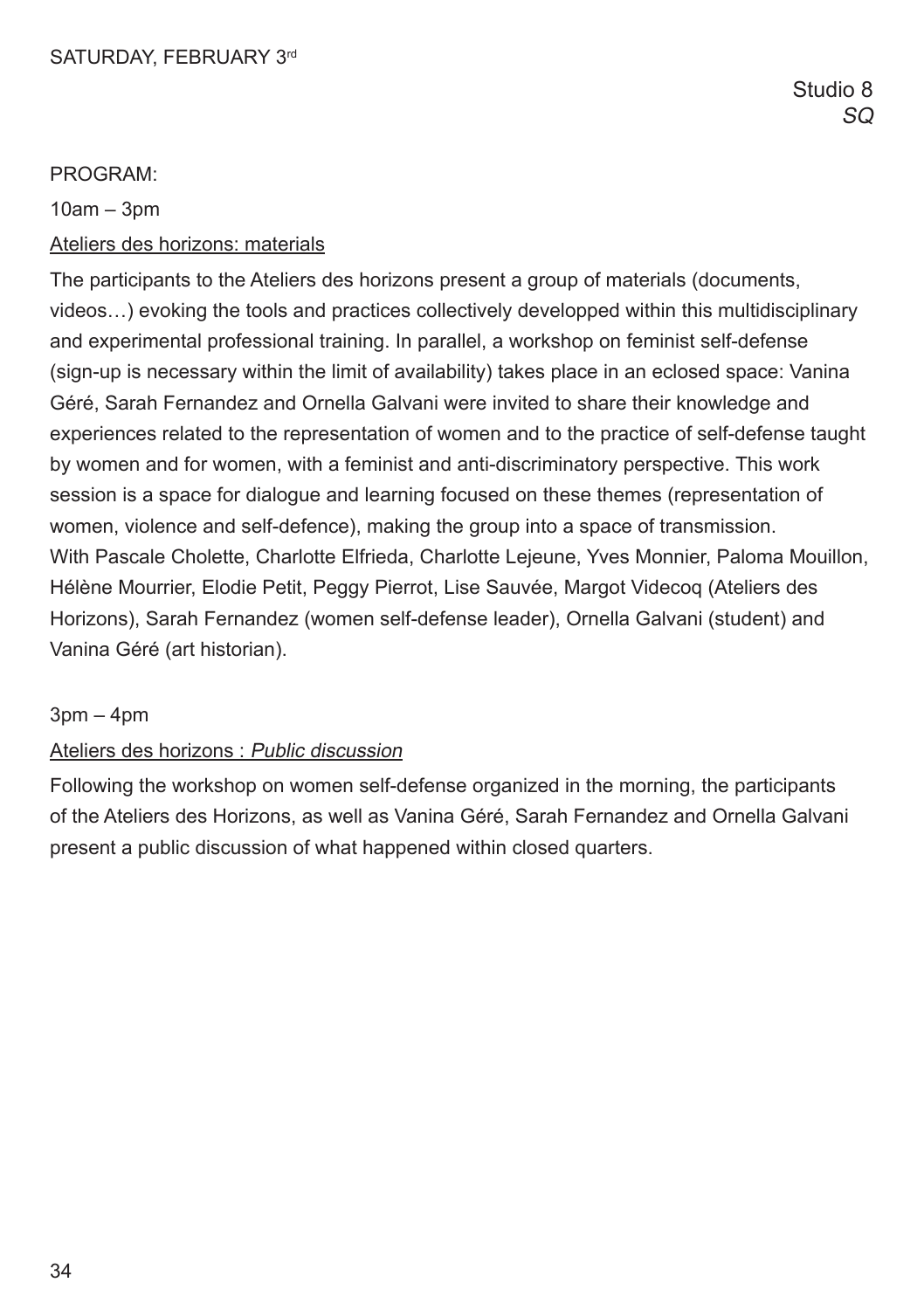$4$ pm –  $7$ pm

#### Discussion on male contraceptive methods

Pauline Simon and Thibaut Gauthier sare conducting research on so-called alternative and minor contraceptions including male contraceptives. On this second day they have invited Erwan, who defnes himself as an "enthusiastic user" of heat-based contraception, to come and share his experience around several male contraceptives, and particularly on heat-based contraception. The workshop will be divided in two moments: at first several contraceptive methods will be displayed, and then an open discussion on the possible place of male contraception and the part it could play on the evolution of gender relations will take place.

7pm – 10pm

Vocal exercices with Mercedes Azpilicueta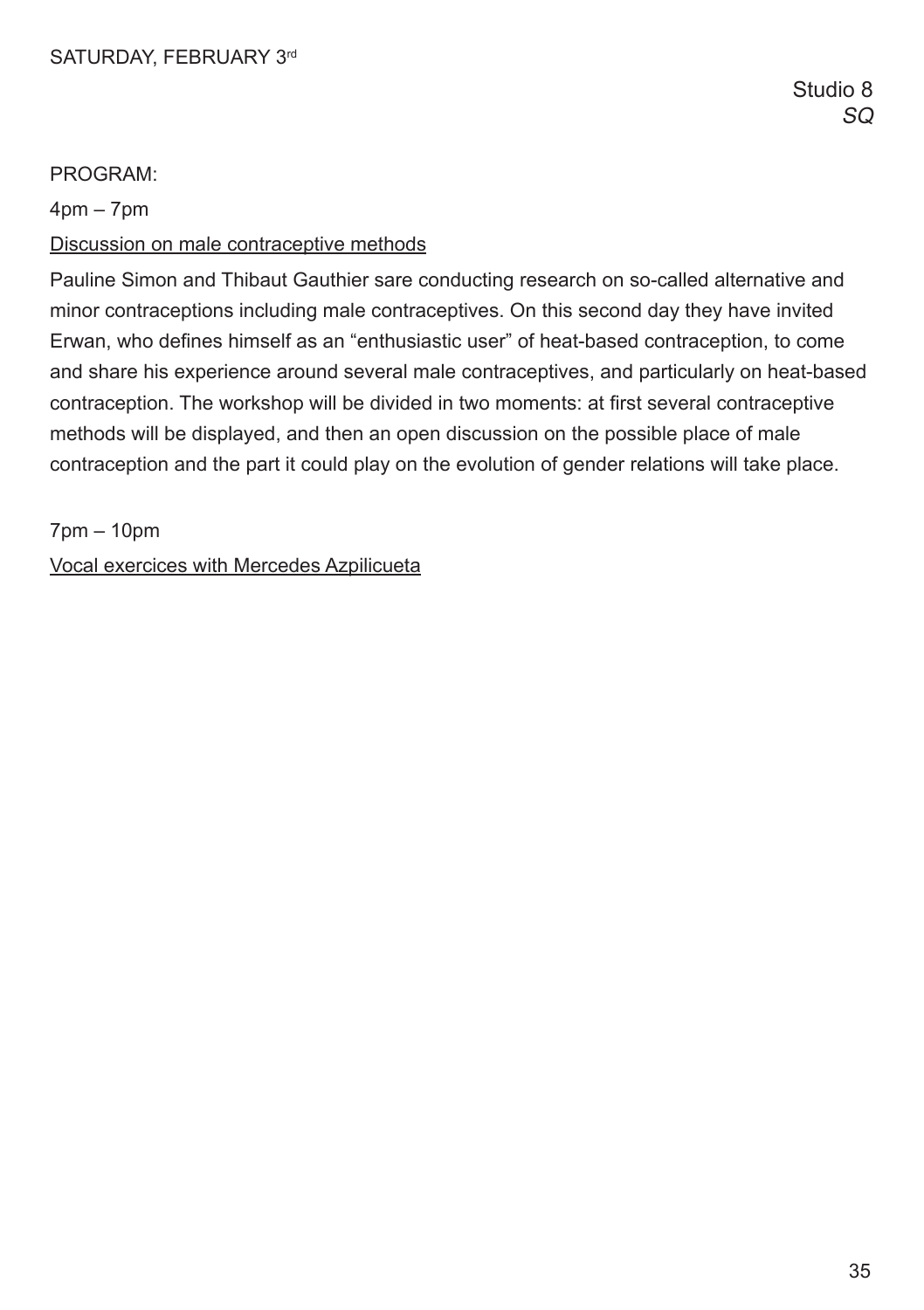Studio 9 The Water Is Wide

## CONTINUOUSLY:

Dingdingdong - Institute for the coproduction of knowledge about Huntington's Disease exhibition, including videos (those of Dr. Marboeuf on Alice Rivières, a video entitled Journal du futur d'Alice Rivières and those produced by the "Narration spéculative" (speculative narrative) department of the Dingdindong Institute) and documents (posters and resource centre).

#### PROGRAM:

10am – 3pm

Dingdingdong - Institute for the coproduction of knowledge about Huntington's Disease exhibition

#### 3pm – 6pm

Workshop – When arts and sciences test the experiences of concerned participants Led by Valérie Pihet (independent researcher, member of Dingdingdong) with all participants.

 $6$ pm –  $7$ pm

Workshop – Virtual reality as a care of possibilities (1, introduction) Led by Fabien Siouffi (virtual reality designer, founder of the Fabbula journal and member of

7pm – 9:30pm

Dingdingdong)

Session of the "Forum of controversies" focused on the "Ephéméride" object Led and moderated by Max Mollon (designer, design teacher and researcher). The Éphéméride is a calendar, like no other, for people affected by a neurodegenerative disease.

9:30pm – 10:30pm

Workshop – Virtual reality as a care of possibilities (2, demos)

Led by Fabien Siouffi (virtual reality designer, founder of the Fabbula journal and member of Dingdingdong).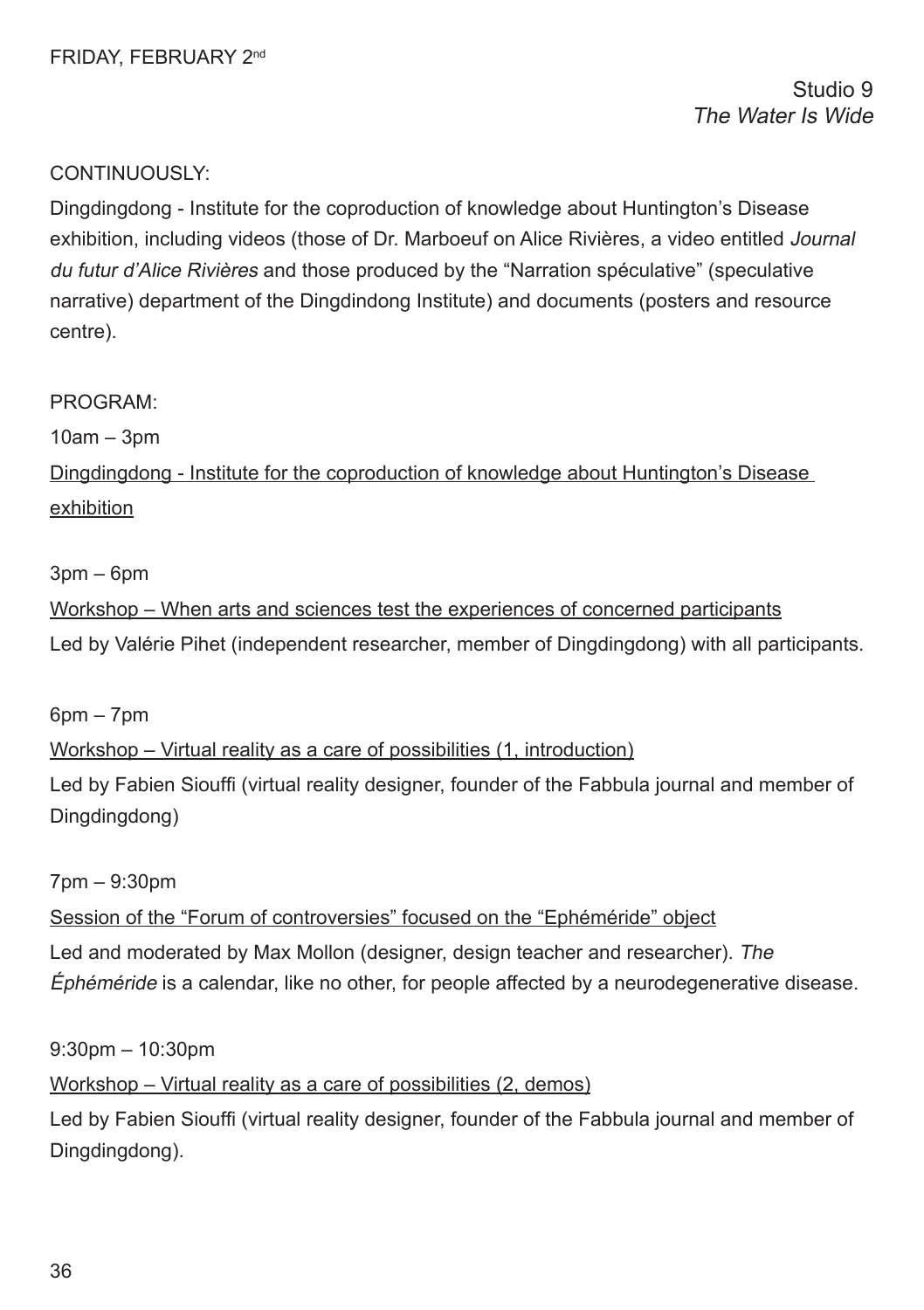Dingdingdong - Institute for the coproduction of knowledge about Huntington's Disease exhibition, including videos (those of Dr. Marboeuf on Alice Rivières, a video entitled Journal du futur d'Alice Rivières and those produced by the "Narration spéculative" (speculative narrative) department of the Dingdindong Institute) and documents (posters and resource centre).

# PROGRAM:

10:30pm – midnight

Workshop – Making hospitality

Led by Anne Collod (chorographer, member of Dingdingdong), with video breaks, inviting the public to experience the body and the place as bundles of relationships, spaces of welcoming, embrace and sharing through sensorial and choreographic experiences.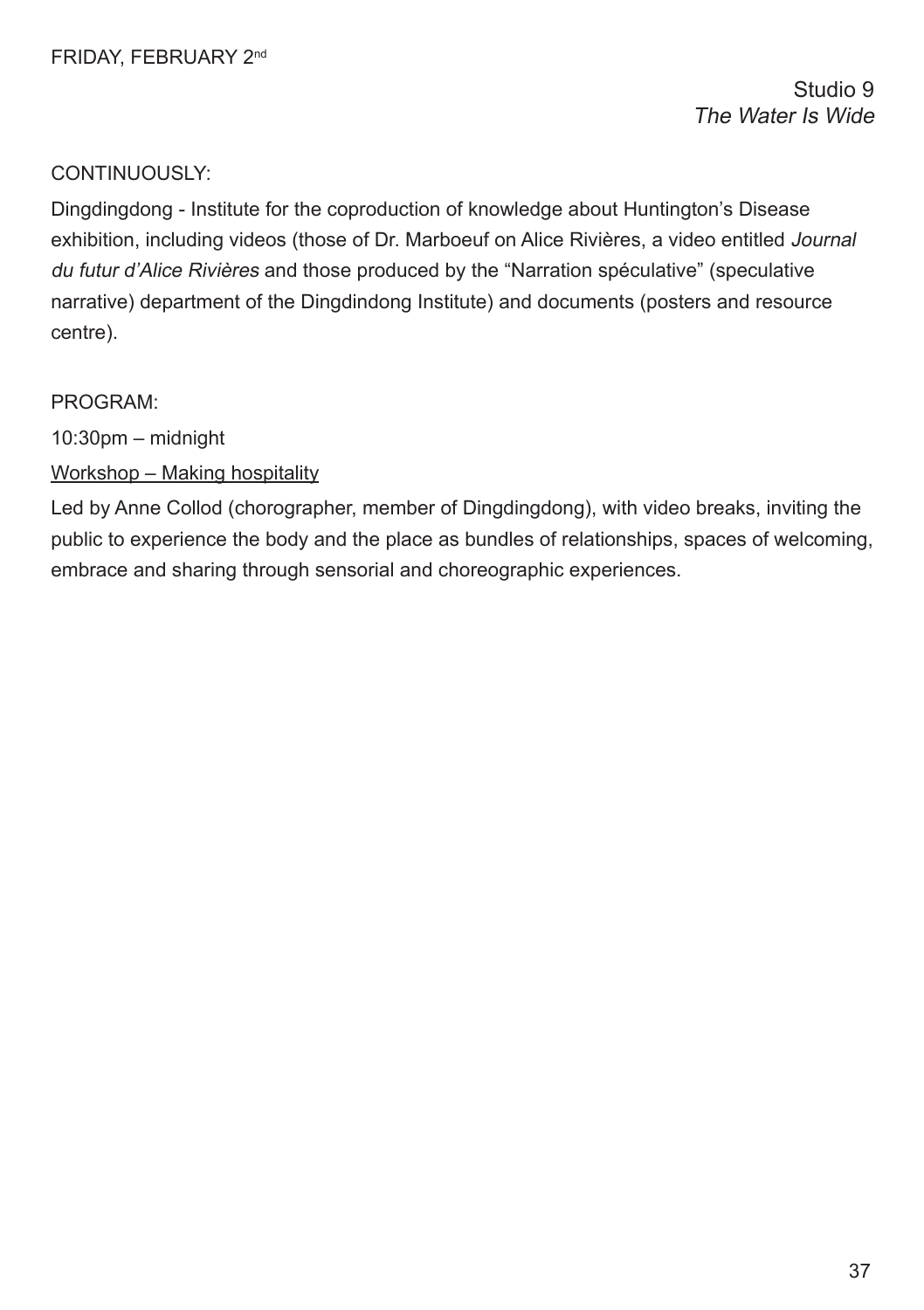Studio 9 The Water Is Wide

# CONTINUOUSLY:

Dingdingdong - Institute for the coproduction of knowledge about Huntington's Disease exhibition, including videos (those of Dr. Marboeuf on Alice Rivières, a video entitled Journal du futur d'Alice Rivières and those produced by the "Narration spéculative" (speculative narrative) department of the Dingdindong Institute) and documents (posters and resource centre).

### PROGRAM:

midnight – 10am

# Workshop – Making hospitality

Led by Anne Collod (chorographer, member of Dingdingdong), with video breaks, inviting the public to experience the body and the place as bundles of relationships, spaces of welcoming, embrace and sharing through sensorial and choreographic experiences.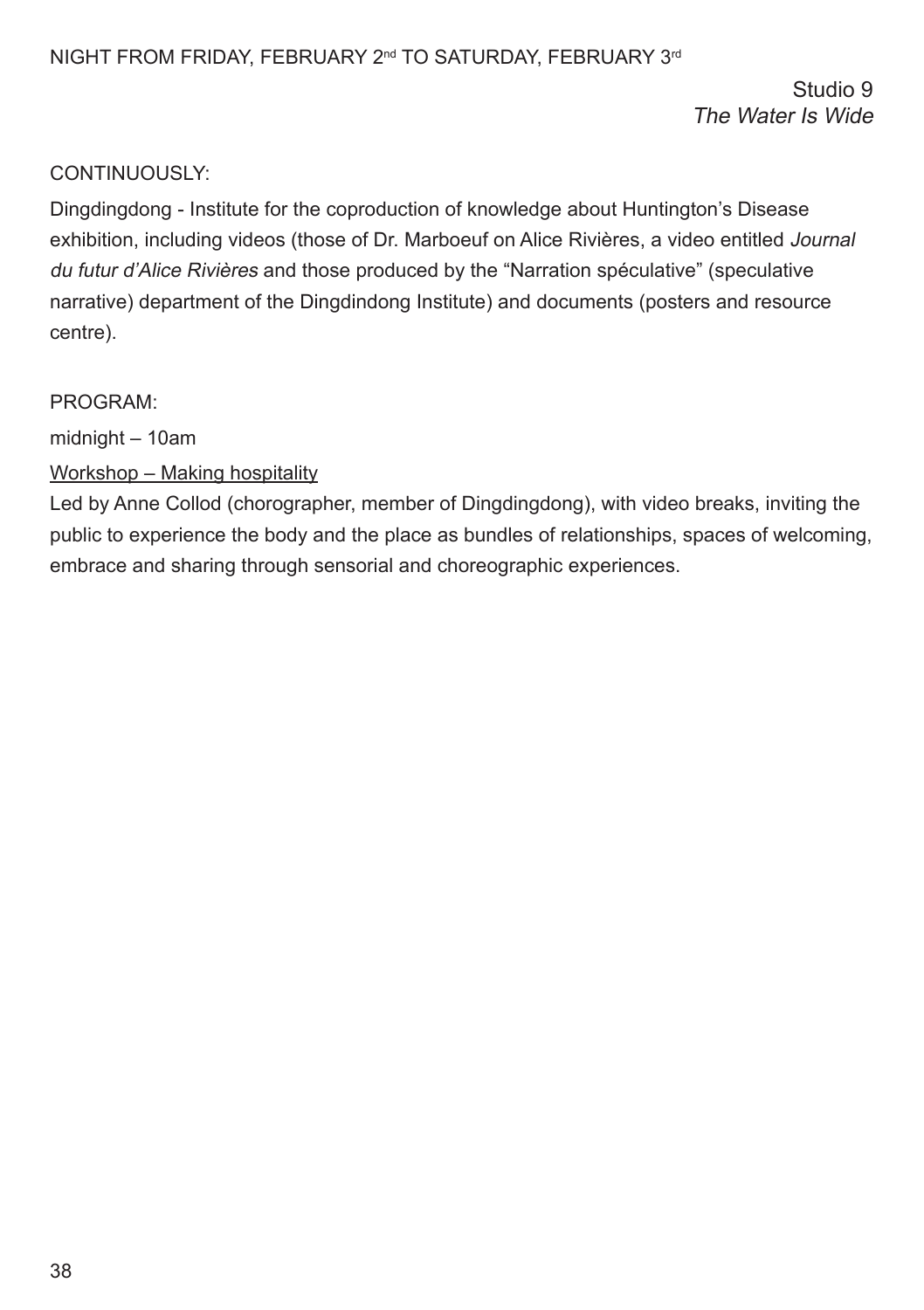Studio 9 The Water Is Wide

# CONTINUOUSLY:

Dingdingdong - Institute for the coproduction of knowledge about Huntington's Disease exhibition, including videos (those of Dr. Marboeuf on Alice Rivières, a video entitled Journal du futur d'Alice Rivières and those produced by the "Narration spéculative" (speculative narrative) department of the Dingdindong Institute) and documents (posters and resource centre).

### PROGRAM:

 $10am - 4dm$ 

### Workshop – Virtual reality as a care of possibilities (1, production)

Led by Fabien Siouffi (virtual reality designer, founder of the Fabbula journal and member of Dingdingdong), Ferdinand Dervieux (writer and multimedia creator) and Sarah Garcin (graphic and interactive designer).

#### $4pm - 6pm$

### Presentation of what was produced in the virtual reality workshop

Led by Fabien Siouffi (virtual reality designer, founder of the Fabbula journal and member of Dingdingdong)

6pm – 7:30pm

### Workshop – Tâla Médical

Led by Luc Perera (researcher in medical sound design/SACRe doctorate program), with two musicians. How can medical sound design and classical music from southern India align to explore the major political and social concern that is the aging of the population? What practice for what type of care?

### 7:30pm – 10pm

Dingdingdong - Institute for the coproduction of knowledge about Huntington's Disease exhibition (videos and documents) and works produced in the various workshops.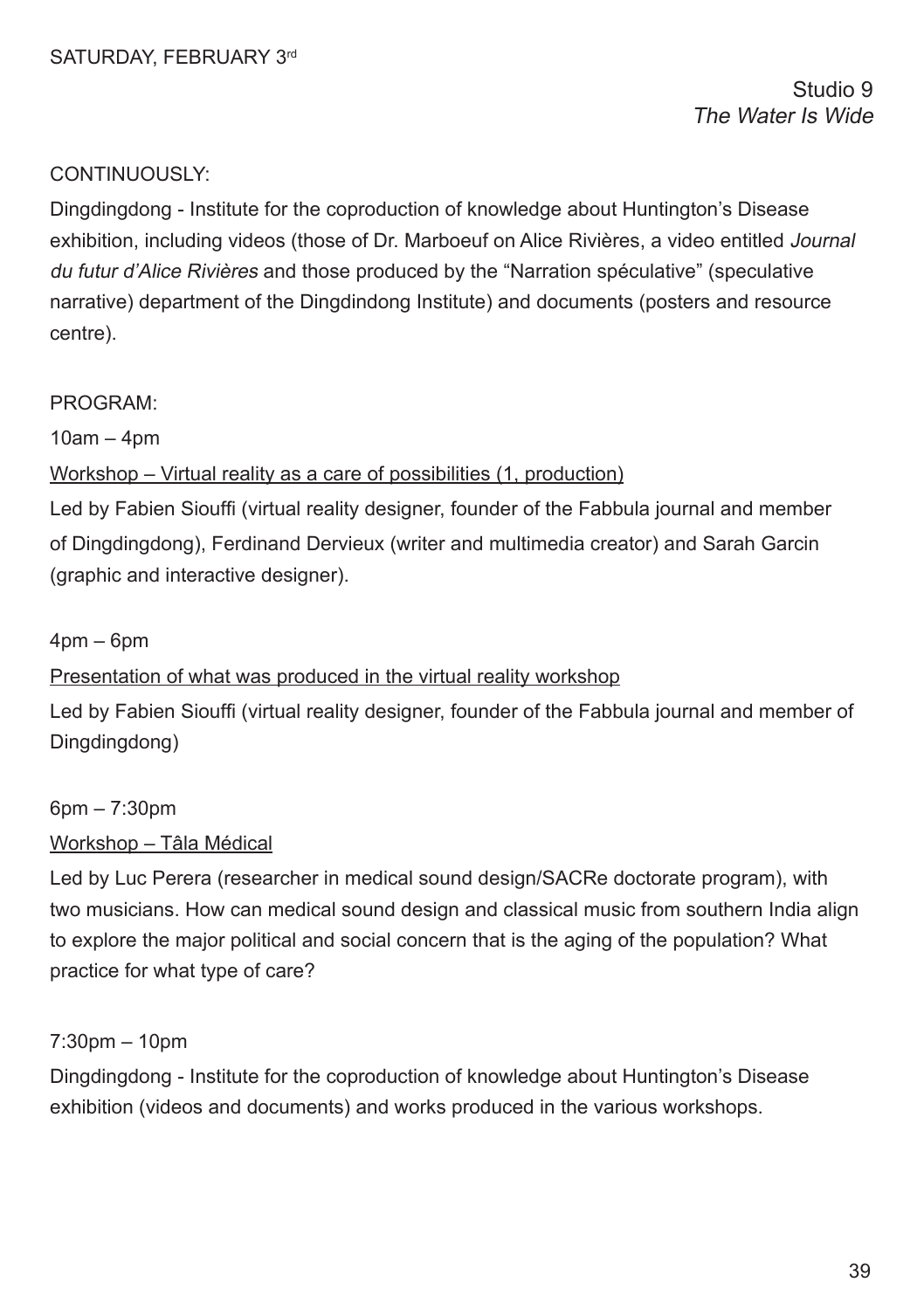# FRIDAY, FEBRUARY 2nd

# PROGRAM:

10am – 10pm

Every ffteen minutes the trailer of the web series Distancia (2:13 minutes) will be screened and the viewers will fill out a short questionnaire.

noon – 10pm

Processing the feedback obtained from the questionnaires.

4pm – 10pm

Analytical editing, in response to the continual feedback analysis, of the principal photography for the first season of Distancia, filmed in Tierra del Fuego in early 2018.

10pm – midnight

Continuous screening of the trailer of the web series Distancia (2:13 minutes)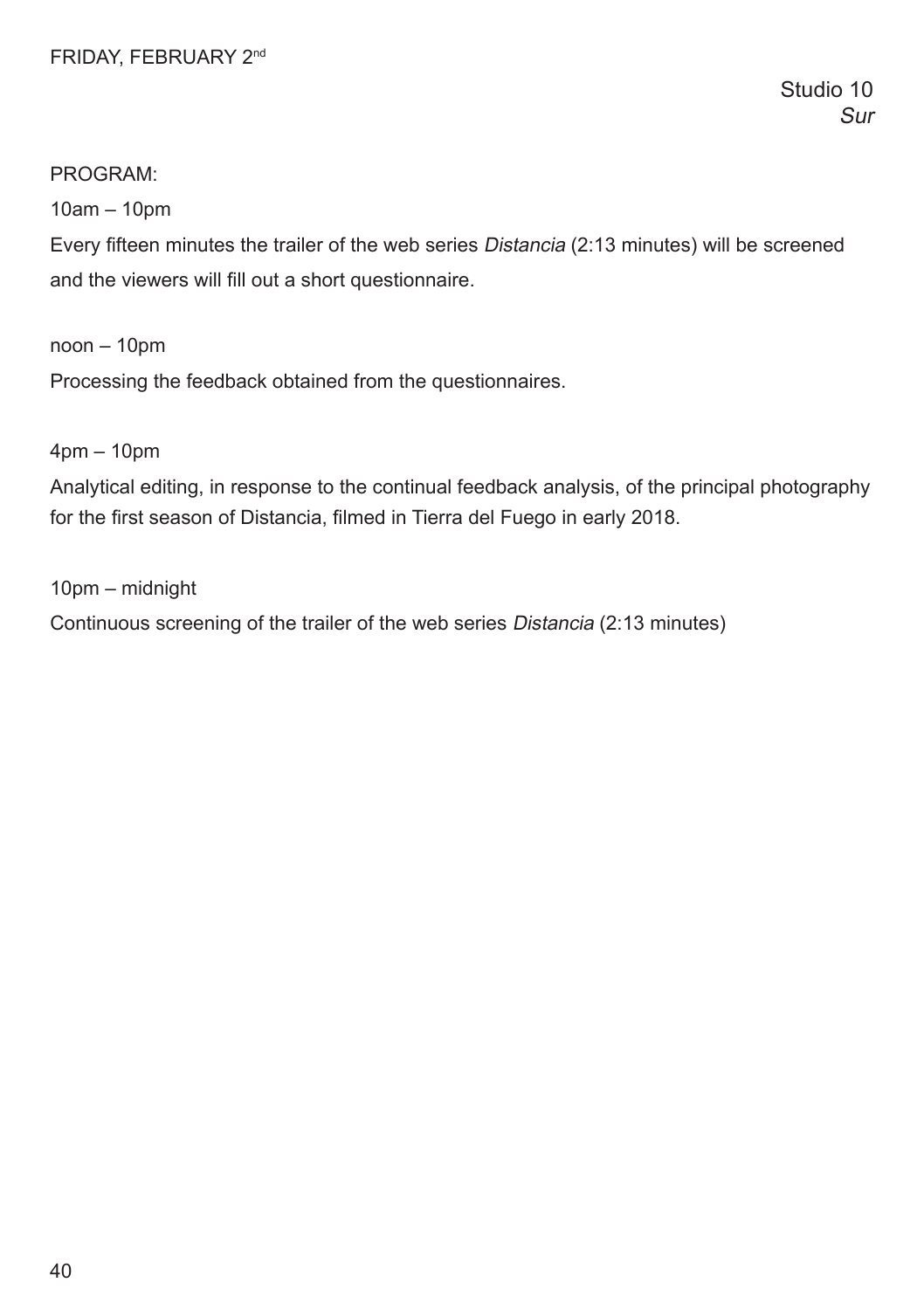# NIGHT FROM FRIDAY, FEBRUARY 2<sup>nd</sup> TO SATURDAY, FEBRUARY 3<sup>rd</sup>

Studio 10 Sur

PROGRAM:

midnight – 10am

Continuous screening of the trailer of the web series Distancia (2:13 minutes)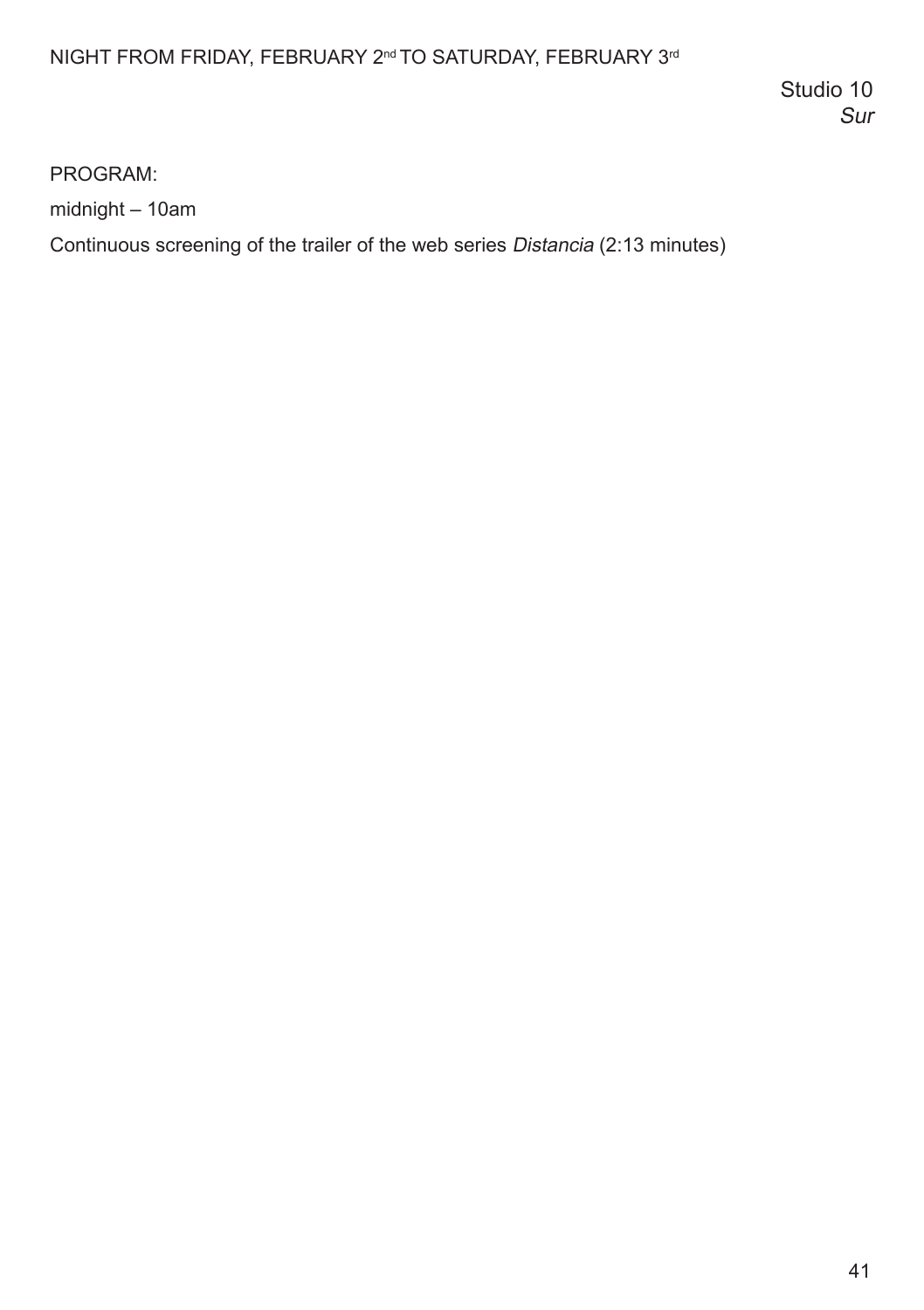### PROGRAM:

10am – 1pm

Screening of the trailer and a freshly cut attempt at a pilot episode of Distancia to a group of invited guests.

Exchange and feedback between the Ensayos team and the guests.

Coffee break with the guests.

### 1pm – 3pm

Continuous screening of the trailer of the web series Distancia (2:13 minutes)

### 3pm – 5pm

Launch of the book The Wild Living Marine Resources Belong to Society as a Whole, edited by Karolin Tampere and Randi Nygård, and part of Ensayos # 4, an inquiry into coastal health and the formation of a curriculum for coastal knowledge.

The publication follows the eponymous exhibition held in Kurant (Tromsø, Norway) in March 2016. It includes a collection of essays, articles, images, artworks and poems that offer an in-depth refection into how our laws and management plans are indicative of the way we view the ocean.

Its title comes from the second section of the Norwegian Marine Resources Act, which states that living aquatic resources belong to the Norwegian society as a whole.

5pm – 10pm

Public viewing of the trailer and the freshly cut pilot episode of Distancia, and flling out a questionnaire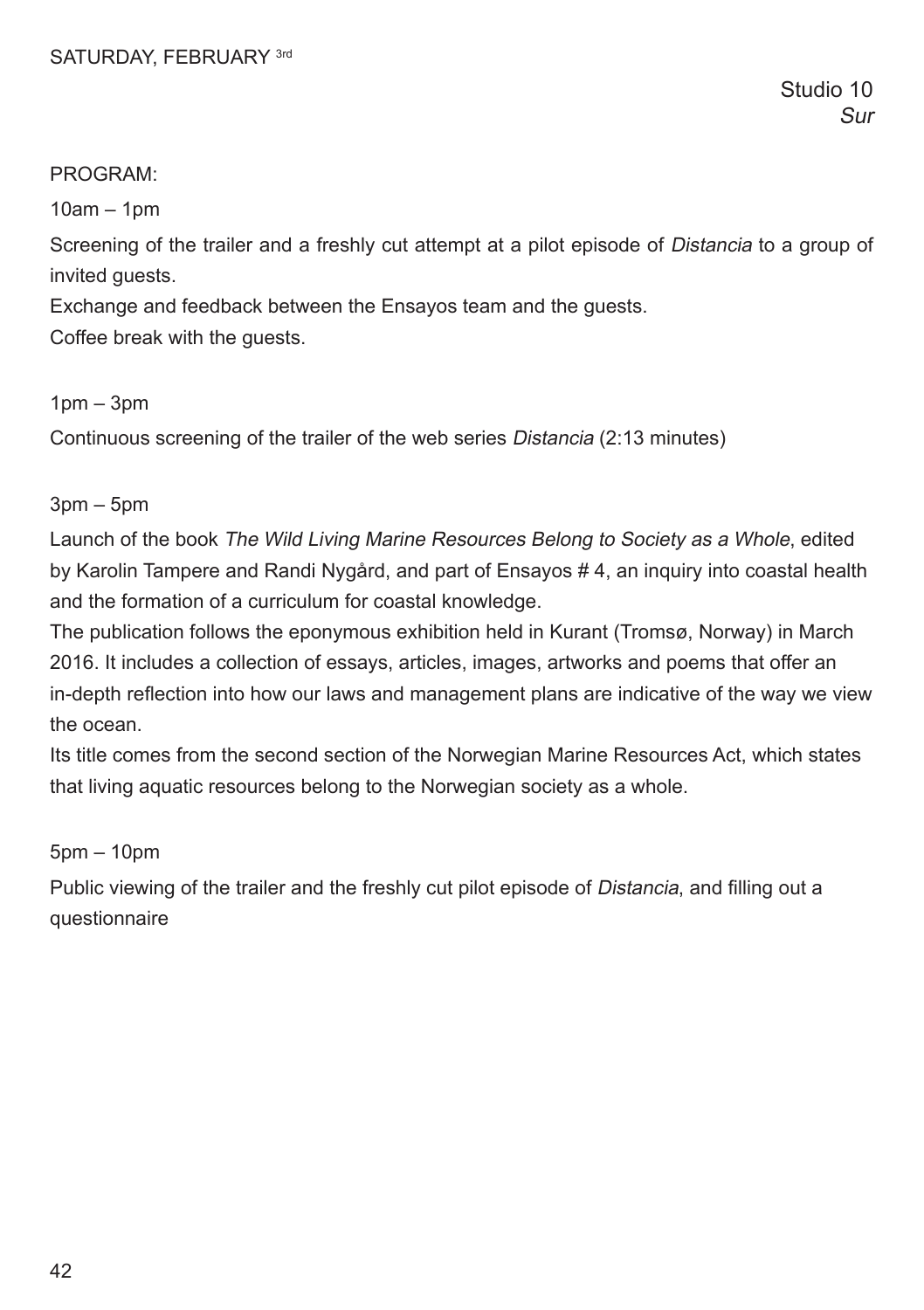# PROGRAM:

- in the studio

"Lists of grievances": for 36 hours grievances will be received by the pariticipants of SPEAP, Programme d'Expériementation en Arts Politiques [Experimental Program in Political Arts] (Science-Po).

A notebook in which the grievances will be gathered will be at the disposal of the public to be consulted at the end of the event

- in the studio

Rerading workshop of the entirety of founding works such as Aimé Césaire's Discourse on Colonialism and Audre Lorde.

- in the studio and itinerant

Creation of a "beggar carpet" with pieces of fabric collected in Goutte d'Or aera or at the Saint-Pierre market: some of the participants to the workshop (the "words gatherers") will wander outside of the studio with a bucket flled with pieces of fabric on which the visitors will be invited to write words or sentences, tied together to form a carpet.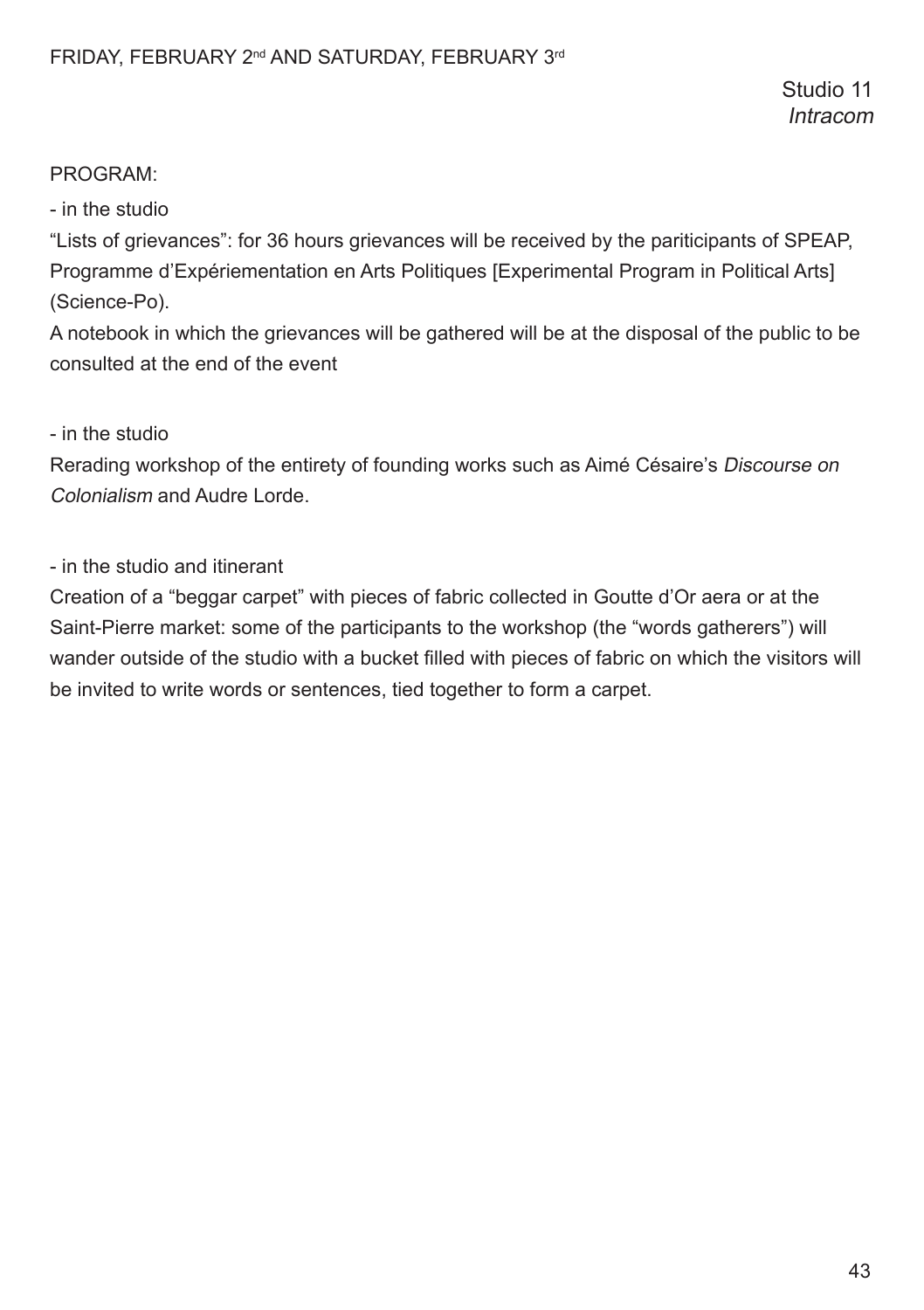The workshop is devided in two parts:

- In the "observer" space, you can discover the worlds created especially for the event, linked to The New Atlantis short story.

- In the "laboratory" space, the visitors can create elements to be added to the existing virtual world and, in turn, manipulate them.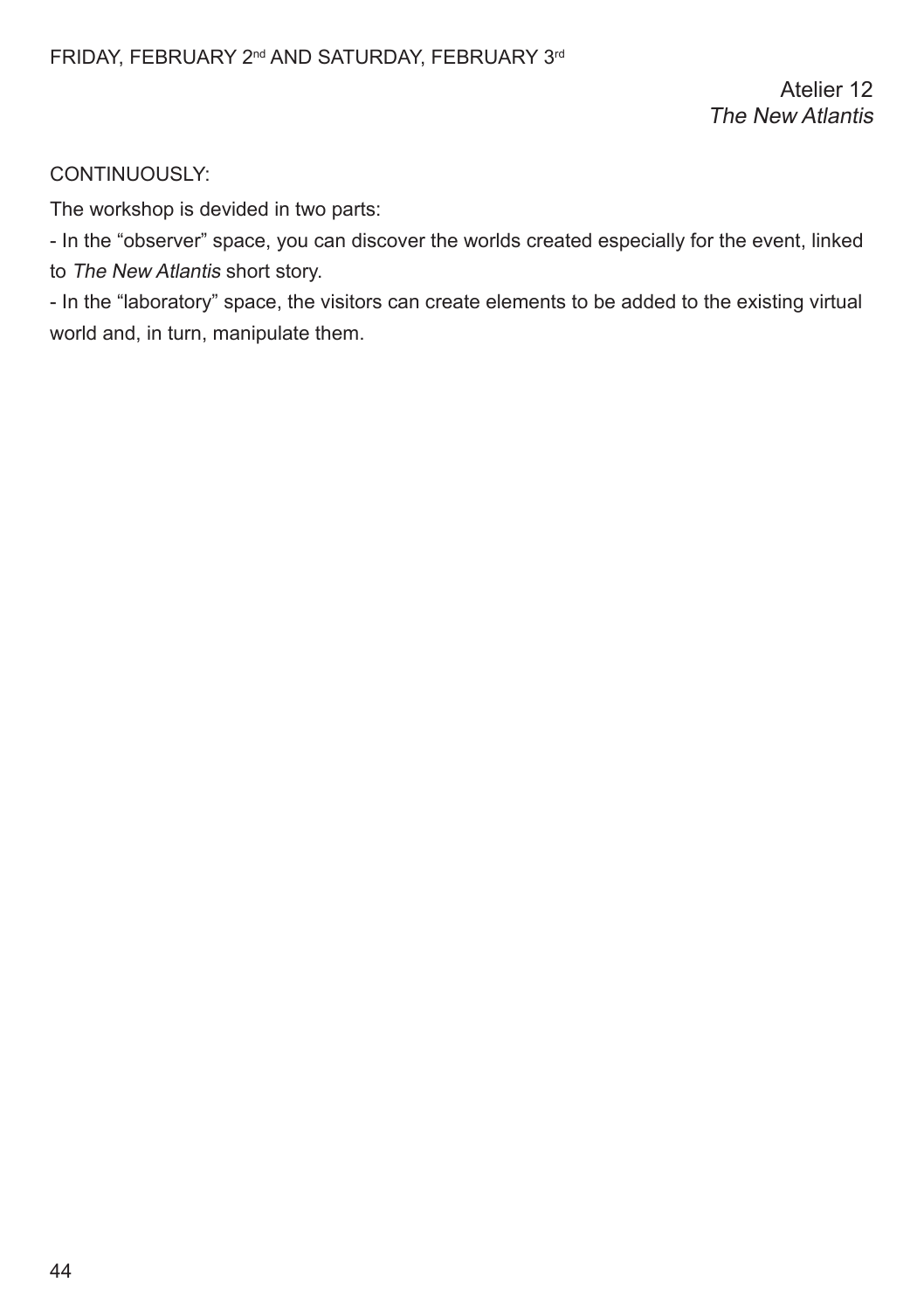"Fake" scientifc posters will be displayed and activated during the workshops, for which they will be used as support.

The consultation center remains open outside of peak hours. Come and meet our experts who will present our collection of industrial and medical materials, and will assist you, if necessary, in your administrative formalities.

### PROGRAM:

10am – noon

Welcome and collective discussion

noon – 1:30pm

### Consultations around the library of industrial and medical materials

1:30pm – 3pm Break

3pm – 6pm

Breathing with the rhizosphere

### Nick Shapiro (researcher, Public Lab) & Christophe Guérin (designer)

The inexpensive binding agent formaldehyde – also a carcinogen, neurotoxin, and irritant – is ubiquitous in domestic atmospheres. While mammals and birds gradually decompose in the presence of formaldehyde, a host of microorganisms that inhabit the soil surrounding houseplant roots, known as the rhizosphere, also avails itself of formaldehyde vapors as a source of life-sustaining carbon. This workshop will chart the flow of phytobacterial research from a NASA laboratory, through trailer parks in the rural US, to a rhizospheric air purifer, designed by Christophe Guerin. By assembling prototypes participants will gain a handson knowledge of multi-species alliances, necessary to endure the toxic airs of the ongoing present.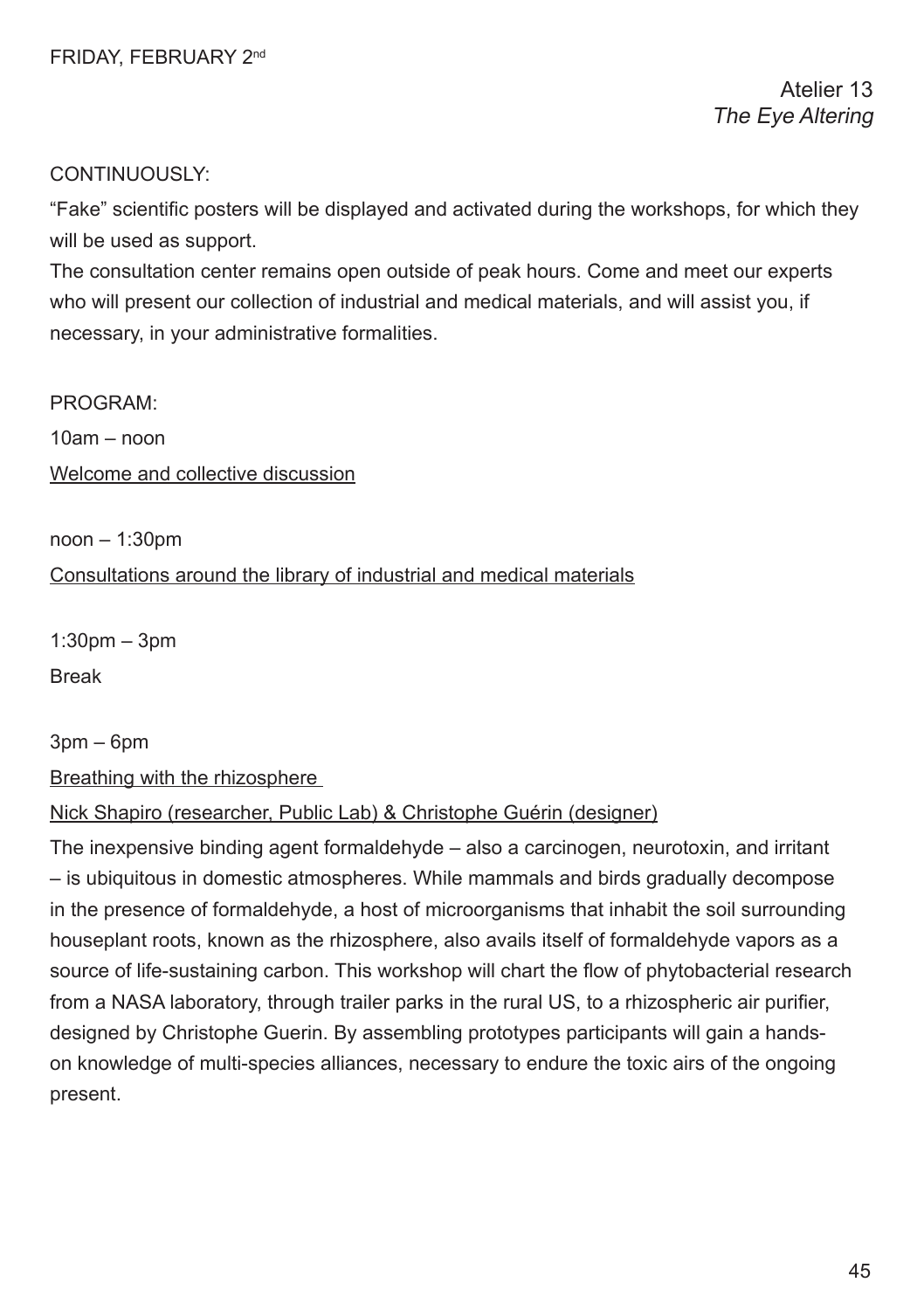"Fake" scientifc posters will be displayed and activated during the workshops, for which they will be used as support.

The consultation center remains open outside of peak hours. Come and meet our experts who will present our collection of industrial and medical materials, and will assist you, if necessary, in your administrative formalities.

PROGRAM:

6pm – 7:30pm

Consultations around the library of industrial and medical materials

7:30pm – midnight

Screenings - in collaboration with Sasha Litvintseva (flmmaker and researcher) Asbestos and other stories.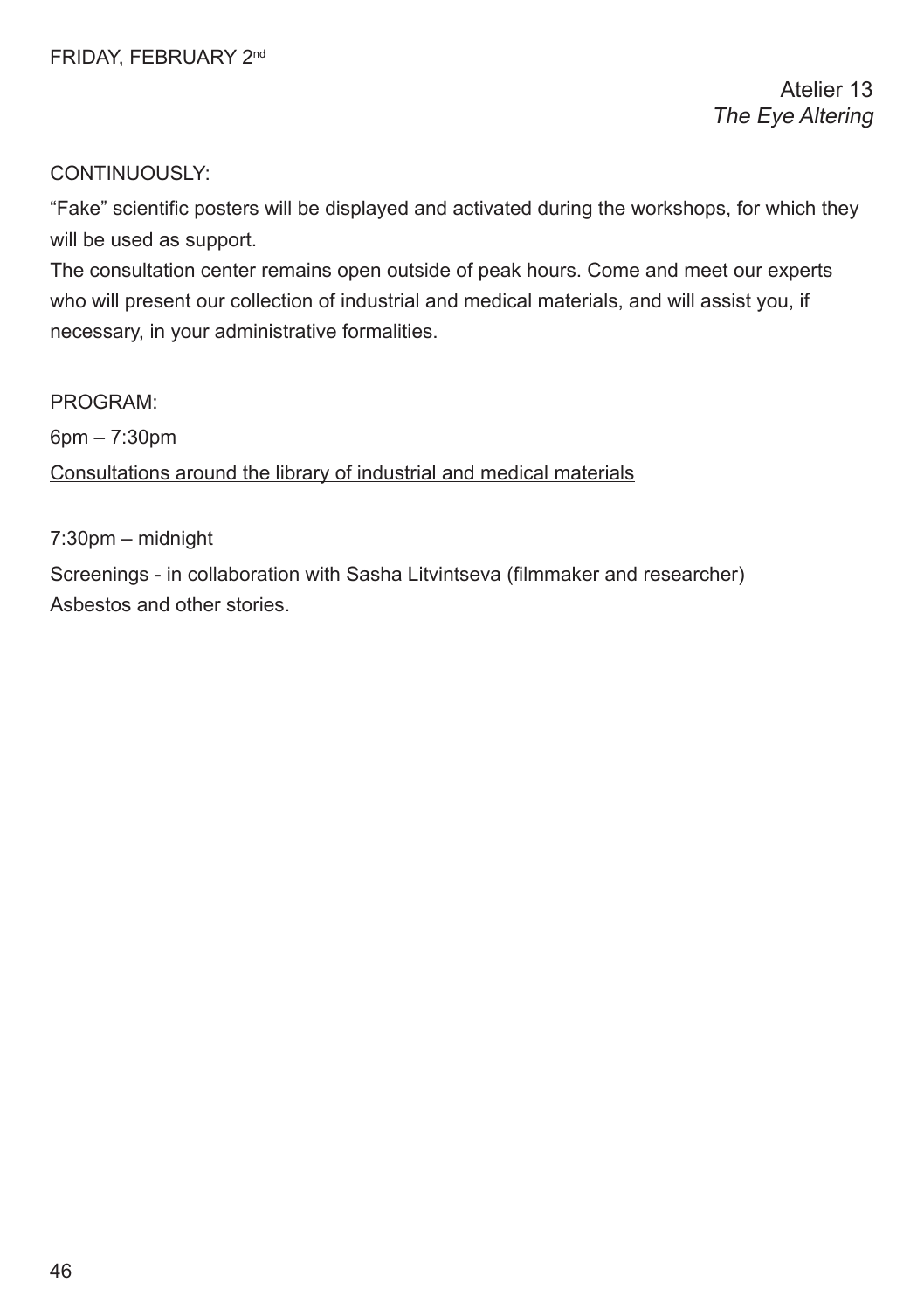Atelier 13 The Eye Altering

# CONTINUOUSLY:

"Fake" scientifc posters will be displayed and activated during the workshops, for which they will be used as support.

The consultation center remains open outside of peak hours. Come and meet our experts who will present our collection of industrial and medical materials, and will assist you, if necessary, in your administrative formalities.

PROGRAM:

midnight – 10am

Screenings - in collaboration with Sasha Litvintseva (flmmaker and researcher) Asbestos and other stories.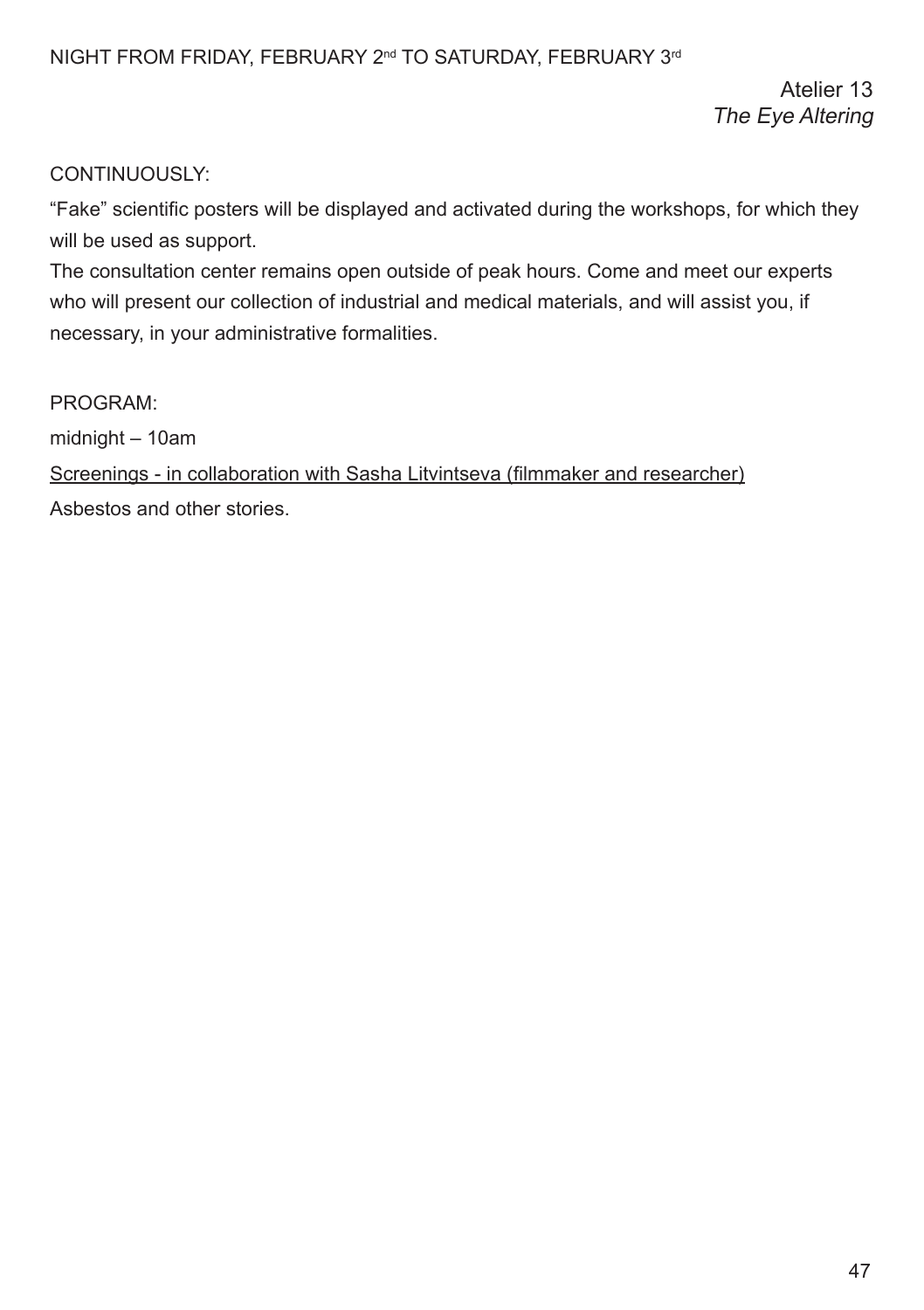"Fake" scientifc posters will be displayed and activated during the workshops, for which they will be used as support.

The consultation center remains open outside of peak hours. Come and meet our experts who will present our collection of industrial and medical materials, and will assist you, if necessary, in your administrative formalities.

#### PROGRAM:

10am – 1:30pm

Repair - Adhere – Cure

#### Making in Transit - Jennifer Crouch (artist and researcher - Making in Transit)

Proteins are essential to organic life and gather tens, hundreds or even thousands of amino acids bound together into largemolecules. Enzymatic, immunological, structural, and respiratory functions depend on proteins. Collagen, the single most abundant protein in the animal kingdom, is an important component of connective tissue, skin, bone, cartilage, and tendons. Its biological function is to connect cells, repair wounds, and to respond to infammation and damage to organisms. Its biotechnological potentials in regenerative devices, grafting, 3D printed organ scaffolds, cosmetics and as a vascular closure device, are exponential in a culture where we fear death, old age and pain. These issues will be discussed while the participants make collagen and polysaccharide-based glues, that they will be able to take home. A participatory installation will also allow passers-by to get a grasp of how our immune system uses collagen in healing and growth.

 $1:30$ pm –  $3$ pm Break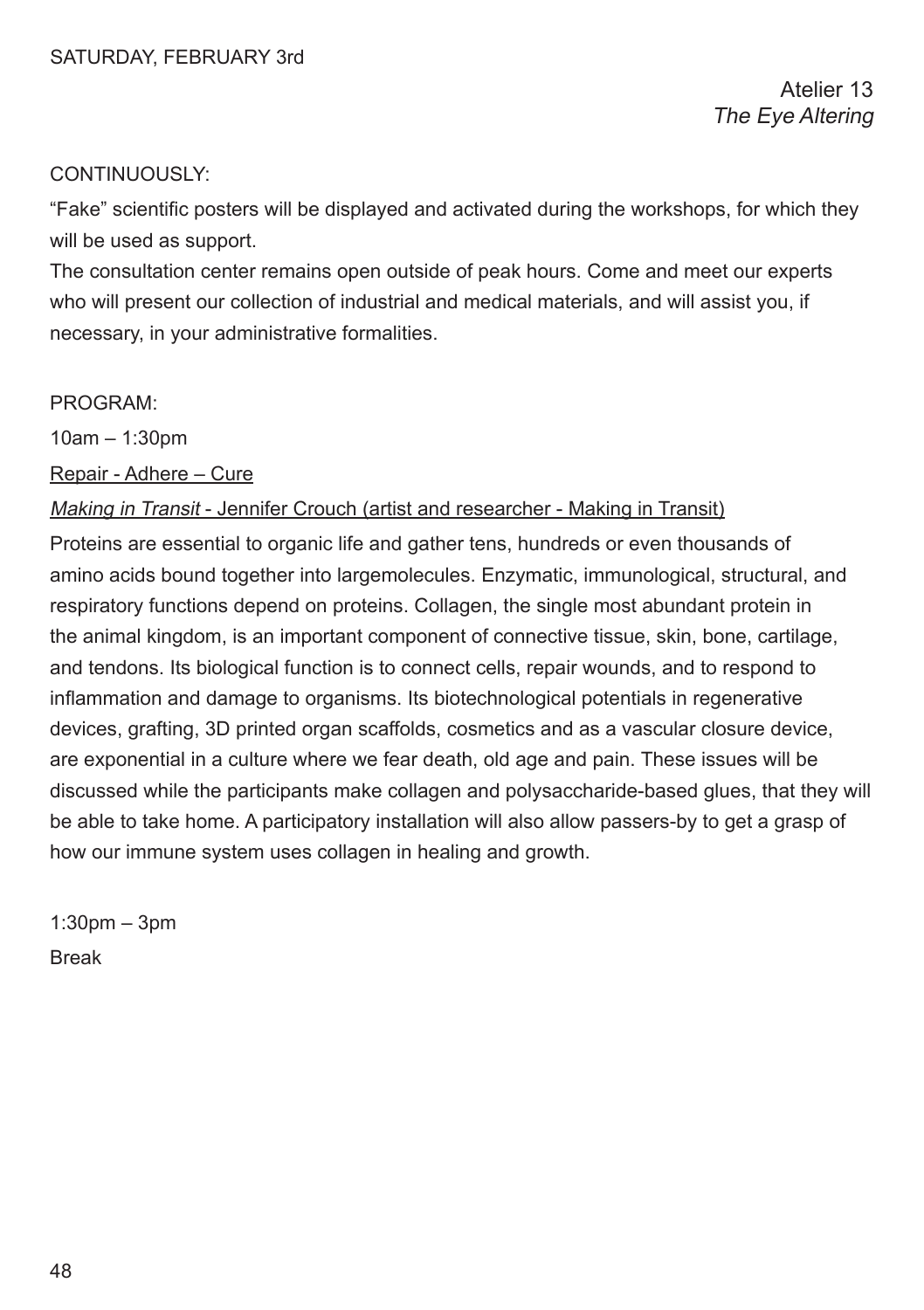"Fake" scientifc posters will be displayed and activated during the workshops, for which they will be used as support.

The consultation center remains open outside of peak hours. Come and meet our experts who will present our collection of industrial and medical materials, and will assist you, if necessary, in your administrative formalities.

#### PROGRAM:

3pm – 6pm

Petrochemical Bodies: Exhumation, Preservation and Consumption

### Shift Register - Jamie Allen & Merle Ibach (artists and reserachers)

The preservation and healing capacities of petroleum distillates have, for millenia, lead to some strange corporeal practices: embalming the dead with tar, bathing the living in naphthalene, and slathering the newly born in vaseline. The petrochemistry of enteral cures, likewise, can be traced through the source materials of most synthetic pharmaceuticals. This workshop led by Shift Register (shiftregister.info/) looks at how Earth's fossil products have marked human bodies, by recomposing oily skin applications made onsite at Cité internationale des arts from raw, petroleum products. The natural, organic, fossils fuels return to bodies to fuel rejuvenation, beautifcation, and medical health.

6pm – 8pm

Consultations around the library of industrial and medical materials, and other ongoing activities

8:30pm – 10pm Final discussion and wrap up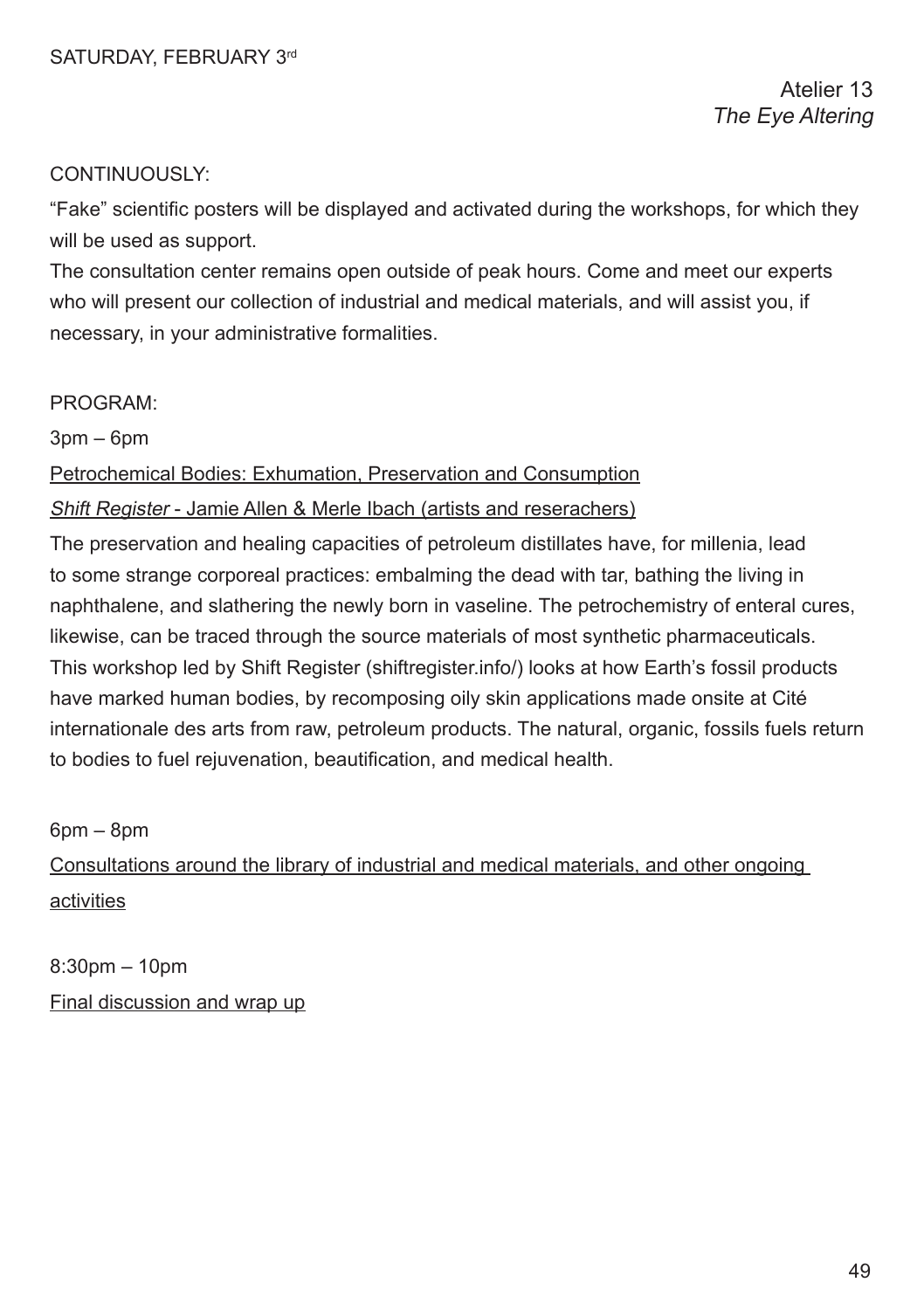# FRIDAY, FEBRUARY 2nd

# Studio 14 The Author of the Acacia Seeds

Engraving workshop – Laboratory

### CONTINUOUSLY:

Laboratory run by artists, scientists and mediators of the "ArtLabo" program. With Xavier Bailly, Julien Bellanger, Bureau d'études, Benjamin Cadon, Ewen Chardronnet, Chloe Desmoineaux, Špela Petrič, Robertina Šebjanič, Carole Thibaud, Miha Turšič.

PROGRAM: 10am – 2pm Xenopolitics#1: petro-bodies and geopolitics of hormones, performance by Aliens In Green Sign up necessary for 15 "abducted" people. Endocrine disruptors and eco-hetero-normativity.

2pm – 5pm Open laboratory

6:30pm – 7.30pm Time for feedback for the Aliens in Green workshop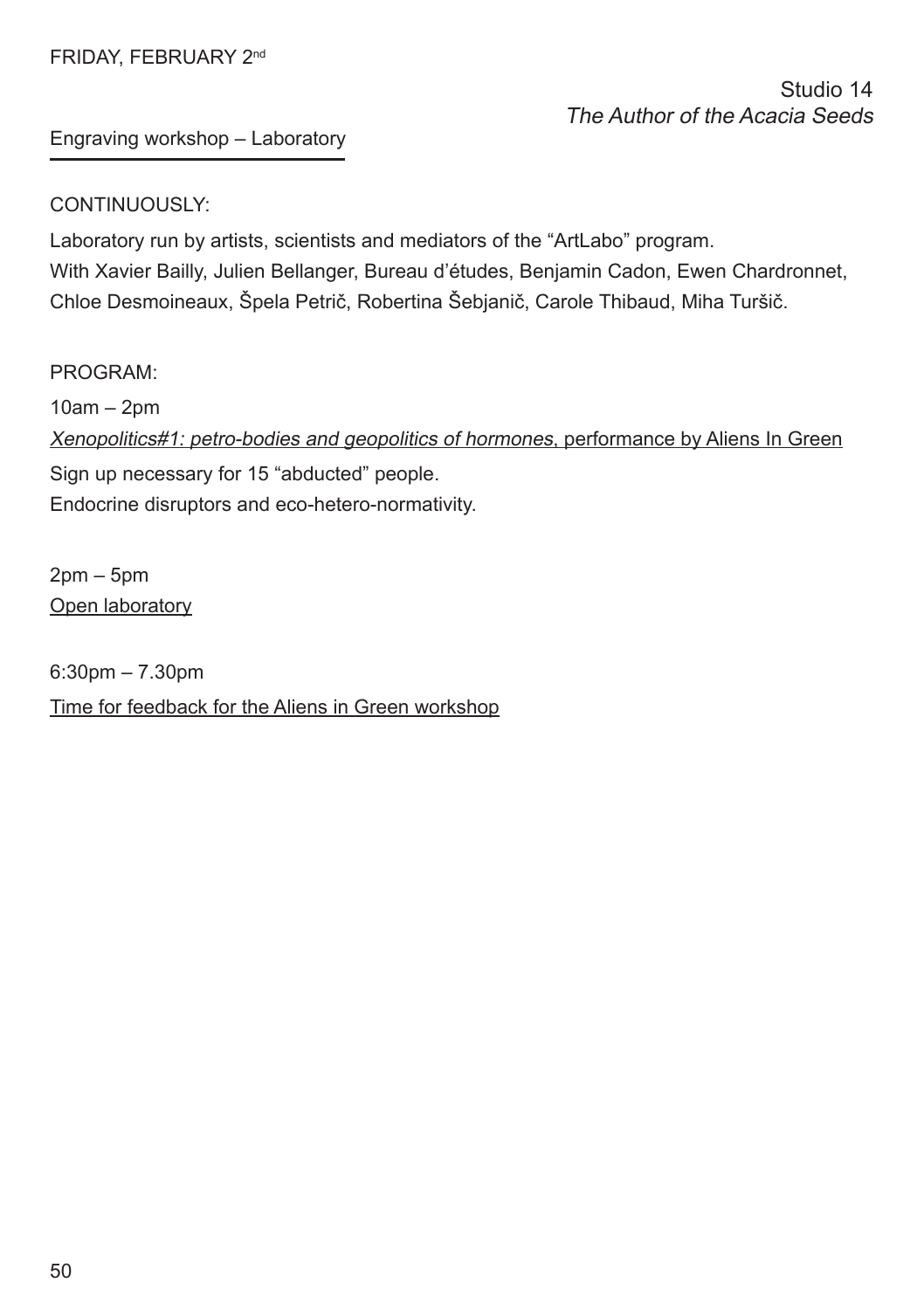# FRIDAY, FEBRUARY 2nd

Studio 14 The Author of the Acacia Seeds

Screen printing workshop – Observatory

### CONTINUOUSLY:

Discussions, performances, screenings and presentations.

# PROGRAM:

5pm – 6:30pm

Presentation of the "ArtLabo" program by Julien Bellanger, Benjamin Cadon and screening of 1-Camp by Vincent Pouplard

Feedback with the artists on the 2016 artist residency from the program of the Station biologique de Roscoff in Finistère.

8pm – 9pm

### Machine Learning, conference performed by Jeff Guess

Meet Lana, the frst chimpanzee introduced, in the 1970s, to human language using LANA, a machine for automated learning based on Yerkish, a language developed for non-human primates.

9pm – 10pm Léa Le Bricomte, on human-pigeon partnerships

11pm – 12.30pm

An Ecosex Journey, test screening of the documentary by Isabelle Carlier on Beth Stephens, Annie Sprinkle and the ecosexual movement

Followed by a meeting with the artists moderated by Erik Noulette.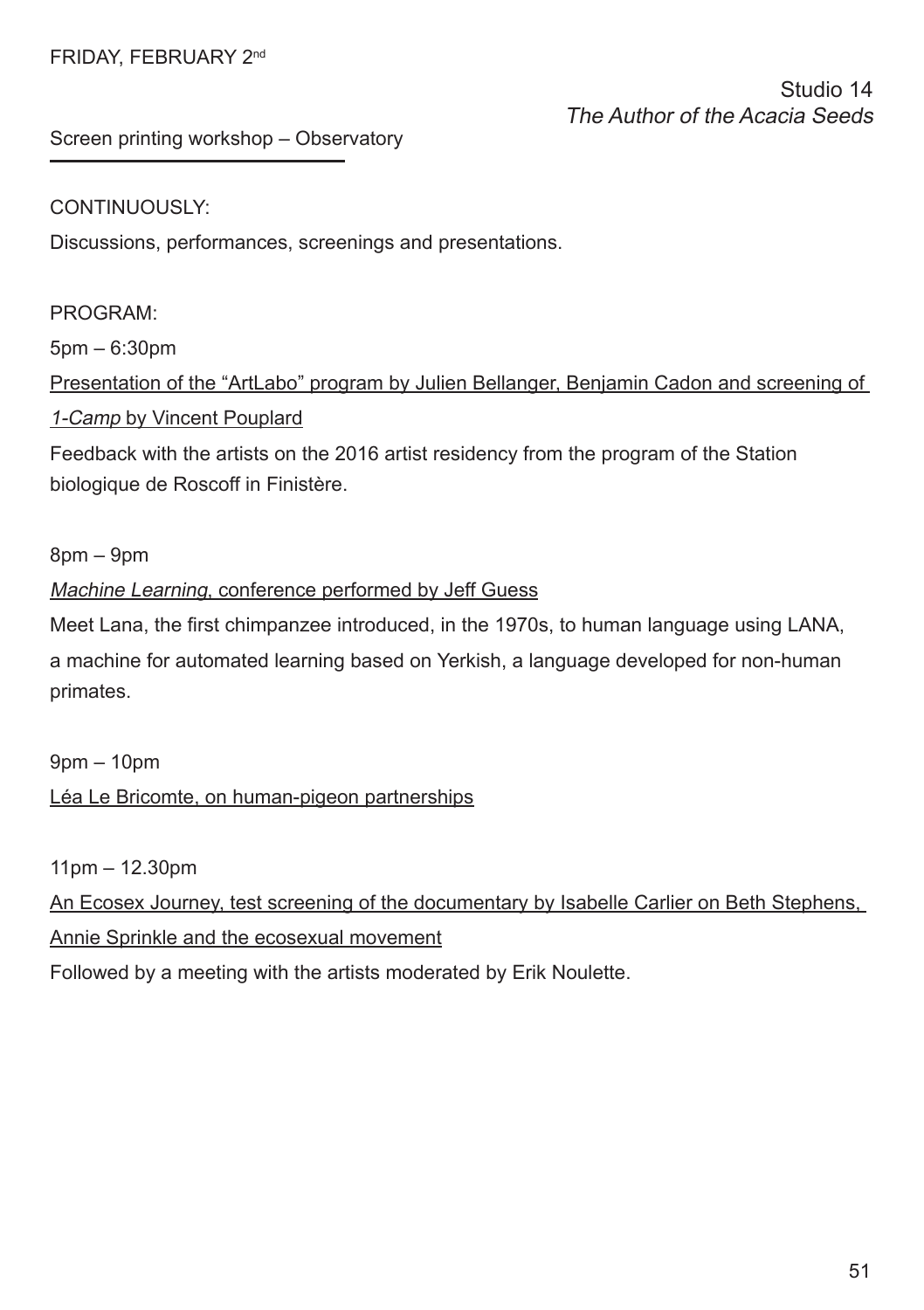# NIGHT FROM FRIDAY, FEBRUARY 2<sup>nd</sup> TO SATURDAY, FEBRUARY 3<sup>rd</sup>

Studio 14 The Author of the Acacia Seeds

# Engraving workshop – Laboratory

# CONTINUOUSLY:

Laboratory run by artists, scientists and mediators of the "ArtLabo" program. With Xavier Bailly, Julien Bellanger, Bureau d'études, Benjamin Cadon, Ewen Chardronnet, Chloe Desmoineaux, Špela Petrič, Robertina Šebjanič, Carole Thibaud, Miha Turšič.

PROGRAM:

5am Miso soup with seaweed

8am – 10am Breakfast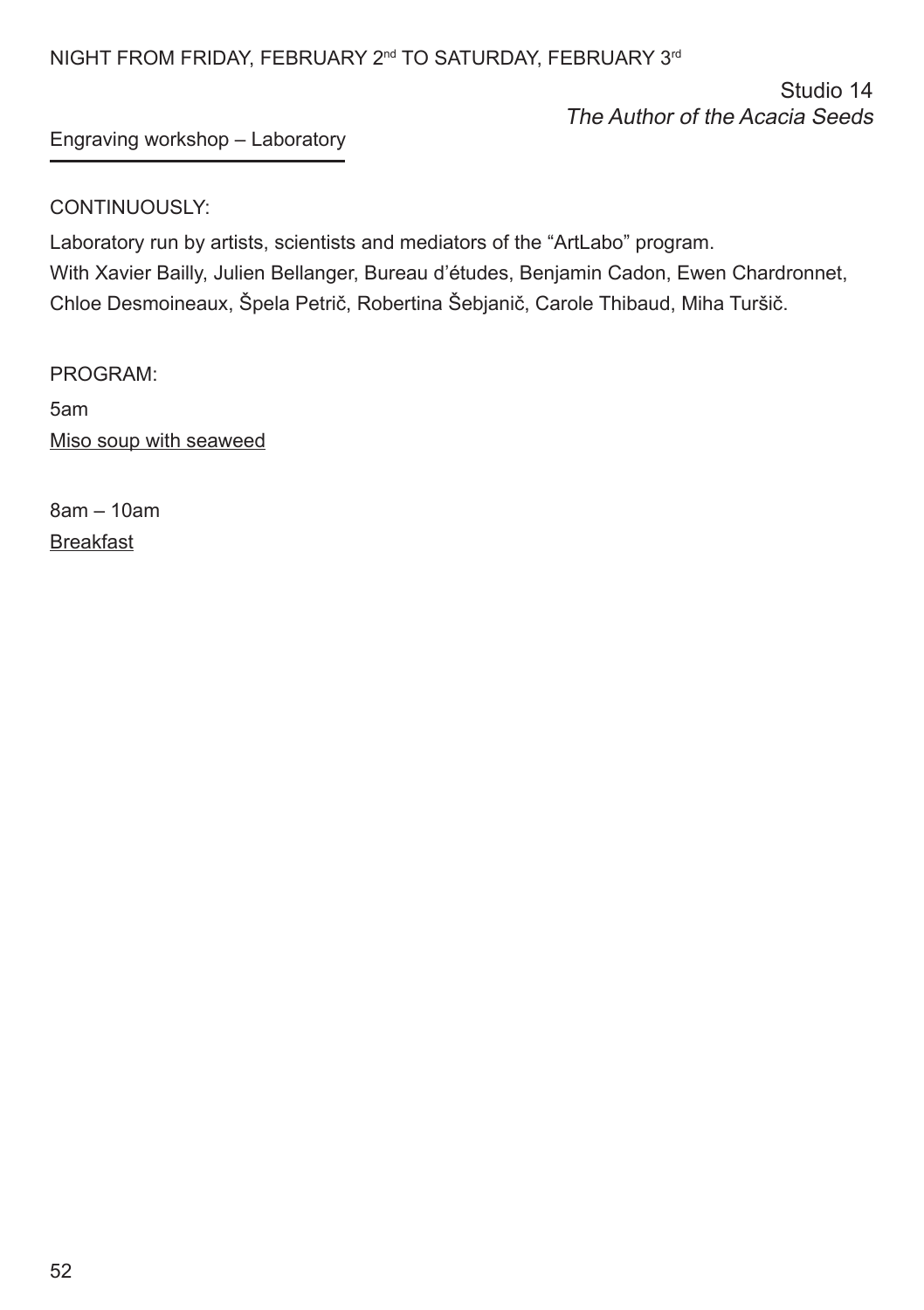# SATURDAY, FFBRUARY 3rd

# Studio 14 The Author of the Acacia Seeds

Engraving workshop – Laboratory

### CONTINUOUSLY:

Laboratory run by artists, scientists and mediators of the "ArtLabo" program. With Xavier Bailly, Julien Bellanger, Bureau d'études, Benjamin Cadon, Ewen Chardronnet, Chloe Desmoineaux, Špela Petrič, Robertina Šebjanič, Carole Thibaud, Miha Turšič.

### PROGRAM:

 $10$ am – 12:30pm Presentation of the working and research objectives of the 2018 ArtLabo program With Xavier Bailly, Ewen Chardronnet, Špela Petrič, Miha Turšič, Julien Bellanger.

12.30am – 1pm Some observations by Annick Bureaud, critic and independent curator, coordinator of the Observatoire Leonardo des Arts et Techno-Sciences

1pm

Seaweed buffet

3:30pm – 4:30pm

Meeting between the programs "ArtLabo" and "Les travailleurs de la mer"in Roscoff and Wimereux

6pm – 10pm

Xenohormonal Gastronomy, closing buffet by Aliens in Green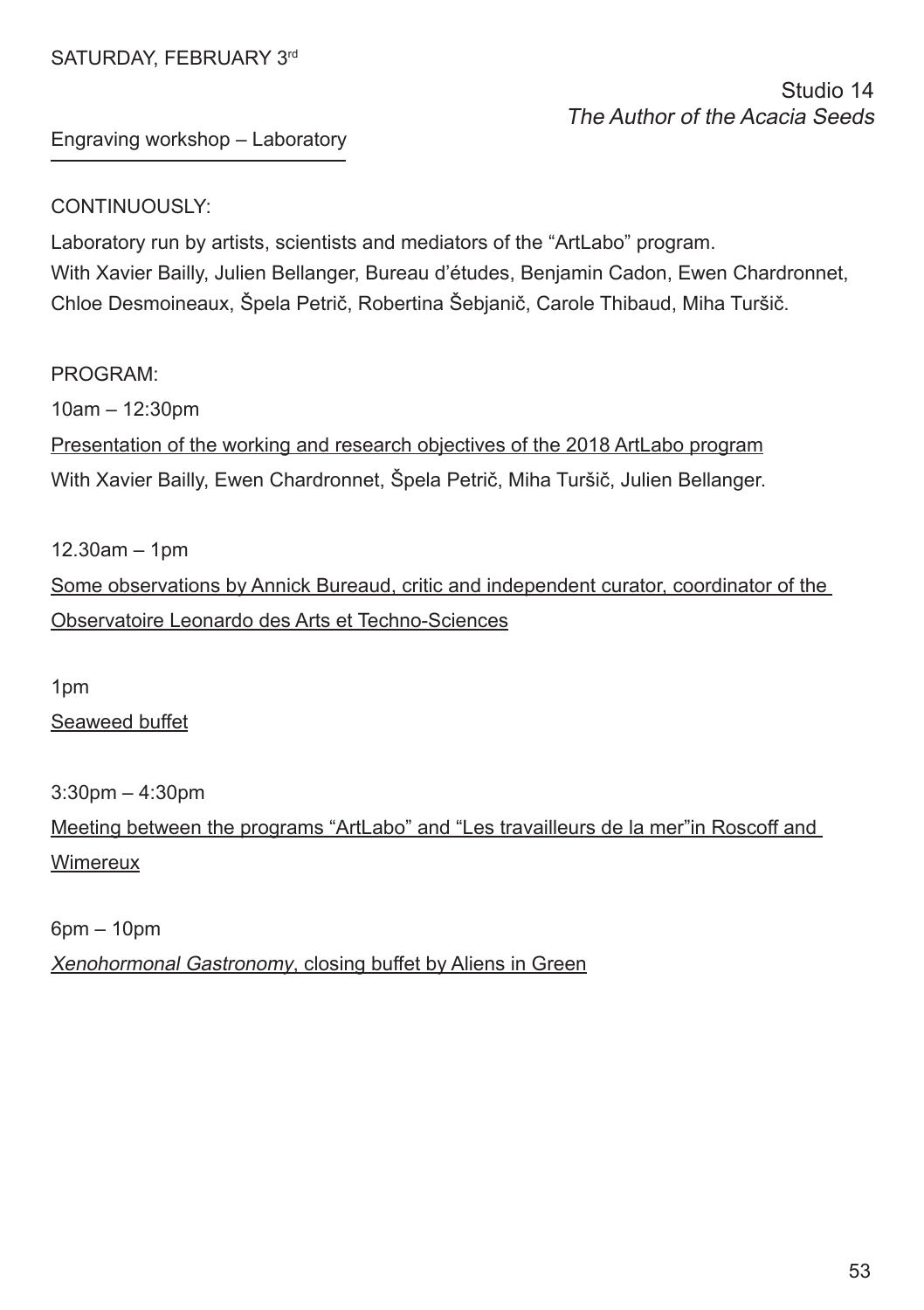Studio 14 The Author of the Acacia Seeds

Screen printing workshop – Observatory

# CONTINUOUSLY:

Discussions, performances, screenings and presentations.

### PROGRAM:

1am – 4am

# Aquatocene, audio-visual performance by Robertina Sebjanic

Equinode, performance of expanded cinema for three projectors and aquarium by Carole Thibaud.

Followed by a selection from the artist of 16mm flms by Jean Painlevé and other flmmakers who worked on larine biology.

5am – 8am

Film screenings presented by the Association de Thérolinguistique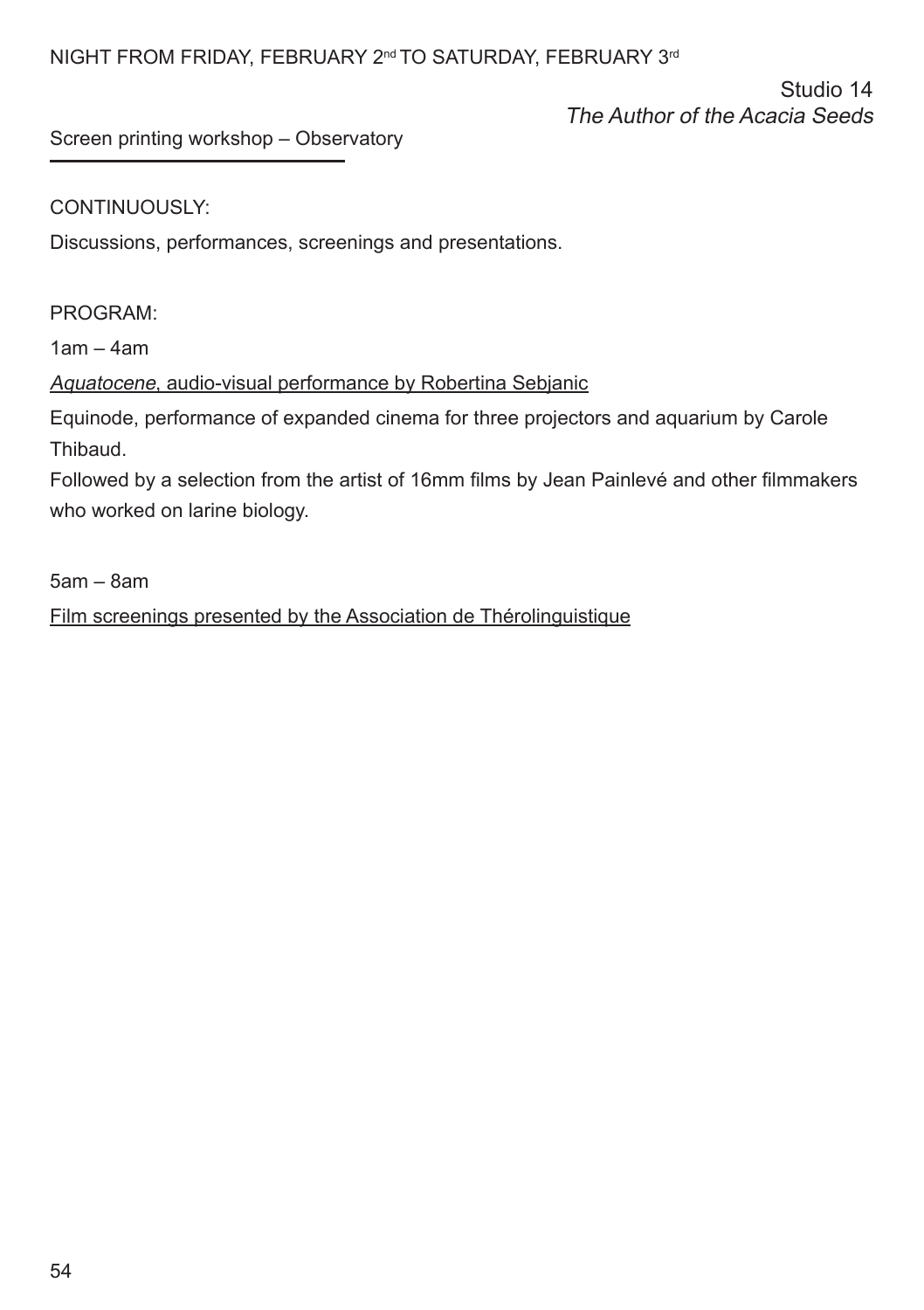# SATURDAY, FEBRUARY 3rd

Studio 14 The Author of the Acacia Seeds

Screen printing workshop – Observatory

### CONTINUOUSLY:

Discussions, performances, screenings and presentations.

# PROGRAM:

1:30pm – 3:30pm

Presentation of the program "Les travailleurs de la mer" at the Station Marine de Wimereux (Marine station in Wimereux)

By Nicolas Floc'h, Amanda Crabtree, Valérie Gentilhomme, Fabrice Lizon and guests.

4:30pm – 5:30pm

Presentation of the Aliens in Green project that will be led in 2018 as part of the program "Alimentation Durable" presented by by Coal Project

With Nathalie Blanc, Bureau d'études, Ewen Chardronnet, Lauranne Germond and guests.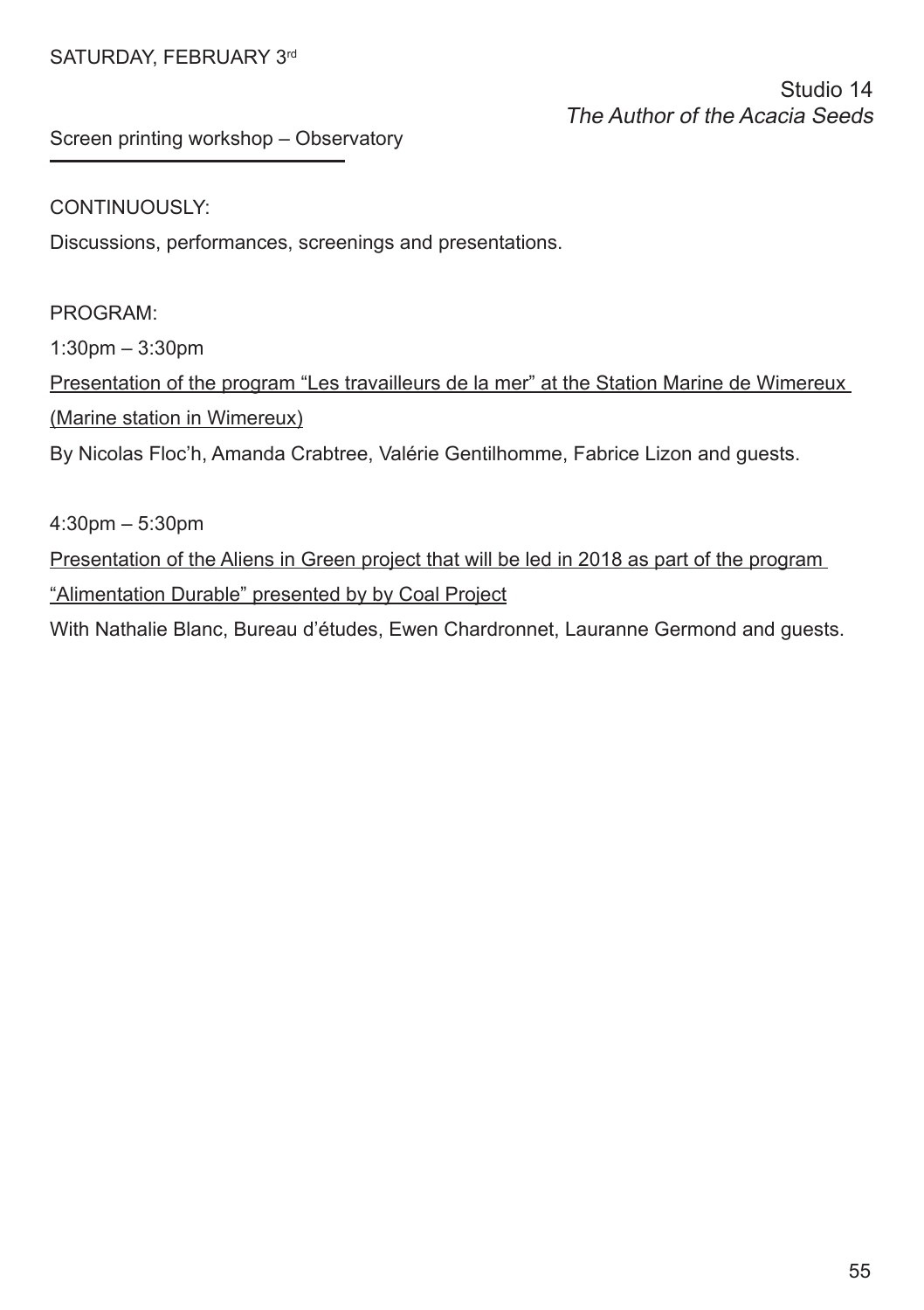Series of interventions and conversations in a three-dimensional moving landmark: a tracer that prints out the stakes and practices of the diagrammatic writing on the table where the encounters take place, the shooting of a movie about the LDI [Lexicon, Dictionnary and IT Lab], and the creation of a collages made from the LDI archives.

PROGRAM:

 $10am - non$ 

Introduction

By David Zerbib (philosopher and professor at ESAAA, Annecy and at HEAD, Geneva), Bastien Gallet (philosopher, editor and professor, HEAR), Thierry Mouillé (artist, professor at École supérieure d'art et de design TALM-Tours, head of the LDI lab).

noon – 1pm

With Farah Khelil (artist)

 $1$ pm  $-$  2pm Round table discussion by the Lab of the institutions, gathering all present participants

 $2$ pm  $-3$ pm With Filippo Broggini (architect)

 $3pm - 4pm$ Round table discussion by the Lab of the institutions, gathering all present participants and Nicolas Tixier (researcher and head of CRESSON, CNRS)

4pm – 5pm

With Images de pensée, Marie-Haude Caraès and Nicole Marchand-Zanartu

5pm – 6pm

Round table discussion by the Lab of the institutions, gathering all present participants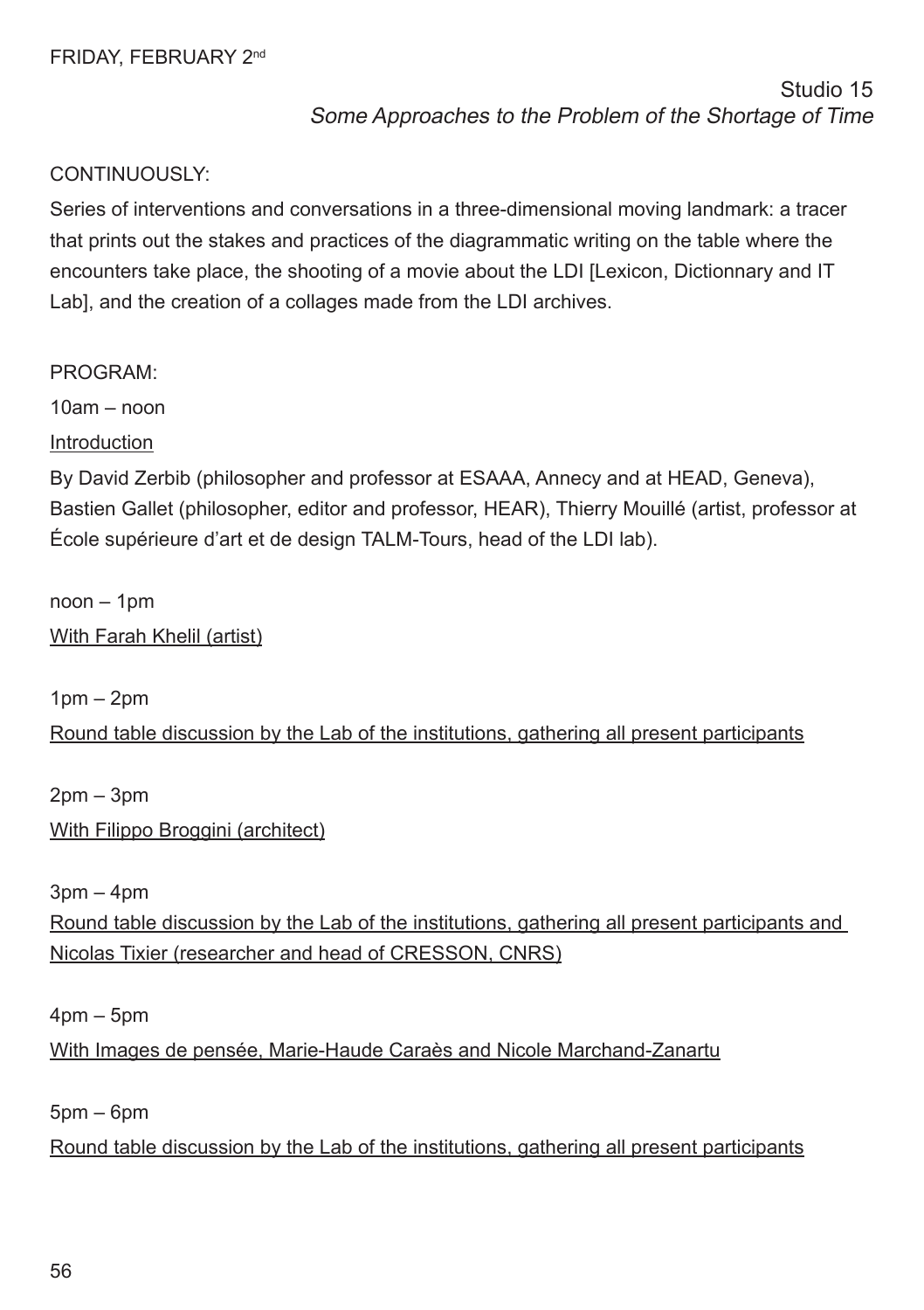Series of interventions and conversations in a three-dimensional moving landmark: a tracer that prints out the stakes and practices of the diagrammatic writing on the table where the encounters take place, the shooting of a movie about the LDI [Lexicon, Dictionnary and IT Lab], and the creation of a collages made from the LDI archives.

PROGRAM:  $6$ pm –  $7$ pm With Alexandre Costanzo (philosopher and professor at ESAAA Annecy)

7pm – 8pm

Round table discussion by the Lab of the institutions, gathering all present participants

8pm – 10pm With Gaëtan Robillard (artist)

10pm – 11pm Round table discussion by the Lab of the institutions, gathering all present participants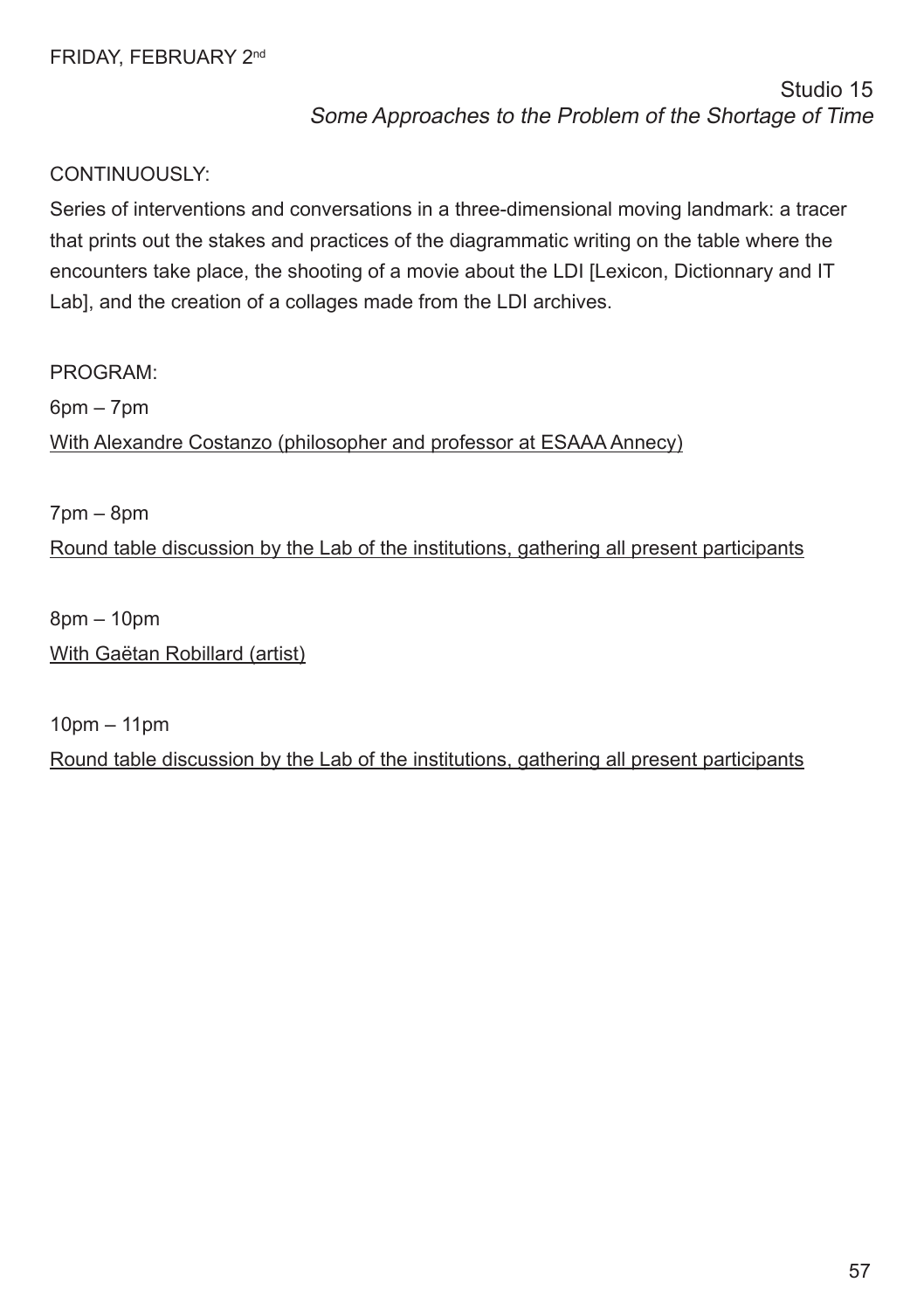# NIGHT FROM FRIDAY, FEBRUARY 2<sup>nd</sup> TO SATURDAY, FEBRUARY 3<sup>rd</sup>

Studio 15

Some Approaches to the Problem of the Shortage of Time

# CONTINUOUSLY:

Series of interventions and conversations in a three-dimensional moving landmark: a tracer that prints out the stakes and practices of the diagrammatic writing on the table where the encounters take place, the shooting of a movie about the LDI [Lexicon, Dictionnary and IT Lab], and the creation of a collages made from the LDI archives.

# PROGRAM:

midnight – 8am

The tracer to the artists, web printing and DYNAMOGRAMA workshop

With Grégoire Bergeret (artist), Stéphane Bérard (artist), Matthieu Clainchard (artist and professor at ESAAA Annecy), Charlie Jeffery (artist and professor at ESADMM Marseille), Gaëtan Robillard (artist), Didier Tallagrand (artist and professor at ESAAA Annecy) and other guests.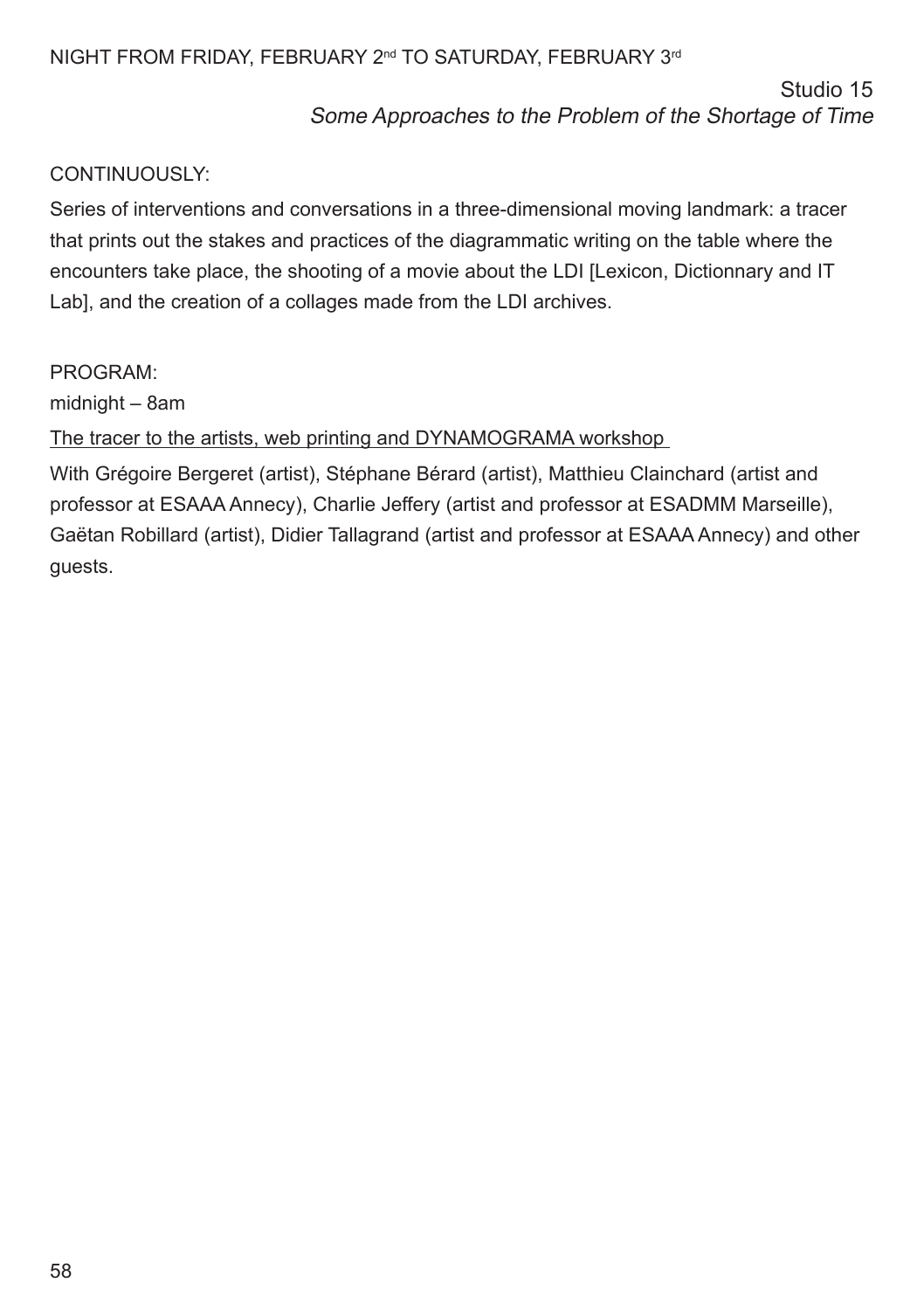Series of interventions and conversations in a three-dimensional moving landmark: a tracer that prints out the stakes and practices of the diagrammatic writing on the table where the encounters take place, the shooting of a movie about the LDI [Lexicon, Dictionnary and IT Lab], and the creation of a collages made from the LDI archives.

### PROGRAM:

8am – 9am

With David Zerbib (philosopher and professor at ESAAA, Annecy and at HEAD, Geneva)

### 9am – noon

How to think diagram teaching in regard to artistic and scientifc practices: hand-stitched or machine-knitted?

With Sophie Mendelsohn (psychoanalyst), Thierry Mouillé (artist, professor at École supérieure d'art et de design TALM-Tours, head of the LDI lab), David Zerbib, Laurent Jeanpierre (sociologist and political sciences professor, Paris 8 University), Armand Béhar (artist, head of research, ENSCI Paris), Agnès Callu (historian, heritage officer at MAD, associate researcher at CNRS, Centre d'histoire de Sciences Po, École nationale des Chartes et à l'EPHE) and other quests.

noon – 1pm With Christian Ruby (philosopher)

 $1$ pm  $-$  2pm

Round table discussion by the Lab of the institutions, gathering all present participants

 $2$ pm –  $3$ pm With Anna Dezeuze (art historian and professor at ESADMM Marseille)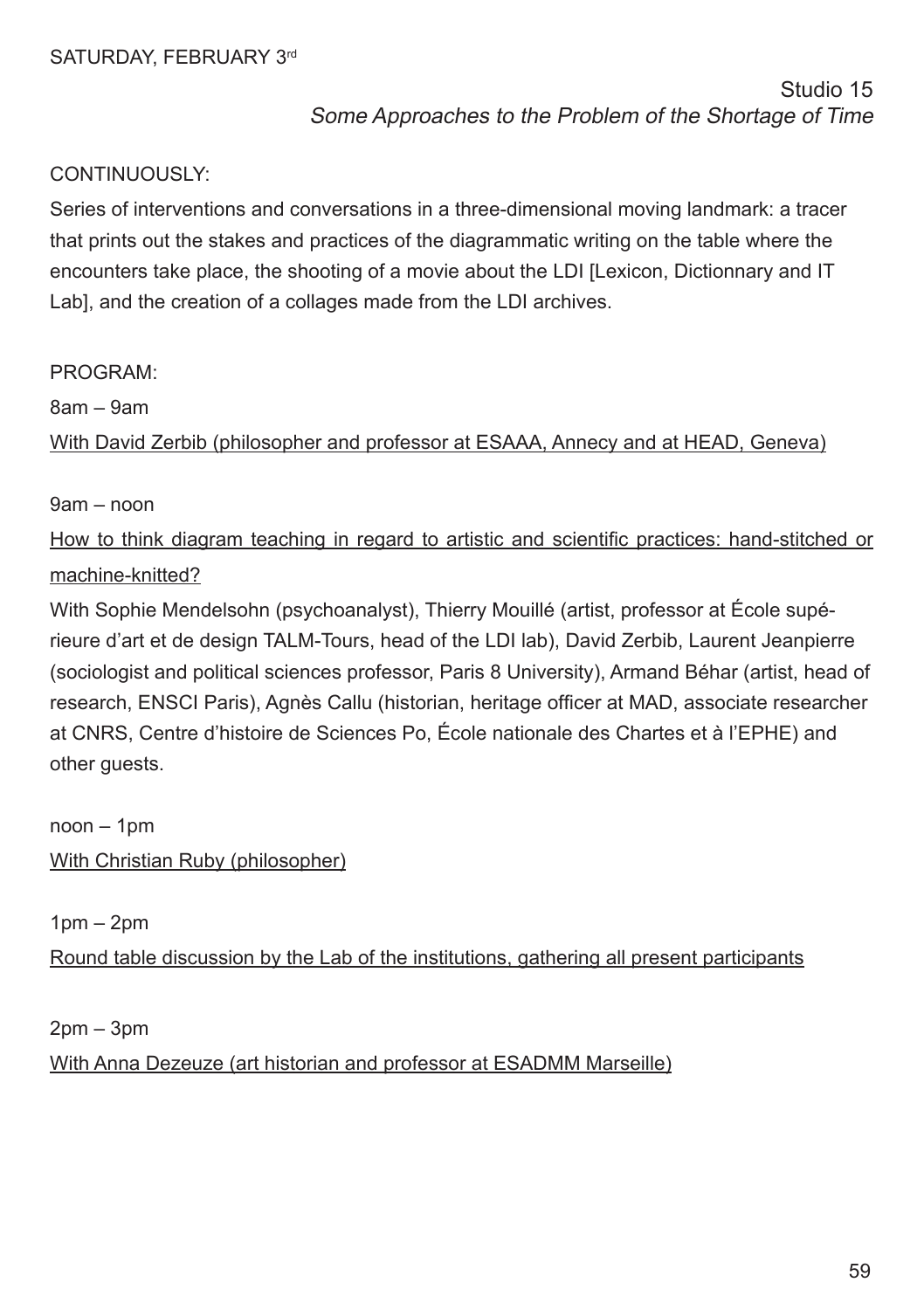Series of interventions and conversations in a three-dimensional moving landmark: a tracer that prints out the stakes and practices of the diagrammatic writing on the table where the encounters take place, the shooting of a movie about the LDI [Lexicon, Dictionnary and IT Lab], and the creation of a collages made from the LDI archives.

### PROGRAM:

 $3pm - 4pm$ 

Round table discussion by the Lab of the institutions, gathering all present participants

4pm – 5pm With Linda Sanchez (artist)

5pm – 6pm

Round table discussion by the Lab of the institutions, gathering all present participants

6pm – 8pm

Conversation between Mauro Lanza (composer) and Bastien Gallet (philosopher, editor and professor, HEAR)

8pm – 10pm

Conversation between Philippe Roy, author of the book Immeuble du mobile [Building of the movable], Elie During (associate professor in philosophy, Paris Nanterre Univerity) and David Rabouin (philosopher)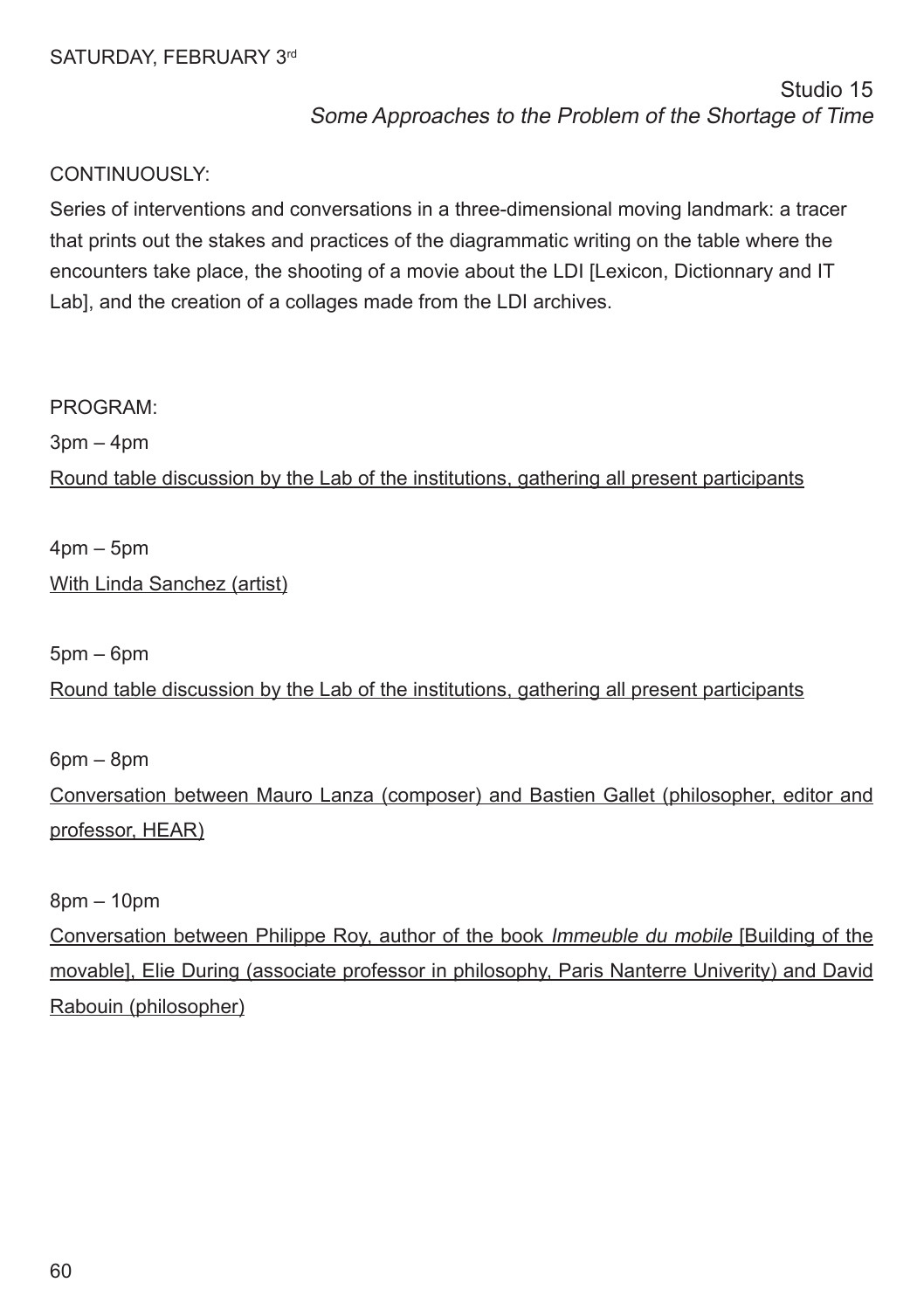# **AUDITORIUM**

After a seminar bringing together around 40 leaders of projects supported by the Fondation Daniel et Nina Carasso, the auditorium will host a series of conferences entitled Convergent Futurologies, designed by Mélanie Bouteloup (director of Bétonsalon – Centre for Art and Research and curator of the event) and Nora Sternfeld (documenta professor at the Kassel School of Art and Design).

This series of conferences will attempt to map the felds in which we must work now in order to create a real alternative for the future. To avoid the dystopias currently taking shape, we will consider other worlds and better methods to improve the one we live in. We will attempt to create distance between us and reality, to gain a better view of the issues we currently face. In the words of theorist Donna Haraway, we will search for "a common language in which all resistance to instrumental control disappears and all heterogeneity can be submitted to disassembly, reassembly, investment, and exchange."\*

At night, the auditorium will become an agora hosting improvised performances by participants in We Are Not the Number We Think We Are.

\* Donna Haraway, "A Cyborg Manifesto: Science, Technology, and Socialist-Feminism in the Late Twentieth Century" in Simians, Cyborgs and Women: The Reinvention of Nature, New York; Routledge, 1991.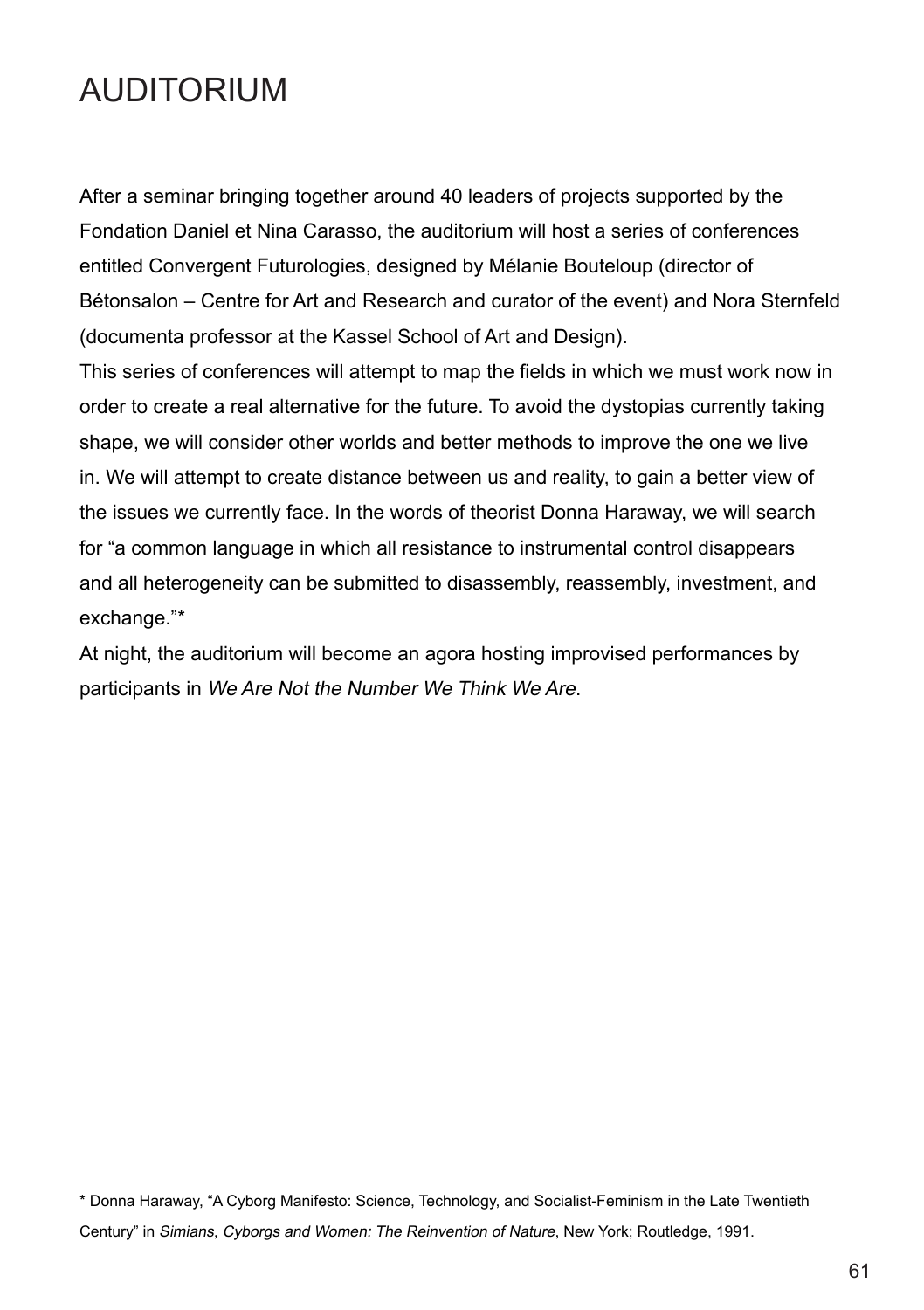# Seminar "Composing Knowledge"\*

### 9am – 1pm

The Fondation Daniel et Nina Carasso is convinced that a transdisciplinary and collaborative approach is needed for the production of knowledge in today's era. For this reason, since 2015, it has managed a call for projects entitled "Composer les savoirs pour mieux comprendre les enjeux du monde contemporain" (composing knowledge to better understand the issues facing the contemporary world). As part of We are Not the Number We Think We Are, it has invited leaders from all projects supported in France and Spain to take part in a seminar aiming to develop shared thinking.

### \* Participation by invitation only

# Coordination: Valérie Pihet (independent researcher) and Julia Morandeira Arrizabalaga (independent researcher and curator)

### Participants :

Atelier des jours à venir, Commune de Caulnes, École nationale supérieure de la Photographie d'Arles, Musac, LAAB, Hangar, Le Fresnoy, PING, Peman, Théâtre du Grabuge, Théâtre du Grain, Les Afriques dans le monde-IEP Bordeaux, Basurama, Institut Pasteur, INRA Jouy, Shonen, Música en Vena, Appelboom La Pommerie, Artconnexion, BBB Centre d'art, Rest Mar Menor (Universidad de Murcia), Fabrique Autonome des Acteurs, SPEAP-Sciences Po, Aula de las Arte (Universidad Carlos III), Université Paris Diderot-Univers 2.0, La Collecterie, Interficies, Institut Interdisciplinaire d'anthropologie du contemporain (EHESS–CNRS), COAL, La Panera, École Normale Supérieure Louis-Lumière, Observatoire de l'Espace du Centre national d'études spatiales, Campo Adentro, Centre d'art et du paysage de l'île de Vassivière, Assemblée artistique des diversités numériques, Intermediae, L'Échangeur, Origens Media Lab, Parc national des Calanques, Autofabricantes, Université Aix Marseille, COUNCIL-Association Goldin + Senneby, CNRS, Institut d'Optique Graduate School, Laboral.

1pm – 2:45pm Break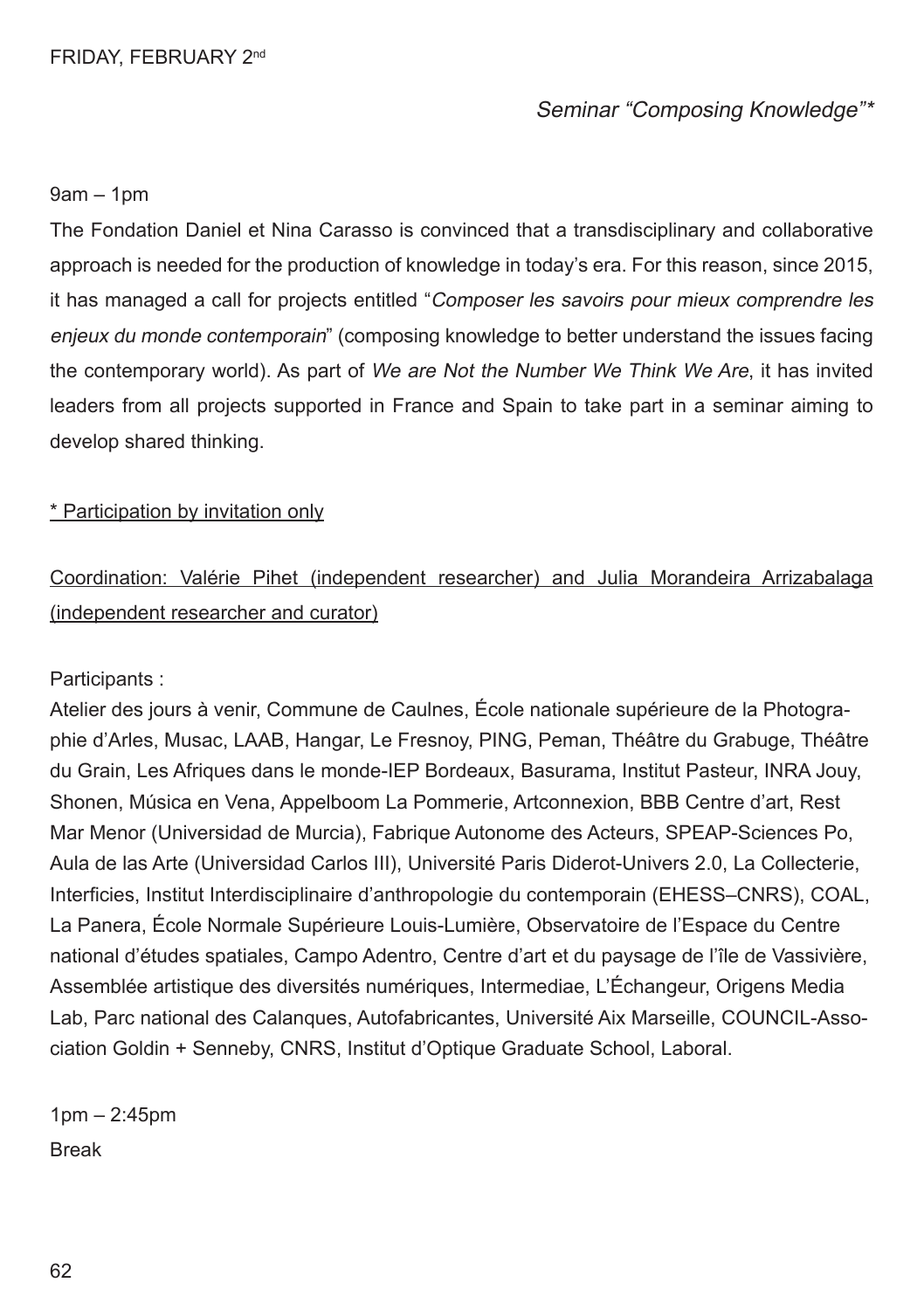### FRIDAY, FEBRUARY 2nd

# Converging Futurologies

#### 2:45pm – 3pm

Nora Sternfeld (documenta Professor at the Kassel School of Art and Design)

### Introduction to the conference program Converging Futurologies

This series of conferences will attempt to map the felds in which we must work now in order to create a real alternative for the future. To avoid the dystopias currently taking shape, we will consider other worlds and better methods to improve the one we live in. We will attempt to create distance between us and reality, to gain a better view of the issues we currently face. In the words of theorist Donna Haraway, we will search for "a common language in which all resistance to instrumental control disappears and all heterogeneity can be submitted to disassembly, reassembly, investment, and exchange."\*

\* Donna Haraway, "A Cyborg Manifesto: Science, Technology, and Socialist-Feminism in the Late Twentieth Century" in Simians, Cyborgs and Women: The Reinvention of Nature, New York; Routledge, 1991.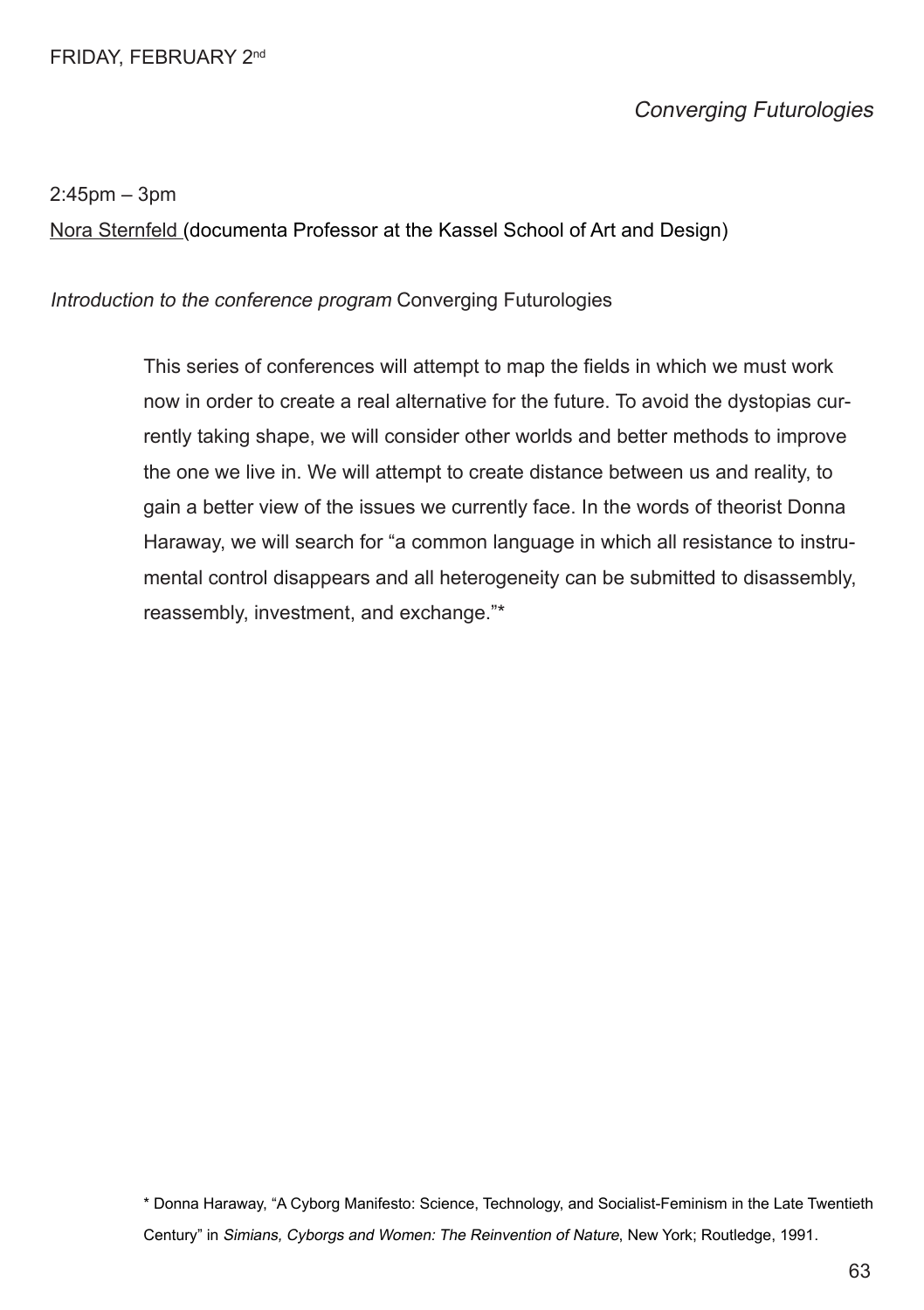### FRIDAY, FEBRUARY 2nd

Convergent Futurologies – Part 1 Ecology (Science/Fiction)/Territory, Activism and Autonomy

3pm – 6pm

According to W. E. B. Du Bois, the 20th century was divided along the "colour line". What divisions affect the 21st century? For theorists such as Paul Gilroy and Dipesh Chakrabarty, environmental issues are central to the reorganization of social inequalities.

This conference aims to radically rethink the position of human societies with respect to the environment. The historical nature/culture dichotomy is false, as shown by Bruno Latour. If we wish to lay the foundations for a viable future, we must redesign the ways in which resources are distributed and used.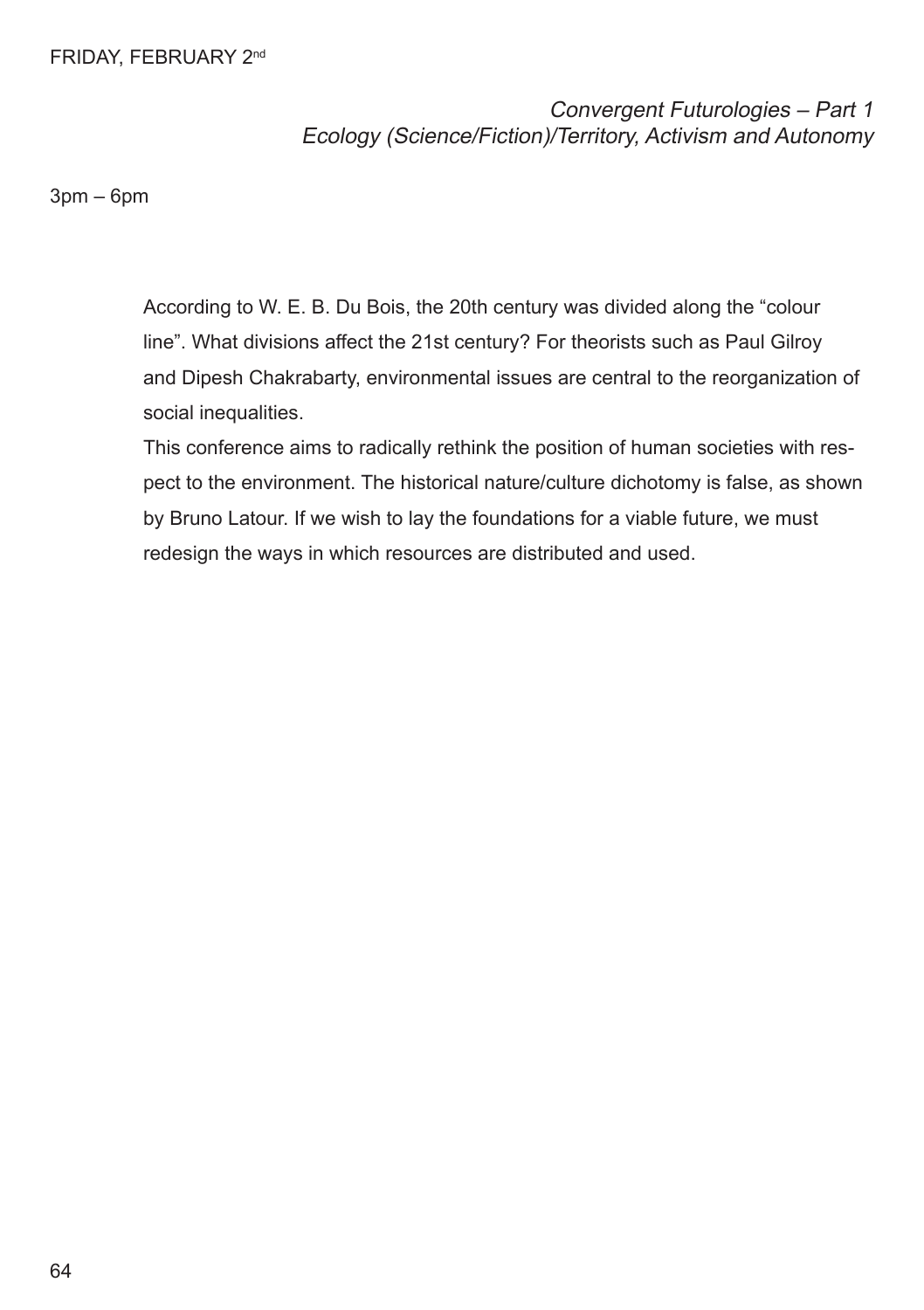Convergent Futurologies – Part 1 Ecology (Science/Fiction)/Territory, Activism and Autonomy

 $3pm - 4pm$ 

Giovanna Di Chiro (Professor of Environmental Studies, Swarthmore College, Pennsylvania)

### Imagining Collaborative Futures: Storytelling in the Age of Climate Justice

In this talk, I draw on feminist theorist Donna Haraway's argument that it matters which stories we use to imagine and co-create a more sustainable and just world. I discuss several stories about environmental change that have emerged in the current era of climate crisis, and I analyze the possible "futures" these stories imagine. One nascent narrative is represented by the story of the Anthropocene, which casts humans as the universal villain and portends a dark future, even the end of the world. Other stories about environmental crisis emerge from the voices of marginalized communities from around the world who are most vulnerable to and harmed by the impacts of climate change, and who have survived multiple "ends of the world." I explore the stories of embodied resiliency and collaborative survival as practiced by the community partners that I and my students work with in North Philadelphia. This campus-community collaboration strives toward an intersectional form of sustainability driven by the needs and dreams of the predominantly Black, low-income residents in the city. I discuss the use of grounded storytelling as a way to link personal experience to wider social and political systems thereby creating "public narratives" imagining and manifesting alternative futures rooted in climate justice. Our work borrows from the science-fction genre of Afrofuturism, which argues that stories told by members of the Black diaspora can be useful as "liberation technologies" helping to heal the wounds of displacement and to imagine, create, and act on alternative present and future worlds.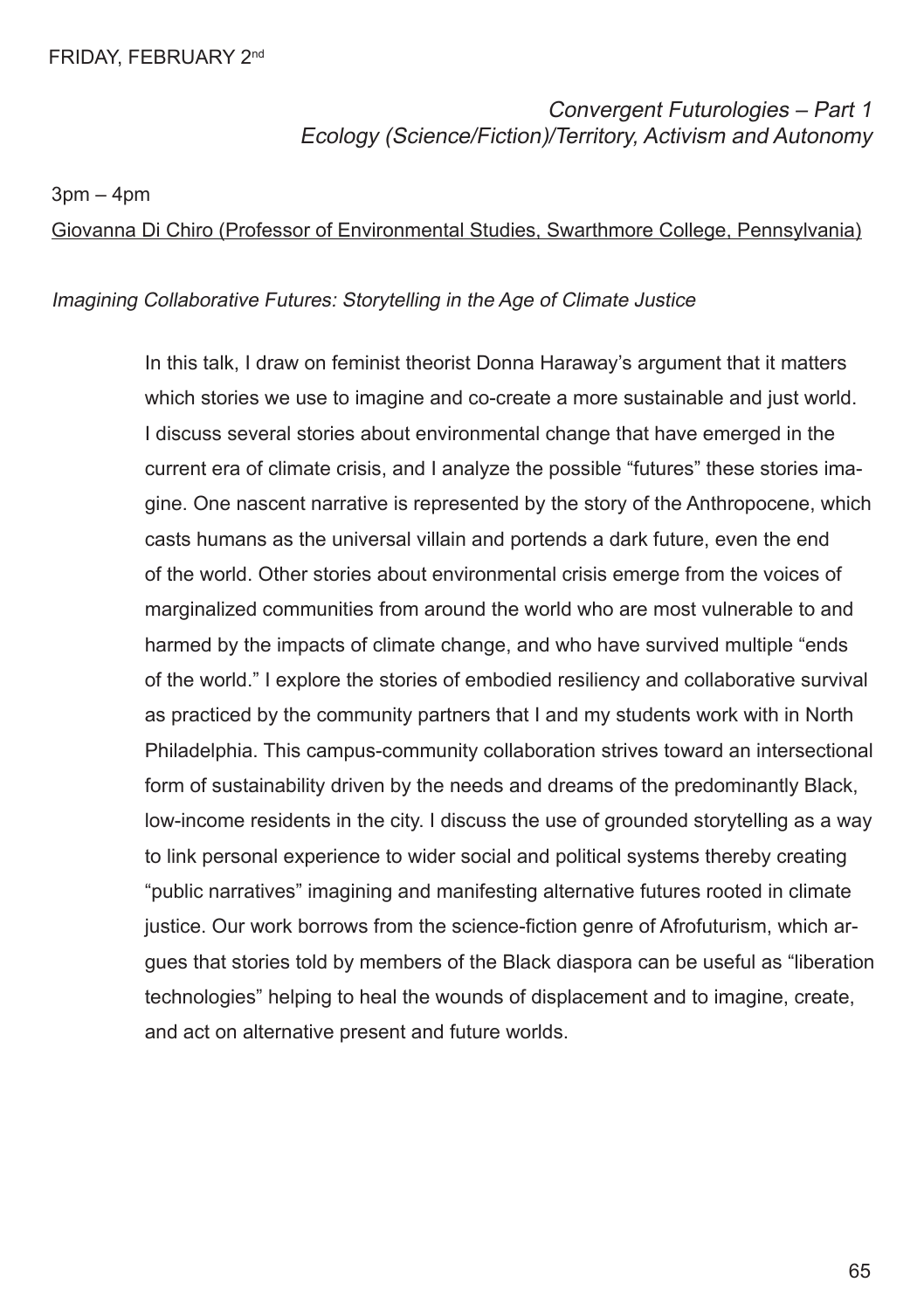Convergent Futurologies – Part 1 Ecology (Science/Fiction)/Territory, Activism and Autonomy

4pm – 5pm

Kristin Ross (Professor Emerita of Comparative Literature, New York University)

The Seventh Wonder of the ZAD

The longest-lasting ongoing struggle in France today is the occupational attempt to block the construction of an international airport in farmland in western France, the ZAD, or "zone à défendre" outside of Notre-Dame-des-Landes. In this talk I will consider a number of innovative practices reworked and lived by the inhabitants of the ZAD, in their continuing attempt to fnd new, distinct ways of merging life with combat. At the center of my presentation will be the notion of the territory and the logics of difference, possibility and autonomy it implies—the local, often rural construction of an autonomous zone, in secession from the state, which does not result in a closing in upon itself. What is a territory worth defending? What does it mean to defend a zone, or to work at creating—over time, and perhaps over a lifetime—a territory worthy of defense? How can a struggle whose particularity lies in being anchored in one place be extended to other territories?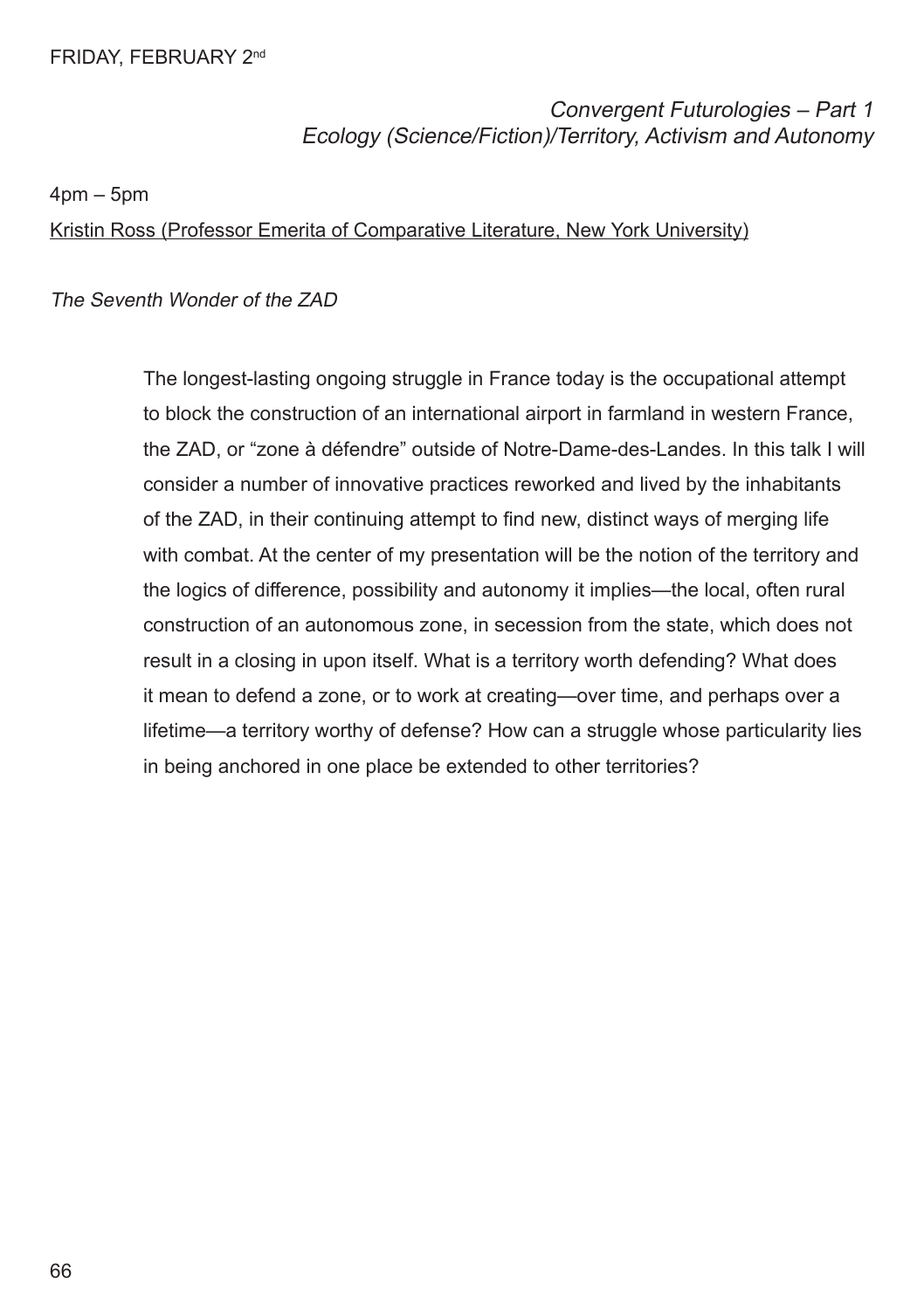Convergent Futurologies – Part 1 Ecology (Science/Fiction)/Territory, Activism and Autonomy

5pm – 6pm

Laurent Jeanpierre (Sociologist, Professor of Political Science, Paris 8 University)

### The possible and the commons

The proliferation of more or less temporary zones of autonomy that are ecologist, democratic, egalitarian, of communities that are at least partly anti-capitalist, developing nevertheless in the interstices of capitalism and the national territories is the new ideal shared by a large number of defant people to contemporary economic and political life, the renewed communist hypothesis having emerged after the end of state "communism". But can we really imagine thusly the erosion of capitalism? And how? Answering such questions implies putting into perspective the links to historicity and future entertained by some of these new utopias of the common and unfolding the social mechanisms on which they envision to rely for their multiplication or even their reproduction. It will appear that the current supporters of the commons have adopted divergent, rather than convergent futurologies when they do not simply have a fuzzy, or religious, idea of the conditions of their future. In this context, to prophesy or to postulate the commons, the autonomy or the decay is not enough to imagine, to dream the post-capitalism. To think of the concrete possibilities of neo-communism and its variants becomes a strategic necessity. The theory and contemporary practice of the commons can no longer do without a thought of what is possible.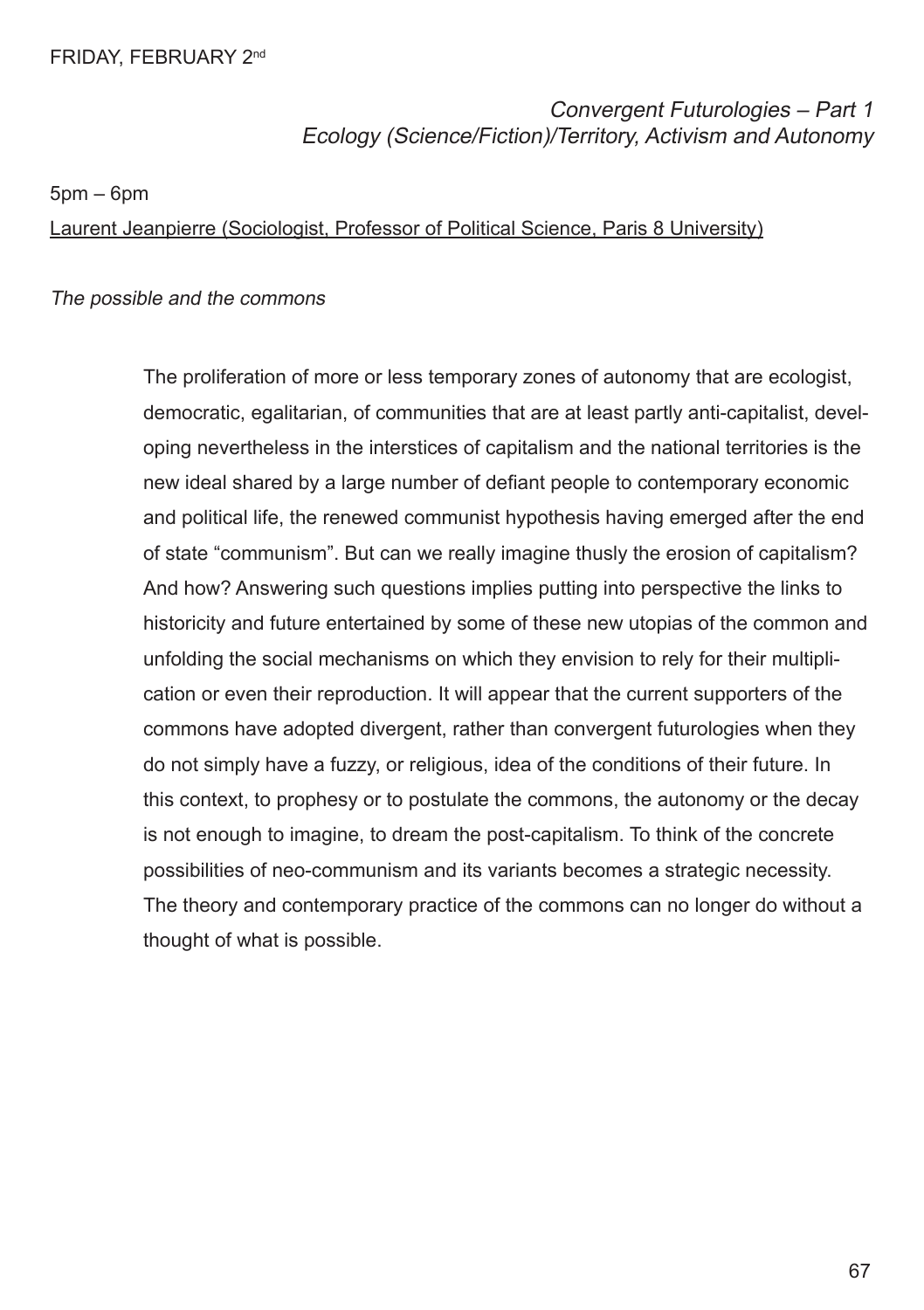# FRIDAY, FEBRUARY 2<sup>nd</sup> TO SATURDAY, FEBRUARY 3<sup>rd</sup>

# Futurologies Convergentes - Part 2 Gérer une masse d'information

8pm – 1am

We live in a divided but shared border area, with ins and outs that are difficult to understand given the ways in which phenomena are part of a complex web of power relationships influenced by flows, exchanges and resistances. Which methodologies should we implement to overcome the crisis of representation and take political action?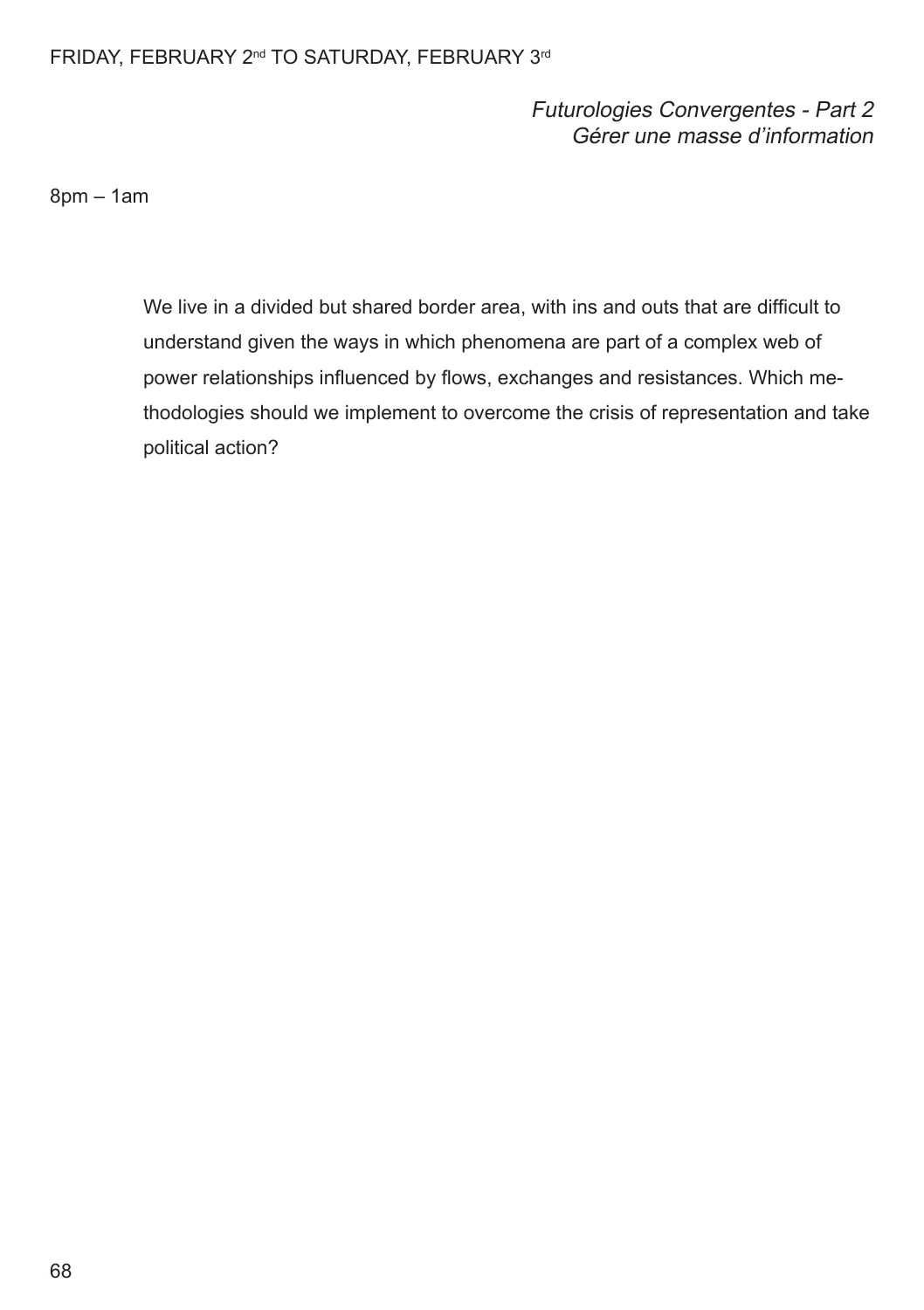Futurologies Convergentes - Part 2 Gérer une masse d'information

### 6pm– 7:30pm

Conversation between

Pierre-Damien Huyghe (Philosopher, Professor of Philosophy, Université Paris 1 Panthéon-Sorbonne, member of the Laboratoire d'esthétique théorique et appliquée) and Bruno Latour (Anthropologist and Philosopher) moderated by Christophe Leclercq (PhD in aesthetics from Université Paris 1 Panthéon-Sorbonne, art history and digital humanities researcher, École du Louvre, Paris).

> Bruno Latour is renowned for his work in science, technology and anthropology (Aramis, or The Love of Technology; We Have Never Been Modern). His refections have also extended to art, and he has designed exhibitions such as *Iconoclash*, Making Things Public and Reset Modernity! He also created and runs the Experimental Programme in Political Arts (SPEAP) at Sciences Po, Paris. In this debate, he meets Pierre-Damien Huyghe, a philosopher and professor at the Université Paris 1 Panthéon-Sorbonne, whose work focuses on modernity, techniques, art and design (Art et industrie: Philosophie du Bauhaus; Modernes sans modernité; A quoi tient le design). They will discuss the similarities and differences between arts, sciences and technologies; scientific and artistic modernities; and the positions of artists, designers and their productions in today's society.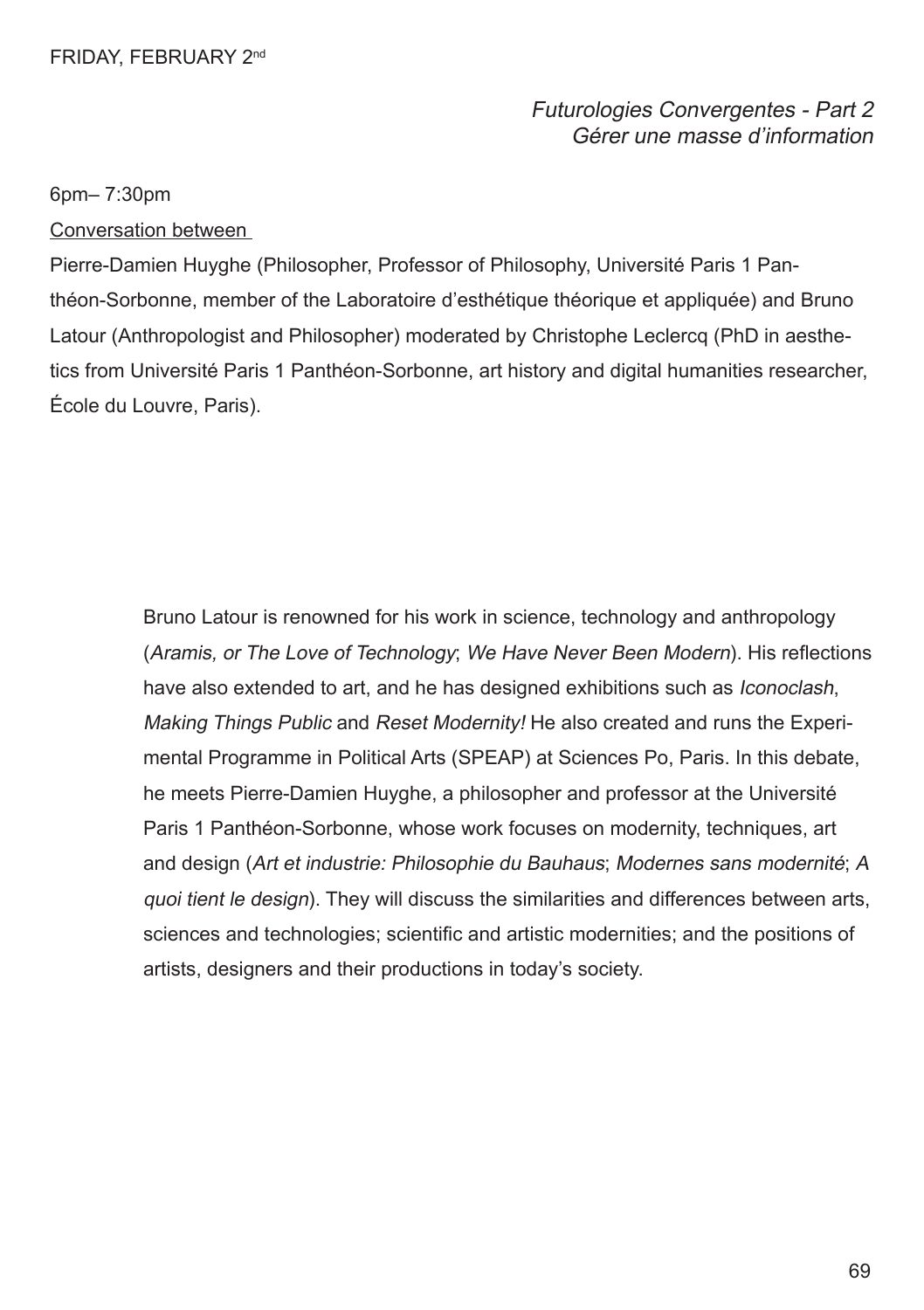Converging Futurologies - Part 2 How to deal with a mass of information

8pm – 8:40pm

Robot signature, SEING Performance – Act 2

Conference by Emmanuel Mahé (Research Director at EnsAD/EnsadLab – PSL, Director of the Science, Art, Creation, Research (SACRe) programme – PSL) and Valérie Masson-Patrimonio (intellectual property lawyer and Chairs Coordinator, École Polytechnique).

> In medieval French, "seing", from the Latin signum, means the different types of marks or signs used to symbolize agreement – the antecedent of the signature. Today, this word takes on a new dimension, as a robot replaces the President of the École Polytechnique to sign the founding convention of the Arts and Sciences Chair. Its performance, entitled SEING Performance, raises a number of technical, legal, anthropological and philosophical issues concerning delegated, simulated and autonomous signatures. The conference will address these questions, from the history of delegated signature authority (from Jefferson to Obama) to unexpected recent developments and contemporary challenges. The conference will also introduce a second human attribute: voice. After signing the convention, the robot will "speak".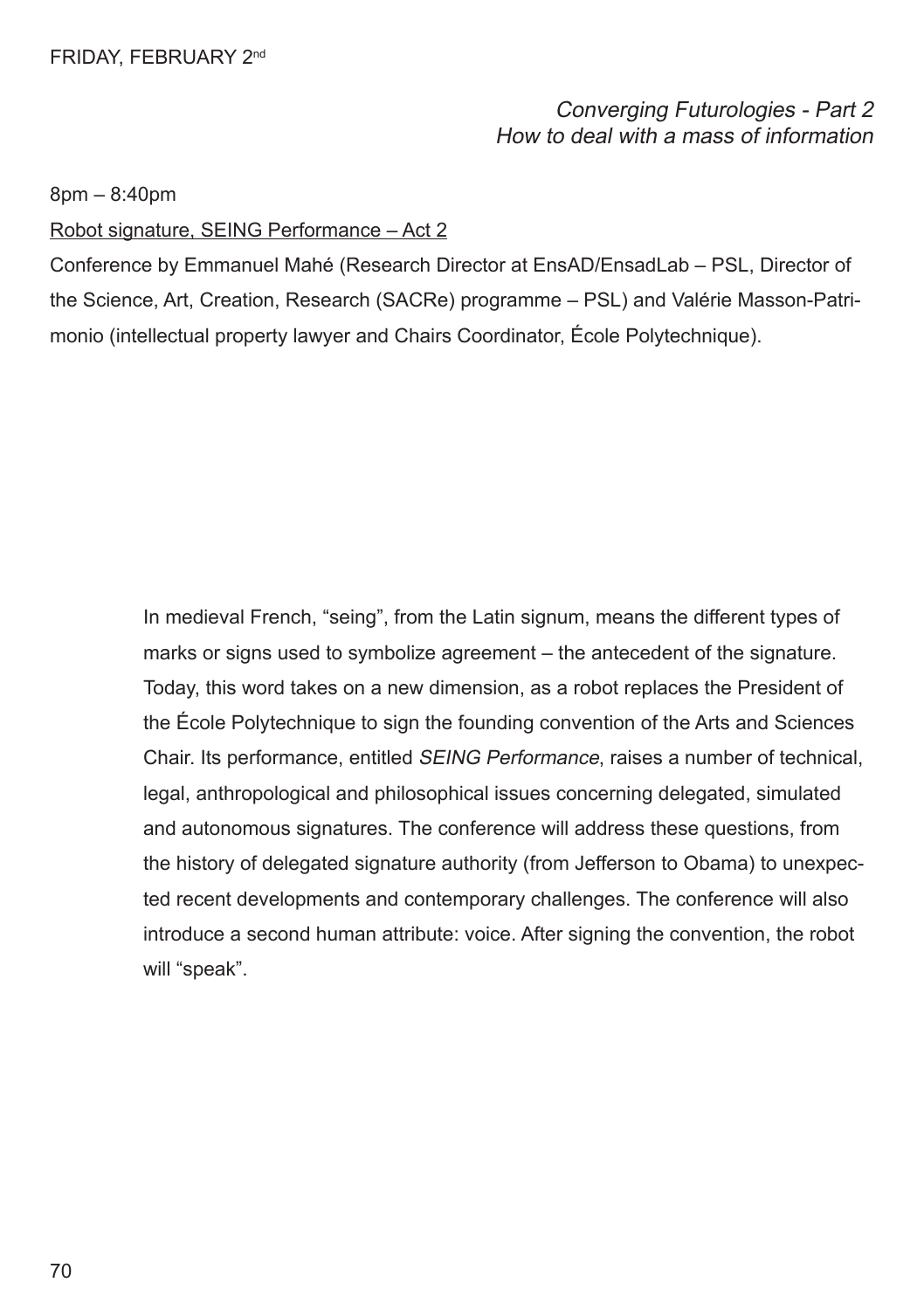# Converging Futurologies - Part 2 How to deal with a mass of information

8:40pm – 10pm

Editing an "arts and sciences" journal today

Editing and designing scientific content for multiple formats and media to create new reading experiences

Conference coordinated by Samuel Bianchini (EnsadLab - PSL), Lucile Haute (UNÎMES and EnsadLab - PSL) and Julie Blanc (EnsadLab - PSL), with the participation of David Bihanic, Anthony Masure, Robin de Mourat, Vincent Piccolo, Annick Rivoire and Nolwenn Tréhondart.

> Today, the activity of reading is changing, moving from printed media to interactive (and especially mobile) electronic devices. Given these socio-technical and socio-cultural mutations, scientifc publishers must develop new forms of reading experiences and ways of sharing knowledge. New publications, respecting public web and open science standards, must be tested to rethink relationships between art, science and society. By addressing these key issues, we aim to develop an editorial platform for an arts and sciences journal using responsive media and design, as a way of responding to current and future media and practices.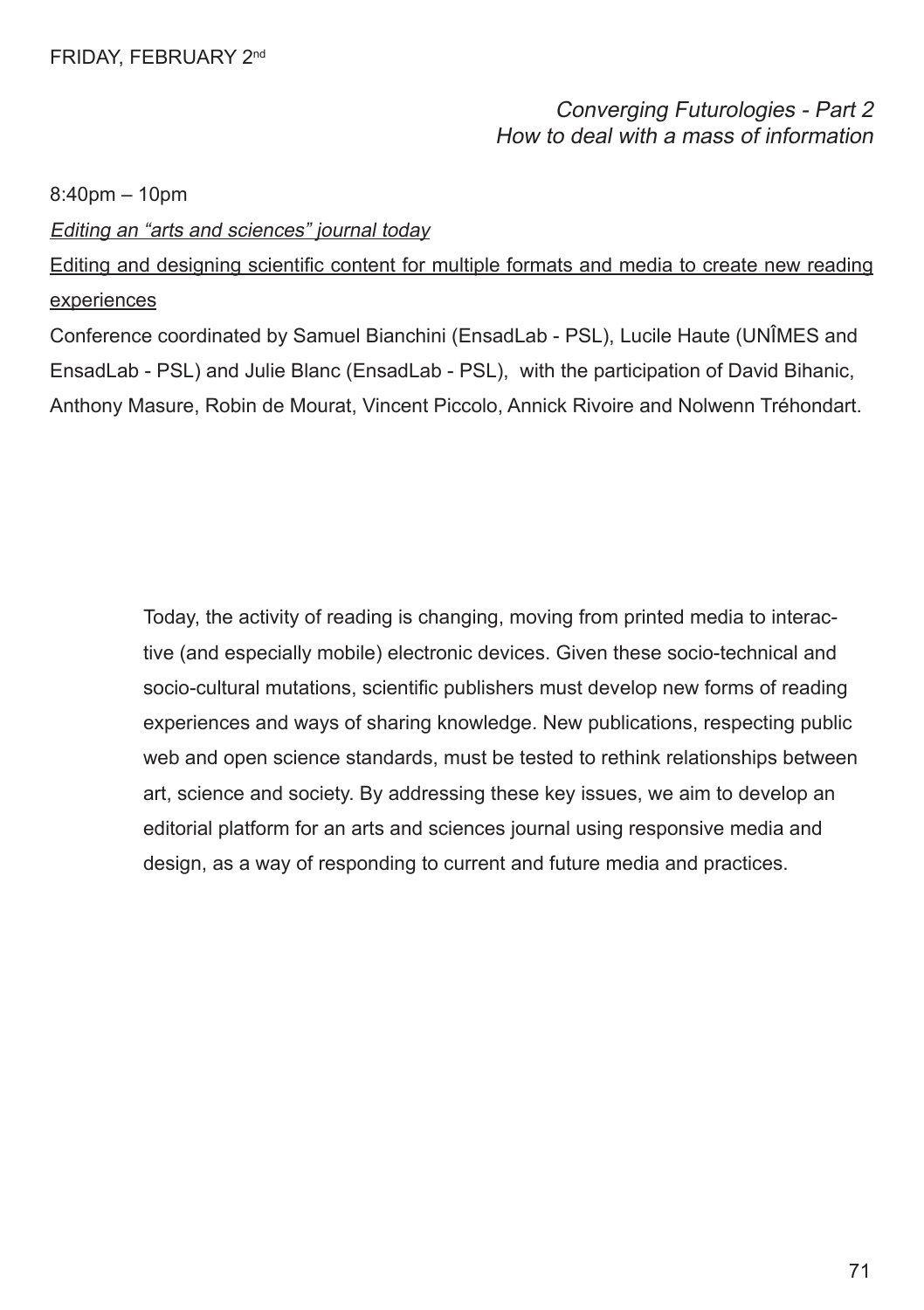Converging Futurologies - Part 2 How to deal with a mass of information

10pm – 1am

On displays

Programmed by Franck Leibovici (artist and poet)

With:

Mélanie Bouteloup (Director of Bétonsalon – Center d'art et de recherche et Villa Vassilieff), Annett Busch (curator), g-u-i (designers), Christophe Leclercq (art historian), a video by Walid Raad, Jean-Christophe Royoux (advisor for art and architecture, DRAC Centre Val de Loire, Julien Seroussi (former analyst, International Court of Justice, The Hague)

As part of Franck Leibovici's research project, 2017 laureate of the ADAGP & Villa Vassilieff research grant

> When poets, artists, curators, scenographers, graphic designers and exhibition architects work with existing documents (texts, audio recordings and fxed and moving images), they must address the issue of display. An artwork is always contemplated from a point of view: no artwork but through sites. This issue is also at play in other disciplines, with scientists, lawyers, policemen and doctors all having to invent processing techniques for batches of images.

> Displays contradict the modernist idea that works of art are autonomous and informational documents are mere additions. In reality, a display is a series of mediations. An exhibition is not a set of independent objects grouped within the same space, but a place where new ecologies are activated through the assembly of artwork and documents.

To celebrate the launch of this arts and sciences journal, a series of discussions will take place between participants from various disciplines (art, international criminal law, social sciences, design and more) to address the issue of managing large amounts of images and texts.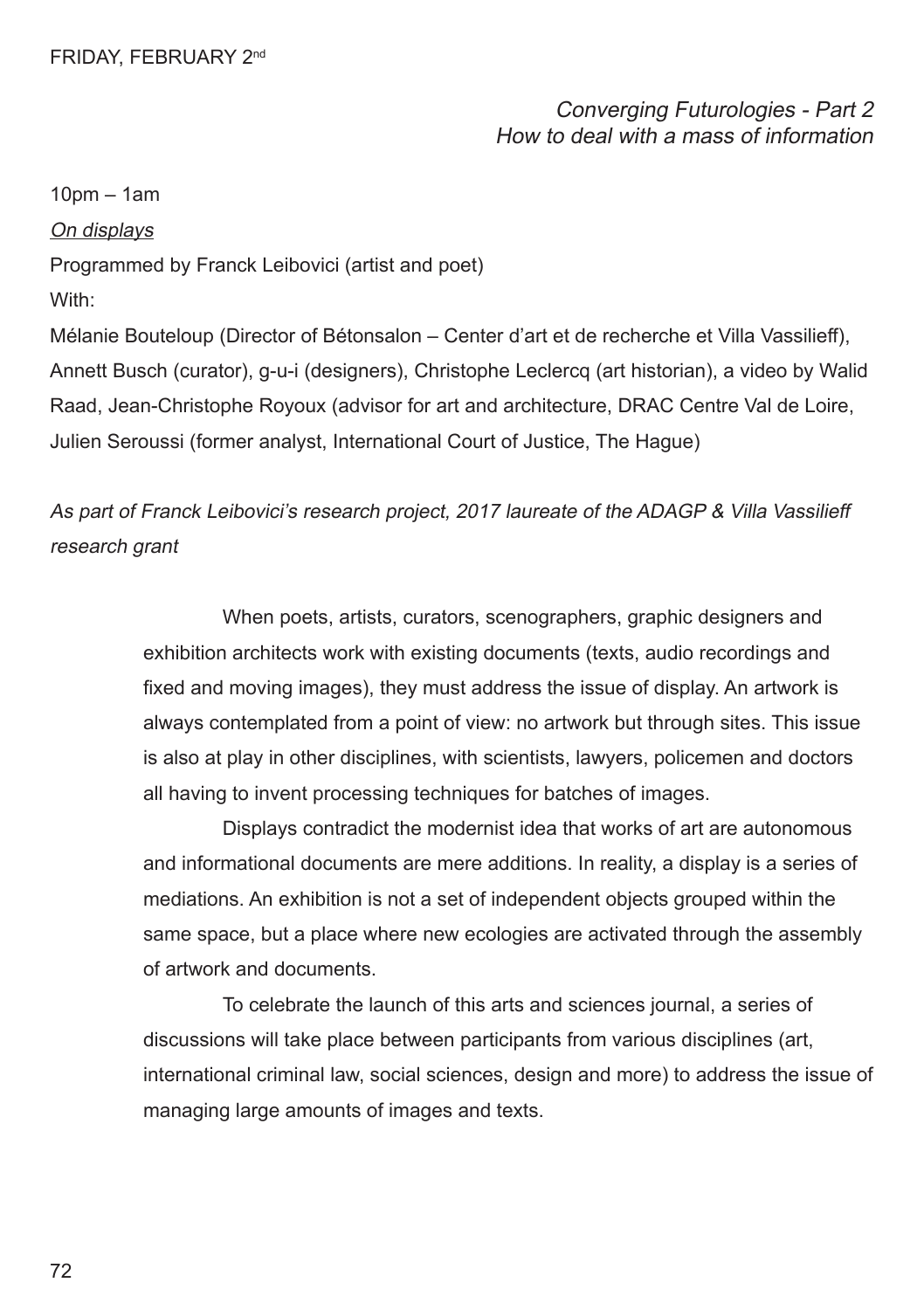1am – 8am

For one night only, the auditorium becomes a public arena open to students taking part in workshops for We Are Not the Number We Think We Are. Debates on their creations, inspired by Ursula K. Le Guin's short stories, will be hosted and run by artist Yaïr Barelli.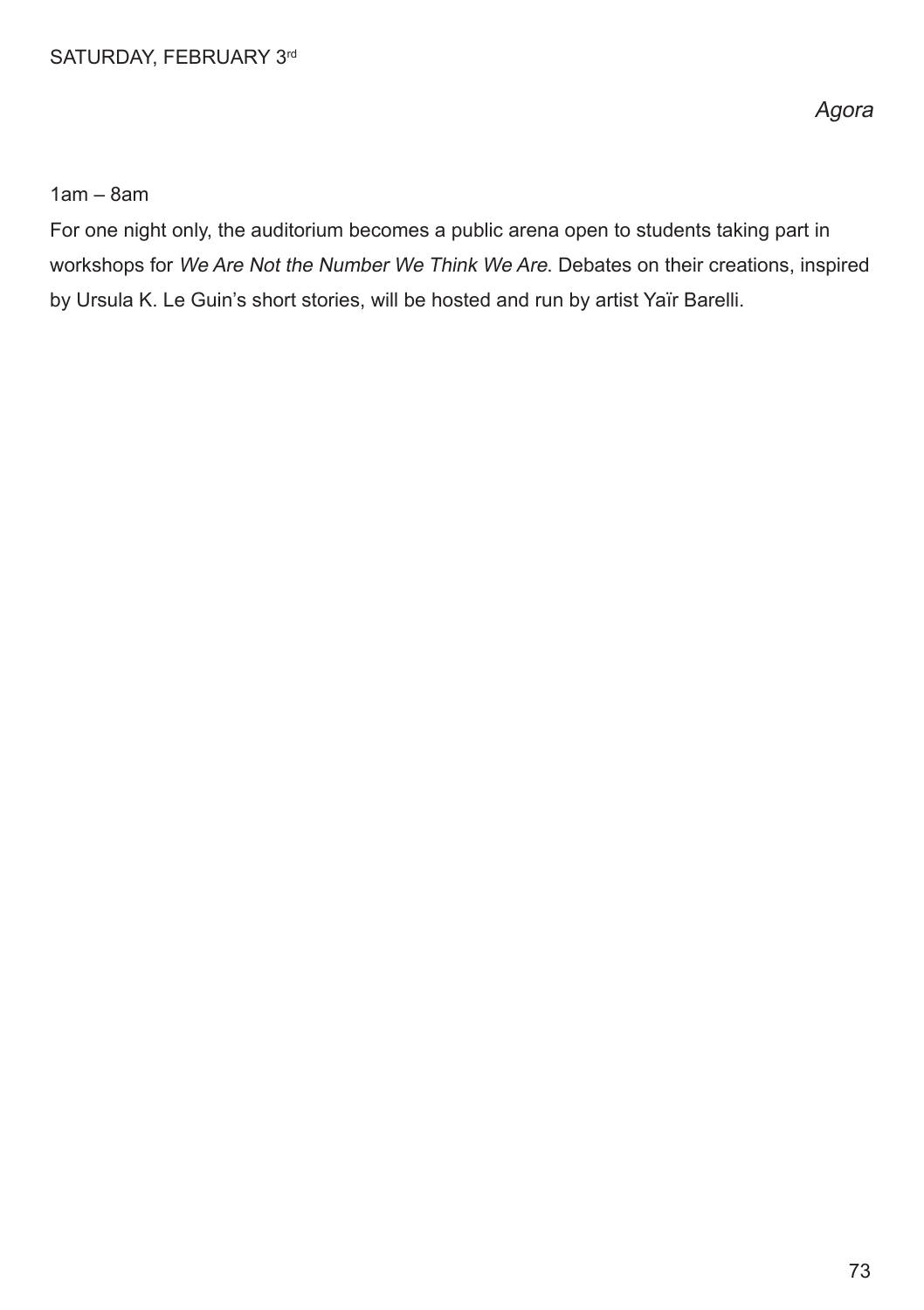Converging Futurologies - Part 3 Power and Opposition

10am – 1pm

Today's era is particularly unstable: nationalist and separatist movements have sprung up around the world, and debates on identity have jeopardized social relationships. Resentment, organized panic and violent new laws are tearing the social fabric. An emancipatory project, combining alternatives designed by a wide range of individuals and groups in precarious conditions, is sorely lacking. Inclusive narratives are failing to keep us together. Our challenge remains "to be able […] to collectively invent constellations that protect us from both despair and cynicism, as words that suspend the usual course of things and (re)create the possible."\*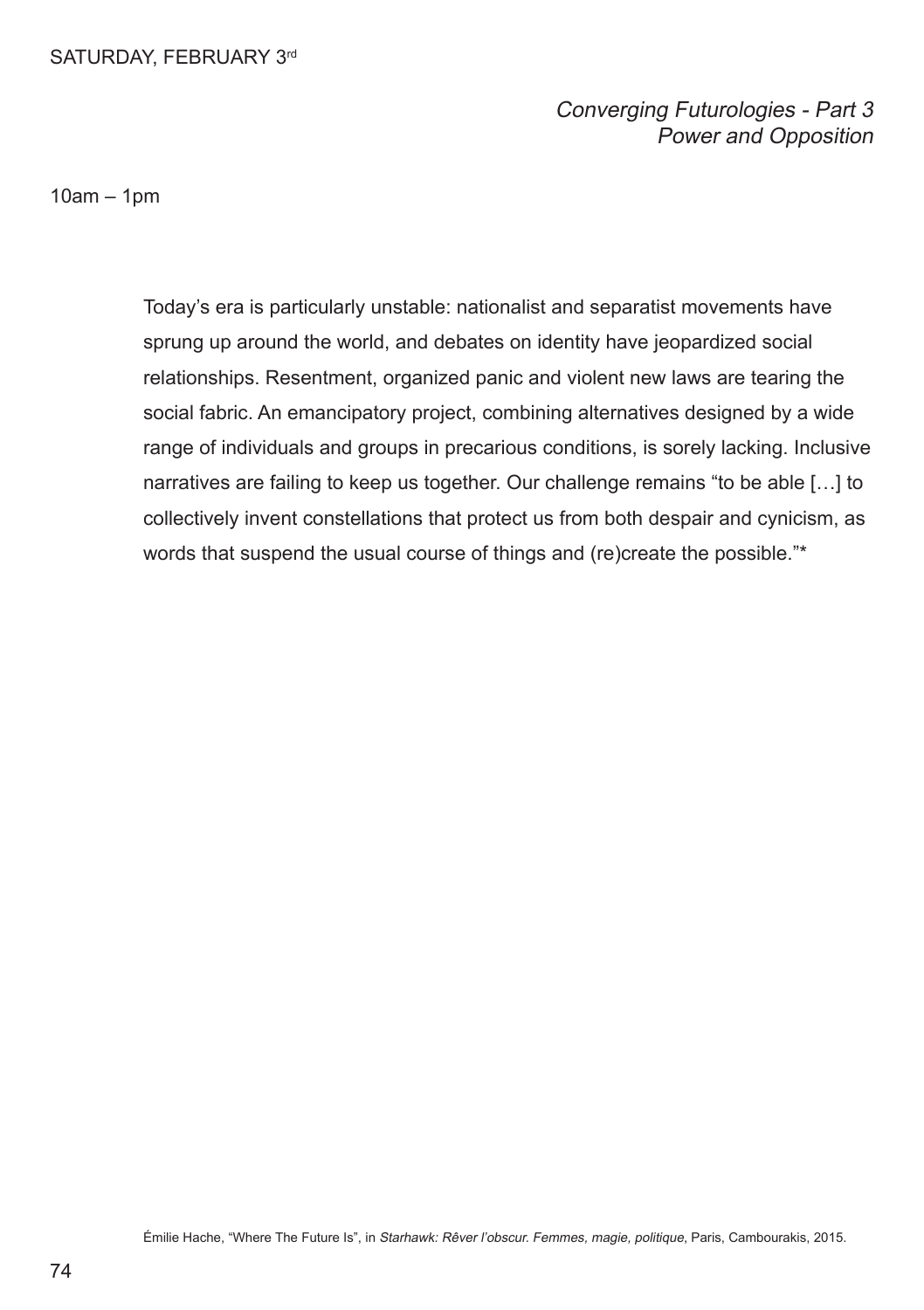## Converging Futurologies - Part 3 Power and Opposition

10am – 11pm

#### Elizabeth Povinelli (anthropologist and flmmaker)

More than one, not even one: political concepts after the extimate body.

Neither a dialectical unfolding system nor a set of bounded indifferent objects, extimate bodies challenge core western assumptions underpinning its political concepts. This lecture examines three axioms of a region of critical theory in order to outline the limits of current political concepts organized around antagonism, precarity and empathy in order to sketch a potential post-extimate politics that is agnostic to the hierarchies of life and the divisions of life and nonlife even as it foregrounds the differential powers of endurance and existence across the territorializations of the earth.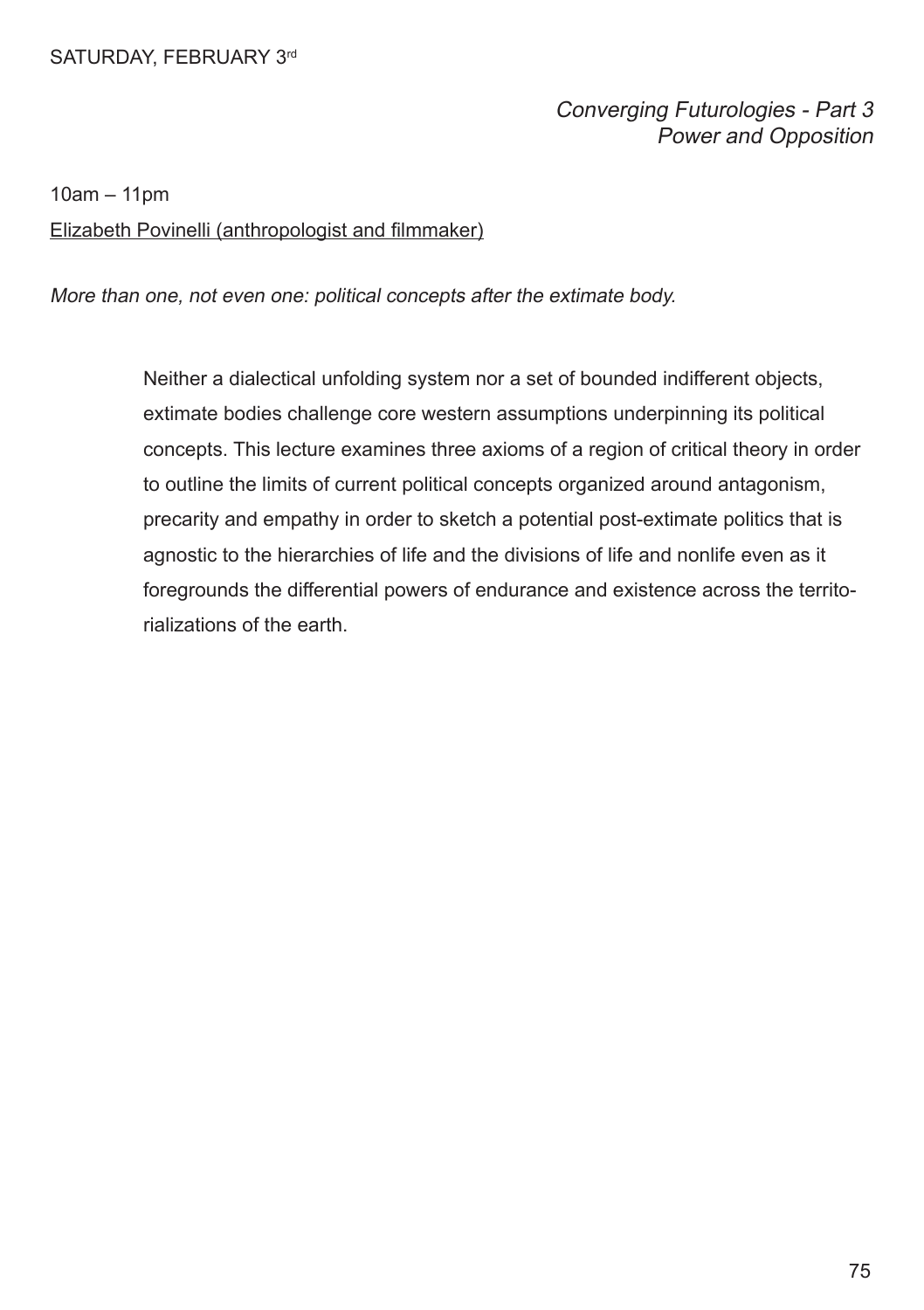#### Converging Futurologies - Part 3 Power and Opposition

 $11am - non$ 

Omar Slaouti (anti-racism activist and professor of physics)

#### Living without identity and Dead without burial

Schrödinger's cat, the title of one of Ursula K Le Guin's short stories, is perceived as one of the most persistent scientifc paradoxes. How can it be that a cat is both dead and alive and not dead or alive? How can a superposition of theoretically incompatible states, that are nethertheless observed in the quantum world of the infinitely small, exist?

While sometimes science and imagination provoke each other by a fertile enthusiasm that dares the superposition of identities; in the social feld, it is different: a much more tenacious paradox is, on the contrary, translated by the reduction of certain subjects to a single identity, moreover, an essentialized and stigmatized identity, placing these individuals in inferiorized social groups and engaged in relations of domination. Racism is implemented in the construction of consciences for those who are called, by reductionism or even reifcation, "migrants". They are not perceived as subject with multiple, entangled and moving identities. They are confned to the area of "non-being" described by Franz Fanon. They are no longer there and still not here, they are in this "Between World" described by Edward Said. The way for us to unitedly become we are more than the number that we must be, is undoubtedly the one that Flores Sorde evokes in the short story "The Diary of the Rose" by Ursula K. The Guin, who dares: "democracy, it's hope, fraternity, no more walls. All the walls demolished. You, us, I, make the universe! Do not you hear it?"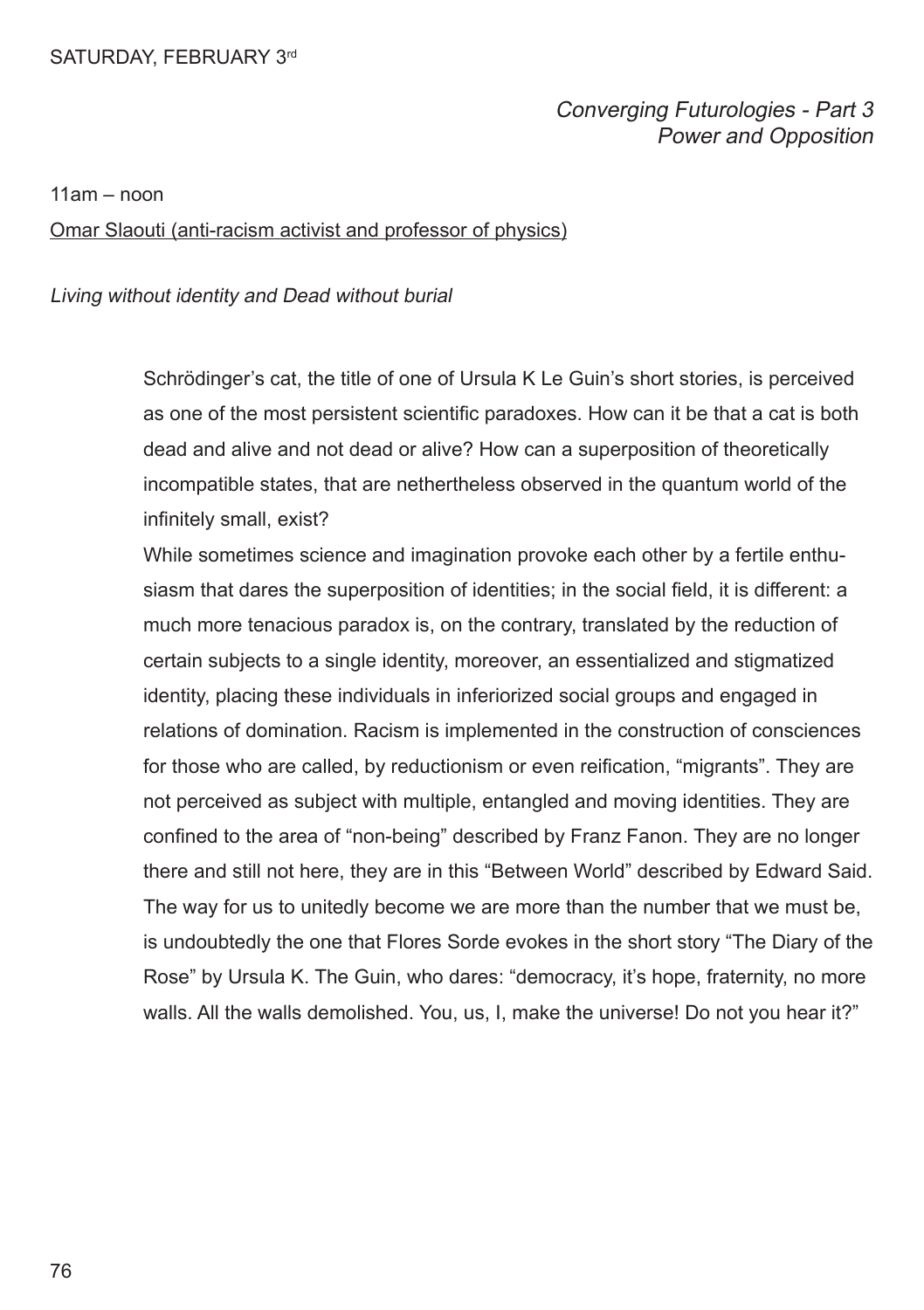## Converging Futurologies - Part 3 Power and Opposition

noon – 1pm

Laurence de Cock (professor of history and geography)

Conveying the stories (of the) invisibles

Formalized in the nineteenth century, what is commonly called the "roman national" (national novel) was intended primarily to unite French children around a shared story, likely to foster a sense of national identity, in a France/nation that was still very fragmented into multiple identities. It is the frst matrix of school teaching in history. The "roman national" is thus a particular form of narrative, a "belle histoire" (beautiful story) from which quite magical effects are expected; but it also has its dark side, what is left unspoken and invisible. Because this particular narrative is based on an overarching vision of history that is smooth, eventful, driven by male heroes and marked by events defned as "founding" such as the surrender of Vercingetorix or the baptism of Clovis. The vision of history conveyed by this dramaturgy leaves no room for any possible decentralization, neither social nor geographical: what about women, workers, natives? What historical role do these actors and actresses play in a story that is written without them? This is what we want to question here, by providing some ways to write a new story, more inclusive and emancipatory.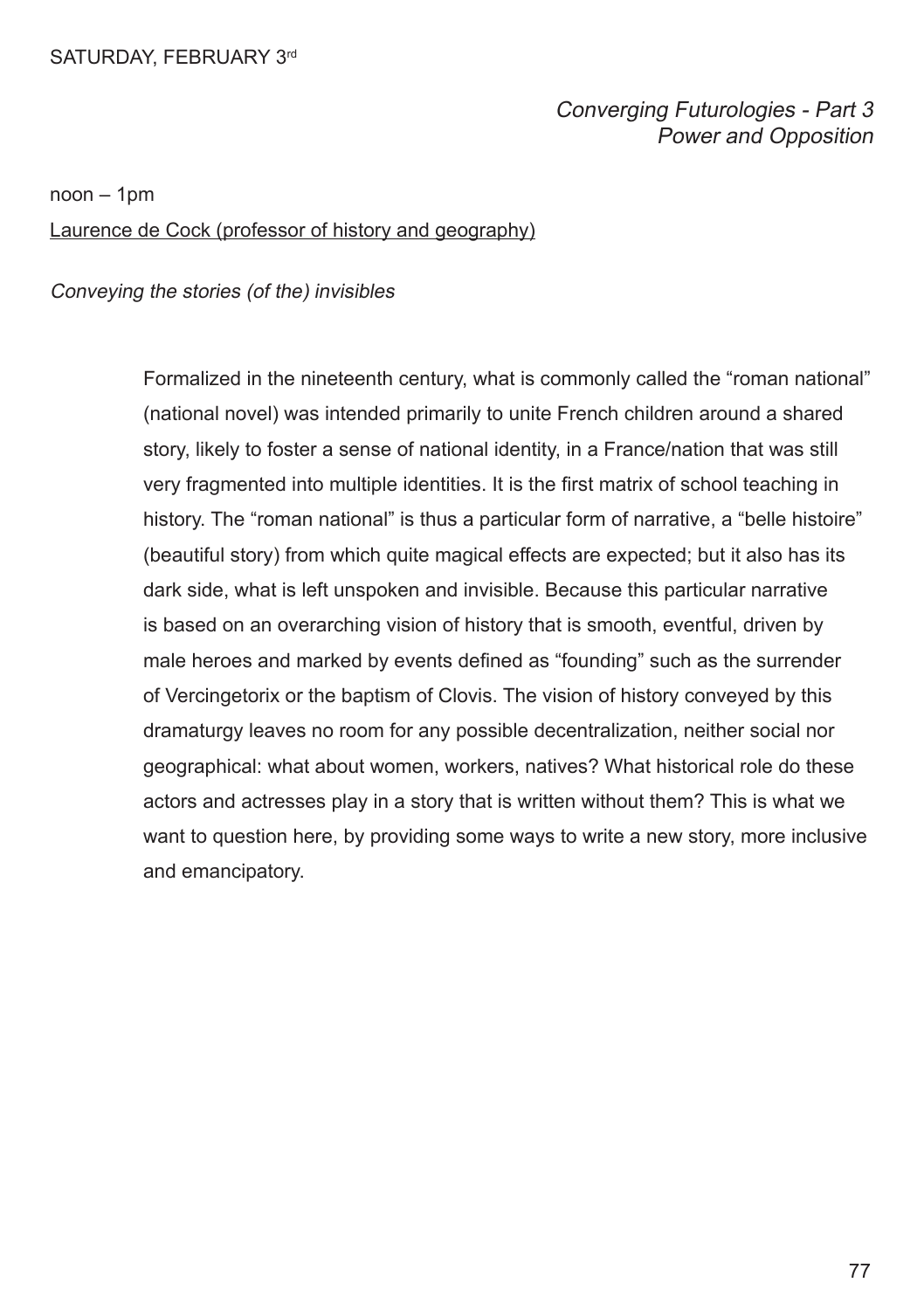## Converging Futurologies - Part 4 Museums and Education

 $2$ pm –  $5$ pm

This block aims to discuss sources of discrimination and exclusion in relationships between schools and society, museums and young people. It seeks to explore how actions spanning the education, museum and art felds can confront exclusionist and colonial histories, leading to alternative teaching methods. How do we want to study? How do we want to gather together? How do we want to understand the past and the present in order to imagine an alternative future? The workshop will focus on designing the museums and schools of the future. Seen from the radical democracy perspective, these institutions should not be homogeneous but agonistic – contact and confict zones, to use the words of Mary Louise Pratt. The renowned theorist described the educational contact zone in the following terms: "Along with rage, incomprehension, and pain there were exhilarating moments of wonder and revelation, mutual understanding, and new wisdom – the joys of the contact zone. The sufferings and revelations were, at different moments to be sure, experienced by every student. No one was excluded, and no one was safe."\*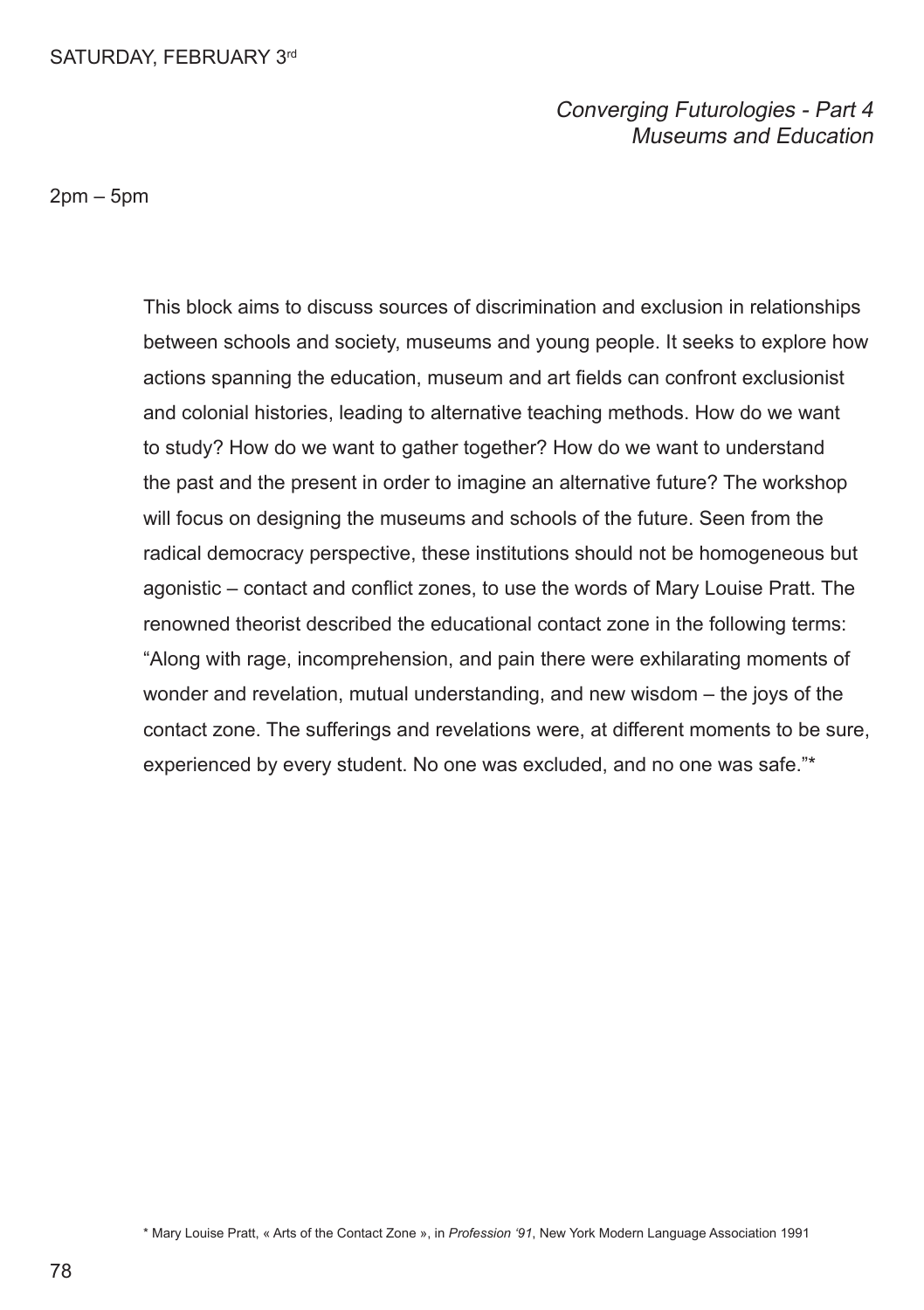## Converging Futurologies - Part 4 Museums and Education

 $2pm - 3pm$ 

Françoise Vergès (political analyst, independent curator and holder of the « Global South(s) » Chair at the Collège d'Etudes Mondiales, Fondation Maison des Sciences de l'Homme, Paris)

Resist Because They Are Killing Us Softly with Their Song!

If, to image new theories, new stories must be written, then we can ask ourselves what temporalities and spatialties to choose, to question a military vocabulary that binds us into notions of victories and defeats, a binary time of progress and regressions and to lay down the terms of a vocabulary that articulates the long march toward freedom, with its nightmares and dreams, joys and sorrows, songs of melancholy, solitude and hope.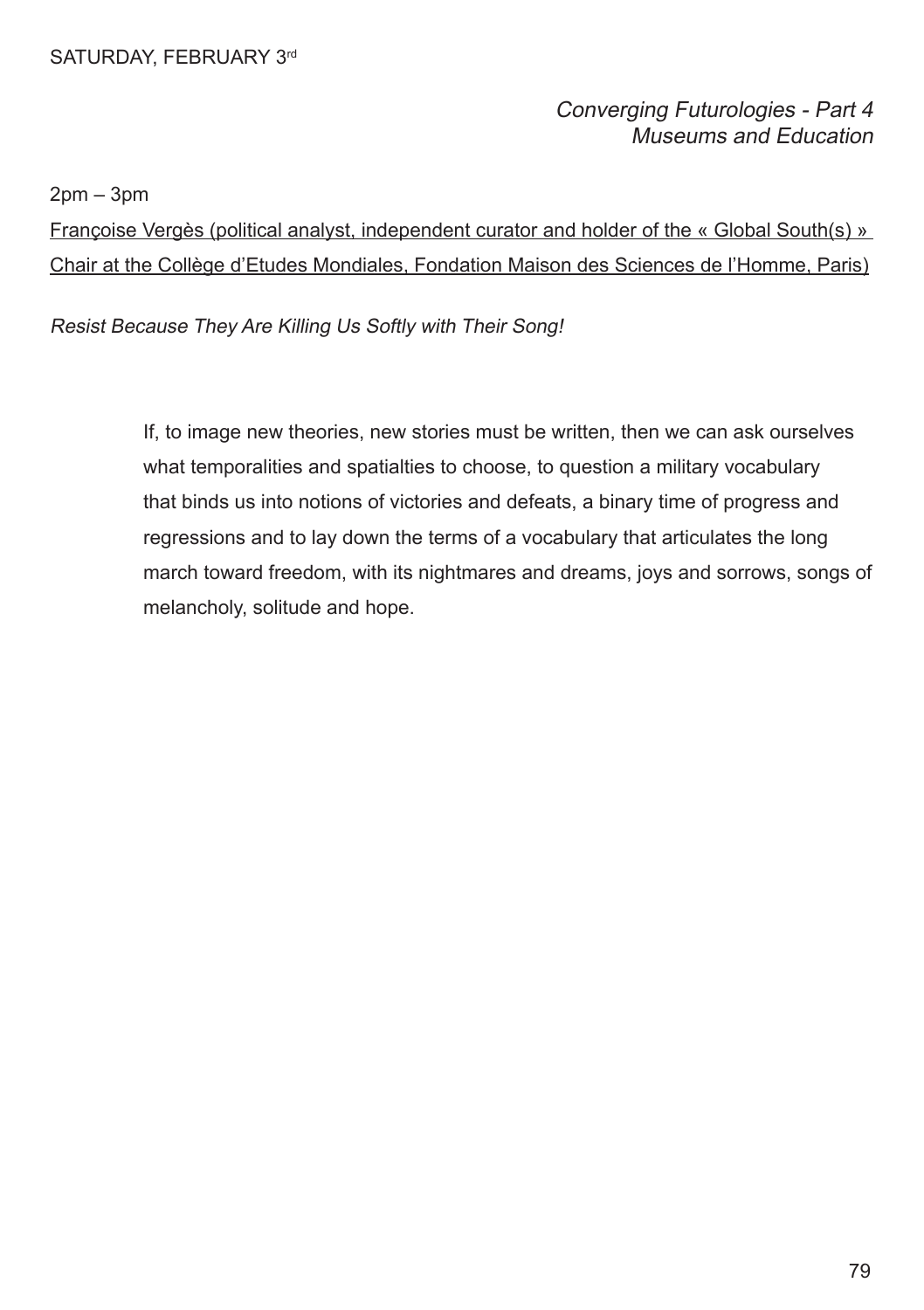## Converging Futurologies - Part 4 Museums and Education

 $3$  pm  $-4$  pm

Laurence Rassel (director of erg, école de recherche graphique, Brussels)

Institution, what if?

As the head of an institution, today an art school, I assume the double defnition of the word institution. On the one hand, its creative action, apt to institute, to found, to establish, is highlighted by the gerund of the verb, which names the movement: instituting. On the other hand, the present perfect of the same verb denotes the result of a creative action. The instituted is what crystallized, froze, established. Alienation occurs when the instituted takes precedence over the institution. It is a real instituting movement that must be at stake for the participants in the institution. A tool for movement is for me, for us, to take inspiration from open source and free software as models of work processes. I seize, we seize the very structure of the school to "overturn" it to our advantage, to "contaminate" it with of our history in the making.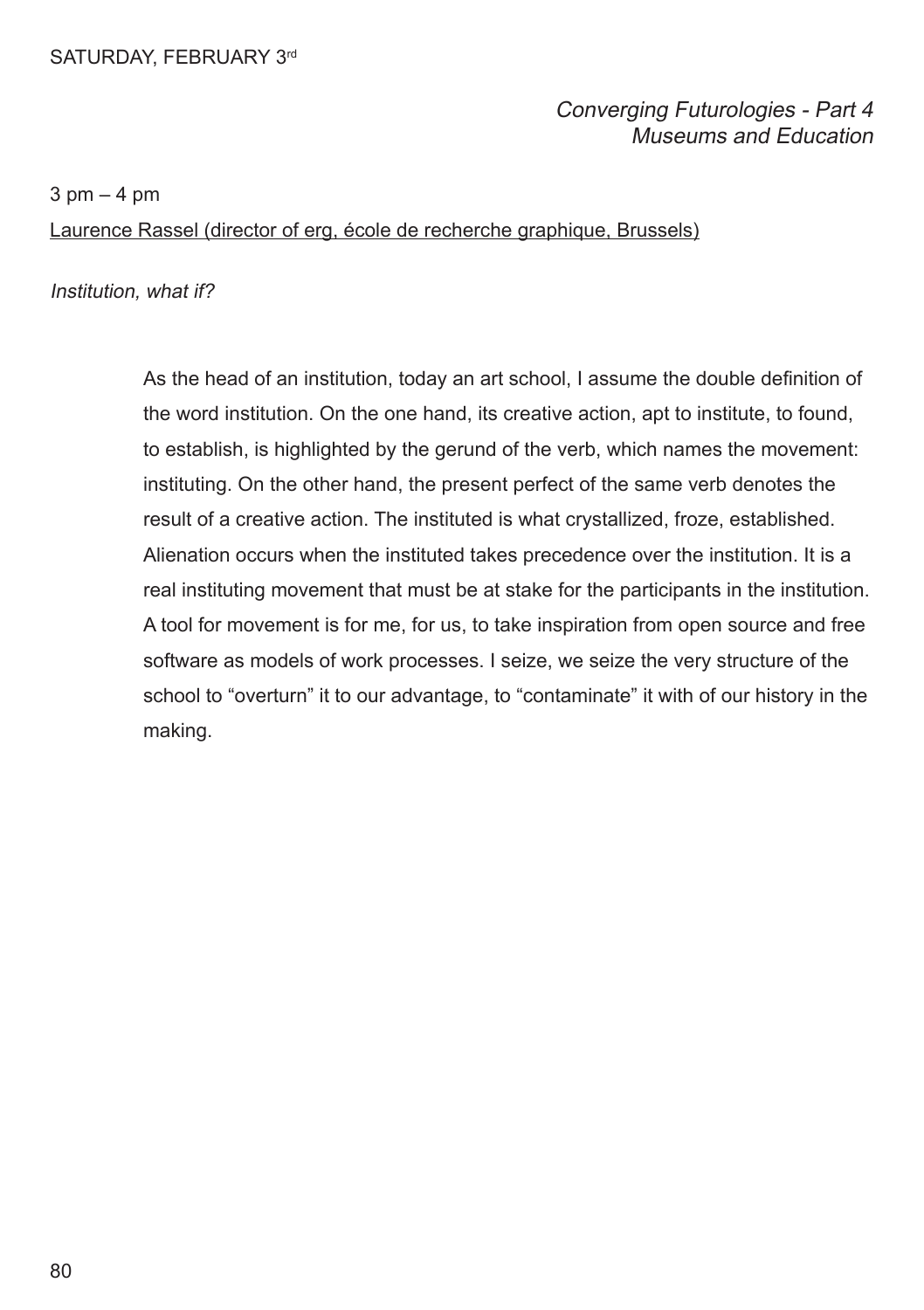## Converging Futurologies - Part 4 Museums and Education

4 pm – 5 pm

Bonaventure Soh Bejeng Ndikung (PhD, independant art curator and biotechnologist, director of SAVVY Contemporary, Berlin)

Defiance In/As Radical Love. Soliciting Contact Zones and Healing Spaces

There seems to be a general consensus that our time is experiencing an extremely stormy weather. Figuratively and metaphorically. The radical shift towards the far right and ultra neoliberal regimes as we experience in most of Europe, the USA, India, Cameroon, Brazil etc seem to sound the gong of a new era. Or is it a continuation and affrmation, a transformation and amoebic re-form of patriarchy and whiteness, fascism and xenophobia, over-simplifcations and projectionism? The lecture takes its cue from the recent German elections and the majestic striding into the German parliament of the far right party, AfD. It will be an effort to refect on the world vortexing into a state of (self-) dilapidation from the vantage point of an artistic practice that is an enactment of citizenship. A vantage point that ruminates on breathing as an act of protest, and protest as an act of love. The lecture Defance In/As Radical Love proposes the establishment of contact zones and healing spaces, as the concepts of 'they' versus 'we', 'them' versus 'us', 'yours' versus 'mine' have failed us. Can art and art spaces be what Mary Louise Pratt terms 'contact zones', i.e. «spaces where cultures meet, clash, and grapple with each other, often in contexts of highly asymmetrical relations of power, such as colonialism, slavery or their aftermaths as they are lived out in the world today?" Art and art spaces can be healing spaces in which protest is a form of cathartis.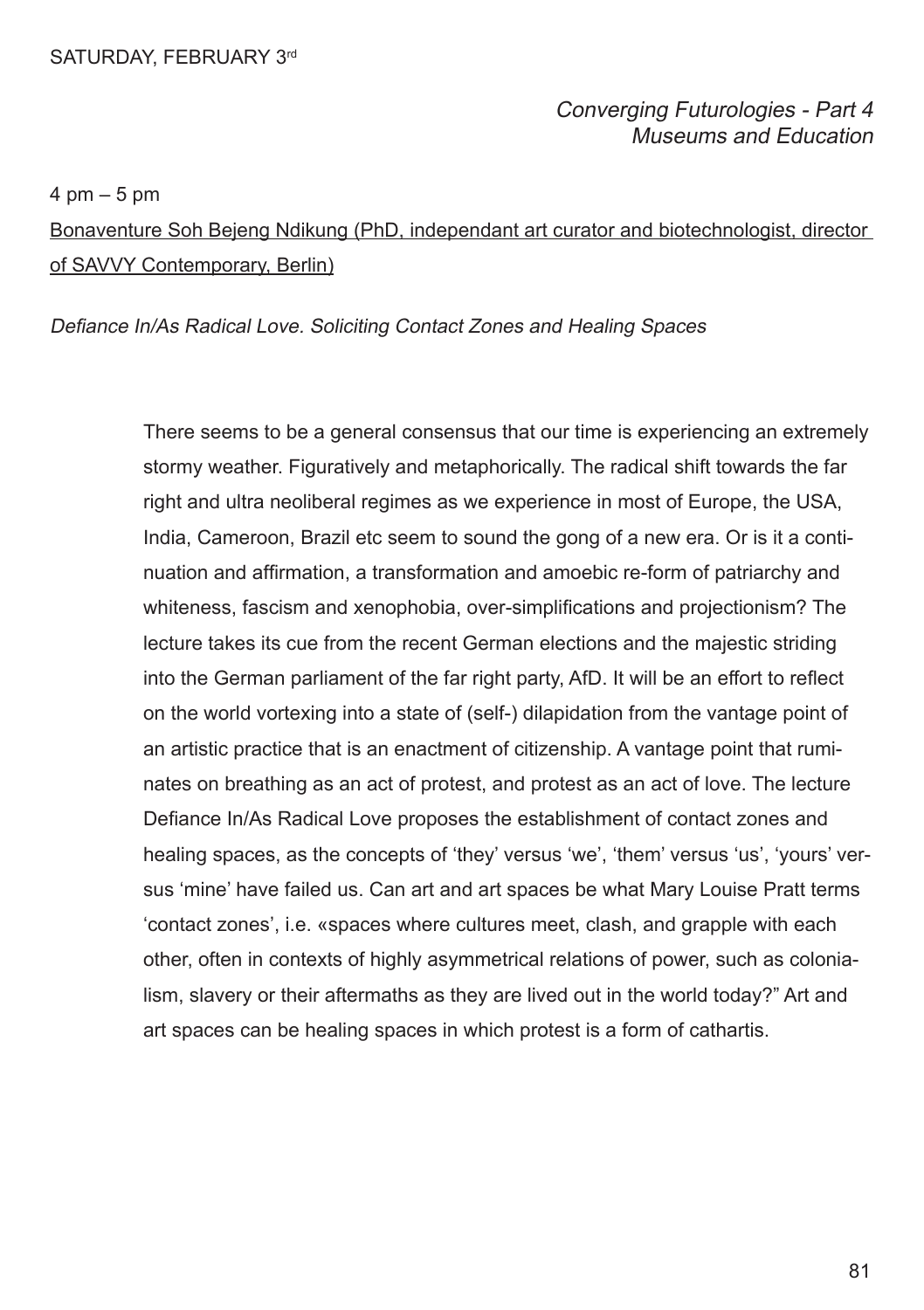## Converging Futurologies – Part 5 Democratizing Democracy

6pm – 9pm

According to philosopher Athena Athanasiou, "defending what has yet to be reclaimed" \* is one way of overcoming the shortcomings and endemic problems facing our current democracies. By affrming situated critical positions, we aim to determine which tools are must be produced to defend a democracy that has not yet been created. By defending what does not yet exist, we can create the conditions necessary for its existence in the future.

\* Athena Athanasiou, « Performing the institution 'as if it were possible' », in *Former West: Art and the Contemporary after 1989*, ed. Maria Hlavajova, Boris Buden et Simon Sheikh. BAK et MIT Press, 2017.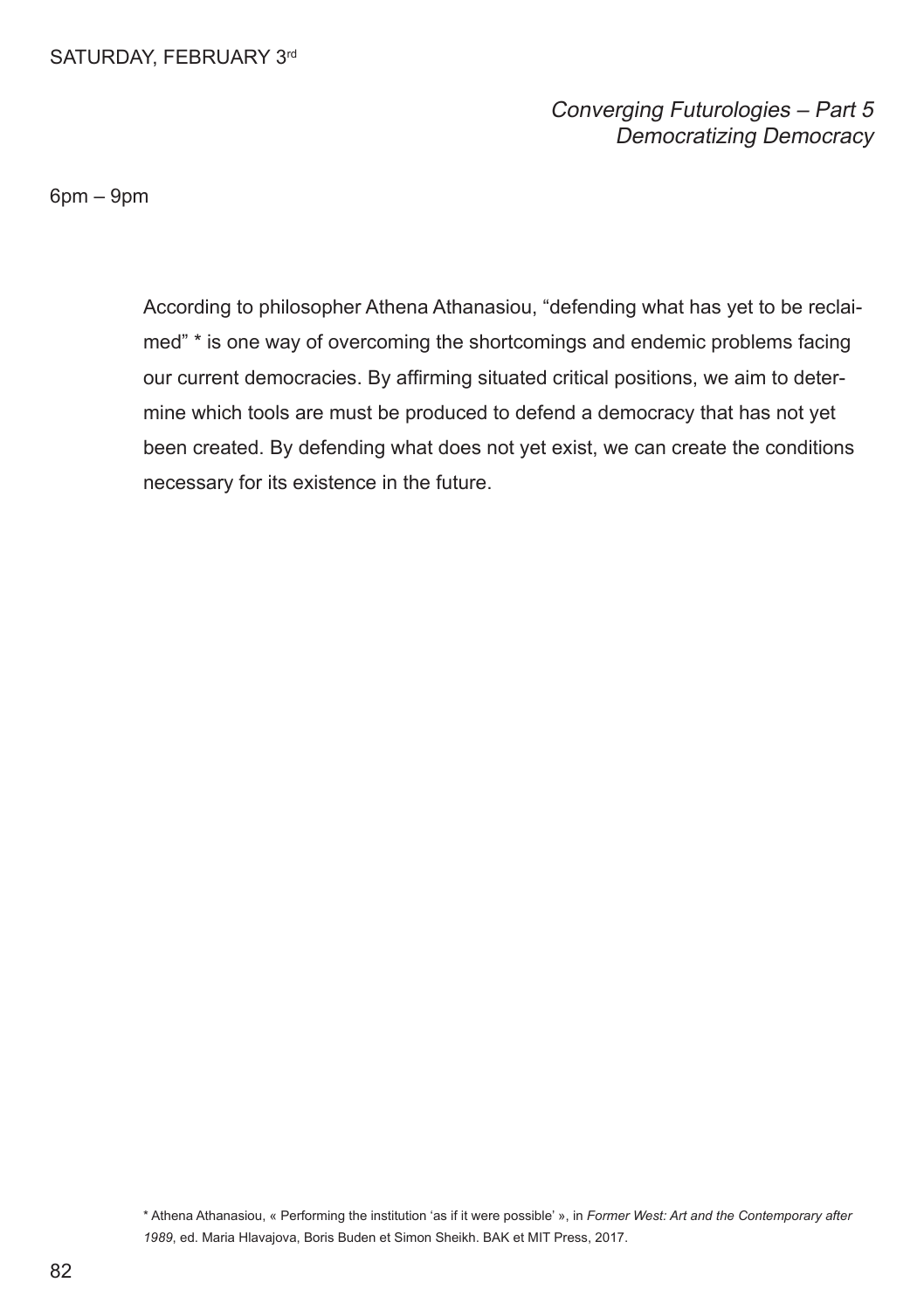## Converging Futurologies – Part 5 Democratizing Democracy

18h – 19h

Athena Athanasiou (professor of Social Anthropology and Gender Theory, Panteion University of Social and Political Sciences, Athens)

Political performativity, contingent humanities and the question of "the South"

Affrming the critical embodied situatedness rather than a universal space of arts and humanities, I unravel in this paper how confgurations of critical humanities (most notably, feminist, queer, anti-racist, and postcolonial/decolonial studies) are (or, might be) conveyed within current epistemic and political exercises in defending a democracy yet-to-come. At the heart of this inquiry lies a critical engagement with the present that might work to performatively instate another possibility for the question of democracy, but also the questions of Europe and "global South" in our times. Hinging on histories of critical epistemologies within the humanities, I ask: What does it mean to defend democracy and democratic institutions from an agonistic position of institutional ex-centricity?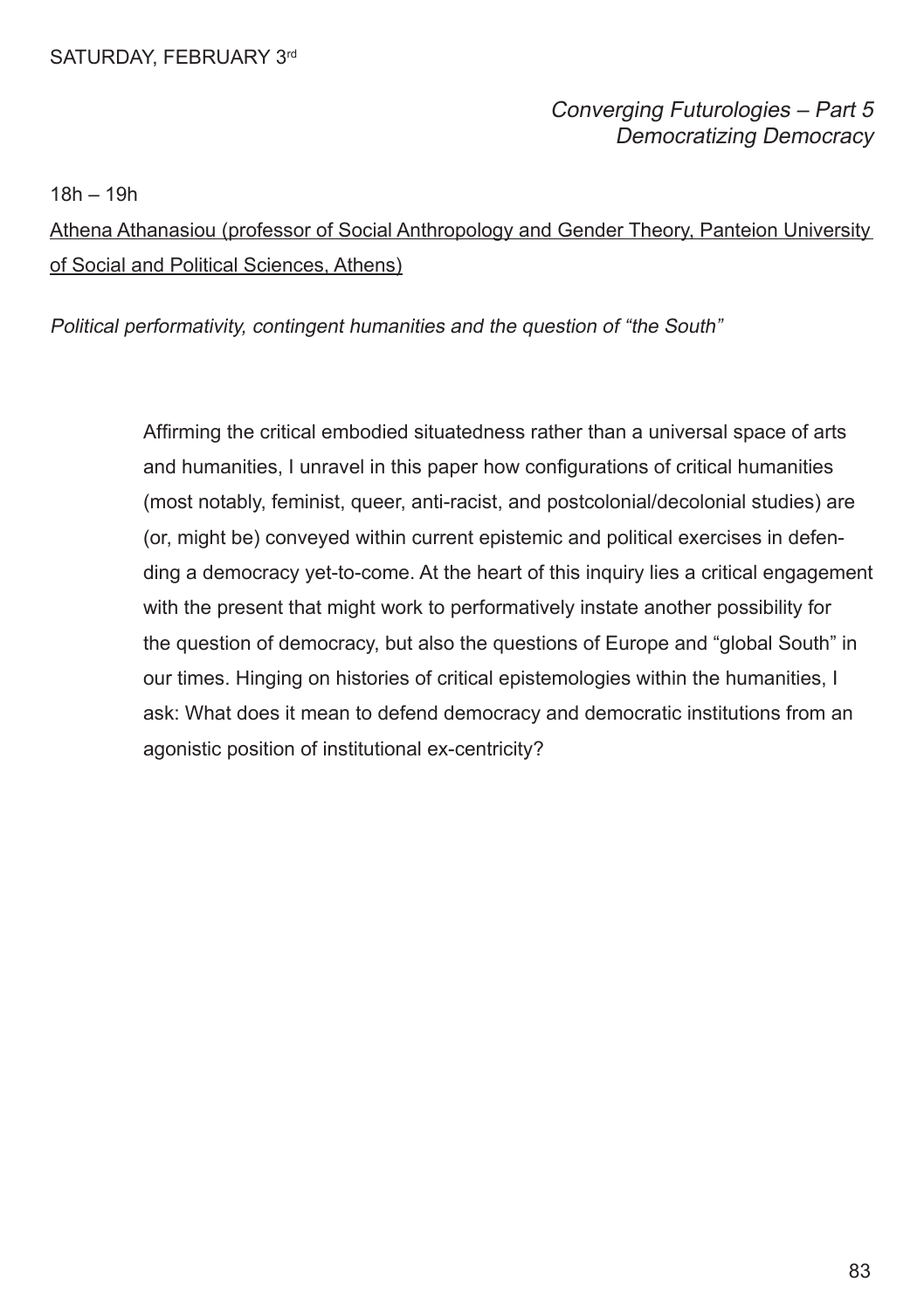## Converging Futurologies – Part 5 Democratizing Democracy

7pm – 8pm

Fatima El-Tayeb (professor of Literature and Ethnic Studies, University of California, San Diego)

The European Refugee Crisis, Neoliberal Racial Capitalism and Queer of Color Activism

Europe's "refugee crisis" – referencing less the plight of millions trying to leave military and economic warzones than the inconvenience their arrival is causing the European Union – is dominating debates across the continent. Most present the EU as an island of stability and prosperity, surrounded by chaotic regions: a Middle East succumbing to radical Islam, a permanently underdeveloped Africa and an aggressive Russia threatening the continent's East. The crises originating in these regions are now reaching Europe, which needs to fnd imminent solutions to overwhelming challenges. This is a convenient narrative, but it ignores Europe's culpability, not only in allowing the situation to escalate, but also in creating many of its sources. This talk contextualizes European reactions to the crisis, which are rapidly becoming hostile and punitive, within a larger continental European ideology of "colorblindness" that combined post-fascist and post-socialist narratives into a western capitalist success story, but completely ignores the aftereffects of colonialism. My analysis employs a queer diasporic perspective, centering Europe as a postcolonial space.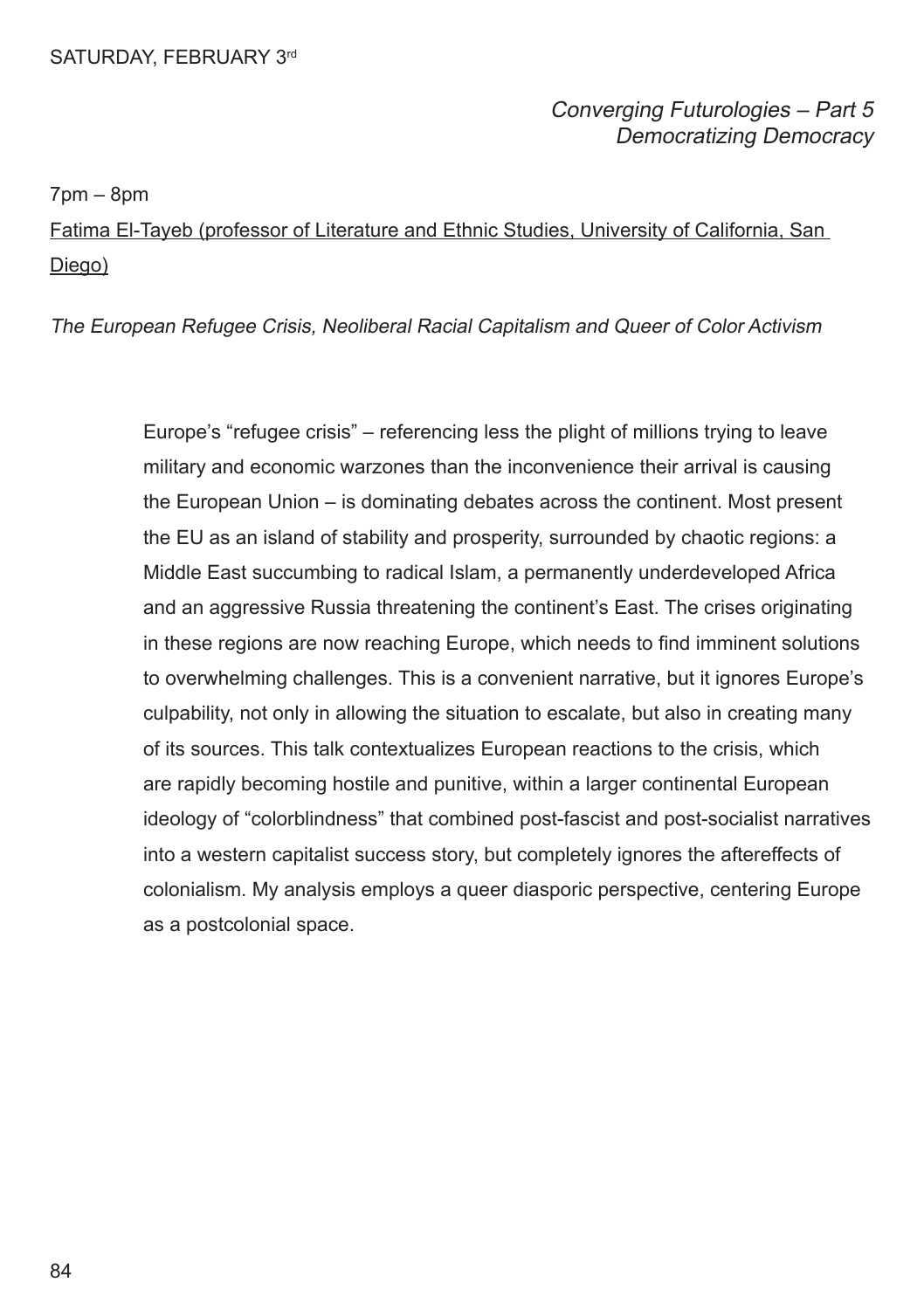## Converging Futurologies – Part 5 Democratizing Democracy

8pm – 9pm

Oliver Marchart (professor of Political Theory, Institut für Politikwissenschaft, University of Vienna)

The Present Future of Democracy. Re-claiming the Democratic Revolution

Today's demise of democracy – or what is sometimes called 'post-democracy' – is accompanied by the sense of a demise of futurity. For large sectors of the population in the West, especially in countries with a previously developed welfare system, the only promise the future appears to hold is one of worsening living conditions. Together with the loss of a sense of futurity, there appears to be a loss of concrete political alternatives. Hence, the talk will address the following question: How to recover a sense of futurity by exploring the practical possibility of democratic alternatives? With a view to theories and practices of pre-enactment and prefguration, my claim will be that 'time loops' have to be constructed, whereby the future of democracy is pre-enacted in a re-enactment of its revolutionary past.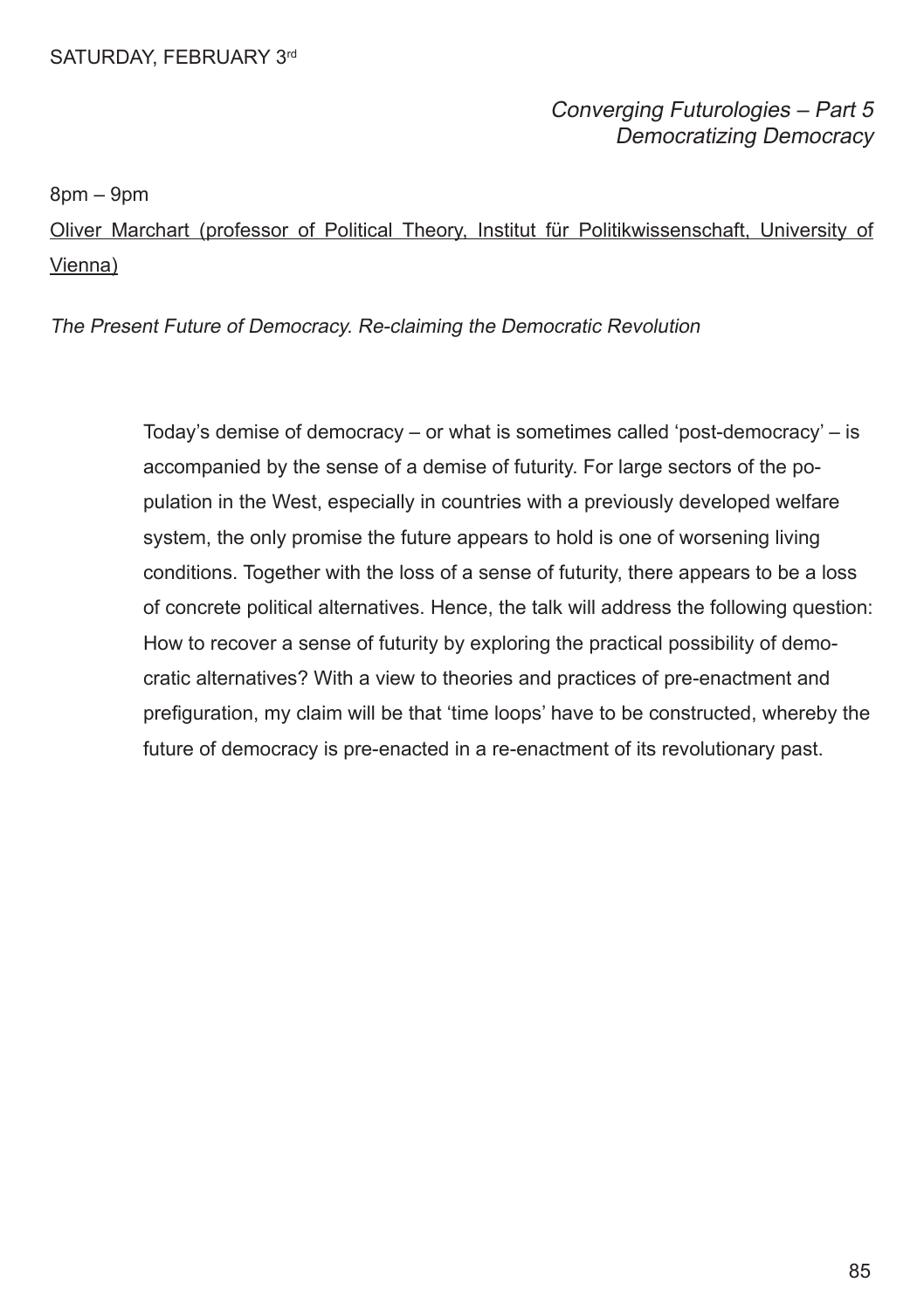## SPECIAL PROJECTS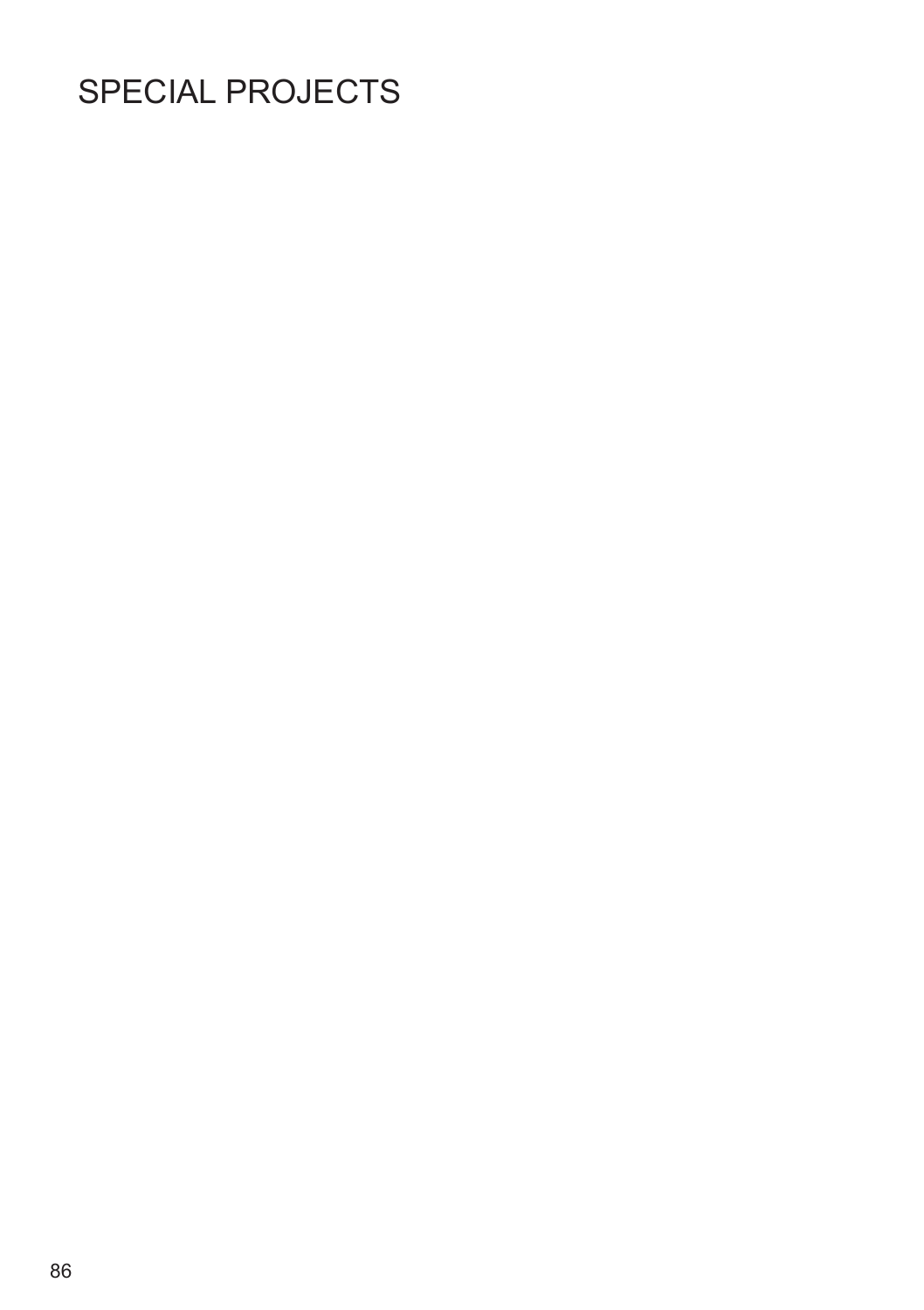micadanses

Noces Studio (accessible from the internal courtyard)

2pm – 6pm Sur l'interprétation – titre de l'instant Yaïr Barelli

Welcome. This is Sur l'interprétation – titre de l'instant. In the room, there are performers, technicians and an audience. We all have a role to play. In the performance, there is a combination of fiction and reality. Everything is both real and fictional, so anything can happen. On stage, we are not quite ourselves.

Artifce has a certain charm, as does the ordinary.

It is our level of commitment to an action – a look, a way of sitting still, a song, a dance or a word – that determines the quality of the event.

In some ways, we are all performers here. It happens now, between us.

Sound: Cristian Sotomayor

With the participation of students from the Ecole Nationale Supérieure des Beaux-Arts (Paris and Lyon), the Ecole Nationale Supérieure d'Arts de Paris-Cergy and the Université Paris 8.

Co-producters and supporters: DRAC Île-de-France; CND Pantin; Espace Pasolini, Valenciennes; Le Volapük, Tours; Plastique Danse Flore, Versailles; Parc Jean-Jacques Rousseau, Ermenonville.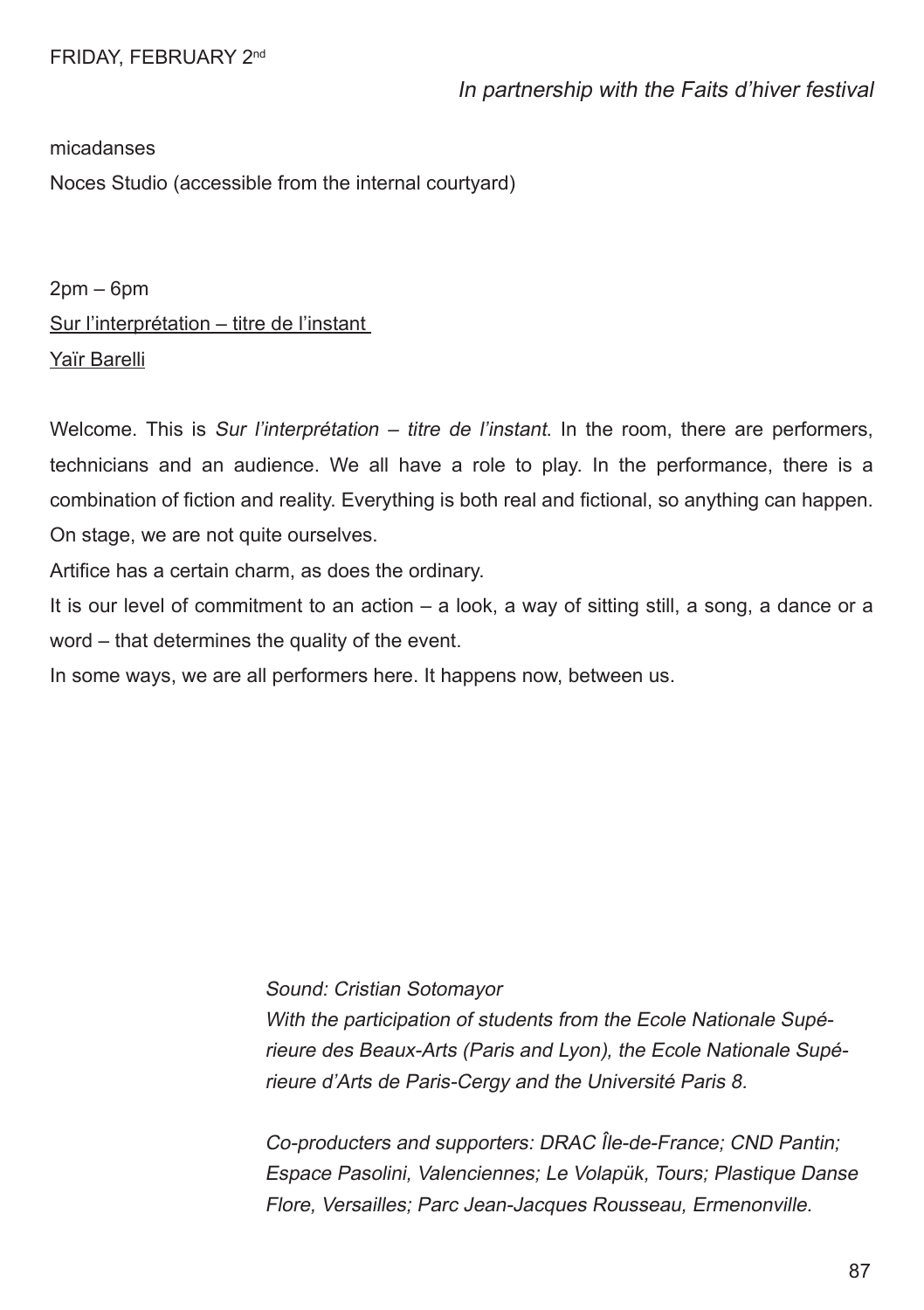#### NIGHT FROM FRIDAY, FEBRUARY 2<sup>nd</sup> TO SATURDAY, FEBRUARY 3<sup>rd</sup>

In partnership with the Faits d'hiver festival

#### micadanses

May B, So Schnell and Nelken Studios (accessible from the 15 rue Geoffroy l'Asnier, SS - 2)

## 10pm – 5:30am

#### Discontrol Party

An interactive experience designed and directed by Samuel Bianchini (EnsadLab – PSL) with musical programming by Sylvie Astié (Dokidoki).

Live performances and DJ sets by Rebeka Warrior, Candie Hank, Retrigger, Front de Cadeaux, Mr Marcaille, WR2OLD. Project developed as part of the research group Refective Interaction by EnsadLab, Ecole Nationale Supérieure des Arts Décoratifs, PSL Research University, Paris.

Discontrol Party brings together two worlds: the world of extremely sophisticated surveillance technology and the world of parties. For one night only, the dance foor and performance venue will become a nightclub made up of control rooms, where revelers are put under spotlights and subjected to advanced tracking techniques. While enjoying the festivities, they will see visualizations produced by the information system observing and analyzing them. Like a group game or large-scale beta test, the challenge is to get around the system, confuse it  $$ and even make it crash.

> Technology Management: Colin Bouvry, Dominique Cunin, Jonathan Tanant Video recording: Colin Bouvry IT development: Dominique Cunin, Jérémy De Barros, Léon Denise, Florent Dubois, Ianis Lallemand, Oussama Mubarak, Jonathan Tanant Video projection, Sound and Lighting: idscènes With the participation of artists and designers: Sylvie Astié, David Bihanic, Antoine Chapon, Dominique Cunin, Alexandre Dechosal, Alain Declercq, Lucile Haute, Ianis Lallemand, Oussama Mubarak, Olivain Porry.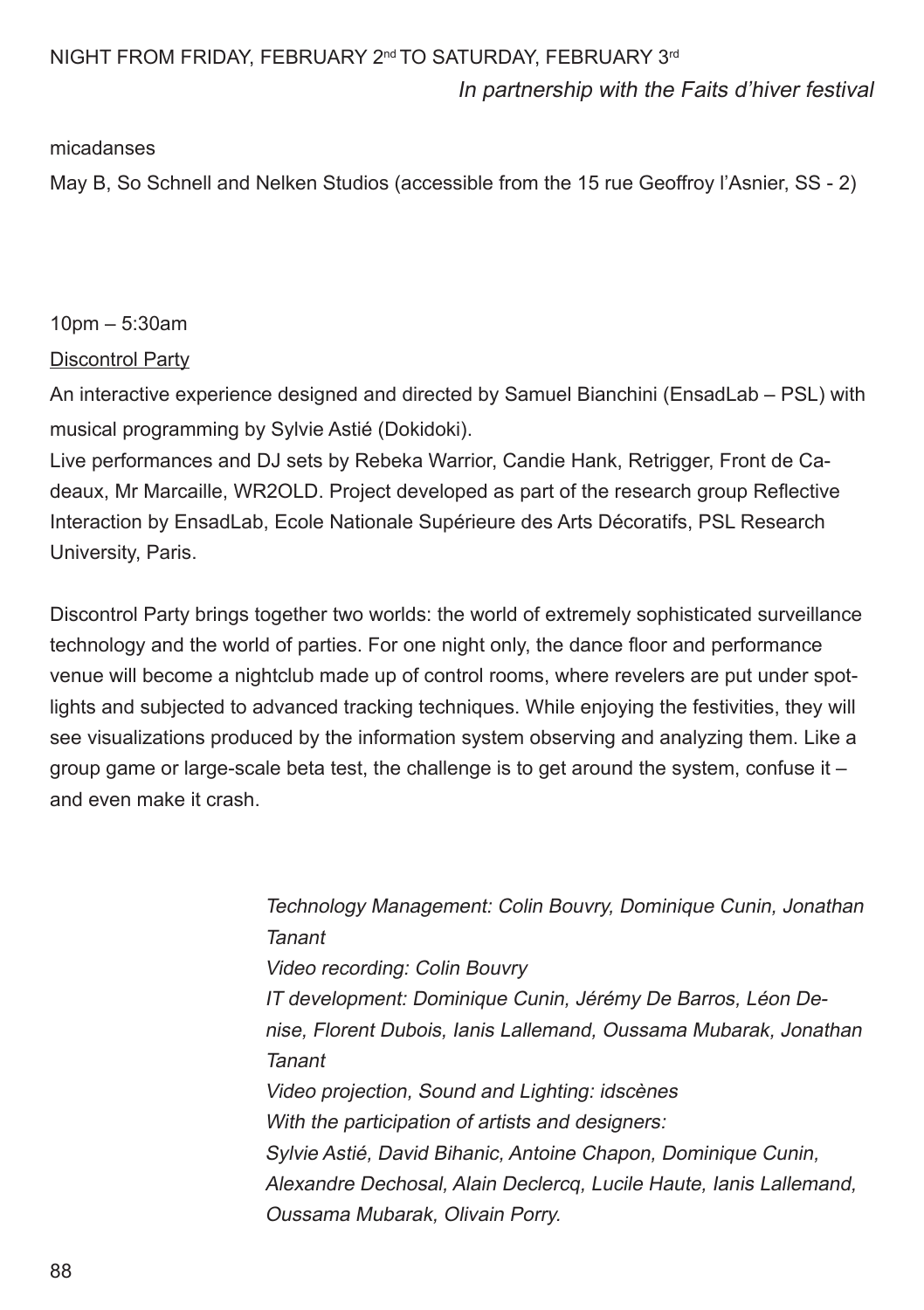FRIDAY, FEBRUARY 2nd 8pm – 11pm - LAST FLOOR OF THE EXHIBITION GALLERY SATURDAY, FEBRUARY 3rd 3pm – 6pm - FORECOURT, EXTERIOR FACADE

Responsive Matter: an Experimental Poster Session

#### List of participants:

Etienne Bossy (student, INSA-Lyon, LaMCoS-CNRS, Univ Lyon) Socorro Castro García (researcher, Quimolmat, Univ. de la Corogne) Francesca Cozzolino (anthropologist, teacher-researcher, EnsadLab) Olivier Dauchot (researcher, EC2M-CNRS, ESPCI-PSL) Antoine Desjardins (artist and teacher-researcher, EnsadLab) Carole Ecoffet (researcher, IS2M-CNRS Mulhouse and EnsadLab) Quentin Juhel (graphic designer, étudiant-chercheur, EnsadLab) Raphaëlle Kerbrat (artiste, student-researcher, EnsadLab) Ianis Lallemand (artistn and designer, EnsadLab) Fanette Mellier (graphic designer) Aurélie Mossé, (designer and teacher-researcher, EnsadLab ) Patricia Ribault (artist and student-researche, Humboldt Univ. Berlin and Ensba Paris) Grégoire Romanet (designer) Laurent Vonna (teacher-researcher, UHA, IS2M-CNRS Mulhouse)

> Experimental project produced with the support of the Chaire "arts & sciences" of the École polytechnique, the École nationale supérieure des Arts Décoratifs - PSL and the Fondation Daniel et Nina Carasso and the Labex Arts-H2H.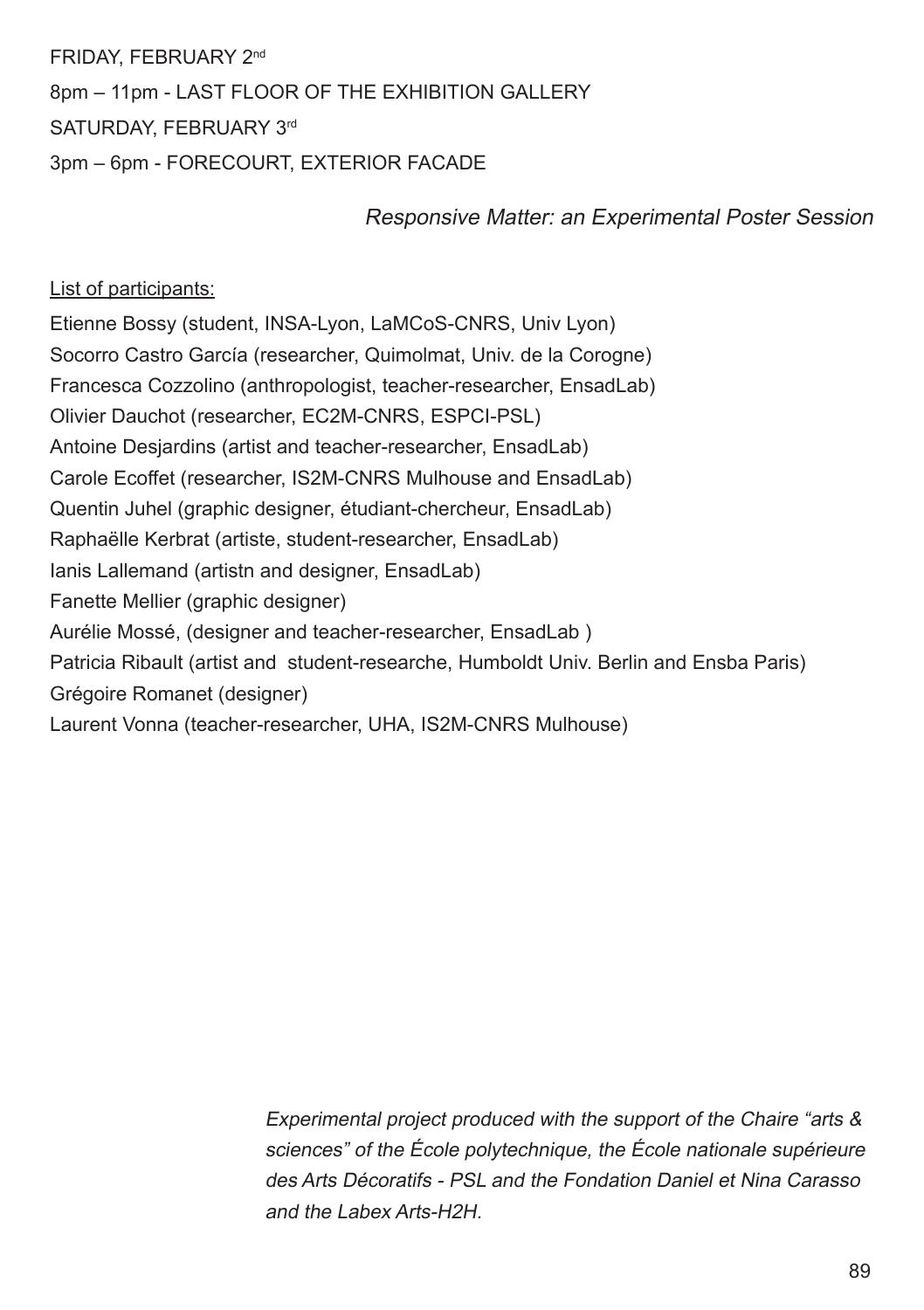FRIDAY, FEBRUARY 2nd 8pm – 11pm - LAST FLOOR OF THE EXHIBITION GALLERY SATURDAY, FEBRUARY 3rd 3pm – 6pm - FORECOURT, EXTERIOR FACADE

## «Responsive Matter: an Experimental Poster Session

Liste of posters: Water swimming droplets: from free flow to confined geometries Charlotte de Blois & al. presented by Olivier Dauchot and Charlotte de Blois

Magnetic suspensions of carbon nanotubes synthetized from hybrid materials Juan Manuel Bermúdez-García & al. presented by Socorro Castro-García

Approche mécanique des Tessellations Etienne Bossy & al.

Les possibles de la forme entre son écriture rigide par le code et sa réalisation plastique par la matière Antoine Desjardin, Iannis Lallemand

Tensiometric characterization of superhydrophobic surfaces, as compared to the sessile and bouncing drop methods Valentin Hisler & al. presented by Carole Ecoffet and Brice Ammar-Khodja

Rebonds Benoit Pype

Reef : une nuée électro-active changeant au gré du vent Aurélie Mossé

La soie de la mer, matière à interprétation Patricia Ribault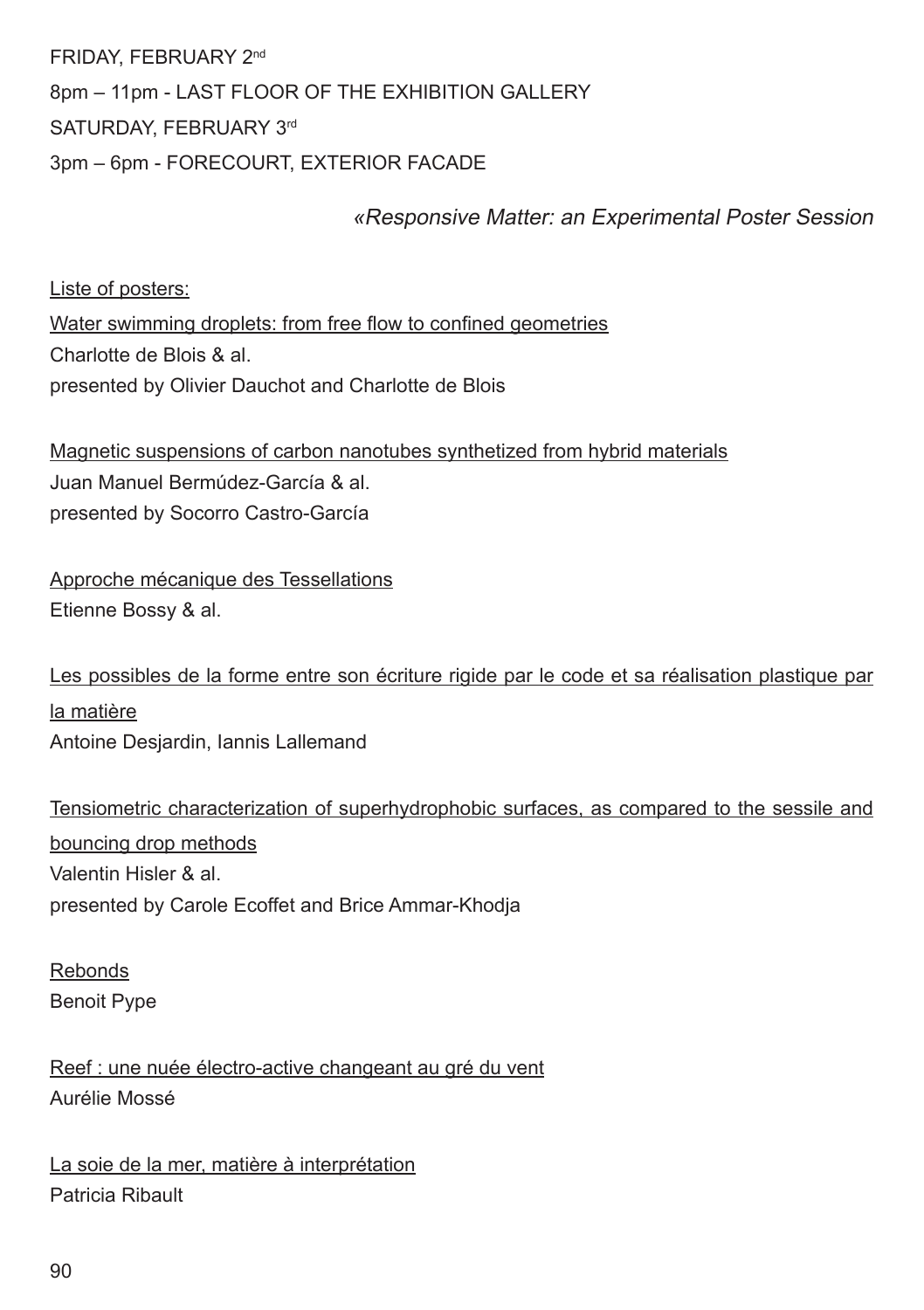## FROM FRIDAY, FEBRUARY 2<sup>nd</sup> TO SATURDAY, FEBRUARY 3<sup>rd</sup>

Continuously for 36h

Courtyard

Main entrance

## *Néphélographe*

Camille Duprat (physicist), Ana Rewakowicz (artist), Jean-Marc Chomaz (artist physicist, researcher, CNRS, professor, École polytechnique) and Daniel Schorno (composer) with the participation of Florence Lasalle and her students.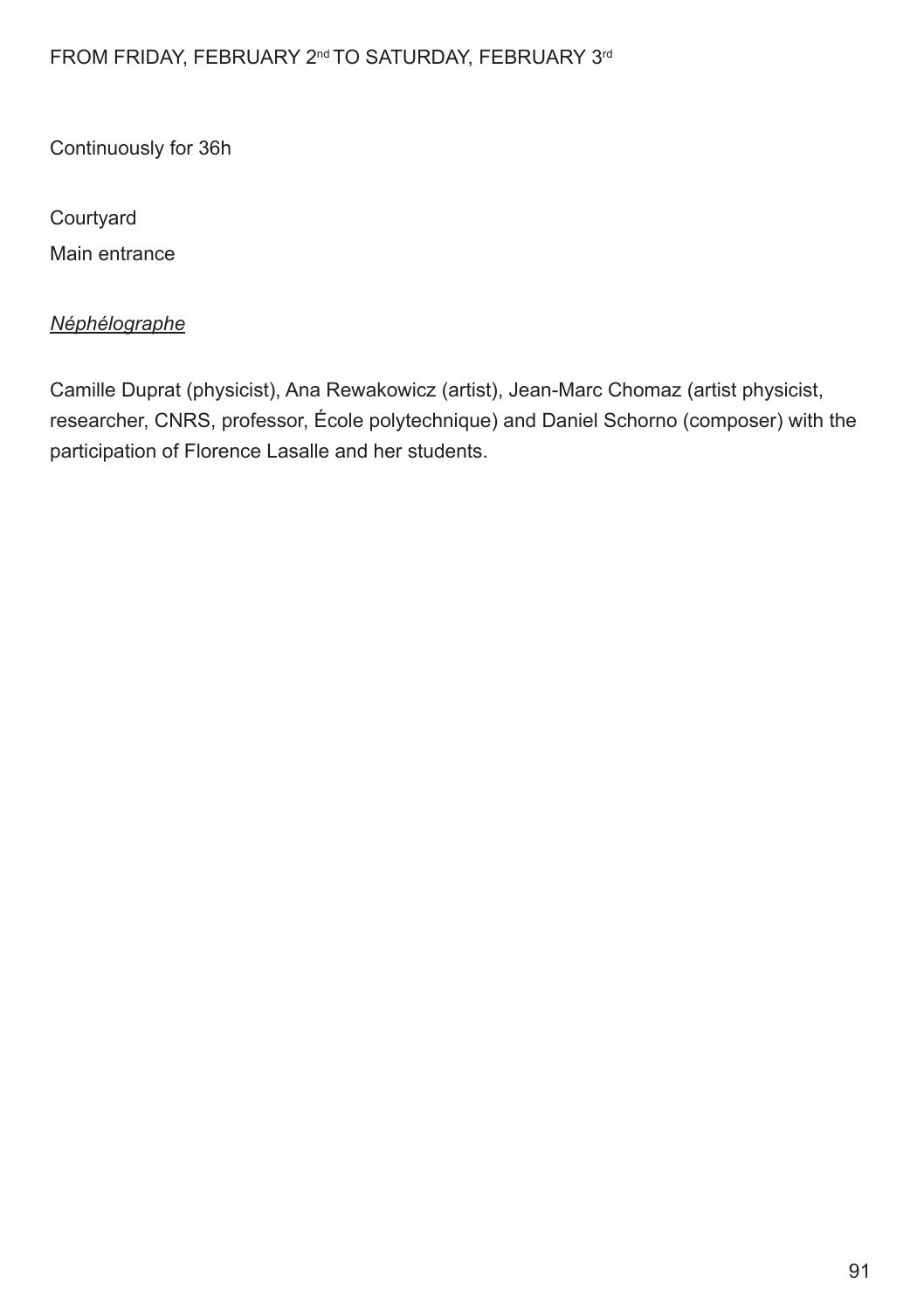Basement, studio 1

#### Domestic Catastrophe n°4, Absynth

HeHe (Helen Evens Heiko Hansen, artists) and Jean-Marc Chomaz (artist, physicist, researcher CNRS) with the participation of students from École supérieure des beaux-arts, Le Havre.

Started in 2017, Absynth is a collaborative research project in Art and Science, focusing on real and fictional meteorological and anthropic conditions.

As part of this research, several artworks will be developed from a smaller-scale sculpture and a large-scale, immersive installation.

In an experimental way, the small-scale installation in which the rain pouring on a miniature landscape borrowed from the childhood universe transforms into video-snow –not just at the surface of the screen but in volume, where gravity is sometimes reversed– will be presented. A forest under the green scintillation of a toxic rain of which the refusal to follow the arrow of gravity is questioning the arrow of time. The landscape is soaked with greenery; the trees have a bad breath. They are exalting and they are saturating the air with chlorophyll as if the oxygen was absorbed in the process of inversed photosynthesis.

This scene could suggest the beauty of a misty landscape or the strange atmosphere created by a domestic catastrophe: but gravity reversion calls into question its temporal reality. Are we in an evanescent past, or are we in a passed and inaccessible future? Meteorological training, the studies on climate and on the atmosphere are fundamental research felds in the fuids dynamics and many problems are solved thanks to the creation, manipulation and observation of atmospheric pollution, of particles and aerosols. The Hydrodynamics Lab from Ecole Polytechnique, Jean-Marc Chomaz and HeHe has already collaborated to two artworks (Fleur de Lys [Fleur-de-lis], 2009-2015 and Catastrophe domestique n°3[Domestic Catastrophe N°3], Planète Laboratoire[Laboratory Planet], 2012). The research around and installation of Absynth is the completion of this trilogy and the beginning of a new era….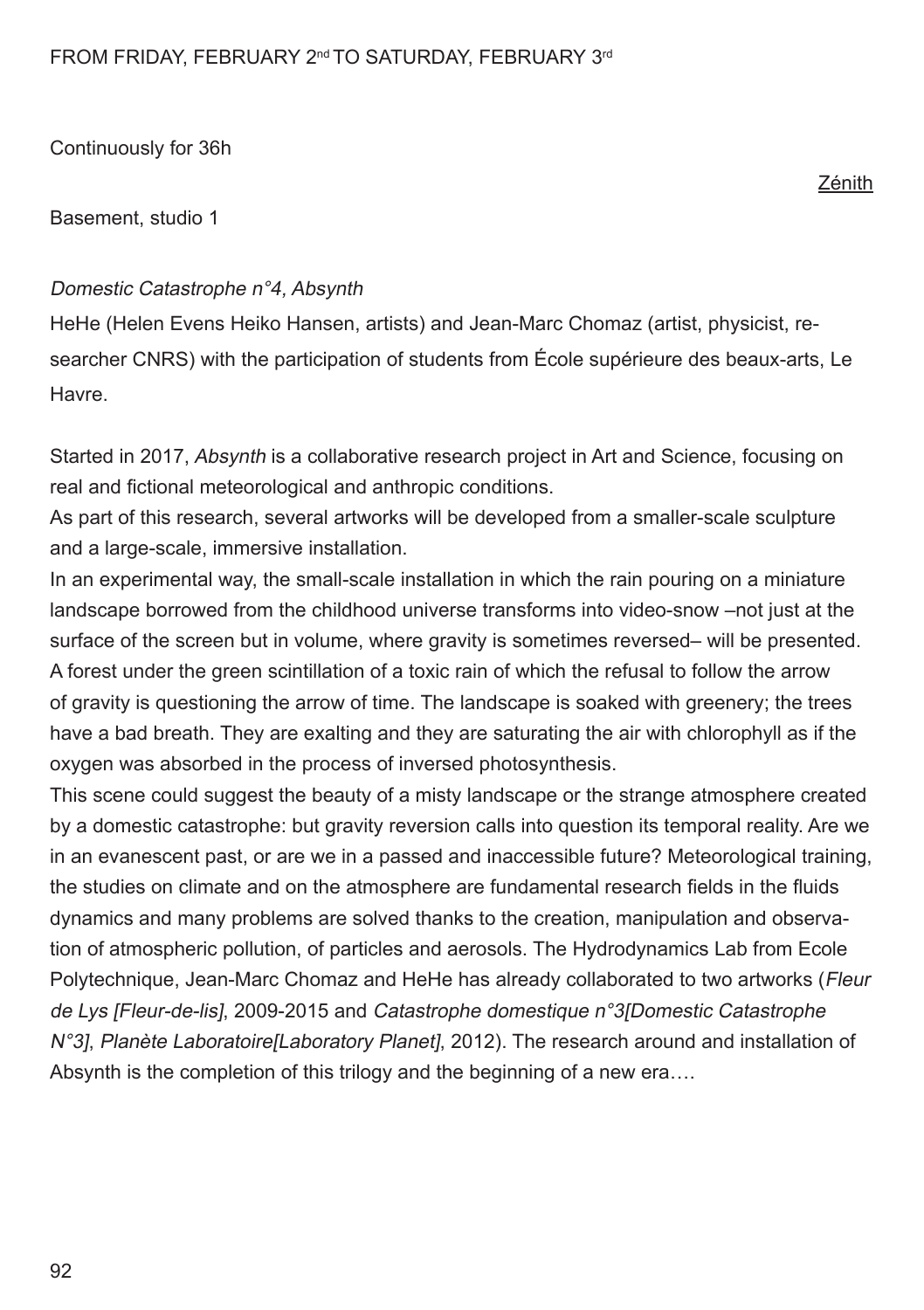Basement, studio 2

#### *Luminiferous Drift*

Evelina Domnitch (artist), Dmitry Gelfand (artist) and Jean-Marc Chomaz (artist, physicist, researcher CNRS), in collaboration with Erik Werner, Richard Chartier (sound) and with the participation of the Symbiotic Machines For Space Exploration group.

As if it was observed from the cosmos, the swirling climate of a hypothetical planet is meticulously traced by a population of luminous proto-plankton.

Luminiferous Drift creates prebiotic cell conditions that are characterized by a metabolism activated by an enzyme that frees energy, which takes the shape of light. The cells are generated by a pneumatic micro-chip in which several watery solutions are mixed to be then injected in an oily membrane. These proto-cells with double emulsion are then freed in a rotating water bath, the dynamic of which matches the actual Saturn prebiotic climate: a polygonal jet stream is steeped in biosynthetic light. Addressing several research felds such a synthetic biology, fluids dynamics and climatology, *Luminiferous Drift* is the result of the collaboration between Hui Lab (UCI), Hydrodynamics Lab, Ecole Polytechnique and Puck Group (Radboud University).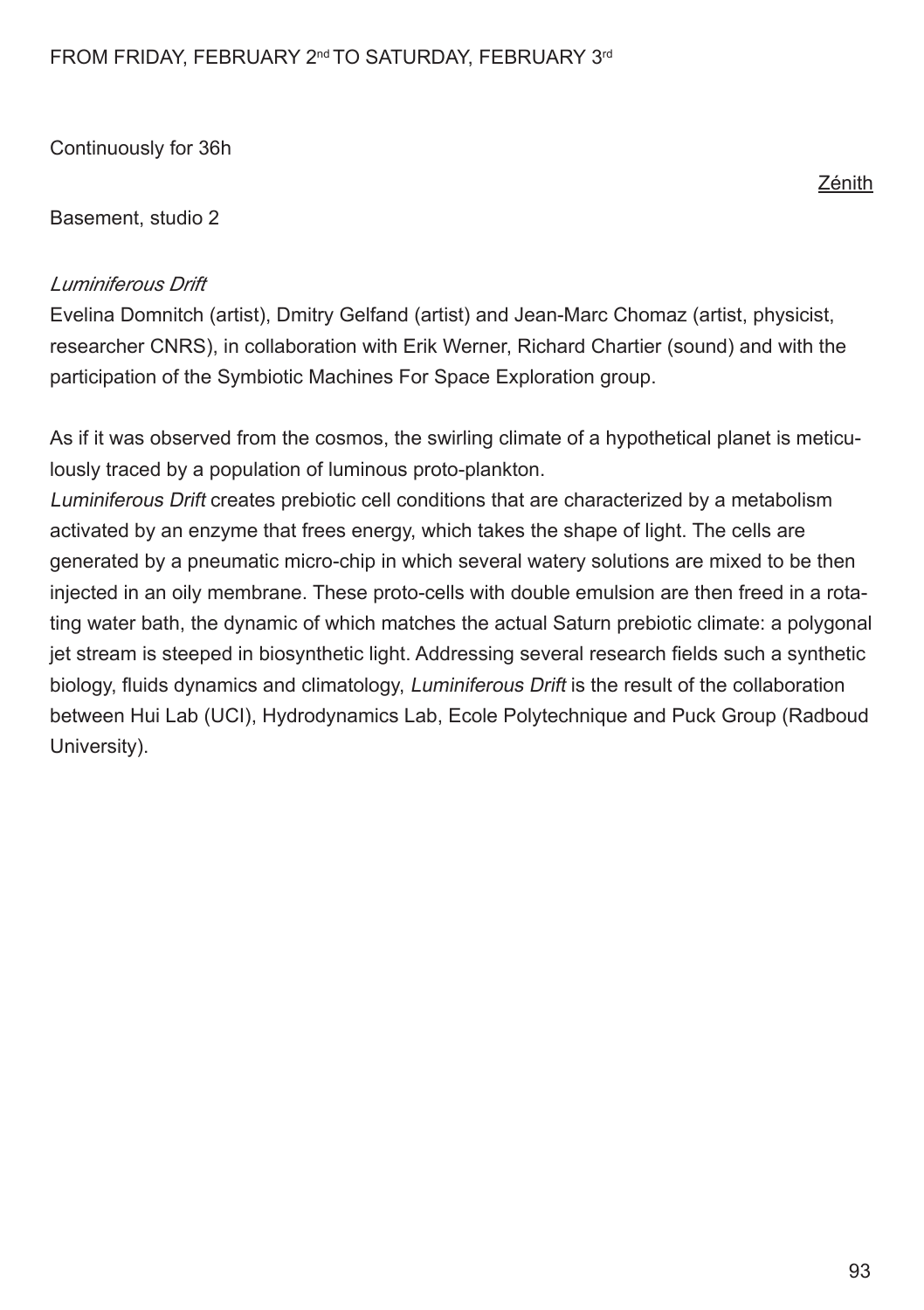Basement, studio 3

#### Basic Transmutation

Aniara Rodado (choreographer, artist and researcher) and Jean-Marc Chomaz (artist, physicist, researcher CNRS), with Aïssa Selimnem (Nursing Plant Perfomer, special guest) and Anouk Daguin-Delin.

In Basic Transmutation, Alien/Witch choreographer Aniara Rodado and physicist artist Jean-Marc Chomaz are experimenting with collaborative spaces for the interaction, the haptic and olfactory immersion between human beings and plants. Micro-performances will continuously take place for 36 hours. It is about destabilizing human stereotypes/sideslips on the vegetal universe and the misconception regarding the bodies/beings/communities that bear a specifc knowledge in relation to that same universe. In this installation that navigates between a kitchen, a scattered scientifc laboratory and a secret basement of a shaman, an alchemist or a witch; we are going to make our own medicines after plants that have a bad reputation. We wish to plantamorphize and get our bodies accustomed with an eroticism as exuberant as the tropical forest. While the dancers will make moves inspired from the scientific research on plant circulation, on the mechanical transduction, on the morphogenesis and on the collective movement of plants, the visitors are invited to come on stage and immerse themselves in the olfactory feld produced in real time thanks to distillation materials that voluntarily explode like glitches.

In order to challenge the way human stereotypes have considered plants, Rodado and Chomaz distillate symbolically loaded plants.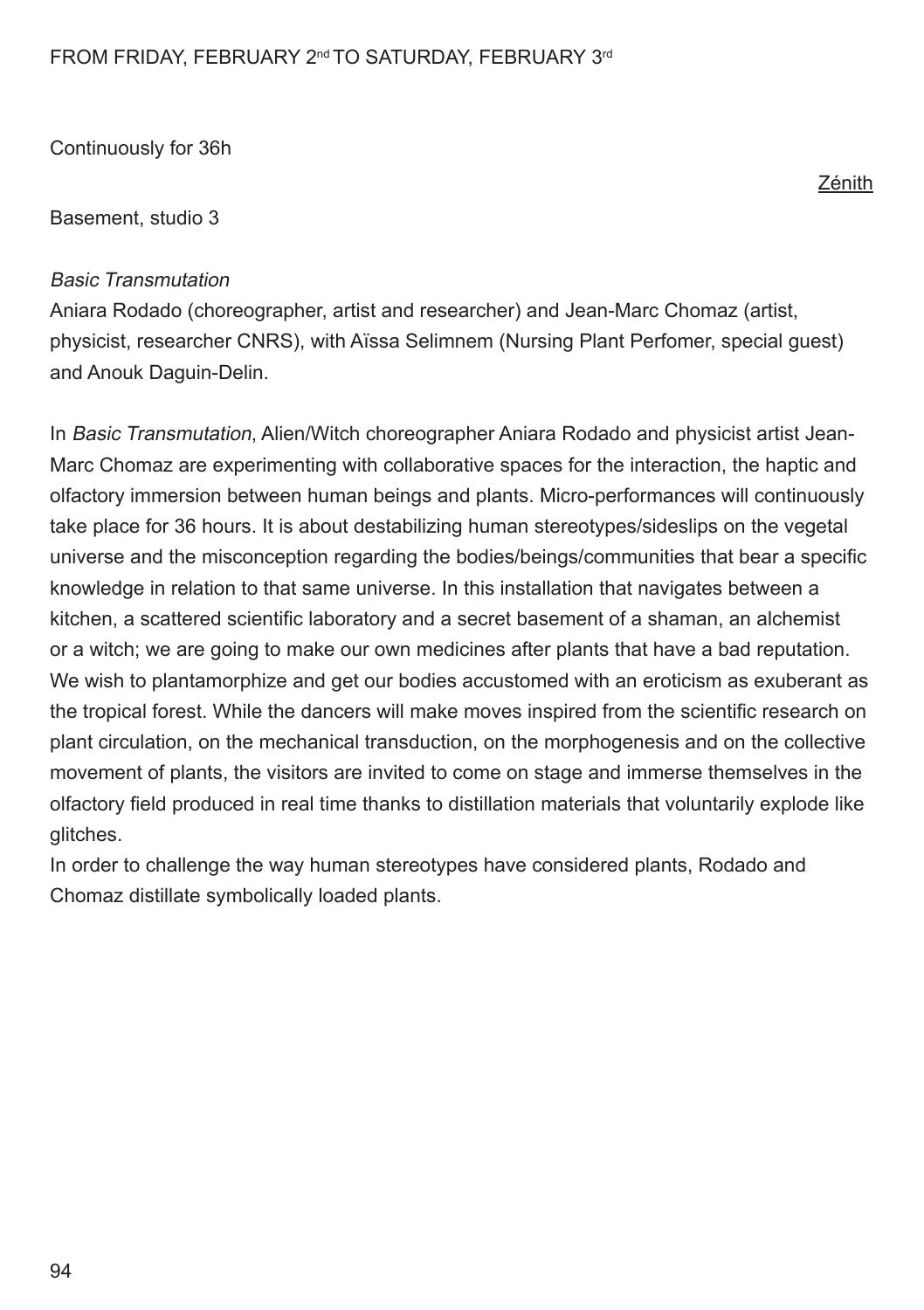Basement, studio 5

Exoplanètes – Workshop ENSA-Dijon Labofactory

Coordination: Laurent Karst (architect-designer)

Labofactory (Experimental artistic group created in 2005 by Jean-Marc Chomaz, Chomaz, Laurent Karst and François Eudes Chanfrault), students from École nationale supérieure d'art, Dijon, Stavros Katsanevas, Filippo Fabbri and Luc Adami.

Studio 5 presents the result of a workshop organized by Labofactory at ENSA Dijon, which took place from Dec. 11 to Dec. 16, 2017, with students in the felds of art, design and science. The workshop proposed to exchange and research on the thematic of the exoplanets and to extract a creative and imaginary world from it. A brief inventory of the cosmos observation will allow situating our imaginary world which echoes scientifc knowledge. During the workshop, the students made simple manipulations around the question of the atmosphere, the water, the mist, the movement, the fusion the fow and the light. The entirety of the propositions coming from this thinking and manipulation sessions has been developed into sound, optical and video apparatuses which give shape to these new, imaginary planets.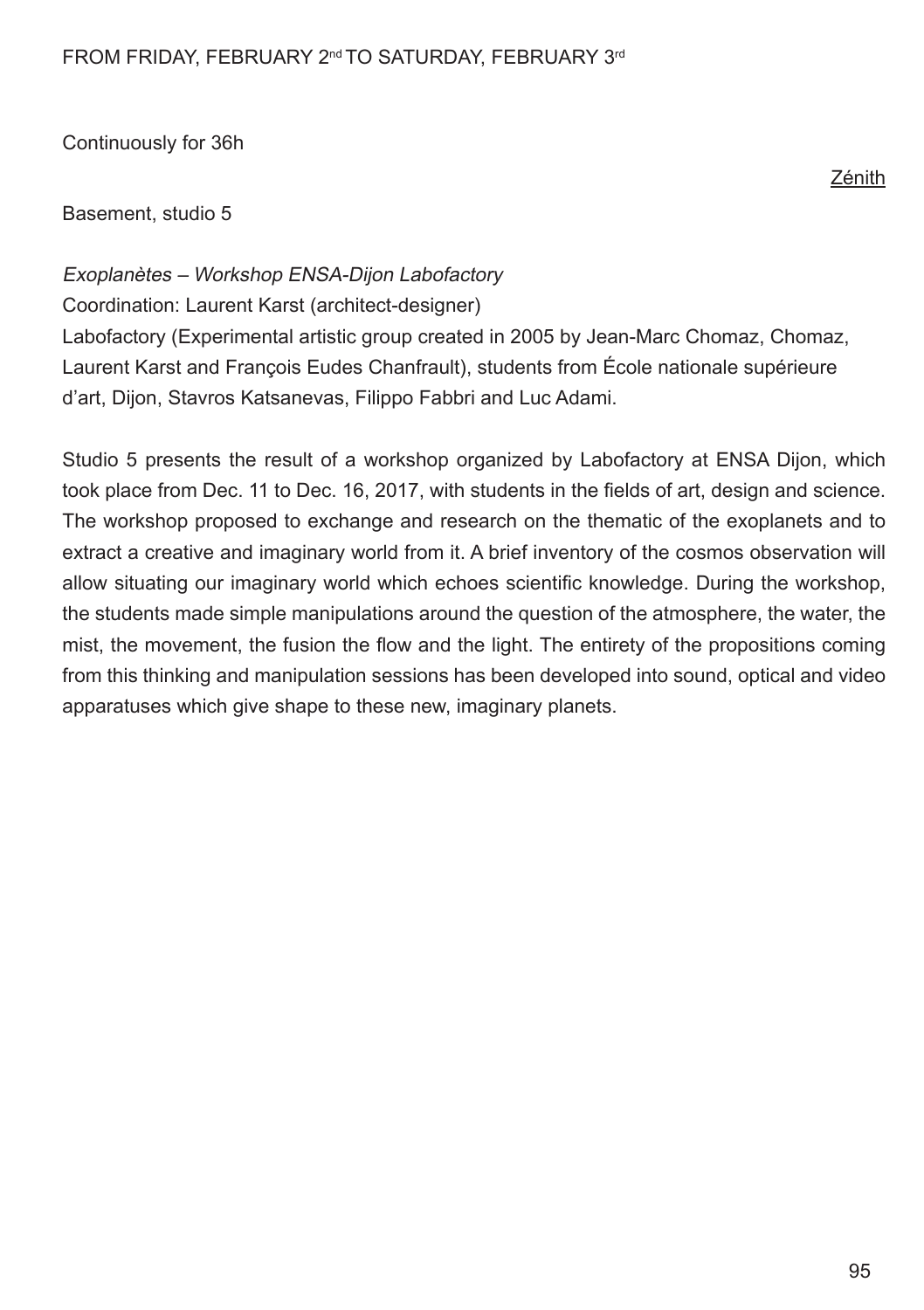Basement, studio 6 and hallway

#### Espaces intangibles / Intangible Spaces

Coordination: Laurent Karst (architect-designer)

Labofactory (Jean-Marc Chomaz, Laurent Karst, Gaétan Lérisson, Jérôme Brossard, Gaelle Perret, Arnaud Prigent, Luc Adami, Anouk Daguin-Delin, Gregory Louis, Augustin Viard, Vittorio Carradore) with the participation of Margaux Maufroy, Aniara Rodado and Valérian Vaude

Espaces intangibles / Intangible Spaces – a research on weak materiality installation, calling into question our relationship to the world and to the cosmos, a trip through temporary and spatial scales, interrogating the notions of limit and interface. Intangible Spaces gathers fve installations:

Sound Stream, Black Out, Soleil Irrésolu [Irresolute Sun], Vortex Line, and L'infini [The Infinite] result from group work made with the students from ENSA Dijon, École Polytechnique, Paris Saclay-University and Paris Sciences et Lettres University.

Two environments – one clear, and the other made of black matter, separated by an indistinct interface – refuse to respond to the obstinate rotation of an endless spiral; they are Black Out.

Sound Stream is an installation made on the notion of singularity. It transcribes the materiality of environments, oceans or ether, with an optical refection principle that is comparable to the one of the sun, which, perceived from inside the sea milieu, seems to tear apart the water surface into light jets.

Vortex line is a pool of luminous mist animated by the vibration of a rope that creates whirls so ephemeral that they seem to doubt their own existence and time evolution.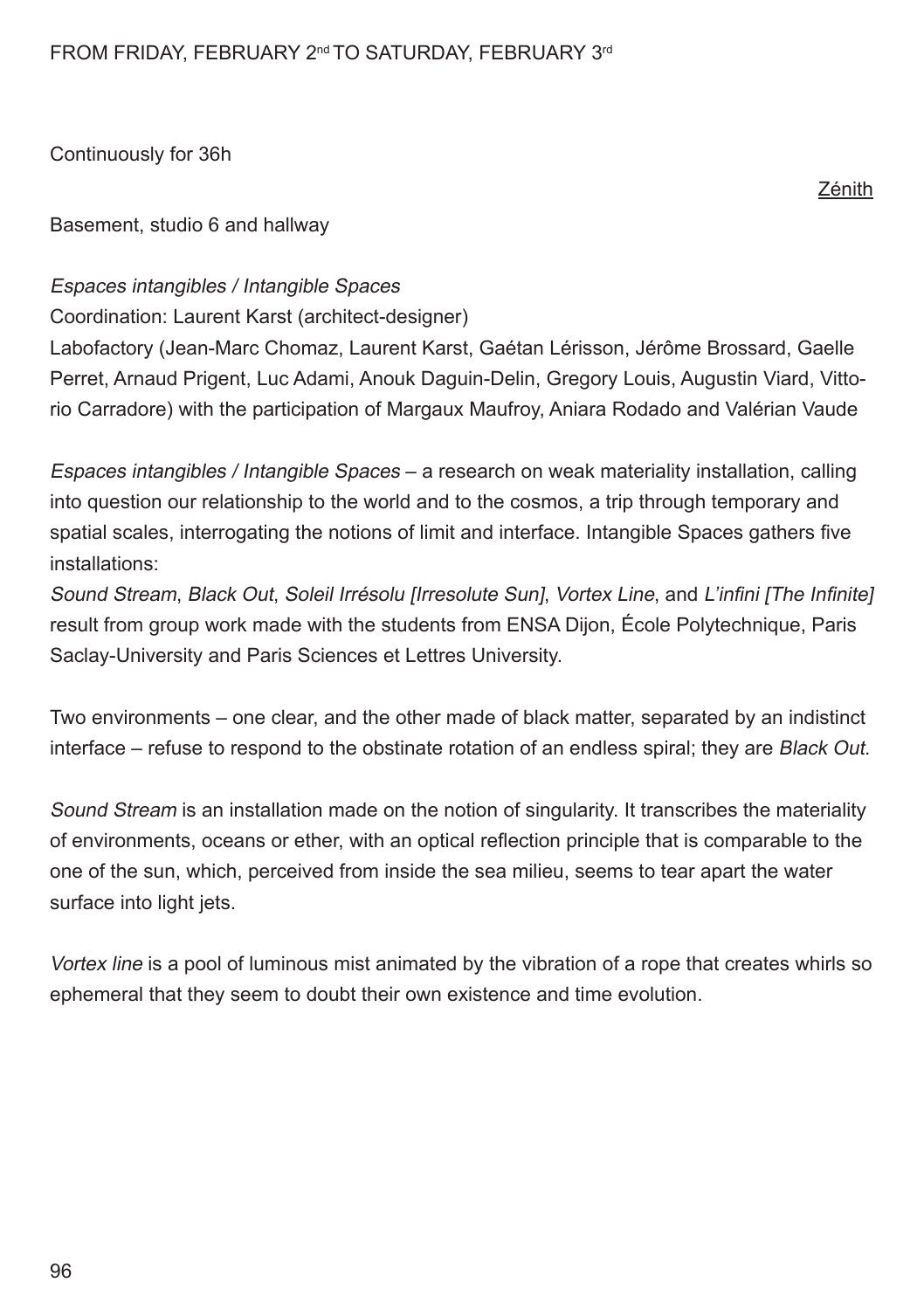#### FROM FRIDAY, FEBRUARY 2<sup>nd</sup> TO SATURDAY, FEBRUARY 3<sup>rd</sup>

Continuously for 36h

Basement, studio 6 and hallway

Soleil Irrésolu [Irresolute Sun], a series of parabolic mirrors that project on the wall a large orange sun animated by the storms of a thin lens of green water that vibrates from the pulsar of the Mountain Iris Crab;

In L'infini [The Infinite] two water blows protect the entrance gate of an invisible temple. Two hydraulic phenomena – a jolting water jet and a void generating a whirlpool – are associated hence creating and alternation between lines and spirals. Both resulting from the gravity, they respond to each other: the jolt feeds the whirlpool. If we represent the jolt by a dot, and the whirlpool by a dash, then the fountain in writing the following message: •− ••− −− which means "AUM" in the Morse code, meaning "the infnite" in Sanskrit, the beginning both of the mathematics and of spirituality. The infinite, the alternation of black and white horizons, of a Universe being created, of an echo of the string theory that gives materiality even to the void.

In the Studio 6 the visitors will be able to directly interact and compose with their own imaginary worlds thanks to apparatuses displayed as formal installation in the corridor.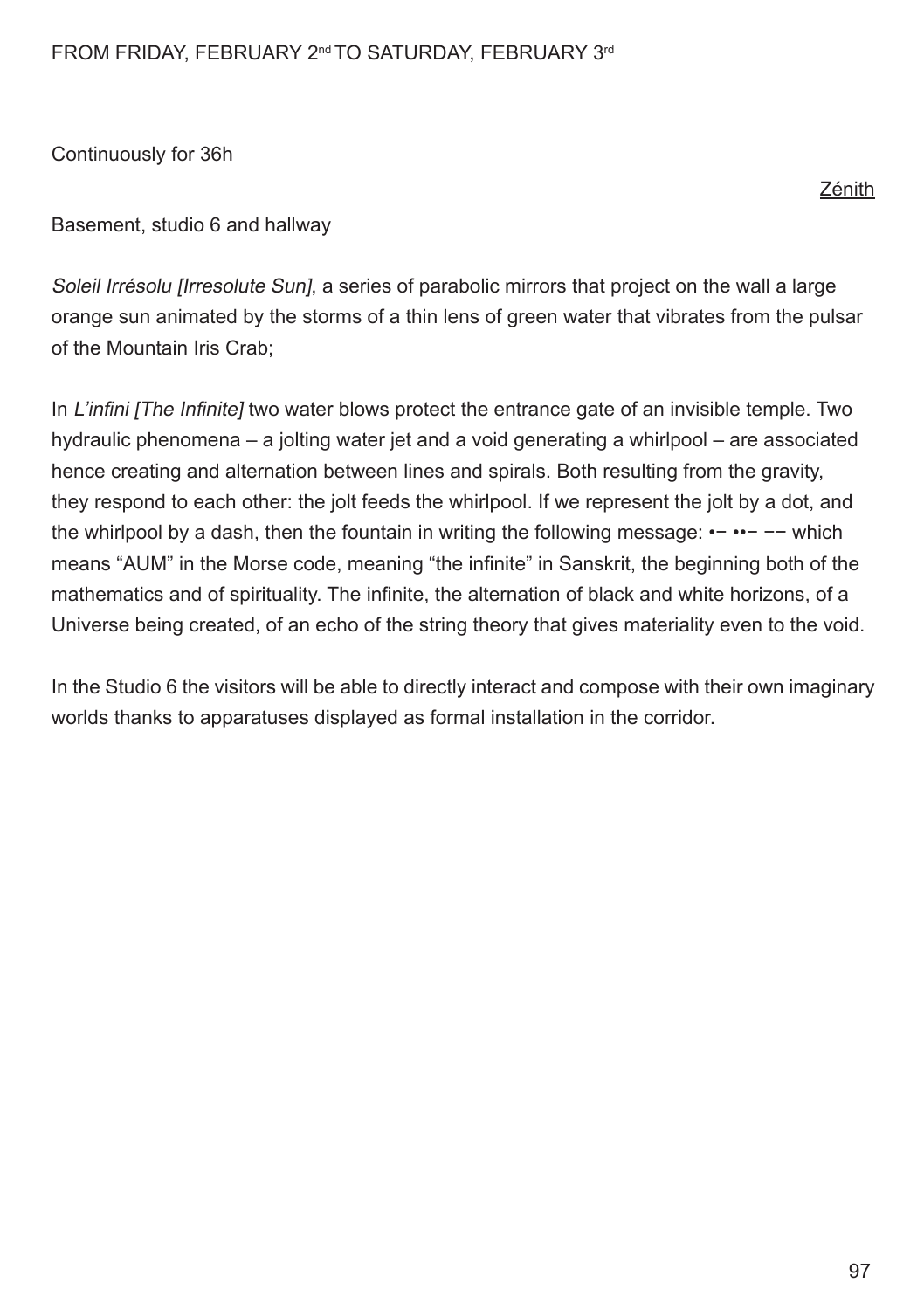**Hallway** 

#### The School for Invisibility, 2005-2018

#### Jochen Dehn

The School for Invisibility seeks to discover the possibilities of becoming less concrete, more diffuse, and of dissolving oneself without disappearing.

Invisibility is an expansion of surface area. We will study the methods that permit us to pass through walls without requiring us to use doors. We will develop exercises, visualizations and materializations for a process we know nothing about. We will seek to make abstractconcepts—the most obvious one being fusion—tangible. We will exploit in particular the possibilities presented by collisions, failures and misunderstandings.

It is these moments of stopping and realising when a place, movement, form or concept becomes tangible—and avoidable or modifable. We will focus on the things found around us: an anecdote, a social structure, a found item, a constructed object, a personal problem, or a physical, emotional or imaginary phenomenon. Some of our suggestions will be based on science, in order to identify principles that interact with real subjects and objects on a human scale.

The School for Invisibility is a research group that constantly changes in size. It was founded in 2005 with Frédéric Danos, Volko Kamensky and Mateusz Kula.

The School for Invisibility will feature a series of conferences, demonstrations and performances exploring the invention of the void, the contours of nothingness, contagious laughter, epidemics of mirth, as well as the movements, techniques and concepts that enable us to modify our surroundings.

#### With:

Yaïr Barelli, Clément Bochard, Clara Bonavent de Boissieu, Simon Boudvin, Rada Boukova, Yijou Chuang, Romane Clavel, Frédéric Danos, Jochen Dehn, Chloé Devanne Langlais, Jonathan Fouchard, Aristide Gripon, Jessica Guez, Natacha Guiller, Charlie Jeffery, Dong Chan Kim, Morina Krohn, Quentin Lazzareschi, Myriam Lefkowitz, Aïda Lorrain, Francisca Markus, Loreto Martínez Troncoso, Wen Meng, Johannes Mentzel, Marie Merckle, Johanne Mortgat, Hanna Naske, Mathilde Sauzet Mattei, Khanh-Dang Nguyen Thu Lam, Mona Rizaj, Florence Schreiber, Vikhi Vahavec, Mégan Veyrat, Xiyao Wang, Franziska Windolf.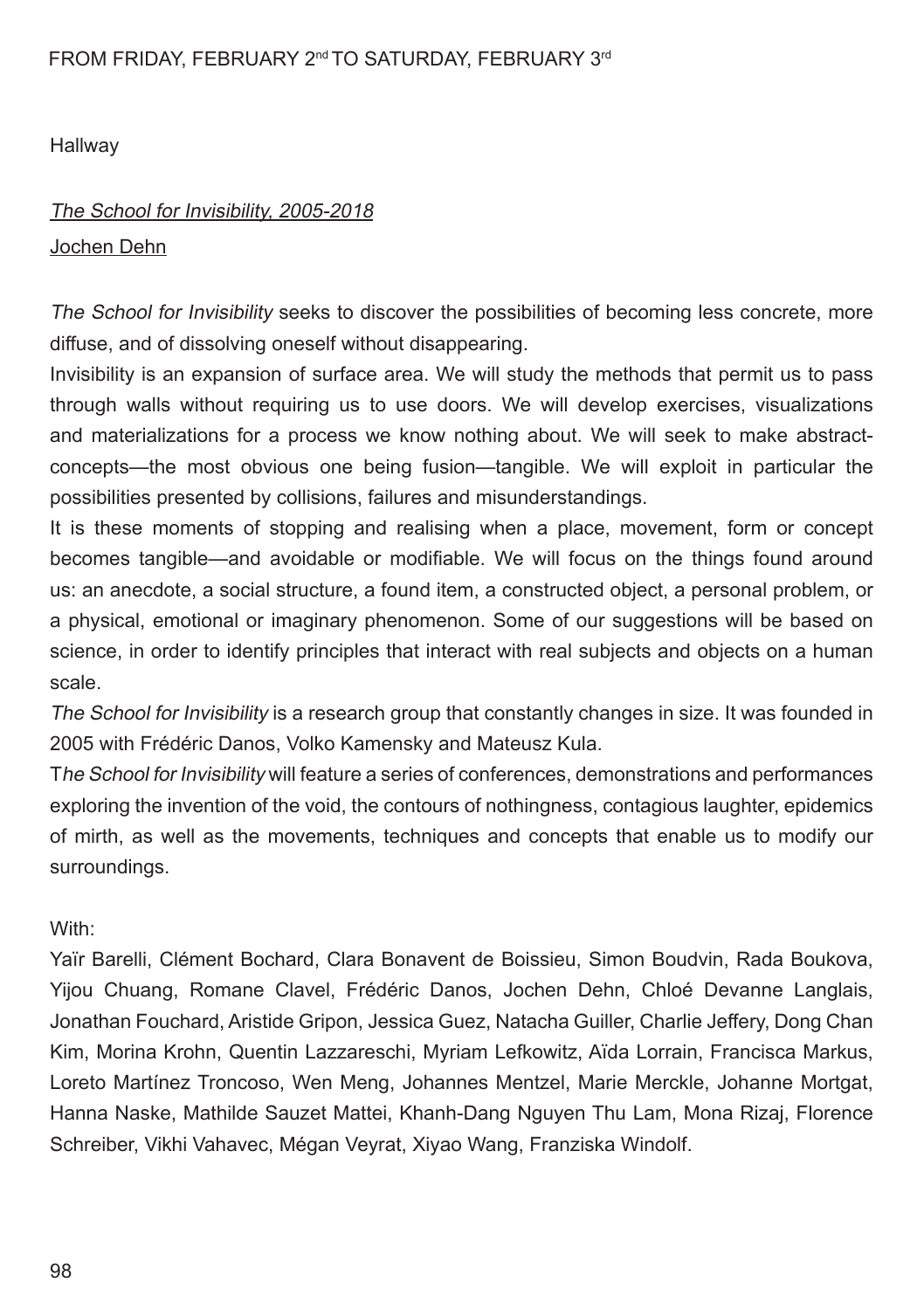## The School for Invisibility, 2005-2018

Jochen Dehn FRIDAY, FEBRUARY 2nd PROGRAM:

#### 1pm

## The eternal silence of these infinite spaces frightens me

Elaborating on experiences, on historical thought and on spectacular demonstrations, this class will focus on the invention of the void, on the lack, on the outlines of nothingness and on the numbers ZERO, ONE and TWO. This class is based on descoveries by Blaise Pascal, Otto von Guericke, Evangelista Torricelli.

#### 3pm

## Animal technologies, soap films and miracles

Tests and demonstrations regarding dissimulation strategies, training and exercises made in confdential small groups regarding the safety feelings and the speeds, the distances and the behaviors that allow one to go unnoticed.

## 5pm

How To Not Wake You Up, When I Really Dont Want You To Sleep Lectures on invisible infrastructures

#### 6pm

## **Contagion**

Class on the laughter epidemics and on the dance epidemics, experimentation of trance and loosing control techniques. With Loreto Martínez Troncoso

## 10:30pm

## Total osmosis

A dance, a nightmare, with a simple recipe: getting undressed without using the limbs, but by dancing. Participants use friction, resistance of any surface to get rid of their clothes.

## 11pm

## Living together – the encircled garden

A lecture presented through a puppet show, based on the improbable symbiosis of the fgs and their pollinating bees. This conference is a voyage into the inside of a pumpkin.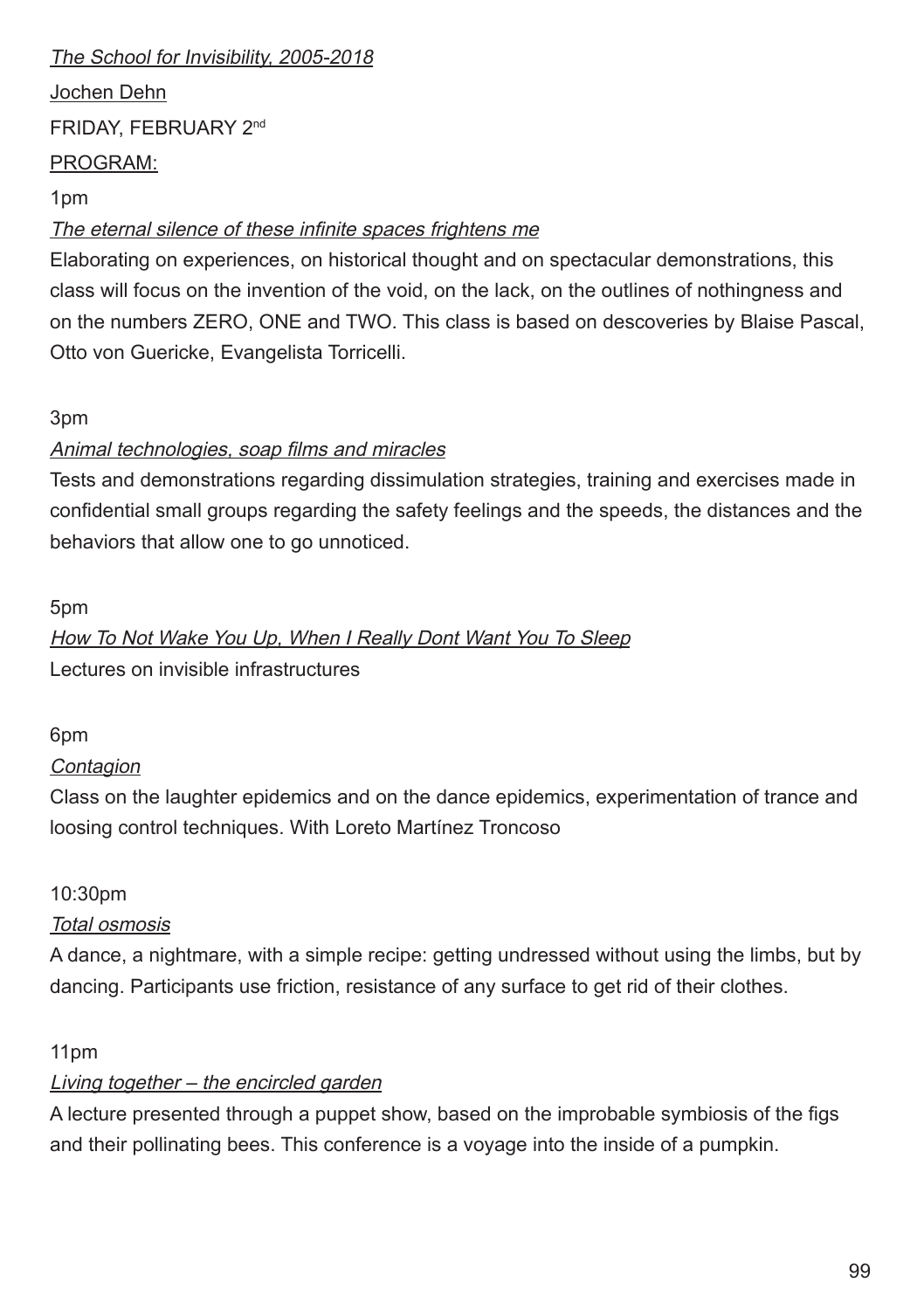## The School for Invisibility, 2005-2018

## Jochen Dehn

## NIGHT FROM FRIDAY, FEBRUARY 2<sup>nd</sup> TO SATURDAY, FEBRUARY 3<sup>rd</sup>

## PROGRAM:

#### 12:30am

## Invisible Infrastructures

Screening of images and videos of visible effects of non-visible structures. The most expensive building in the world, the lake underneath the Garnier Opera house, a breathing hole, a singing door, a bag of concrete falling from the sky in Moscow, as many possibilities to produce a black-out.

1:30am Frozen lakes Listening session.

## 3:30am

## Myriam Lefkowitz

It is a night activity that lasts until dawn, until sunrise. Several participants will provide care on a 1 to 1 scale.

On the sense of touch, on the invisible flows. It could also consist of only a few exercises, like a gymnastic lesson during which we will hardly make a move.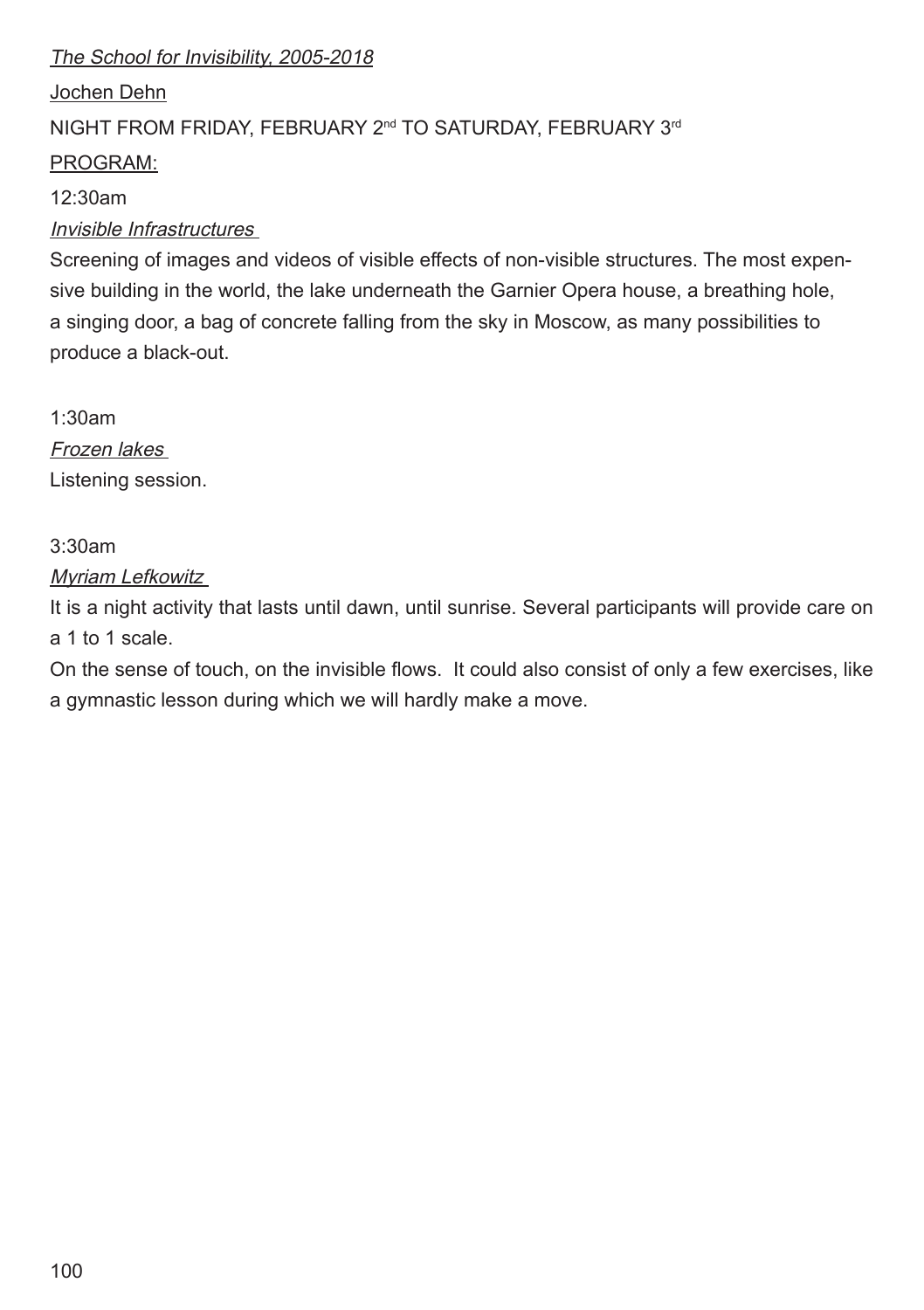#### The School for Invisibility, 2005-2018

Jochen Dehn

SATURDAY, FEBRUARY 3rd

#### PROGRAM:

10am

## **Definitions**

A series of demonstrations about phase transitions and about material state transition.

## 12:30pm

## Illusions and inventions

Learning workshop following on from a lecture.

We will look at the changes in perspective, and at the attention used by both illusionists and inventors.

2:30pm Ailanthus Altissima Lecture by Simon Bouvin on the most invasive plants.

## 3:30pm Up With The Queen, Eat The Eggs A performance with Charlie Jeffrey.

## 5pm

Theseus's Ship

Demonstrations and tales about identity and the identical.

## 7pm

## Knots and folds

This class will be altogether a lecture, a performance and a collaborative workshop. We are interested in looking at the knots and folds to understand the geometry that underlies every problem.

8:30pm With Frédéric Danos.

9:30pm How algorythms change our world Copy of a lecture by Kevin Slavin (in English).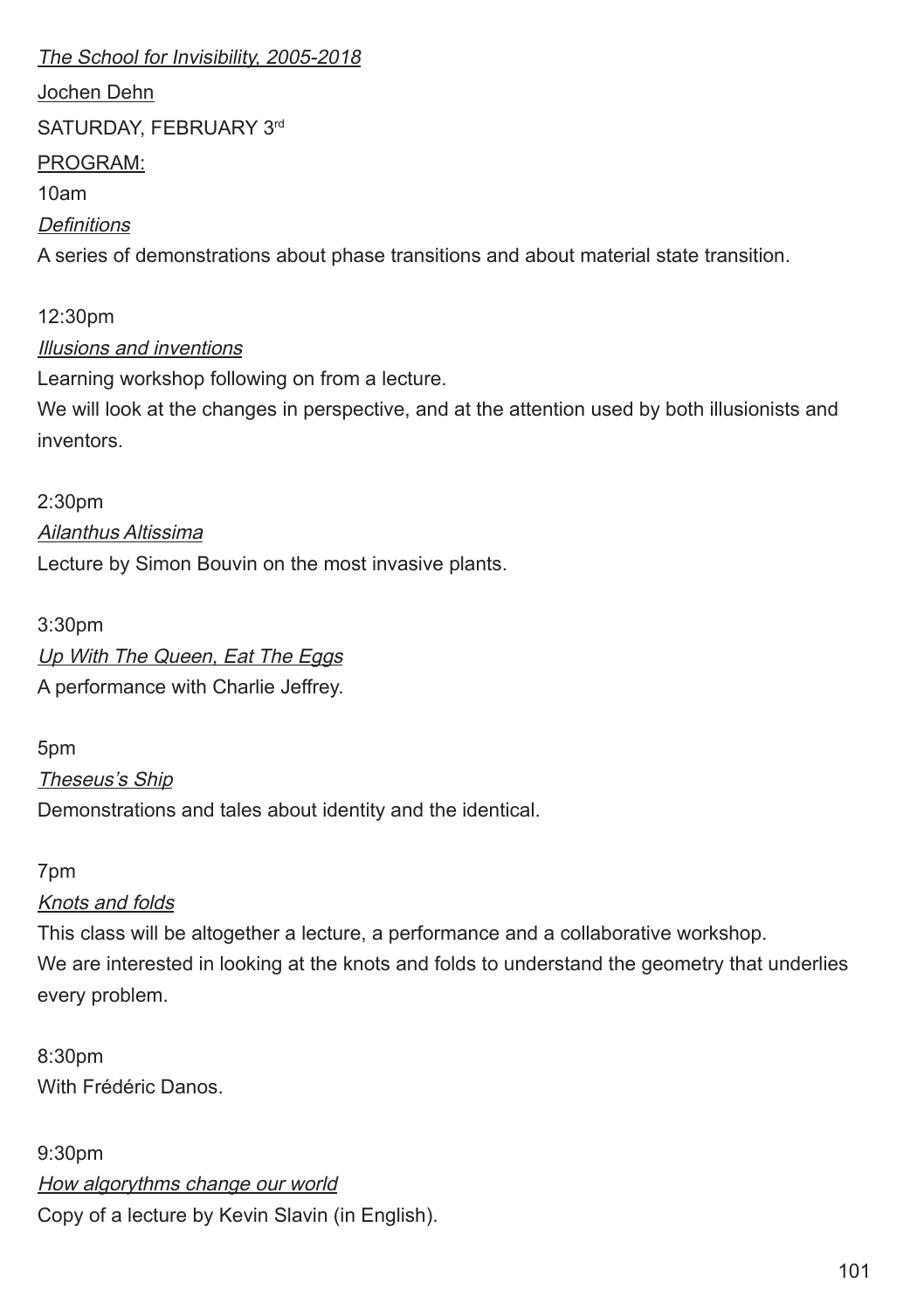## FROM FRIDAY, FEBRUARY 2<sup>nd</sup> TO SATURDAY, FEBRUARY 3<sup>rd</sup>

**Gallery** 

Carved to Flow Germination

Otobong Nkanga

With:

Académie Vivante, Tiphaine Calmettes, Lorenzo Cirrincione, Marc Gerl, André Guedes, Evi Lachana, Michael Marder, Rachel Pimm, Soldating, Jennifer Teets and Iris Touliatou

Curated by: Maya Tounta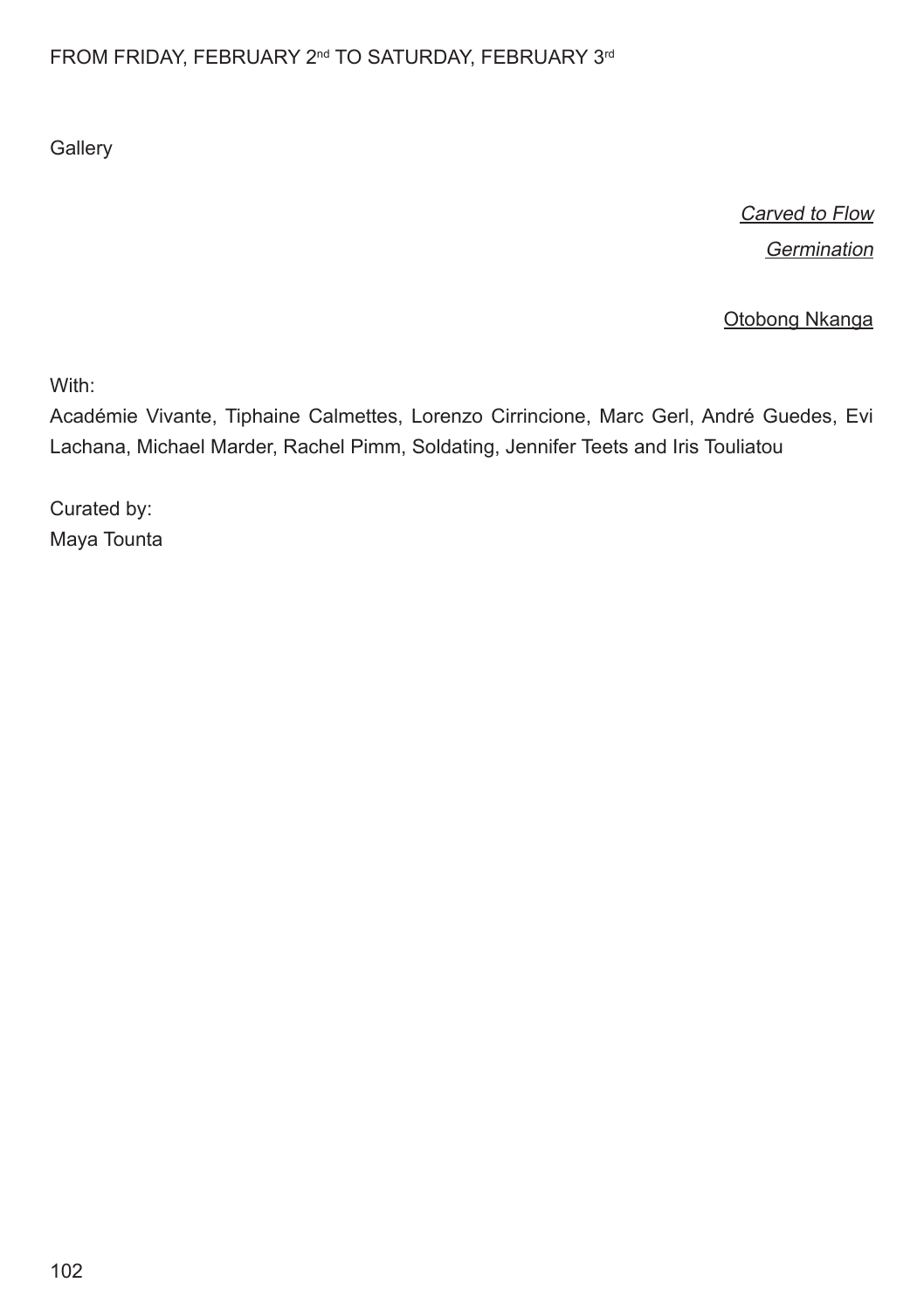Carved to Flow (2017-2018) Otobong Nkanga FRIDAY, FEBRUARY 2nd PROGRAM:  $10$ am – noon Académie Vivante [Living Academy] Workshop Ground floor 1pm – 2:45pm Soap making workshop with Otobong Nkanga and Evi Lachana Ground foor 4pm – 5pm Soldating, prsentation of recycled floors  $1<sup>st</sup>$  floor 6pm – 7:30pm

Un discours sans voix, le logos végétal sans logos [A speech without a voice, the vegetal logos without logos], Michael Marder  $1<sup>st</sup>$  floor

8pm – 9pm New Kinds of Water, Iris Touliatou  $2<sup>nd</sup>$  floor

8pm – 10pm From Dormance, Tiphaine Calmettes 1<sup>st</sup> floor

8pm – 10pm Soap making workshop Ground foor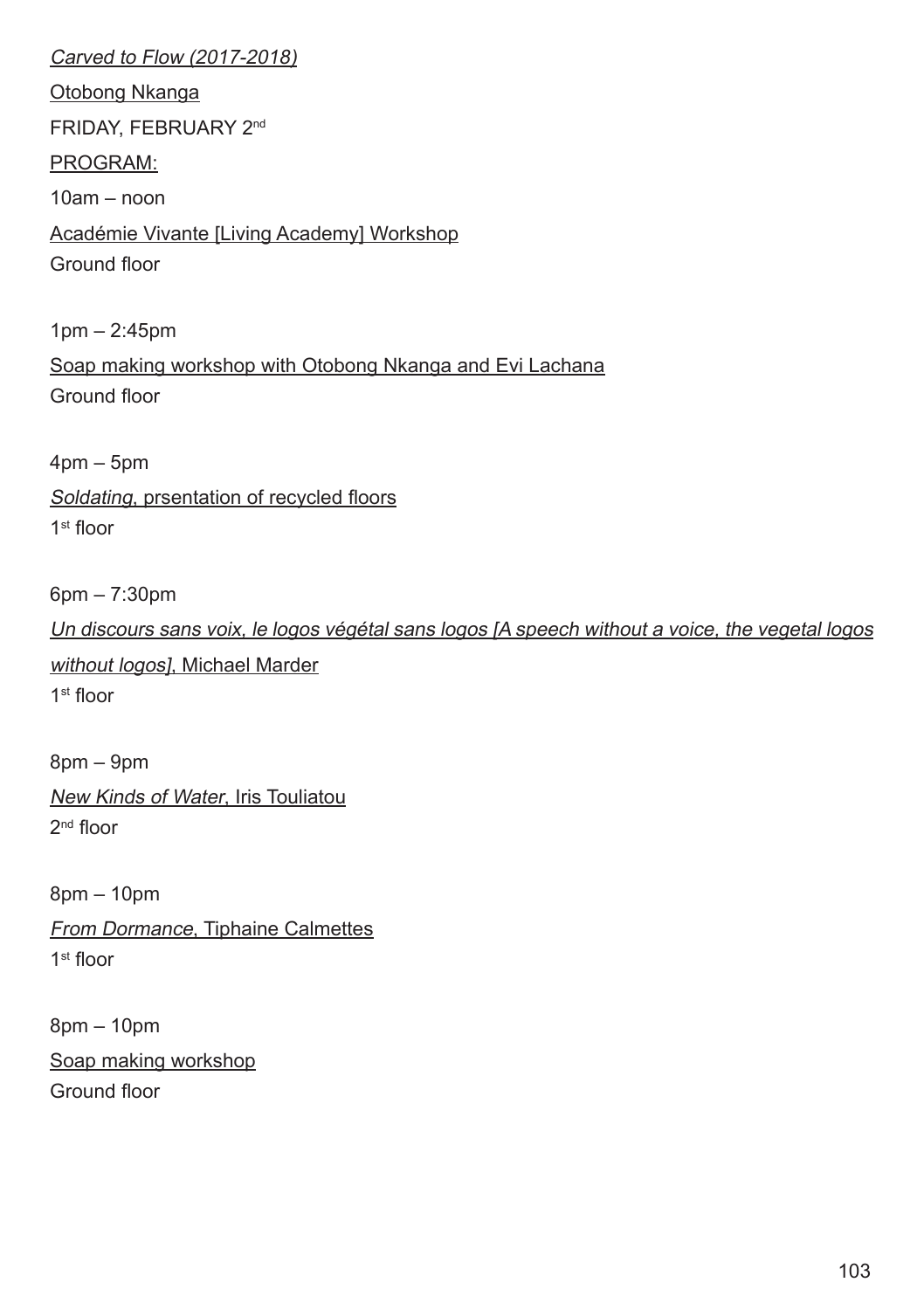Otobong Nkanga

NIGHT FROM FRIDAY, FEBRUARY 2<sup>nd</sup> TO SATURDAY, FEBRUARY 3<sup>rd</sup>

PROGRAM:

10pm – 10am

Workshops to be defned with students participating in the project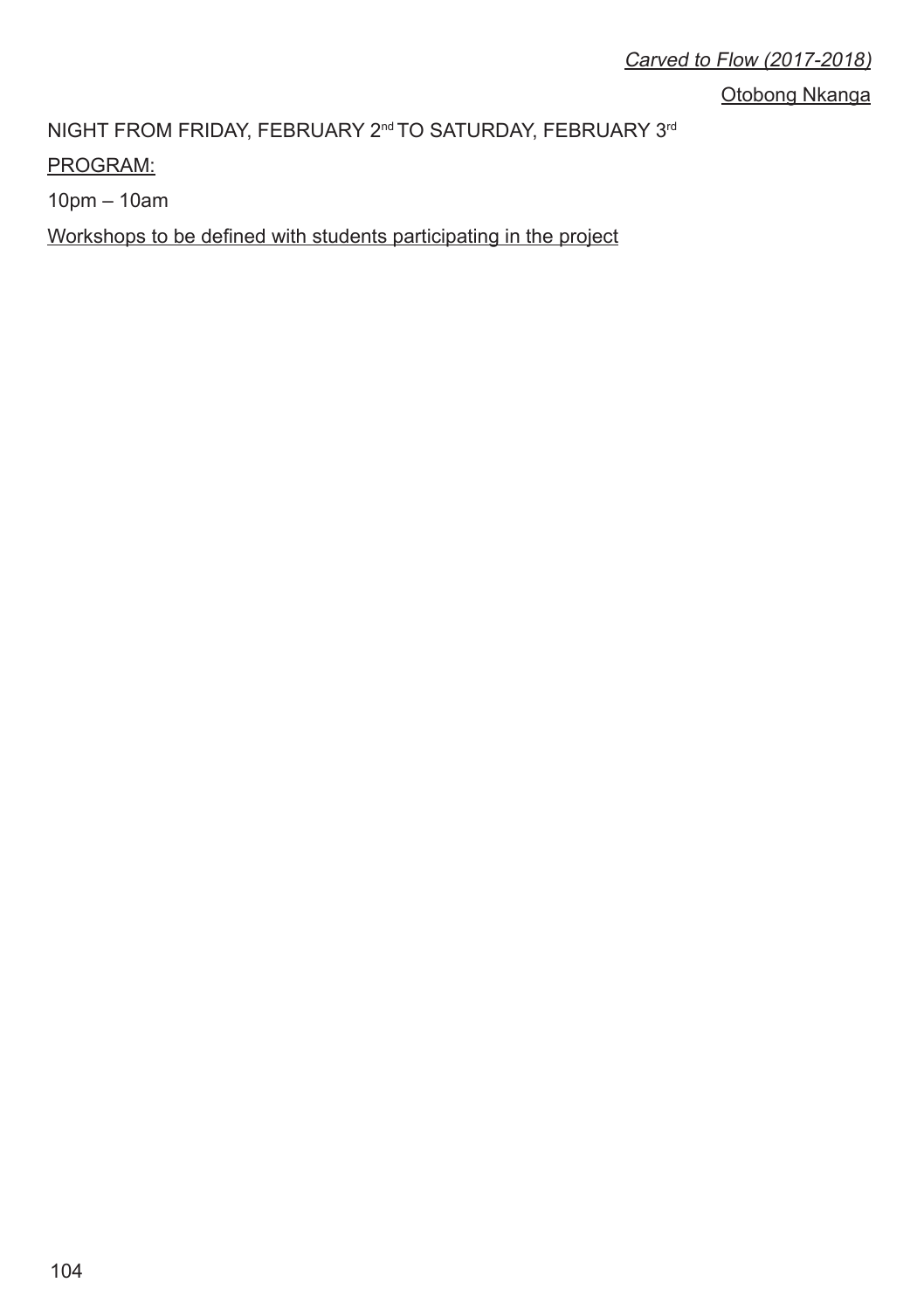Otobong Nkanga SATURDAY, FEBRUARY 3rd PROGRAM:  $11am - 1pm$ Soap making workshop with Otobong Nkanga and Evi Lachana Ground foor noon – 6pm

Plant cutting workshop zith Marc Gerill  $1<sup>st</sup>$  floor

1pm – 3pm From Dormance, Tiphaine Calmettes  $1<sup>st</sup>$  floor

3pm – 5pm Soap making workshop Ground floor

6pm – 8pm Elusive Earths, Lorenzo Cirrincione and Jennifer Teets 1<sup>st</sup> floor

9pm –10pm Soap making workshop with Otobong Nkanga and Evi Lachana Ground floor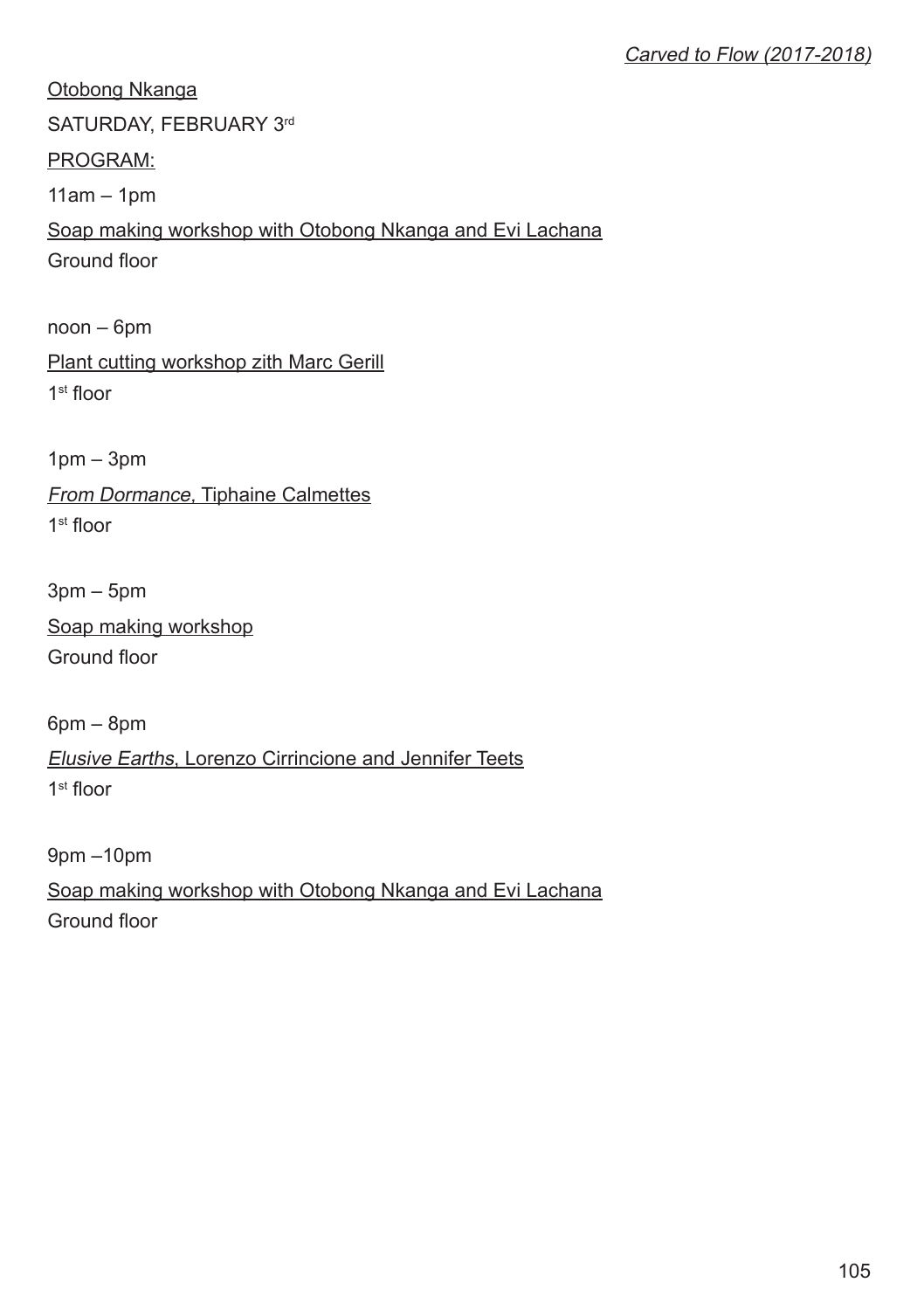## FROM FRIDAY, FEBRUARY 2<sup>nd</sup> TO SATURDAY, FEBRUARY 3<sup>rd</sup>

Hallways

A Script for 36 Hours

Koki Tanaka

Knock on all doors Wave your hand at someone you don't know Stand still until someone calls you Read aloud a book you love Give something you have to a stranger Wash someone else's laundry Drink a mint tea Open yourself completely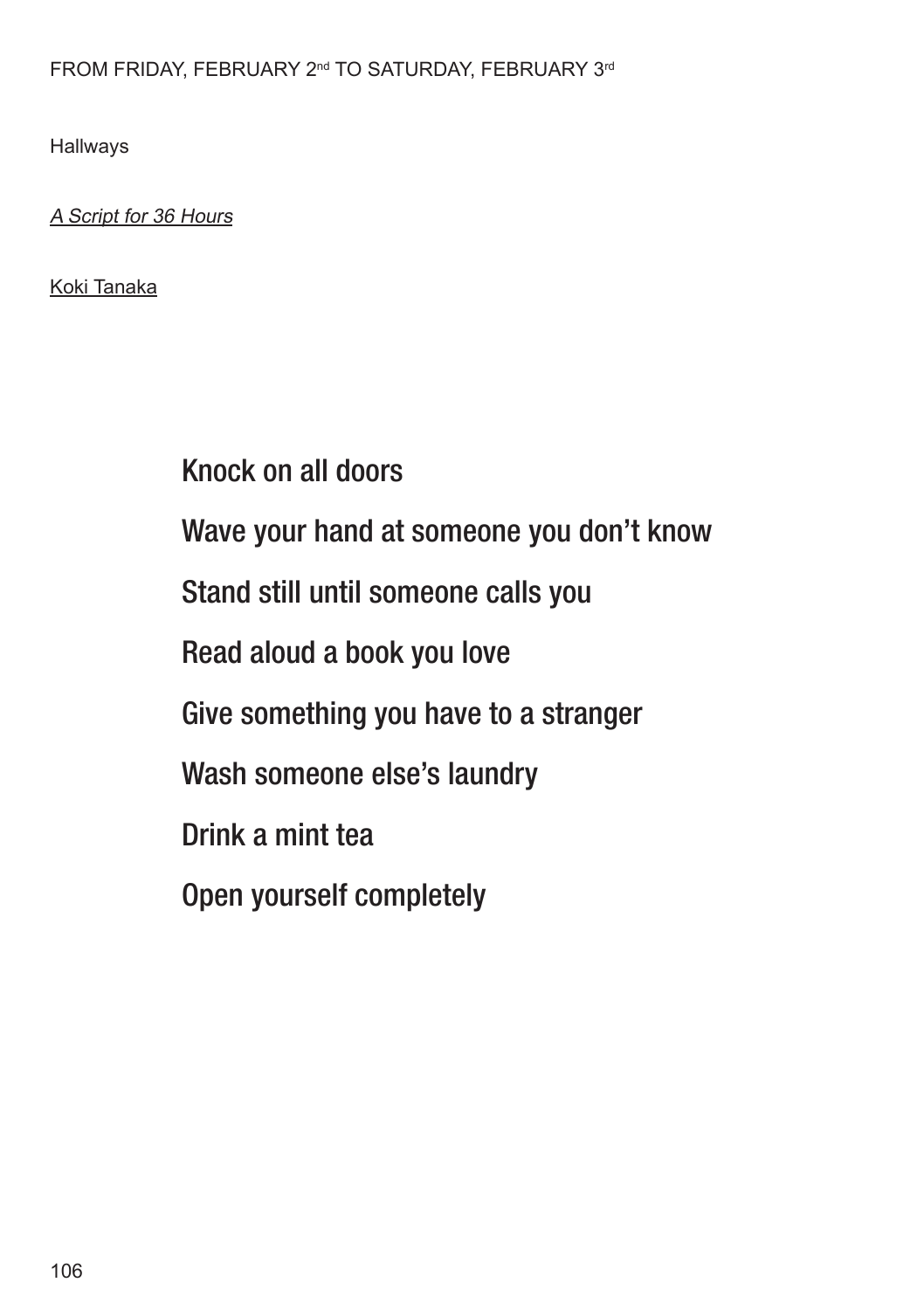#### FROM FRIDAY, FEBRUARY 2<sup>nd</sup> TO SATURDAY, FEBRUARY 3<sup>rd</sup>

Shops - exterior porch

#### TAARIBHAGATMAAAAAAA, exhibition based on a proposition by Hatice Pinarbasi

With: Alexandra Eguiluz, Aliha Delia Thalien, Antonia Tietze, Ariel Mestron, Audrey Carmes, Ben Dabush, Gabriel Gauthier, Hatice Pinarbasi, Irene Abello, Matthieu Brion, Nicolas Keroulas, Örs Batmaz, Rafael Moreno, Tatiana Efrussi, Thomas Pierre Claude Closky's studio, Ecole Nationale Supérieure des Beaux-Arts de Paris

#### PROGRAM:

Friday, February 2nd 10am – 10pm: kombucha workshop 11am – 10pm: crosswords on poster workshop 1pm – 10pm: "Filtro Chino" performance 1.30pm – 6pm: Tasting of coffee and Turkish coffee (optional: reading the future with Hatice and Maria) 6pm – 11pm : Cocktail bar

Nuit from Friday, February 2<sup>nd</sup> to Saturday, February 3<sup>rd</sup> The installations are visible.

Saturday, February 3<sup>rd</sup> 1pm – 10pm: "Filtro Chino" performance 1:30pm – 6pm: Tasting of coffee and Turkish coffee (optional: reading the future with Hatice and Maria) 2pm – 8pm: Abstract mural puzzle 10pm – 3pm: "Olivier" salad making

3pm – 10pm: "Olivier" salad eating